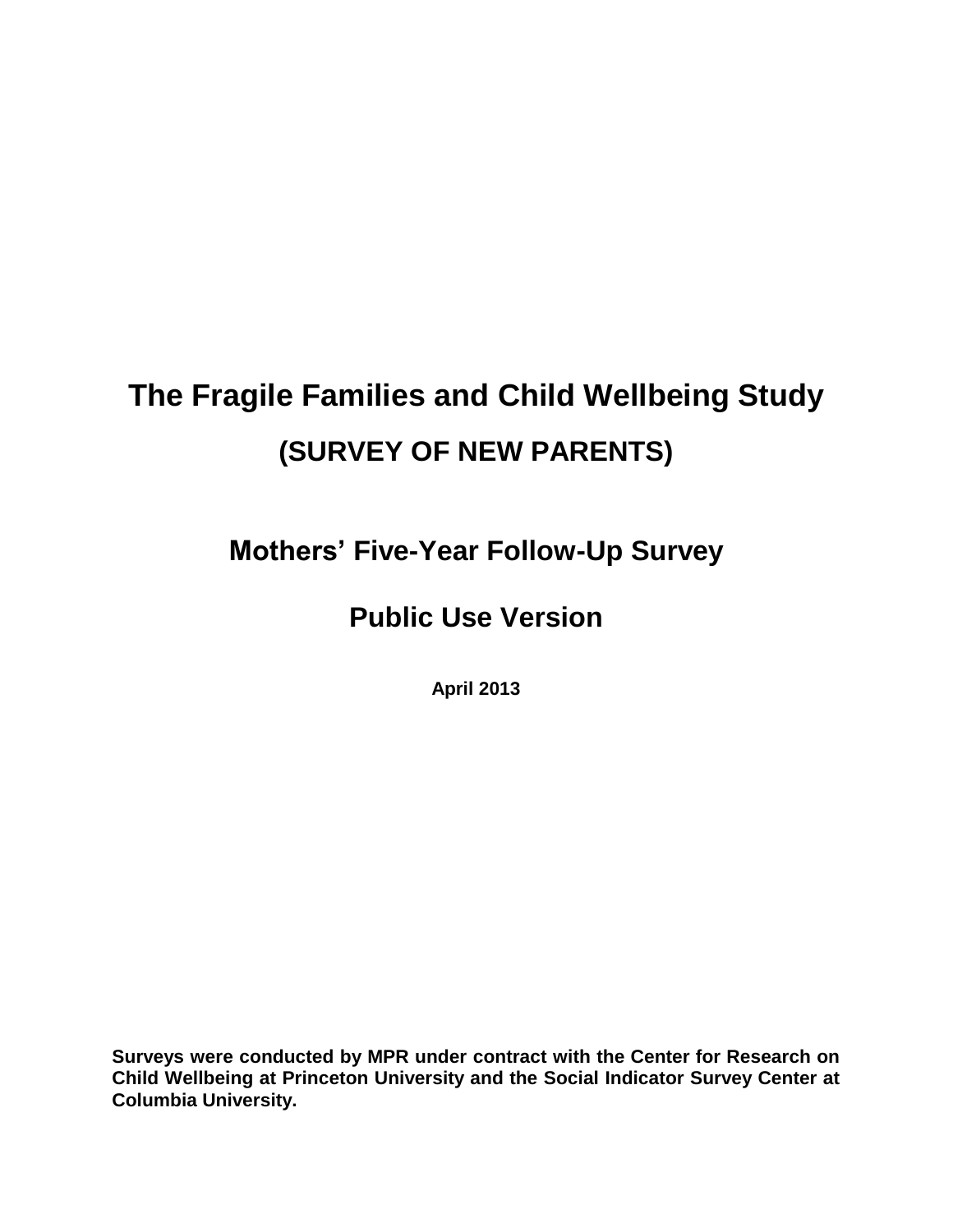# **TABLE OF CONTENTS**

Page

| <b>SECTION A</b>                                                                                                    |  |
|---------------------------------------------------------------------------------------------------------------------|--|
| <b>SECTION B</b>                                                                                                    |  |
| <b>SECTION C</b>                                                                                                    |  |
| <b>SECTION D</b><br><b>MOTHER'S RELATIONSHIP WITH FATHER</b><br>(FOR MOTHERS WHO ARE OR WERE IN A RELATIONSHIP)  73 |  |
| <b>SECTION E</b>                                                                                                    |  |
| <b>SECTION F</b>                                                                                                    |  |
| MOTHER'S FAMILY BACKGROUND AND SUPPORT 101<br><b>SECTION H</b>                                                      |  |
| SECTION I                                                                                                           |  |
|                                                                                                                     |  |
| <b>SECTION R</b>                                                                                                    |  |
| <b>SECTION K</b>                                                                                                    |  |
| <b>SECTION L</b>                                                                                                    |  |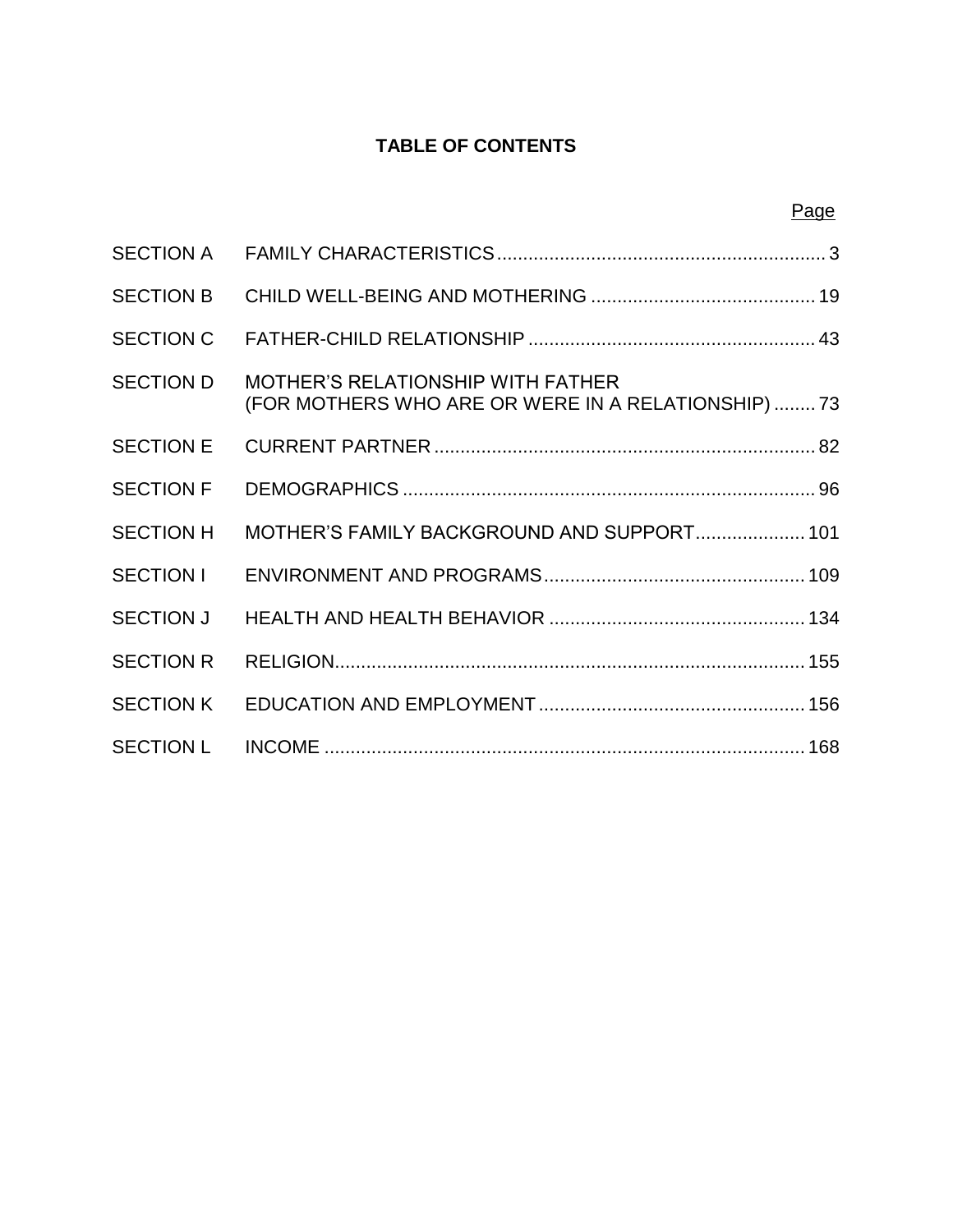# **SECTION A: FAMILY CHARACTERISTICS**

First, I'd like to ask you some questions about (CHILD).

# A1. **NOT FOR PUBLIC RELEASE**

A2. How much of the time does (CHILD) live with you? Is it . . .

| VOLUNTEERED-CHILD DECEASED 5            |  |  |  |
|-----------------------------------------|--|--|--|
| VOLUNTEERED-CHILD ADOPTED  6 → GO TO A3 |  |  |  |
|                                         |  |  |  |
|                                         |  |  |  |

A2A. **NOT FOR PUBLIC RELEASE**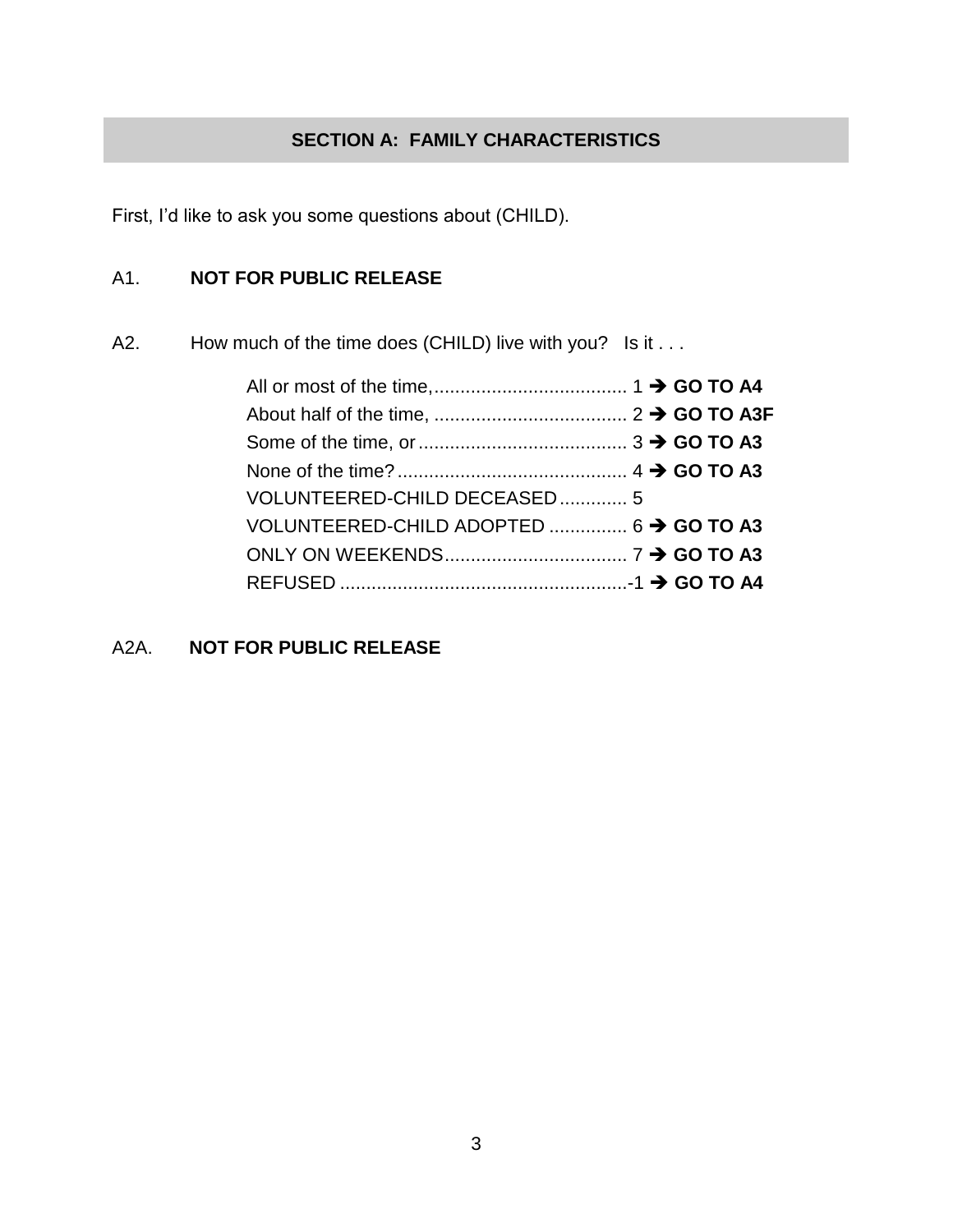# A2B. **NOT FOR PUBLIC RELEASE**

A3. How many months ago did (he/she) stop living with you (most of the time)?

|\_\_\_|\_\_\_| MONTHS AGO

NOT APPLICABLE: NEVER LIVED WITH CHILD ALL OR MOST OF THE TIME........................................................-10 **GO TO A3A2**

A3A1. What was the main reason (he/she) stopped living with you (most of the time)? **IF MORE THAN ONE REASON, PROBE FOR MAIN REASON.**

| LEGALLY LOST CUSTODY1                                          |                        |
|----------------------------------------------------------------|------------------------|
| CHILD PROTECTIVE SERVICES/OTHER<br>AGENCY/COURT REMOVED CHILD2 |                        |
| FINANCIAL PROBLEMS3                                            |                        |
| OWN HEALTH PROBLEMS 4                                          |                        |
| CHILD'S HEALTH PROBLEMS 5                                      |                        |
|                                                                |                        |
| <b>OTHER PARENT TOOK CHILD/</b>                                |                        |
|                                                                | <b>FOLLOW NEW PATH</b> |
| OTHER (NOT SPECIFIED)9                                         |                        |

CIRCLE ONE

| MOTHER/CHILD PREFERENCE103 |  |
|----------------------------|--|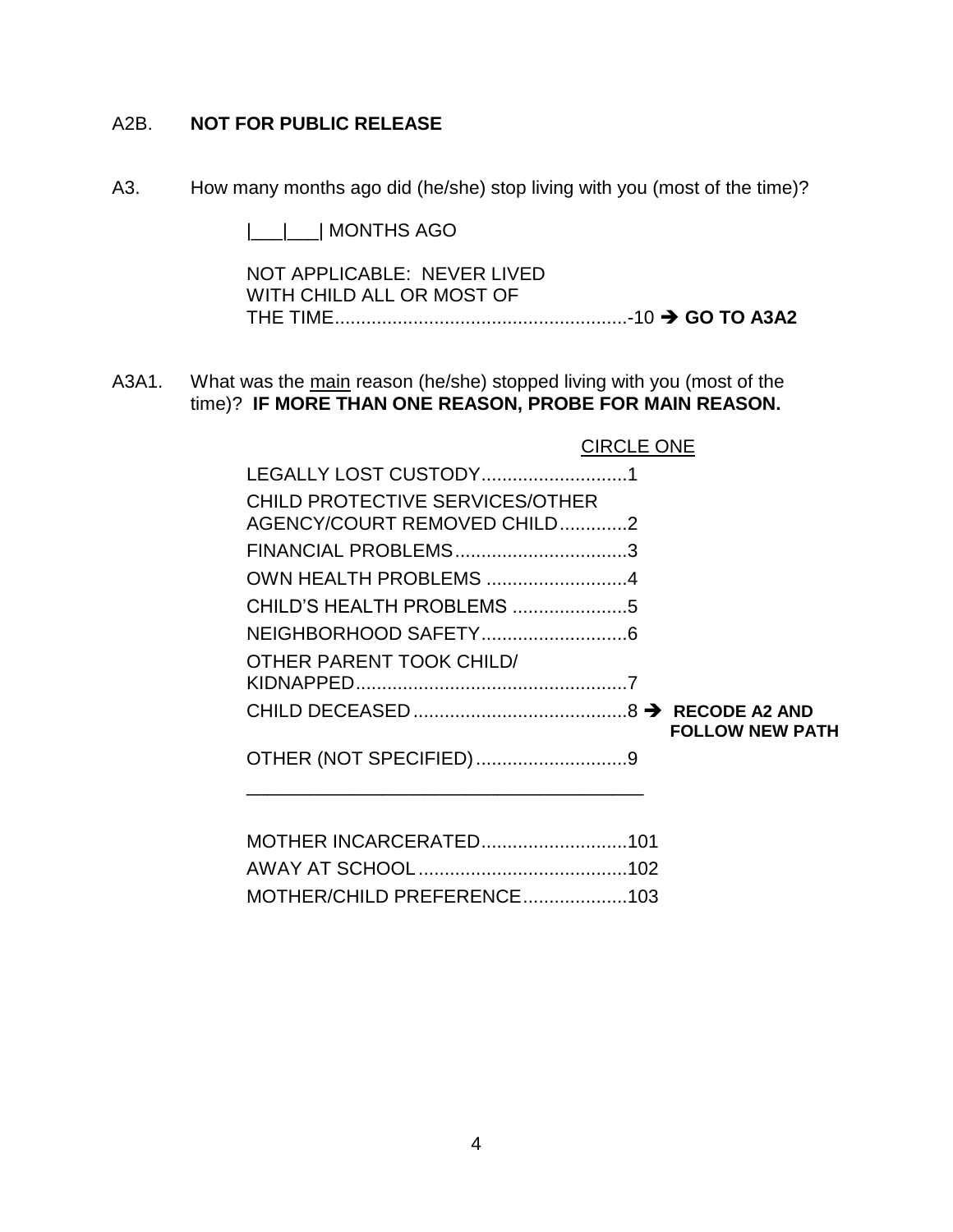A3A2. **CODE WITHOUT ASKING IF KNOWN.** Who does (CHILD) (usually) live with? **IF MORE THAN ONE ARRANGEMENT, PROBE FOR PERSON CHILD SPENDS THE MOST TIME WITH.**

|                                                     | <b>CIRCLE ONE</b>                                                             |
|-----------------------------------------------------|-------------------------------------------------------------------------------|
|                                                     |                                                                               |
|                                                     |                                                                               |
| PATERNAL GRANDPARENT(S) $3 \rightarrow$ GO TO A3B1A |                                                                               |
|                                                     |                                                                               |
|                                                     |                                                                               |
|                                                     |                                                                               |
|                                                     | <b>THANK MOTHER; END</b><br><b>INTERVIEW AND CODE</b><br><b>CASE ADOPTED.</b> |
|                                                     | <b>FOLLOW NEW PATH</b>                                                        |
|                                                     |                                                                               |

A3B. Are (CHILD's) foster parents related to you?

| <b>NC</b> |  |
|-----------|--|

**GO TO A3C**

A3B1A. Does (PERSON IN A3A2) receive any kind of payment for taking care of (CHILD)?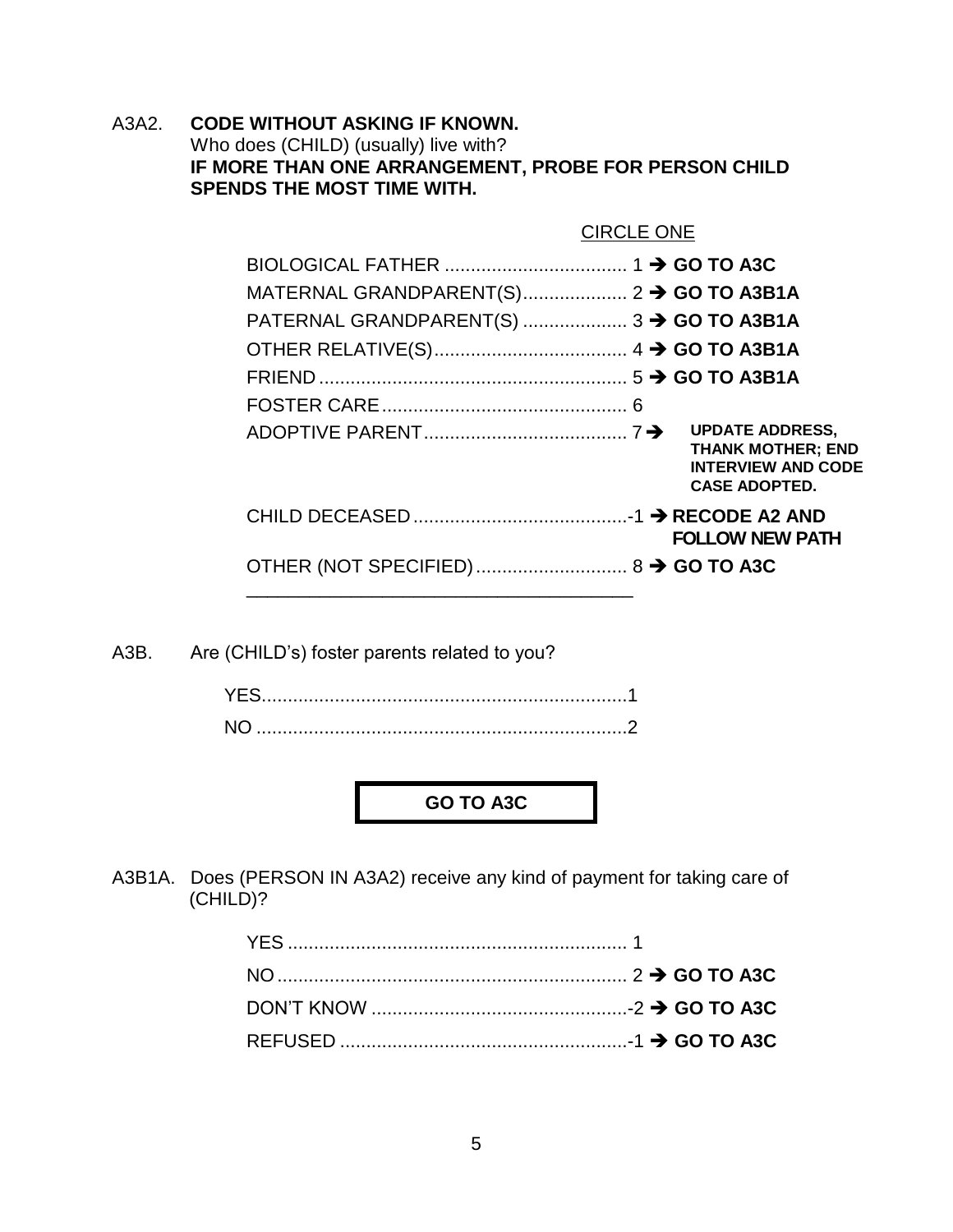A3B1B. Who provides this payment?

# CIRCLE ALL **THAT APPLY**

| A3B1B 1 | RESPONDENT/CHILD'S MOTHER 1 |
|---------|-----------------------------|
| A3B1B 2 |                             |
| A3B1B 3 | OTHER RELATIVE OF CHILD3    |
| A3B1B 4 |                             |
| A3B1B 5 |                             |
| A3B1B 6 |                             |
|         |                             |

A3C. About how many months has (CHILD) been living there?

|\_\_\_|\_\_\_| MONTHS

LESS THAN ONE MONTH.............................. 0

A3D. Do you expect (CHILD) to live with you (again) during the coming year?

A3E. About how many days did you see (CHILD) in the past 30 days?

|\_\_\_|\_\_\_| NUMBER OF DAYS

NONE.............................................................. 0

**GO TO A4**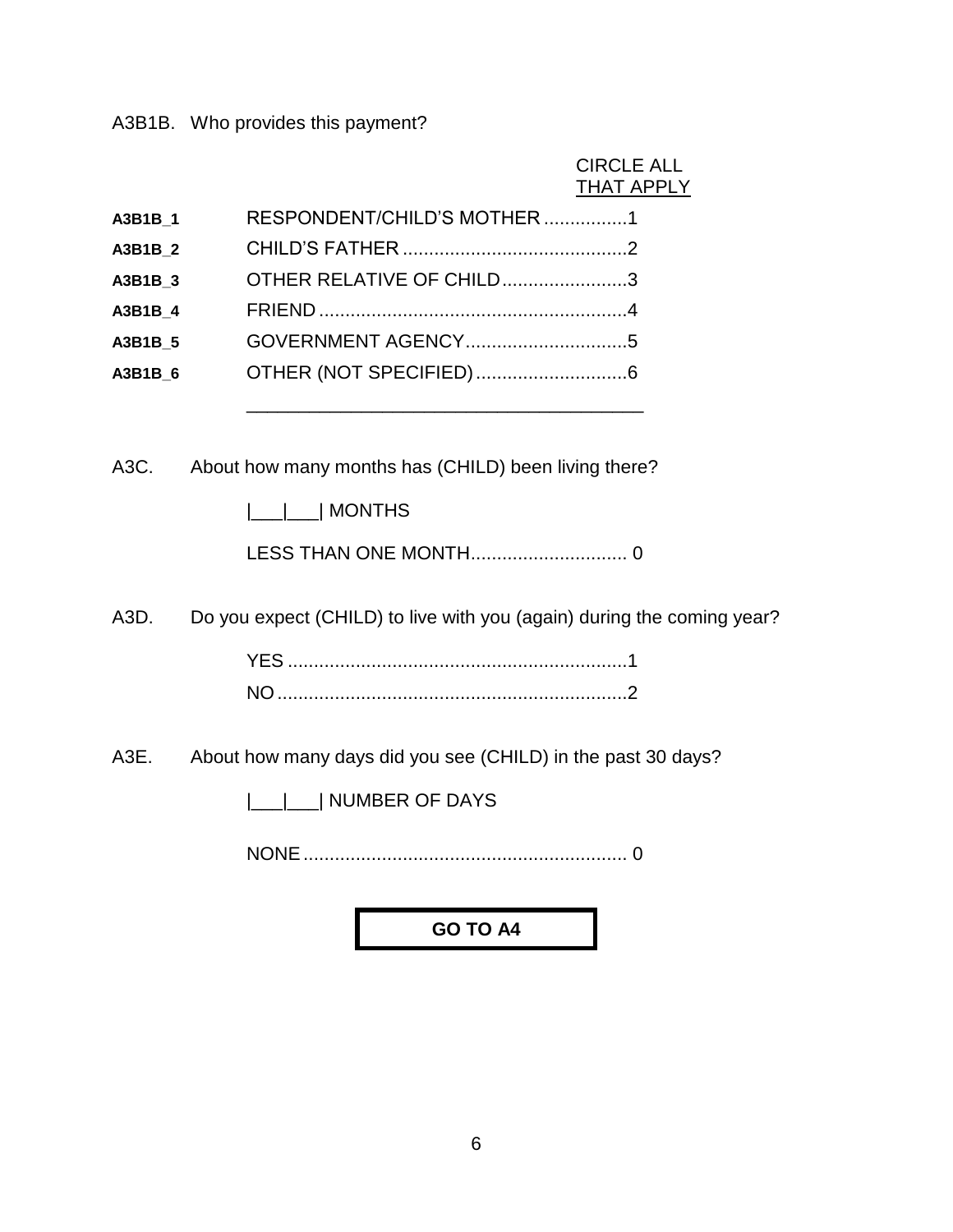A3F. Who does (CHILD) live with when (he/she) is not living with you? **IF MORE THAN ONE ARRANGEMENT, PROBE FOR PERSON CHILD SPENDS THE MOST TIME WITH.**

|                           | <b>CIRCLE ONE</b> |
|---------------------------|-------------------|
|                           |                   |
| MATERNAL GRANDPARENT(S)2  |                   |
| PATERNAL GRANDPARENT(S) 3 |                   |
|                           |                   |
|                           |                   |
|                           |                   |
|                           |                   |

A3G. How many days did (CHILD) live with you out of the past 30 days?

**PROBE:** By live, we mean that (he/she) slept or stayed overnight in your home.

|\_\_\_|\_\_\_| DAYS

NONE.............................................................. 0

# **NO A3H THIS VERSION**

A3I. What is the main reason (he/she) doesn't live with you all of the time? **IF MORE THAN ONE REASON, PROBE FOR MAIN REASON.**

# CIRCLE ONE

| LEGAL CUSTODY AGREEMENT1               |  |
|----------------------------------------|--|
| <b>CHILD PROTECTIVE SERVICES/OTHER</b> |  |
| <b>AGENCY/COURT ORDERED LIVING</b>     |  |
|                                        |  |
| FINANCIAL PROBLEMS3                    |  |
| OWN HEALTH PROBLEMS 4                  |  |
| CHILD'S HEALTH PROBLEMS 5              |  |
|                                        |  |
| <b>INFORMAL AGREEMENT WITH OTHER</b>   |  |
|                                        |  |
|                                        |  |
|                                        |  |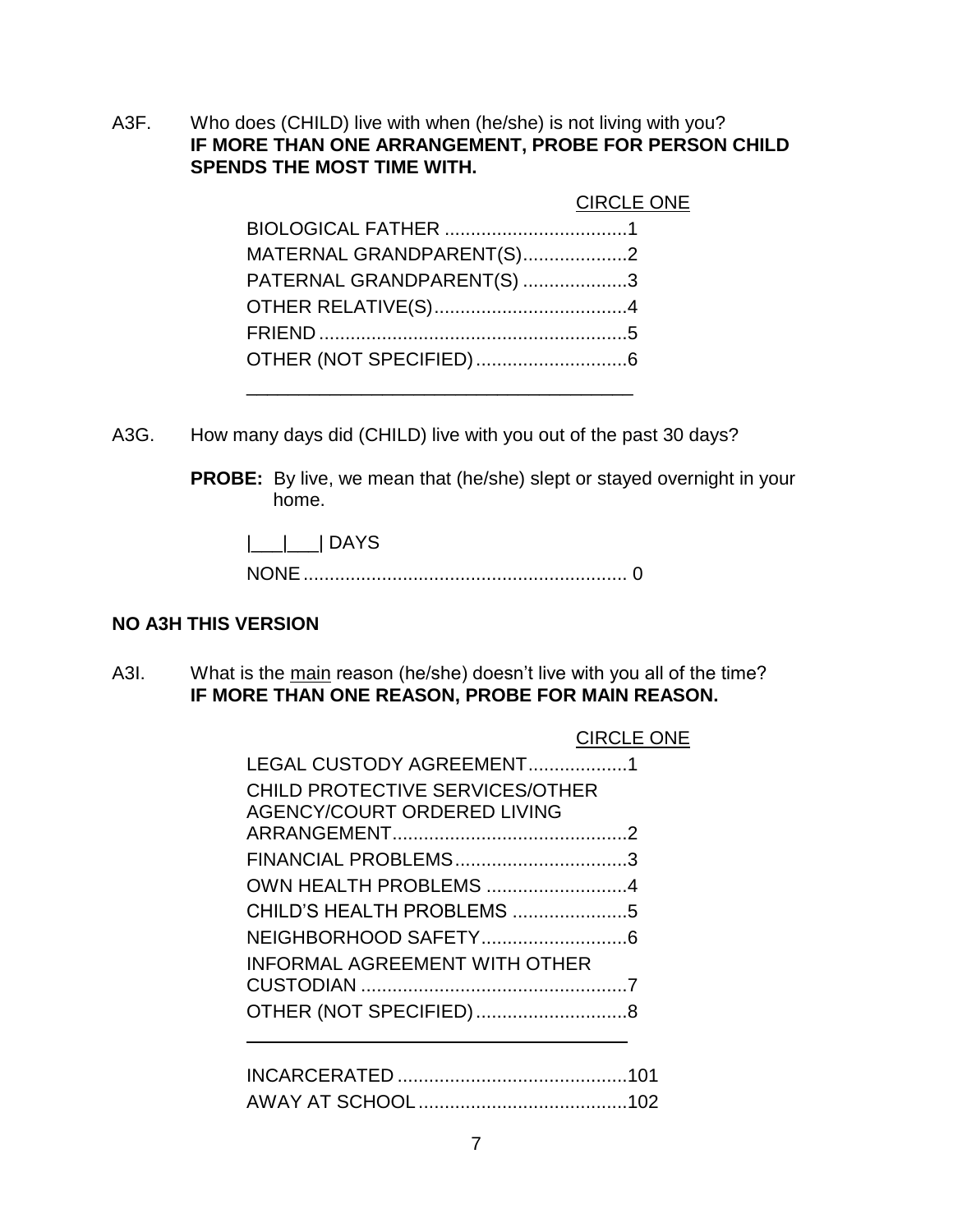A4. Next, I have a few questions about your relationship with (CHILD's) father, (FATHER).

What is your relationship with (FATHER) now? Are you . . .

| FATHER DECEASED, VOLUNTEERED-14 > GO TO A4C |  |
|---------------------------------------------|--|
|                                             |  |

A4A. Would you say you are romantically involved on a steady basis, or are you in an on-again - off-again relationship?

# A4A1. **CODE WITHOUT ASKING IF KNOWN:**

Are you and (FATHER) currently living together . . .

#### A4A2. **ARE MOTHER AND FATHER MARRIED AND LIVING TOGETHER ALL OR MOST OF THE TIME? (A4=1 AND A4A1=1)**

YES .................................................................1 **GO TO A5** NO...................................................................2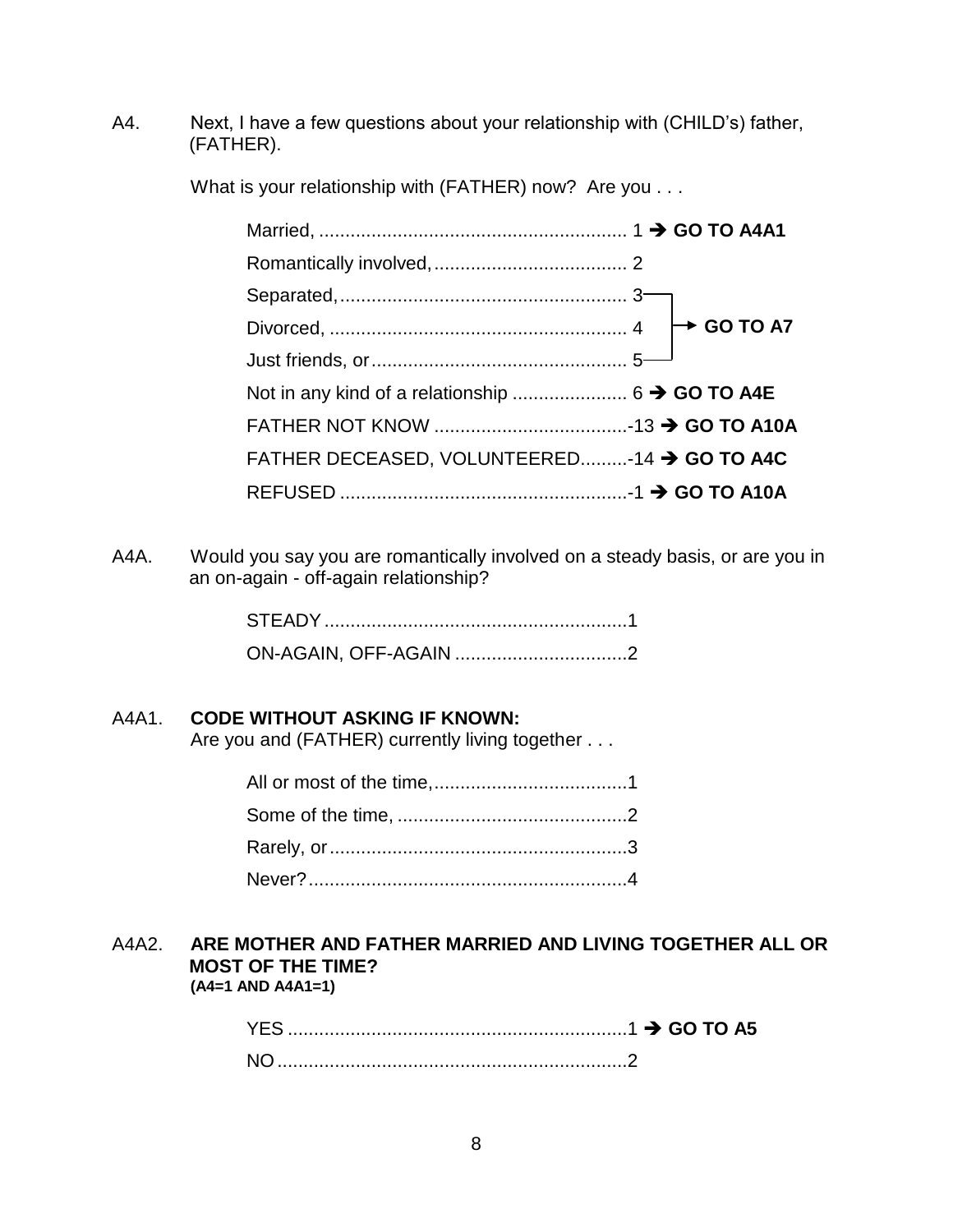A4B. How many nights a week do you and (FATHER) usually spend the night together?

|\_\_\_| NIGHTS **GO TO A5**

A4B1. During the past two years, did you and (FATHER) ever live together for a month or more?

| $\ldots$ GO TO A5 |
|-------------------|

A4B2. For how many months over the past two years did you and (FATHER) live together?

| $ $ <sub>___</sub>  ___  MONTHS |  |
|---------------------------------|--|
|                                 |  |
|                                 |  |

**GO TO A5**

# **OFFER CONDOLENCES:**

A4C. When did (FATHER) die?

| YEAR   |  |
|--------|--|
| (A4C2) |  |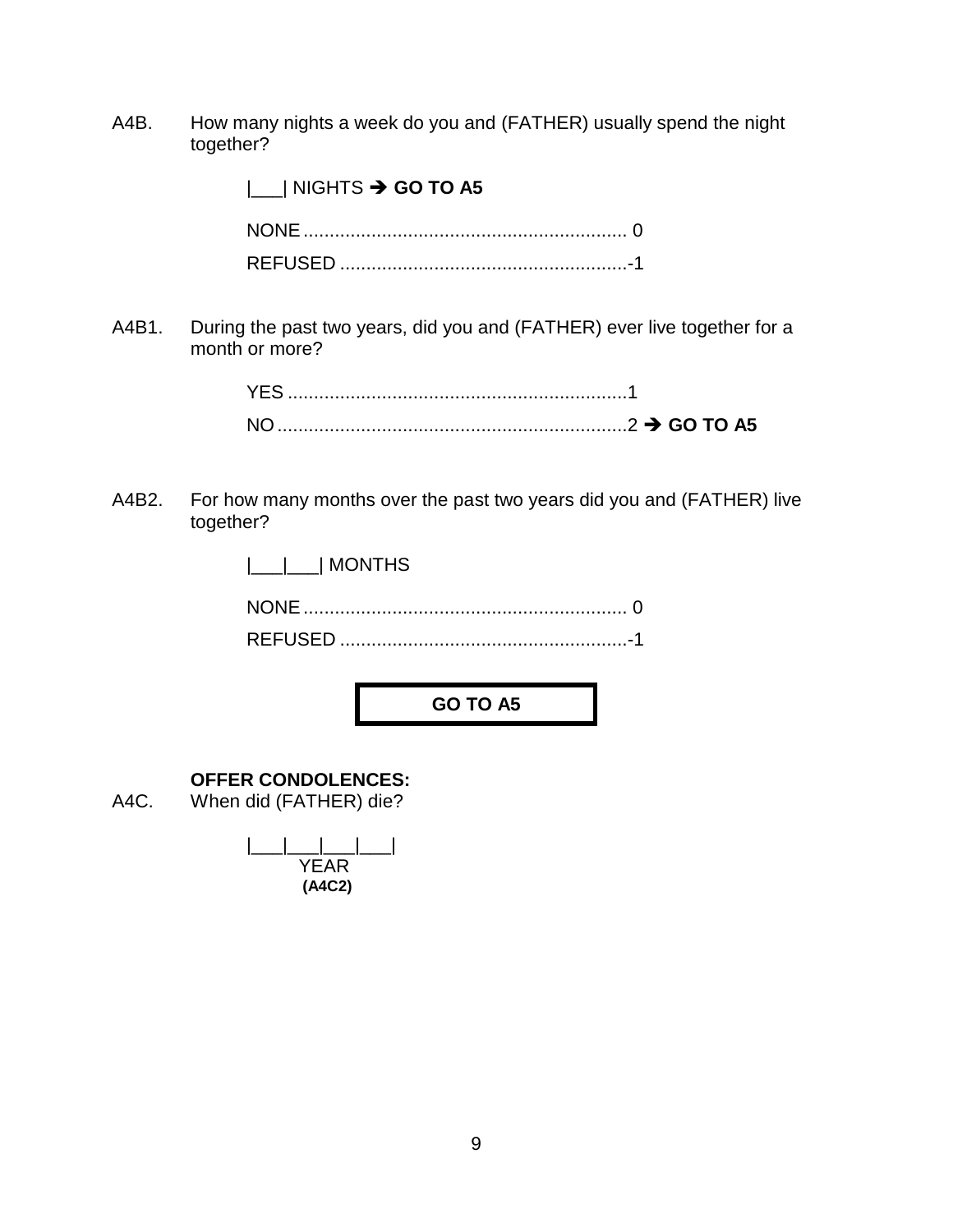#### **CODE WITHOUT ASKING IF KNOWN:**

A4D. What was the cause of his death?

WON'T DISCUSS............................................ 1 ILLNESS (NOT SPECIFIED)........................... 2

\_\_\_\_\_\_\_\_\_\_\_\_\_\_\_\_\_\_\_\_\_\_\_\_\_\_\_\_\_\_\_\_\_\_\_\_\_ ACCIDENT (NOT SPECIFIED) ....................... 3

\_\_\_\_\_\_\_\_\_\_\_\_\_\_\_\_\_\_\_\_\_\_\_\_\_\_\_\_\_\_\_\_\_\_\_\_\_ OTHER (NOT SPECIFIED) ............................ 4

\_\_\_\_\_\_\_\_\_\_\_\_\_\_\_\_\_\_\_\_\_\_\_\_\_\_\_\_\_\_\_\_\_\_\_\_\_ DON'T KNOW .................................................-2

**GO TO A10**

A4E. Do you know who the father is?

| $\ldots$ GO TO A10A |
|---------------------|

#### A5. **WERE MOTHER AND FATHER UNMARRIED AT LAST INTERVIEW, BUT MARRIED NOW? (CHECK LAST INTERVIEW RELATIONSHIP STATUS ON CONTACT SHEET AND A4=1)**

YES .................................................................1

A5A. When did you and (FATHER) get married?

# **CONFIRM THAT DATE MARRIAGE BEGAN IS BETWEEN DATE OF LAST INTERVIEW AND TODAY.**

| ' I -        |        |
|--------------|--------|
| <b>MONTH</b> | YFAR   |
| (A5A1)       | (A5A2) |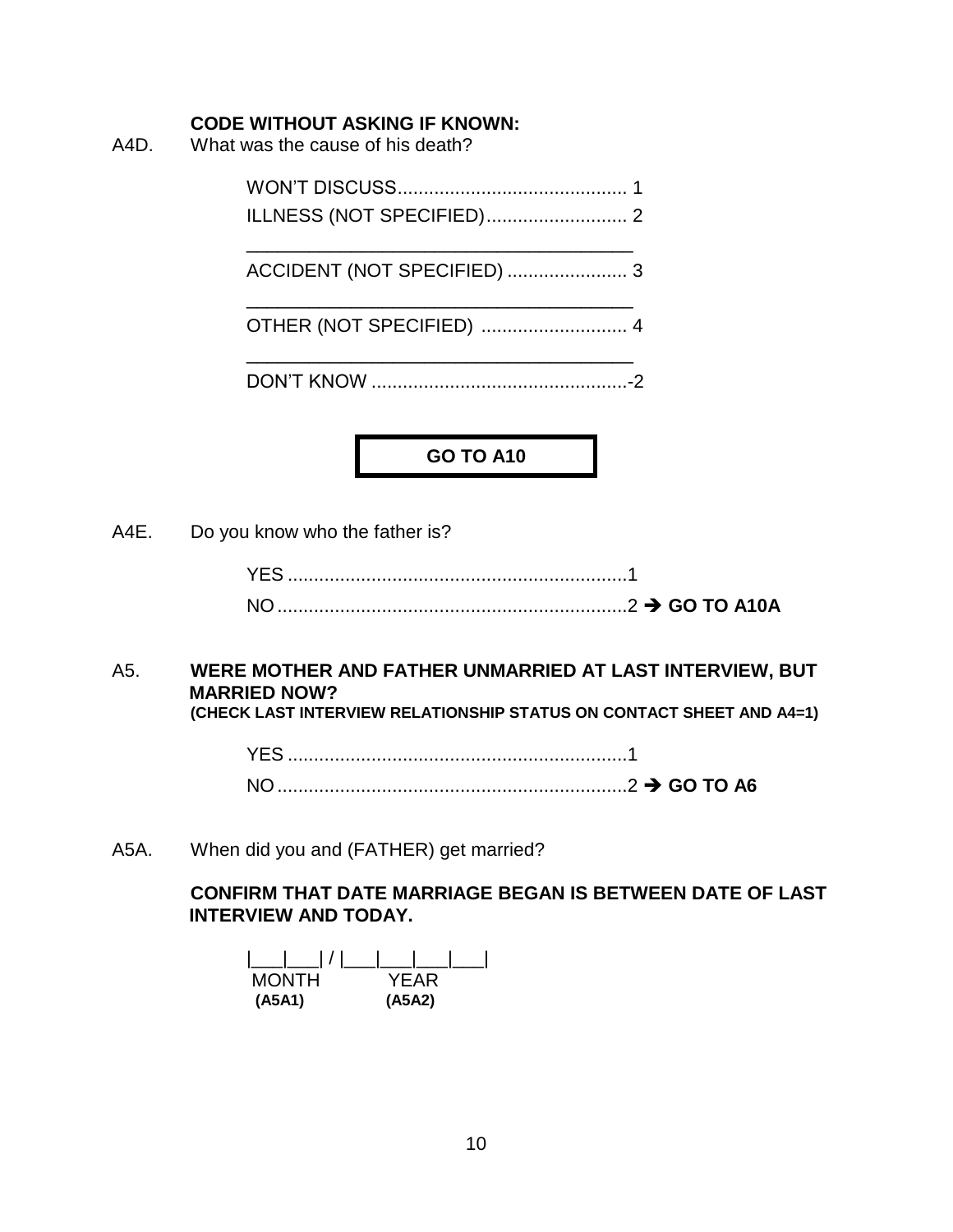A6. **WERE MOTHER AND FATHER LIVING APART AT LAST INTERVIEW, BUT LIVING TOGETHER NOW? (CHECK LAST INTERVIEW COHABITATION STATUS ON CONTACT SHEET AND A4A1=1 OR 2)**

YES .................................................................1

NO...................................................................2 **GO TO A7**

A6A. When did you and (FATHER) start living together?

# **CONFIRM THAT DATE COHABITATION BEGAN IS BETWEEN DATE OF LAST INTERVIEW AND TODAY.**

|\_\_\_|\_\_\_| / |\_\_\_|\_\_\_|\_\_\_|\_\_\_| **GO TO A8C** MONTH YEAR **(A6A1) (A6A2)**

A7. **WERE MOTHER AND FATHER MARRIED AT LAST INTERVIEW, BUT SEPARATED OR DIVORCED NOW? (CHECK LAST INTERVIEW RELATIONSHIP STATUS ON CONTACT SHEET AND A4=3 OR 4)**

| <b>YES</b> |  |
|------------|--|
|            |  |

A7A. When did you and (FATHER) get (separated/divorced)?

| <b>MONTH</b> | YFAR.  |  |
|--------------|--------|--|
| (A7A1)       | (A7A2) |  |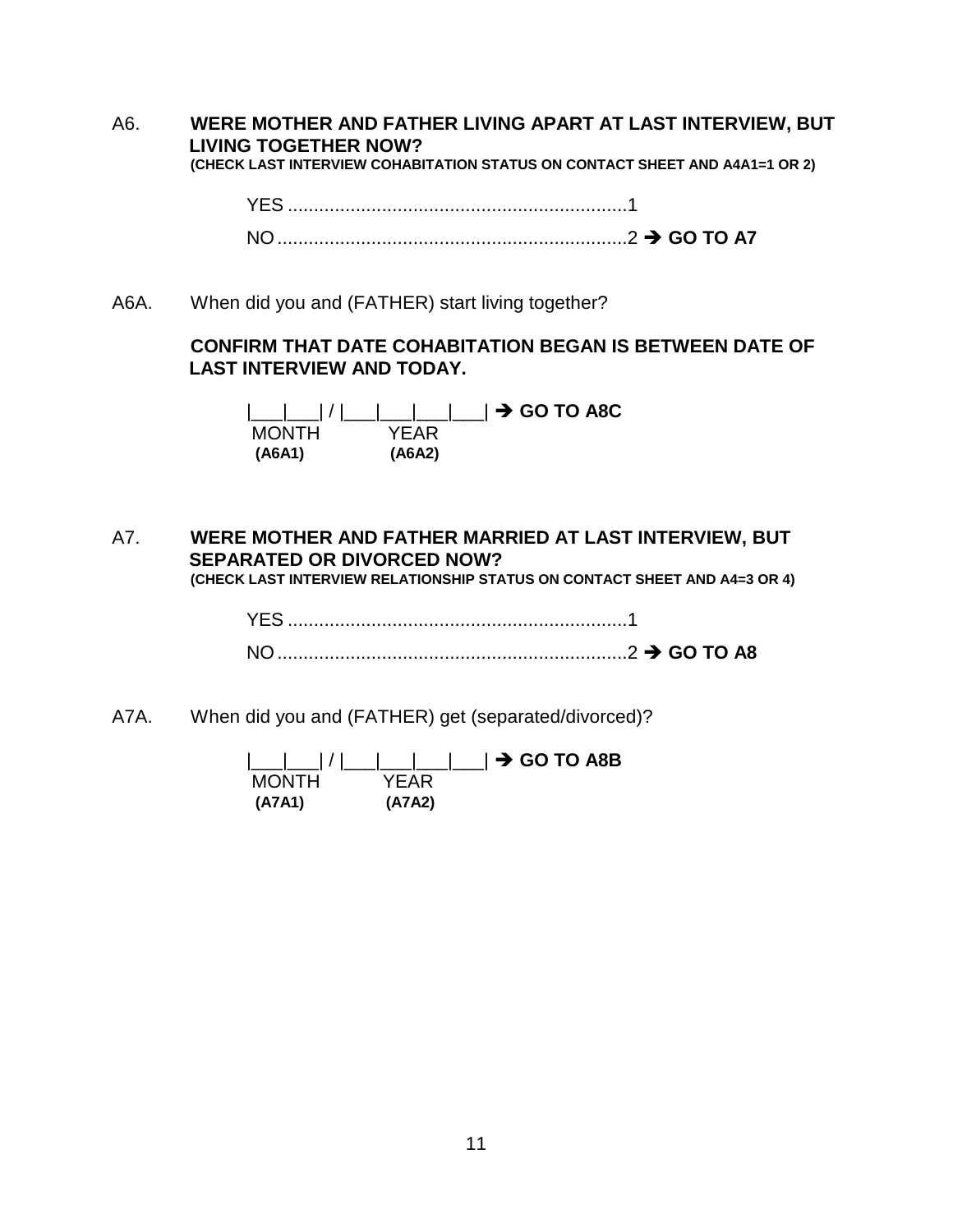#### A8. **WERE MOTHER AND FATHER ROMANTICALLY INVOLVED (NOT MARRIED) AT LAST INTERVIEW, BUT NOT IN A RELATIONSHIP NOW? (CHECK LAST INTERVIEW RELATIONSHIP STATUS ON CONTACT SHEETAND A4=5 OR 6)**

A8A. When did your romantic relationship with (FATHER) end?

| MONTH  | YFAR   |
|--------|--------|
| (A8A1) | (A8A2) |

A8B. Please tell me why your (marriage/romantic relationship) ended.

| FINANCIAL REASONS (DON'T HAVE                                                                          |
|--------------------------------------------------------------------------------------------------------|
| DISTANCE (DON'T LIVE IN SAME TOWN) 2                                                                   |
| MOTHER'S INCARCERATION 3                                                                               |
| FATHER'S INCARCERATION 4                                                                               |
| RELATIONSHIP REASONS (DON'T GET<br>ALONG, TOO YOUNG, NOT IN LOVE, NOT<br>MATURE ENOUGH, TOO DIFFERENT, |
| DRUG OR ALCOHOL PROBLEM6                                                                               |
|                                                                                                        |
|                                                                                                        |

INFIDELITY.....................................................101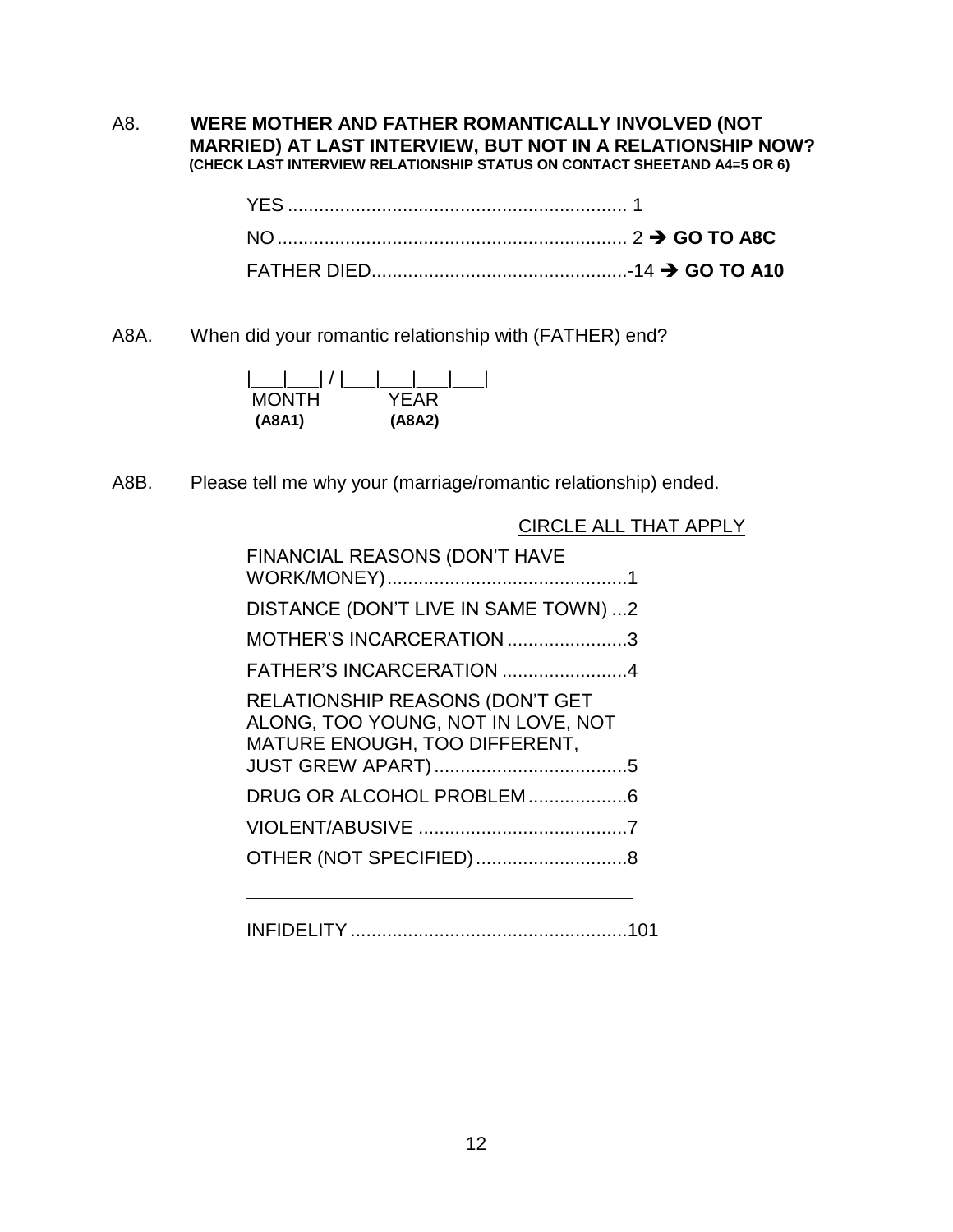## A8C. **DO MOTHER AND FATHER LIVE TOGETHER ALL OR MOST OF THE TIME OR DO THEY SPEND 7 NIGHTS PER WEEK TOGETHER? (A4A1=1 OR A4B=7)**

| YES.           |  |
|----------------|--|
| N <sub>O</sub> |  |

A9. How often do you and (FATHER) see or talk to each other? Is it . . .

| FATHER DECEASED, VOLUNTEERED-14 |  |
|---------------------------------|--|

A10. Next I'd like to ask a question about the children you've had.

Including (CHILD), how many children do you have altogether. Please include children you've had with other fathers and children who do not live with you as well as children who do.

|\_\_\_|\_\_\_| CHILDREN

CHILD IS THE ONLY ONE..............................1 **GO TO A11**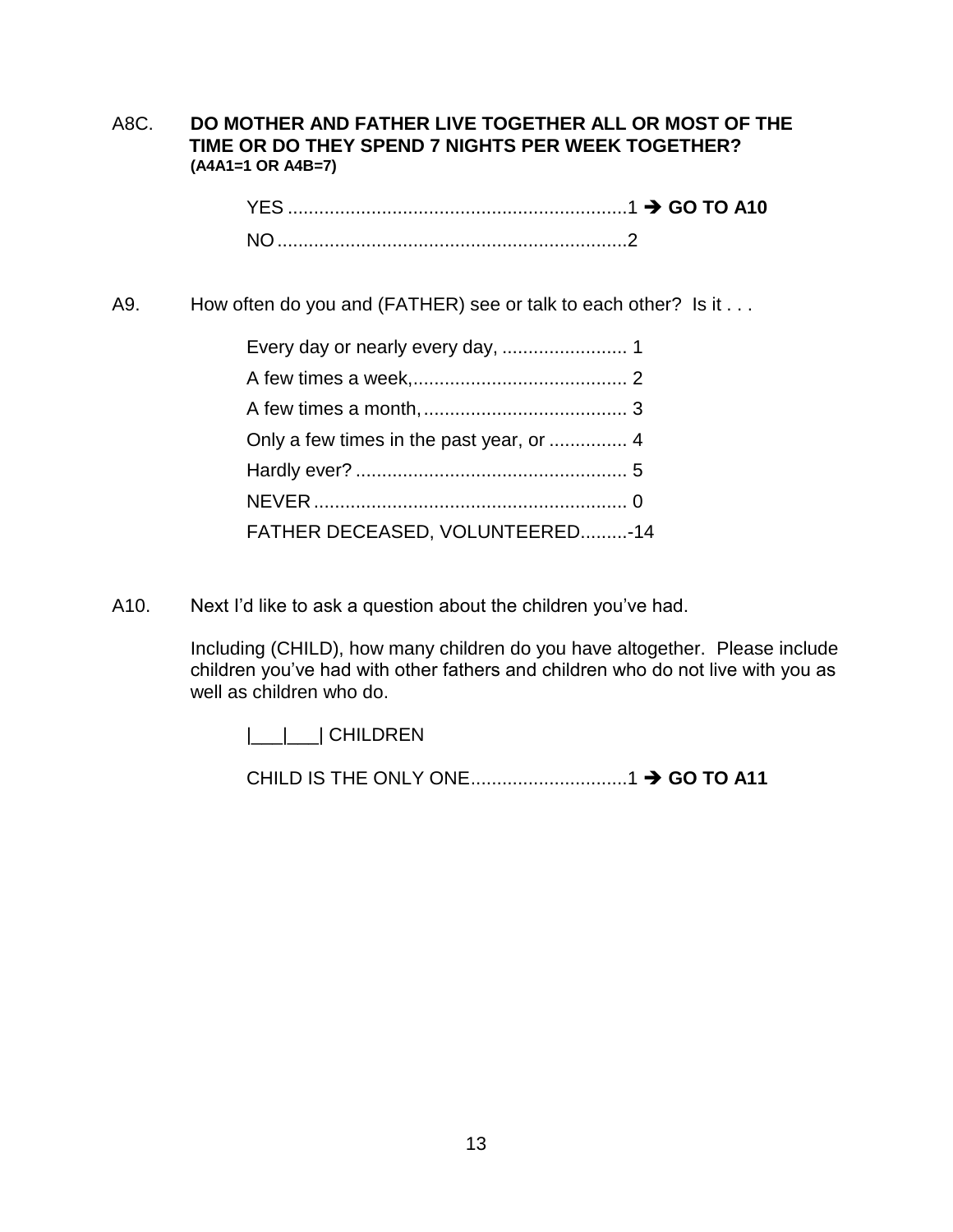|                                                                                                                             | CHILD 01                                                                                                                                                                                                     | CHILD 02                                                                                                                                                                                              | CHILD 03                                                                                                                                                                             |
|-----------------------------------------------------------------------------------------------------------------------------|--------------------------------------------------------------------------------------------------------------------------------------------------------------------------------------------------------------|-------------------------------------------------------------------------------------------------------------------------------------------------------------------------------------------------------|--------------------------------------------------------------------------------------------------------------------------------------------------------------------------------------|
| A10B. Is the father of (CHILD IN<br>A10B) also the father of<br>(CHILD)?                                                    | YES  (GO TO A10I,<br>CHILD 02)1                                                                                                                                                                              | YES (GO TO A10I,<br>CHILD 03) 1                                                                                                                                                                       | YES(GO TO A11)1                                                                                                                                                                      |
| A10C. Is the father of (CHILD 02)<br>also the father of (CHILD<br>01/CHILD 03)?                                             |                                                                                                                                                                                                              |                                                                                                                                                                                                       | <b>YFS</b> 1                                                                                                                                                                         |
| A10D. Is the father of (CHILD 03)<br>also the father of (CHILD<br>$02)$ ?                                                   |                                                                                                                                                                                                              |                                                                                                                                                                                                       |                                                                                                                                                                                      |
| A10E. What was your<br>relationship with the father<br>of (CHILD IN A10B) at the<br>time of that child's birth?<br>Were you | Separated,2<br>Divorced, 3<br>Cohabitating, 4<br>Romantic, but not living<br><b>FATHER NOT</b><br>KNOWN  (GO TO A10I) -10<br><b>VOLUNTEERED, FATHER</b><br>DIED  (GO TO A10I) -14<br>REFUSED (GO TO A10I) -1 | Separated, 2<br>Cohabitating,4<br>Romantic, but not living<br><b>FATHER NOT</b><br>KNOWN  (GO TO A10I) -10<br><b>VOLUNTEERED, FATHER</b><br>DIED(GO TO A10I)-14<br>REFUSED(GO TO A10I)-1              | Cohabitating,  4<br>Romantic, but not living<br><b>FATHER NOT</b><br>KNOWN(GO TO A11)  -10<br><b>VOLUNTEERED, FATHER</b><br>DIED(GO TO A11)-14<br>REFUSED (GO TO A11)-1              |
| A10F. Does (CHILD IN A10B)'s<br>father provide any<br>financial support?                                                    |                                                                                                                                                                                                              |                                                                                                                                                                                                       |                                                                                                                                                                                      |
| A10G. How old is (CHILD IN<br>A10B)'s father?                                                                               | YEARS<br>DON'T KNOW 2                                                                                                                                                                                        | <b>YEARS</b>                                                                                                                                                                                          | <b>YEARS</b>                                                                                                                                                                         |
| A10H. What is (CHILD IN<br>A10B)'s father currently<br>doing? Is he $\ldots$                                                | Employed full-time,  1<br>Employed part-time,  2<br>Attending school,  3<br>Something else? (SPECIFY) 5<br>UNEMPLOYED  104                                                                                   | Employed full-time, 1<br>Employed part-time,2<br>Attending school, 3<br>Something else? (SPECIFY).5<br><b>DON'T KNOW2</b><br>REFUSED1<br>DISABLED 101<br>MILITARY102<br>DECEASED 103<br>UNEMPLOYED104 | Employed full-time,1<br>Employed part-time, 2<br>Attending school,3<br>Something else? (SPECIFY). 5<br>DON'T KNOW 2<br>REFUSED 1<br>MILITARY  102<br>DECEASED 103<br>UNEMPLOYED  104 |
| A10I. CHECK A10B, NEXT<br><b>COLUMN. IS THERE</b><br><b>ANOTHER CHILD TO</b><br><b>ASK ABOUT?</b>                           | YES  (GO TO A10B,<br>CHILD 02)  1<br>NO  (GO TO A11)  2                                                                                                                                                      | YES (GO TO A10B,<br>CHILD 03) 1<br>NO(GO TO A11)2                                                                                                                                                     | GO TO A11                                                                                                                                                                            |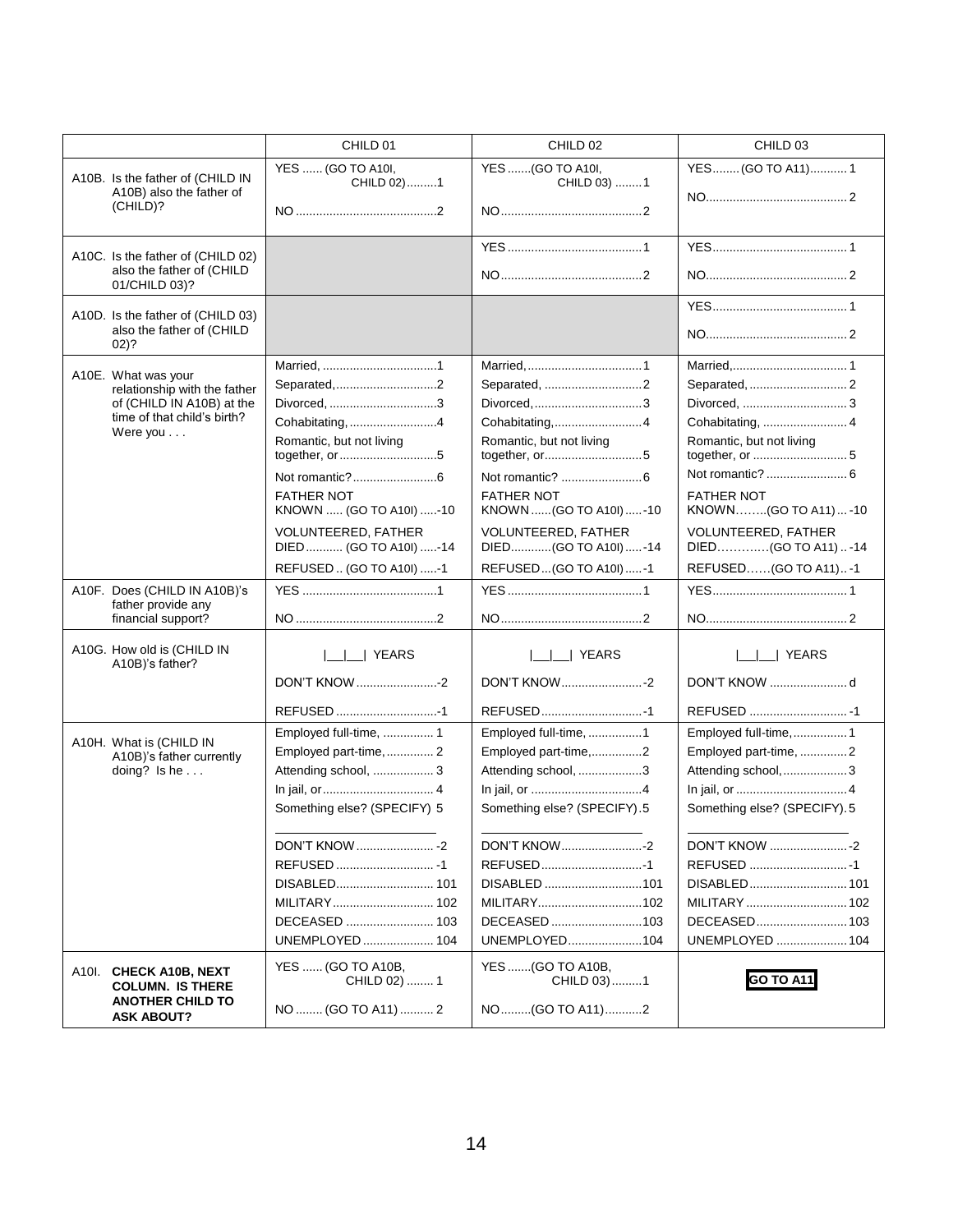| WERE MOTHER AND CHILD'S FATHER EVER MARRIED?<br>A11.<br>(CHECK MARRIAGE HISTORY ON CONTACT SHEET AND A4) |                                                             |  |
|----------------------------------------------------------------------------------------------------------|-------------------------------------------------------------|--|
|                                                                                                          |                                                             |  |
|                                                                                                          |                                                             |  |
|                                                                                                          | A11A. Were you ever married to someone other than (FATHER)? |  |
|                                                                                                          |                                                             |  |
|                                                                                                          |                                                             |  |
|                                                                                                          | A11B. Were you ever married?                                |  |
|                                                                                                          |                                                             |  |
|                                                                                                          |                                                             |  |
| A11C.                                                                                                    | In total, how many times have you been married?             |  |
|                                                                                                          |                                                             |  |
|                                                                                                          |                                                             |  |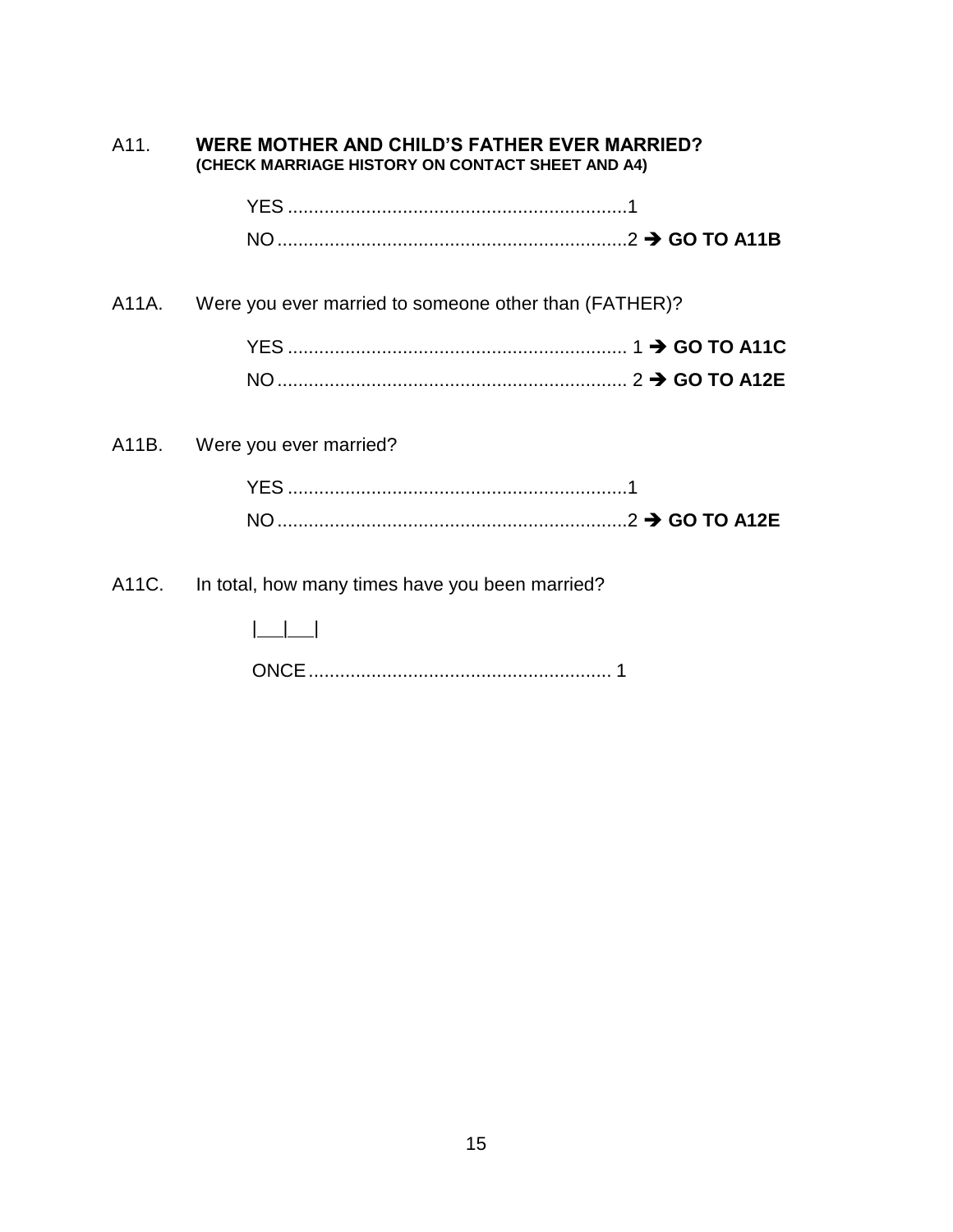|       |                                                                                                                                                                                     | MARRIAGE 01                                                 | MARRIAGE 02                                                  | MARRIAGE 03                                         |
|-------|-------------------------------------------------------------------------------------------------------------------------------------------------------------------------------------|-------------------------------------------------------------|--------------------------------------------------------------|-----------------------------------------------------|
| A12A. | What was the date of<br>your (first/second/third)<br>marriage (to someone<br>other than [FATHER])?<br><b>IF MORE THAN THREE</b><br><b>MARRIAGES, LIST THE</b><br>THREE MOST RECENT. | <b>YEAR</b><br><b>MONTH</b><br>(A12A1A) (A12A1C)            | <b>YEAR</b><br><b>MONTH</b><br>(A12A2A)<br>(A12A2C)          | YEAR<br><b>MONTH</b><br>(A12A3A)<br>(A12A3C)        |
| A12B. | Did you divorce this<br>man?                                                                                                                                                        | NO(GO TO A12C)2                                             | NO(GO TO A12C)2                                              | NO  (GO TO A12E) 2                                  |
| A12C. | On what date were you<br>divorced from this man?                                                                                                                                    | <b>YEAR</b><br><b>MONTH</b><br>(A12C1A) (A12C1C)            | <b>YEAR</b><br><b>MONTH</b><br>(A12C2A)<br>(A12C2C)          | <b>YEAR</b><br><b>MONTH</b><br>(A12C3A)<br>(A12C3C) |
| A12D. | <b>CHECK A12A NEXT</b><br><b>COLUMN. IS THERE</b><br><b>ANOTHER MARRIAGE</b><br>TO ASK ABOUT?                                                                                       | YES  (GO TO A12B<br><b>MARRIAGE 02)1</b><br>NO(GO TO A12E)2 | YES(GO TO A12B<br><b>MARRIAGE 03)  1</b><br>NO (GO TO A12E)2 | <b>GO TO A12E</b>                                   |

#### A12E. **ARE MOTHER AND FATHER CURRENTLY MARRIED AND/OR LIVING TOGETHER ALL OR MOST OF THE TIME? (A4=1 OR A4A1=1)**

| материалов в составлении в составительность в состо для не только на том, что не для не только на том, что не т |  |
|-----------------------------------------------------------------------------------------------------------------|--|
|                                                                                                                 |  |

A13. (Since [DATE OF LAST INTERVIEW]/During the last two years), about how many romantic relationships have you had that lasted for at least one month?

|\_\_\_|\_\_\_| RELATIONSHIPS  $\rightarrow$  **GO TO A14**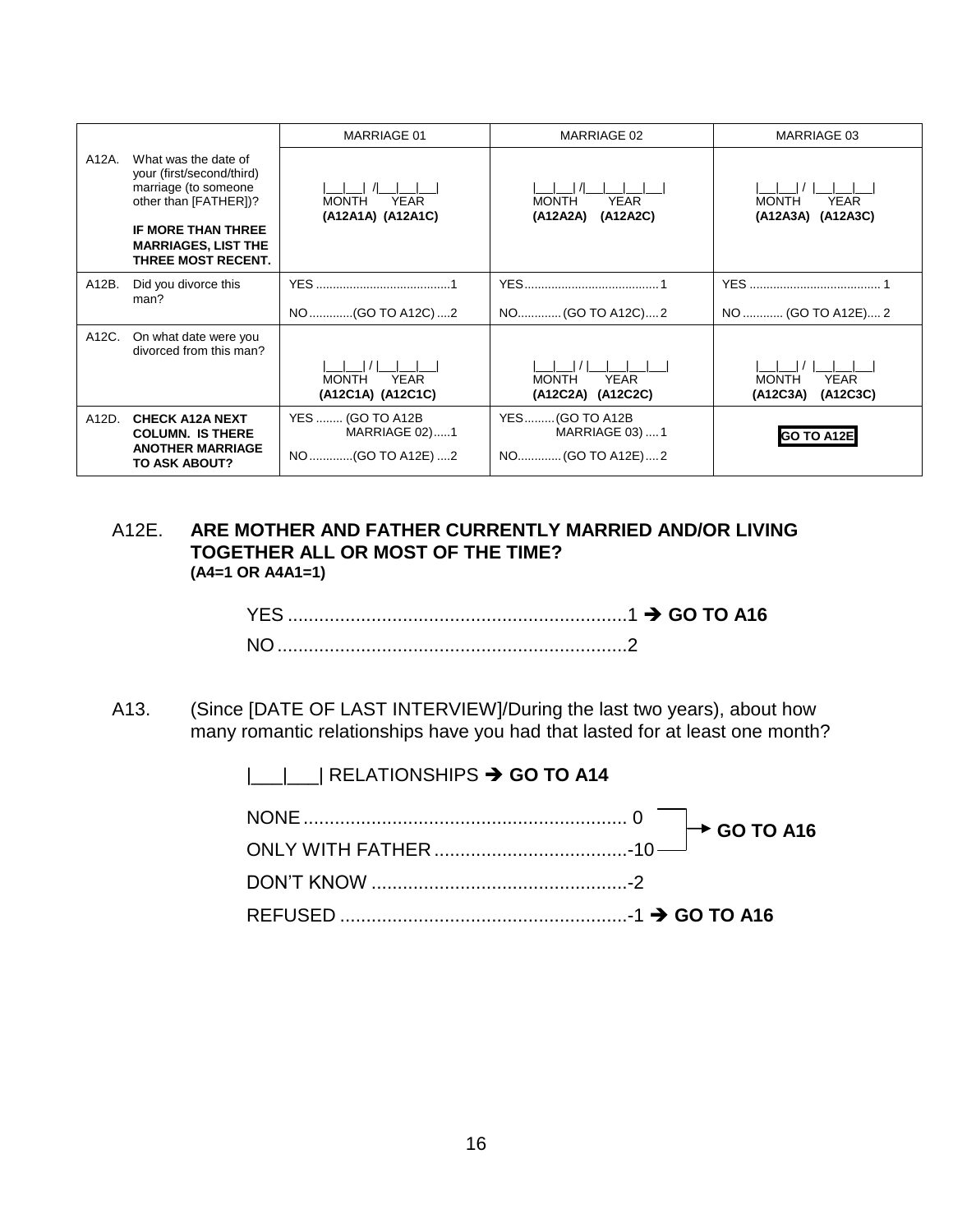A13A. I just need to have a range. Can you tell me if it was ...

A14. (Since [DATE OF LAST INTERVIEW]/During the last two years), have you lived together with (this partner/any of your partners) in (this relationship/these relationships) for one month or more?

A14A. (Since [DATE OF LAST INTERVIEW]/During the last two years), how many different partners have you lived with for one month or more?

|\_\_\_|\_\_\_| PARTNERS

ONE.................................................................1

A15. Did you ever get pregnant in (this relationship/any of these relationships)?

# A16. **CODE WITHOUT ASKING IF KNOWN:**

(Since [DATE OF LAST INTERVIEW]/During the last two years), have you had any pregnancies that ended in either miscarriage, stillbirth, or abortion?

| <b>YES</b>     |  |
|----------------|--|
| N <sub>O</sub> |  |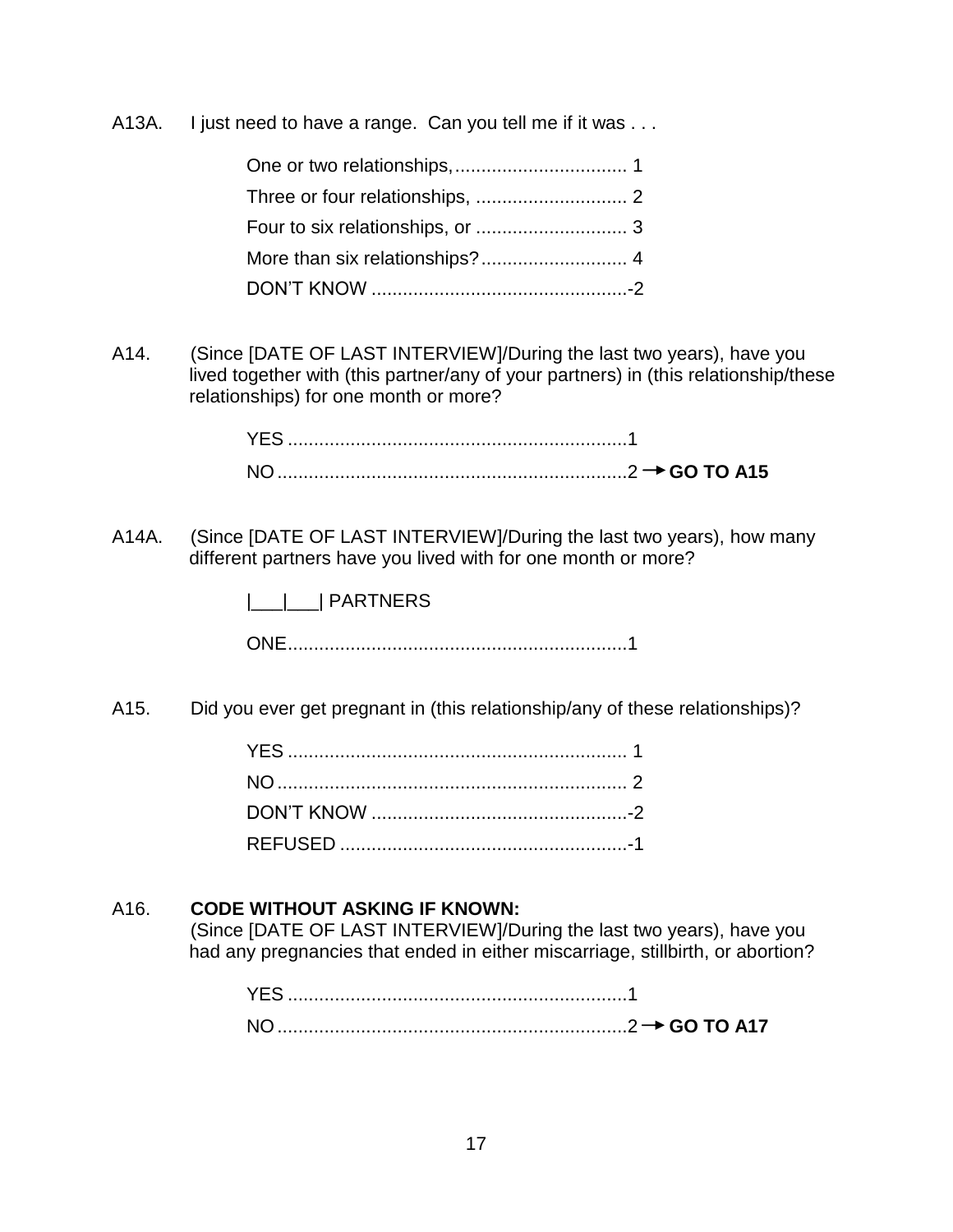# A16A. **CODE WITHOUT ASKING IF KNOWN:**

Did you have a miscarriage or stillbirth, an abortion, or both a miscarriage and abortion?

| MISCARRIAGE/STILLBIRTH1 |  |
|-------------------------|--|
|                         |  |
|                         |  |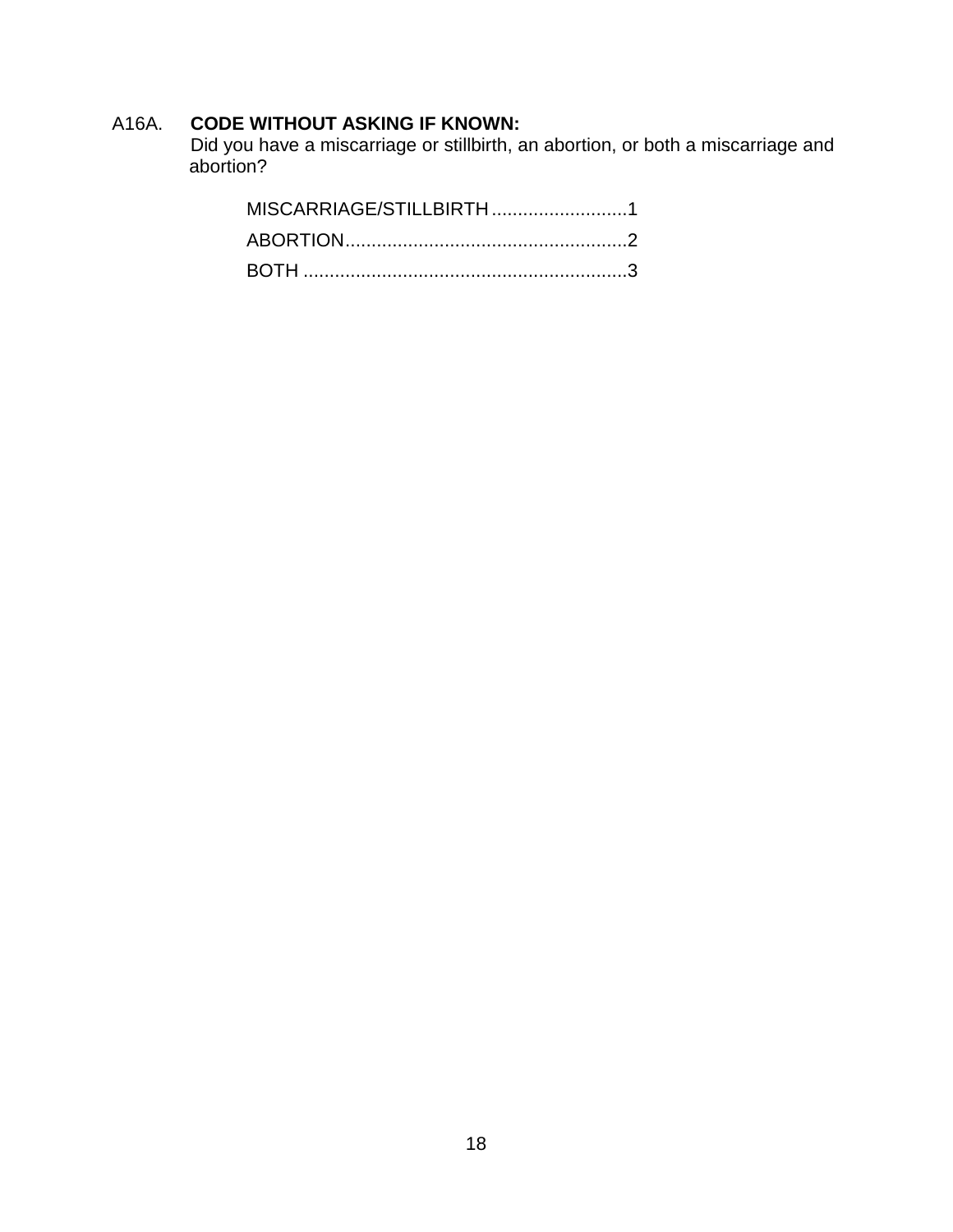#### **SECTION B: CHILD WELL-BEING AND MOTHERING**

#### B0. **DOES CHILD LIVE WITH MOTHER AT LEAST HALF OF THE TIME? (A2=1 OR 2)**

YES, LIVES WITH MOTHER AT LEAST HALF OF THE TIME........................................1

NO, LIVES MOSTLY WITH SOMEONE ELSE............................................2 **GO TO B20A**

# **QUESTIONS FOR MOTHERS WHO LIVE WITH CHILD AT LEAST HALF OF THE TIME:**

B1. Please think about how you feel about yourself as a mother to (CHILD). Would you say you are . . .

B2. Now, I'd like to ask you some questions about (CHILD's) health and development and how (he/she) is doing. In general, would you say (CHILD's) health is . . .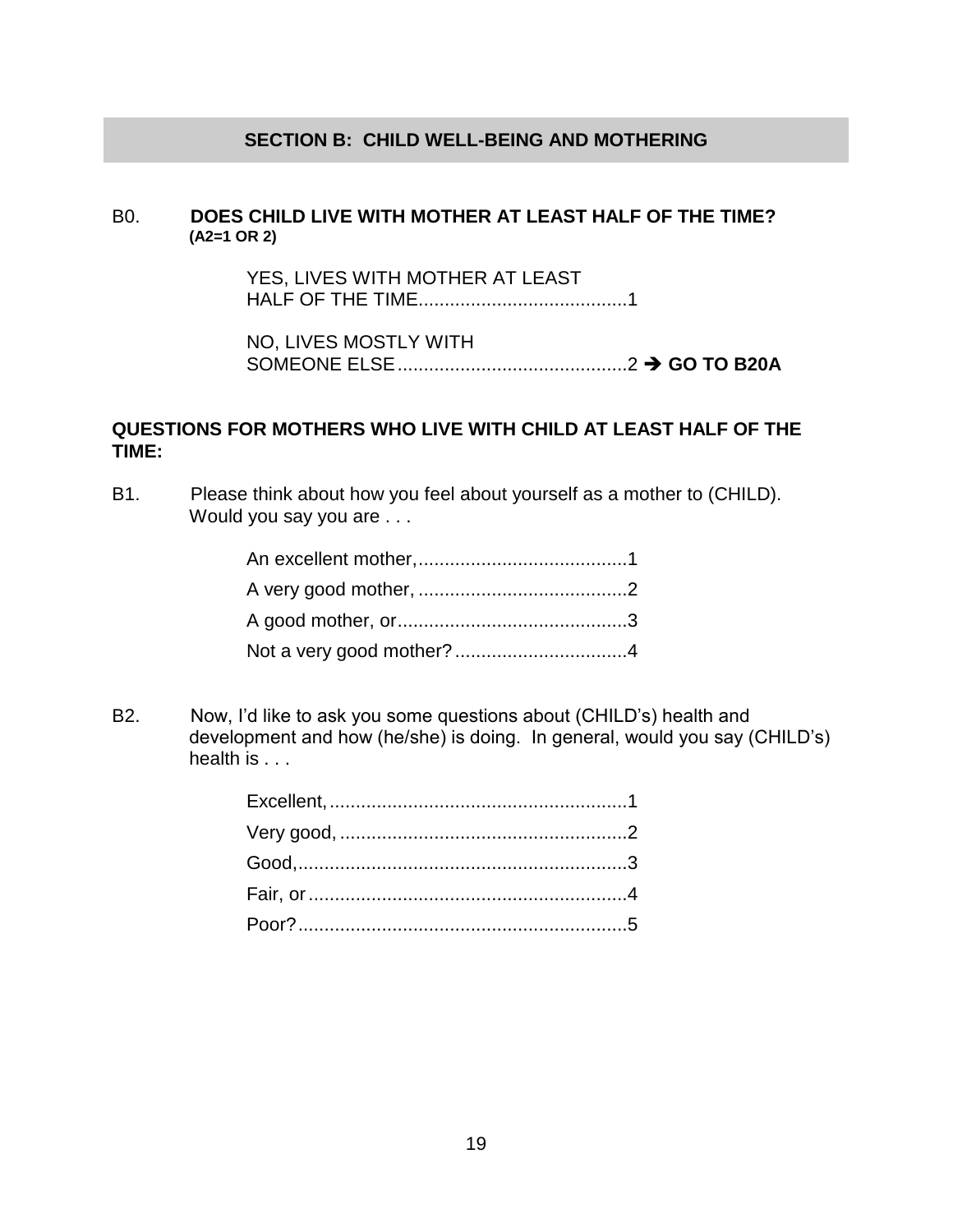B2A. Has a doctor or other health professional ever told you that (CHILD) has asthma?

B2B. During the past twelve months, has (CHILD) had an episode of asthma or an asthma attack?

B2C. During the past twelve months, did (CHILD) have to visit an emergency room or urgent care center because of asthma?

B3. (Since [DATE OF LAST INTERVIEW]/In the last two years), how many times have you and (CHILD) been separated for a week or more?

|\_\_\_|\_\_\_| TIMES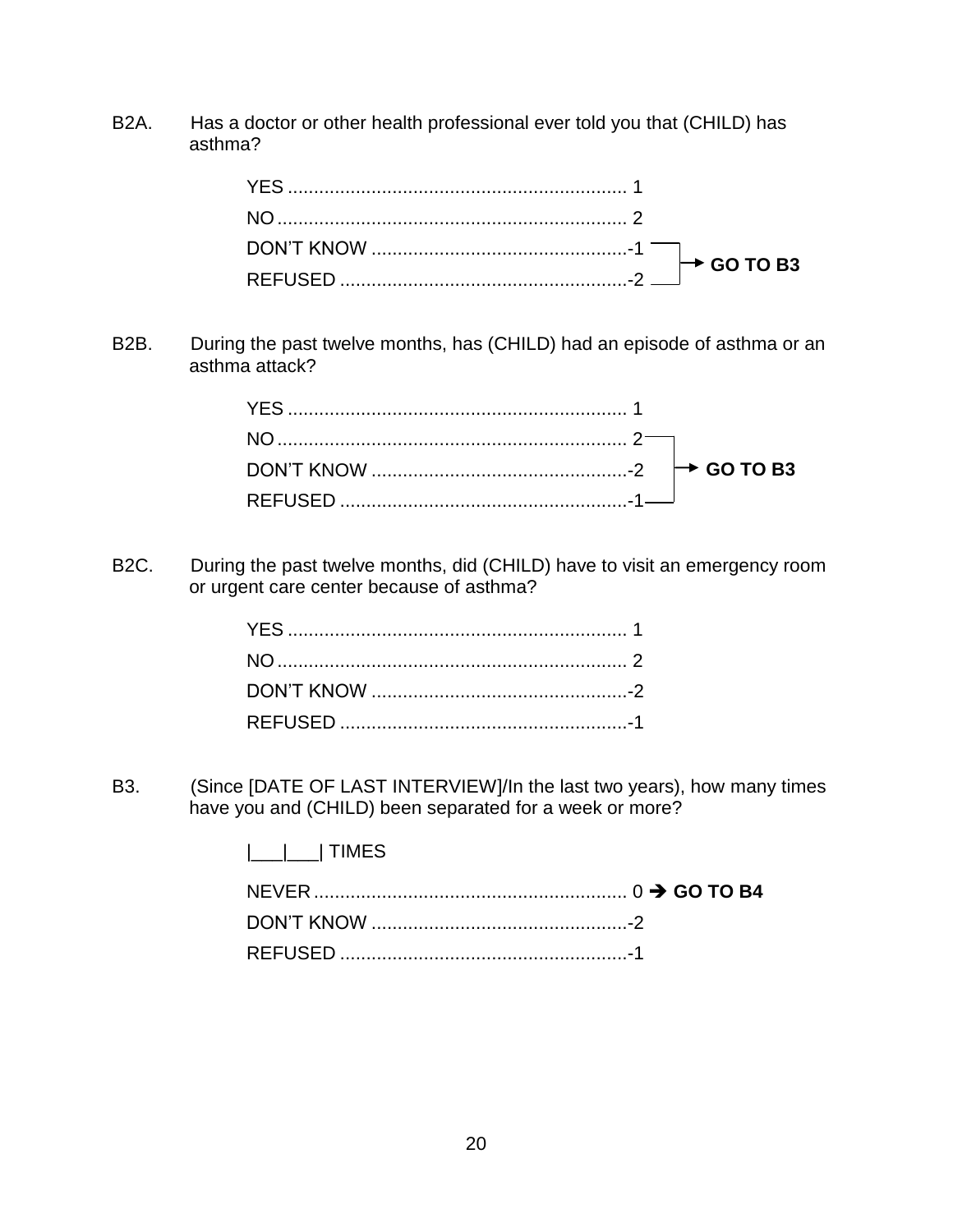B3A. For how many days were you and (CHILD) separated during (that/the most recent) separation?

**PROBE:** (Since [DATE OF LAST INTERVIEW]/In the last two years).

# **ACCEPT ESTIMATE.**

 $|\_\_|$  DAYS

B3B. Where did (CHILD) stay during (that/the most recent) separation?

\_\_\_\_\_\_\_\_\_\_\_\_\_\_\_\_\_\_\_\_\_\_\_\_\_\_\_\_\_\_\_\_\_\_\_\_\_

**PROBE:** Any other places?

# CIRCLE ALL THAT APPLY

| <b>B3B 1</b> | WITH CHILD'S BIOLOGICAL FATHER 1 |  |
|--------------|----------------------------------|--|
| <b>B3B 2</b> | WITH MATERNAL GRANDPARENT2       |  |
| <b>B3B_3</b> | WITH PATERNAL GRANDPARENT3       |  |
| <b>B3B_4</b> | WITH OTHER RELATIVE/FRIEND4      |  |
| <b>B3B_5</b> |                                  |  |
| <b>B3B 6</b> | IN INSTITUTION/GROUP HOME 6      |  |
| <b>B3B 7</b> |                                  |  |
| <b>B3B 8</b> | OTHER (NOT SPECIFIED)8           |  |
|              |                                  |  |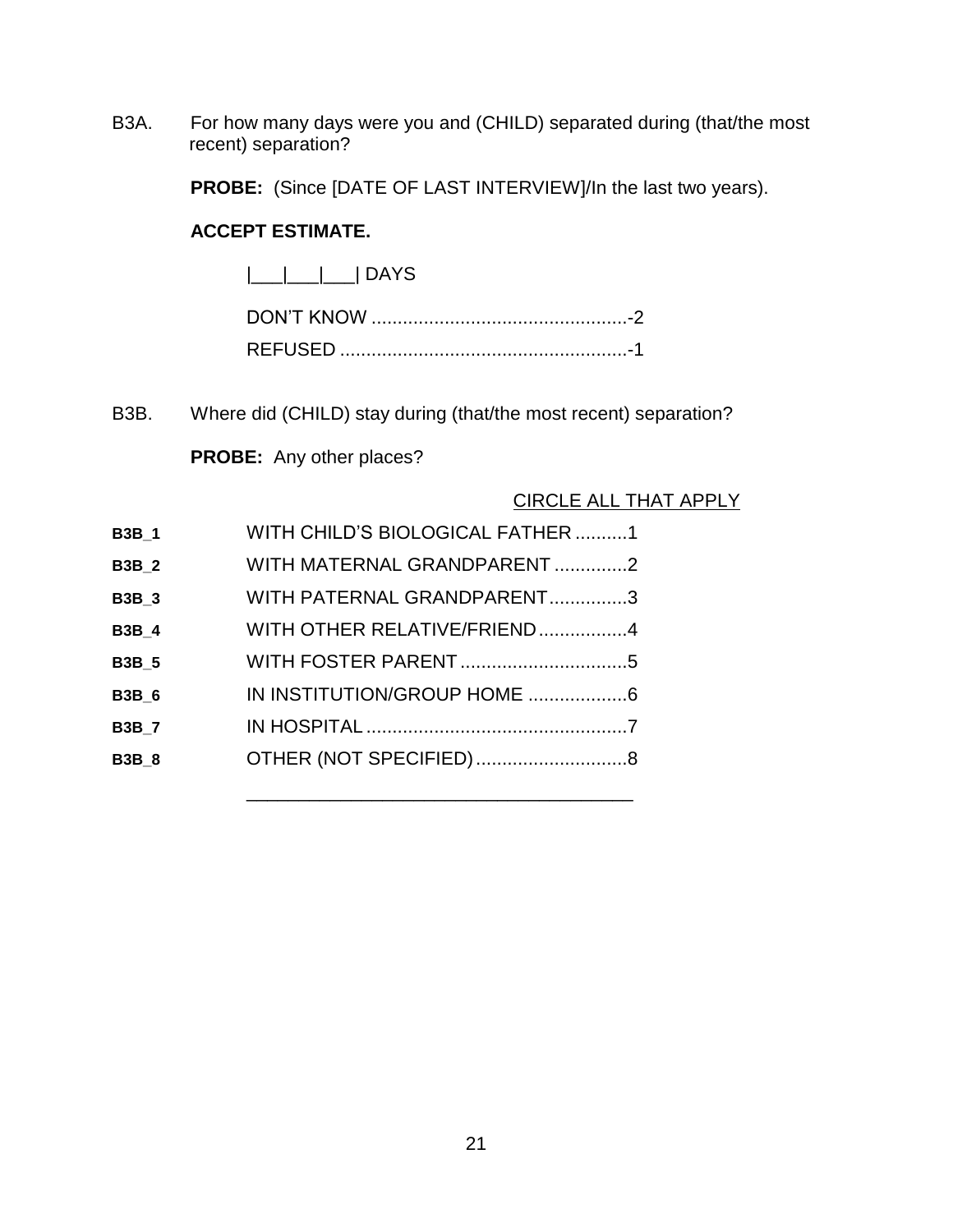B3C. Thinking about (that/the most recent) separation, why were you and (CHILD) separated?

# **IF MORE THAN ONE REASON, PROBE FOR MAIN REASON.**

|                                | <b>CIRCLE ONE</b> |
|--------------------------------|-------------------|
| CHILD OR PARENT'S ILLNESS1     |                   |
| <b>COURT OR AGENCY REMOVED</b> |                   |
| MOTHER'S WORK SCHEDULE3        |                   |
|                                |                   |
|                                |                   |
|                                |                   |
|                                |                   |
|                                |                   |
|                                |                   |

| PERSONAL PROBLEMS102 |  |
|----------------------|--|

\_\_\_\_\_\_\_\_\_\_\_\_\_\_\_\_\_\_\_\_\_\_\_\_\_\_\_\_\_\_\_\_\_\_\_\_\_

#### B3D. **WAS THERE MORE THAN ONE SEPARATION EPISODE? (B3 = 2 OR MORE)**

| YES. |  |
|------|--|
| NC   |  |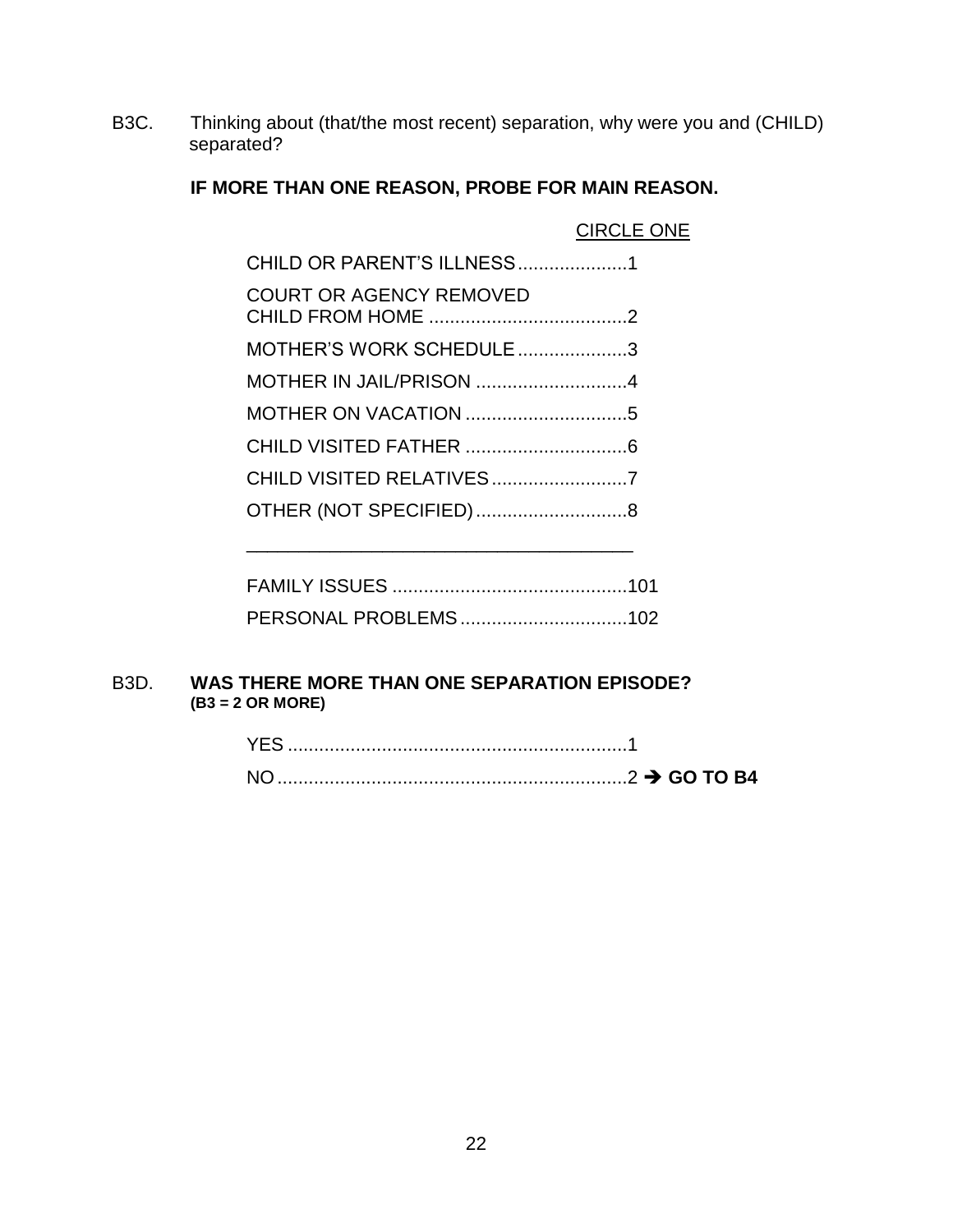B3D1. For how many days were you and (CHILD) separated during the second most recent separation?

**PROBE:** The time before the one we just talked about.

**PROBE:** (Since [DATE OF LAST INTERVIEW] / In the last two years.)

# **ACCEPT ESTIMATE.**

 $|\_$ 

B3E. Where did (CHILD) stay during the second most recent separation?

\_\_\_\_\_\_\_\_\_\_\_\_\_\_\_\_\_\_\_\_\_\_\_\_\_\_\_\_\_\_\_\_\_\_\_\_\_

**PROBE:** Any other places?

# CIRCLE ALL THAT APPLY

| <b>B3E 1</b> | WITH CHILD'S BIOLOGICAL FATHER1 |  |
|--------------|---------------------------------|--|
| <b>B3E 2</b> | WITH MATERNAL GRANDPARENT 2     |  |
| <b>B3E 3</b> | WITH PATERNAL GRANDPARENT3      |  |
| <b>B3E 4</b> | WITH OTHER RELATIVE/FRIEND4     |  |
| <b>B3E 5</b> |                                 |  |
| <b>B3E 6</b> | IN INSTITUTION/GROUP HOME 6     |  |
| <b>B3E 7</b> |                                 |  |
| <b>B3E 8</b> | OTHER (NOT SPECIFIED)8          |  |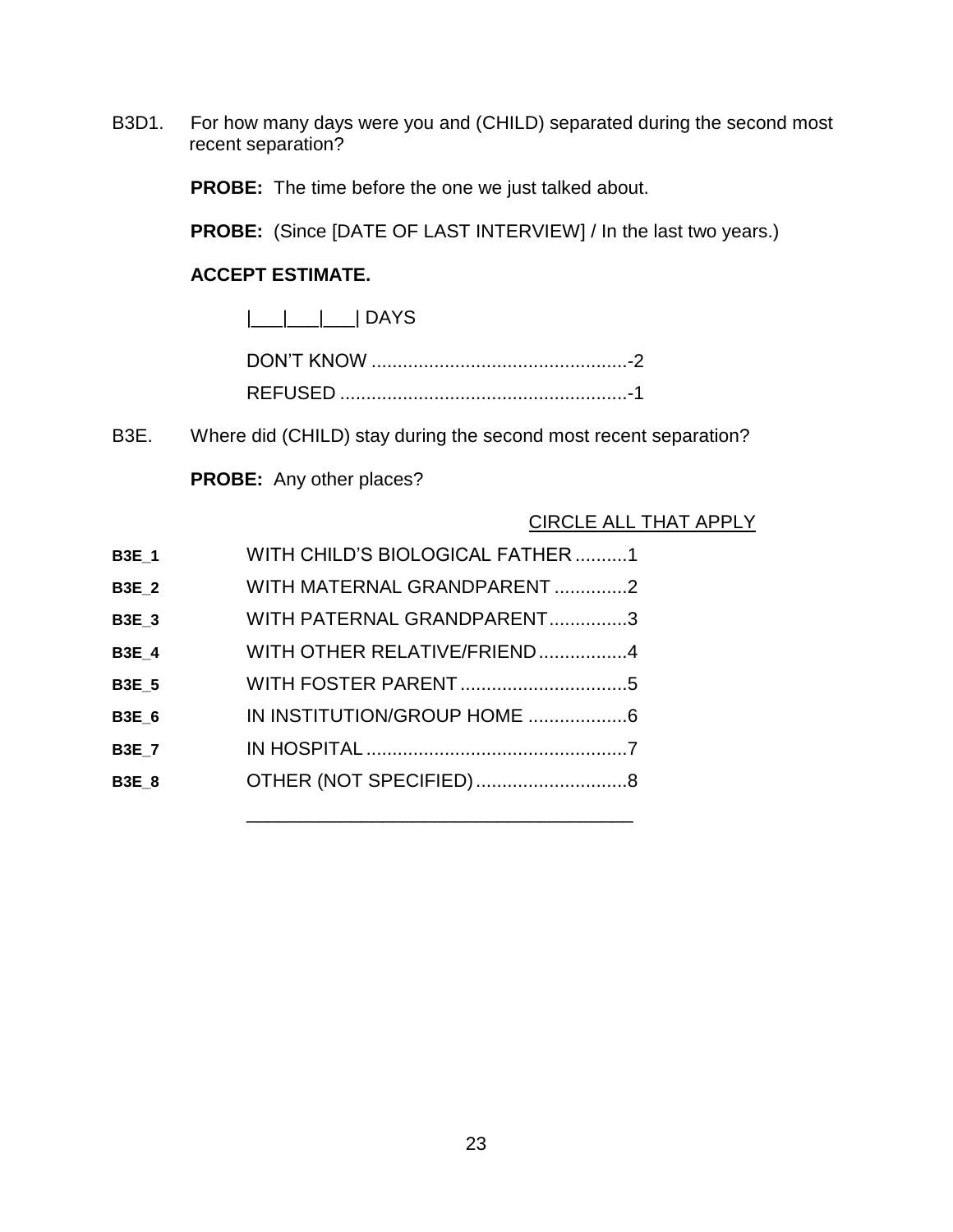B3F. Thinking about the second most recent separation, why were you and (CHILD) separated?

# **IF MORE THAN ONE REASON, PROBE FOR MAIN REASON.**

|                              | <b>CIRCLE ONE</b> |
|------------------------------|-------------------|
| CHILD'S OR PARENT'S ILLNESS1 |                   |
| COURT OR AGENCY REMOVED      |                   |
| MOTHER'S WORK SCHEDULE3      |                   |
| MOTHER IN JAIL/PRISON 4      |                   |
|                              |                   |
|                              |                   |
| CHILD VISITED RELATIVES7     |                   |
|                              |                   |
|                              |                   |

\_\_\_\_\_\_\_\_\_\_\_\_\_\_\_\_\_\_\_\_\_\_\_\_\_\_\_\_\_\_\_\_\_\_\_\_\_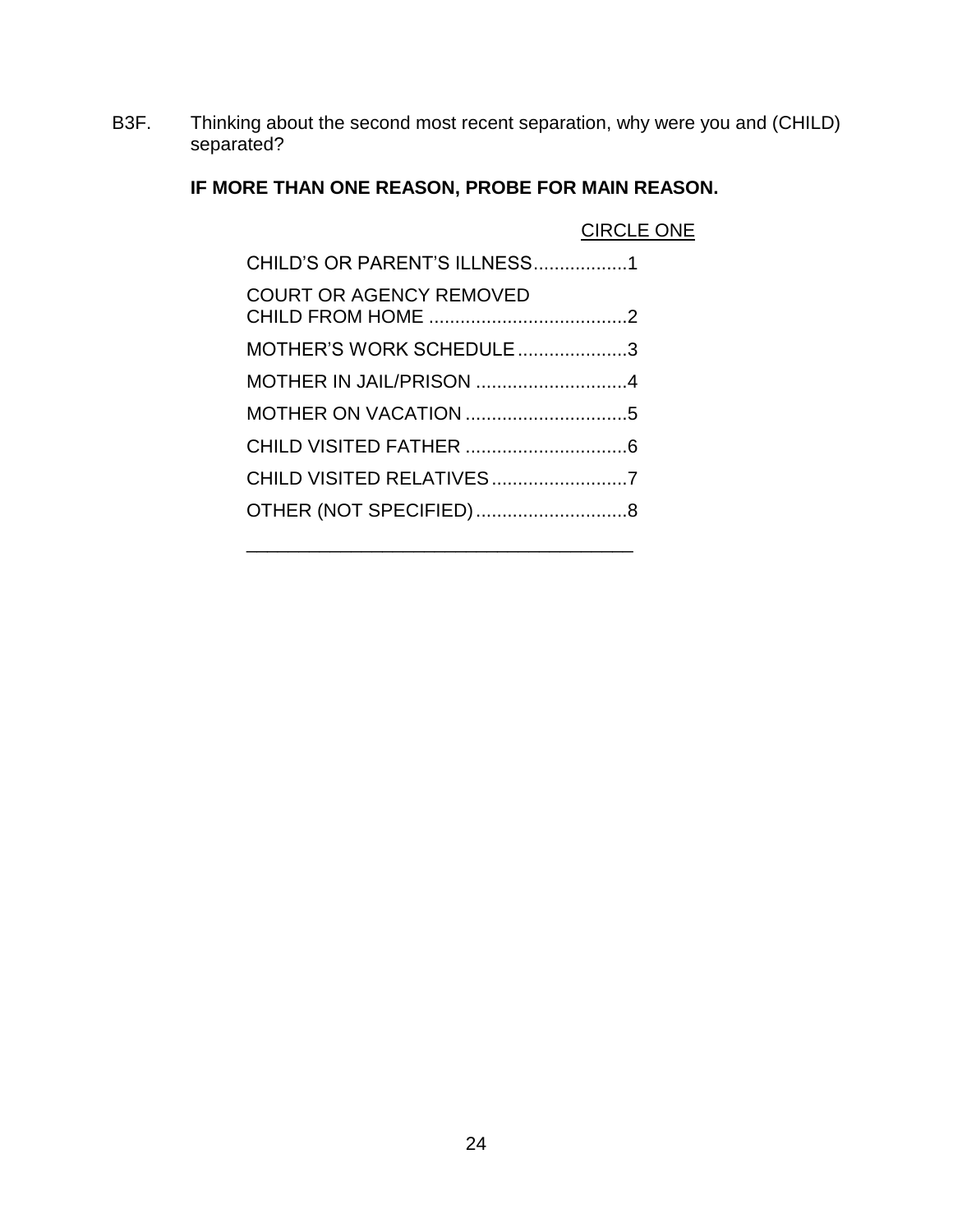B4A. Now I would like to ask you some questions about things you may do with (CHILD).

Please tell me how many days you do each of these activities in a typical week.

How many days a week do you (READ ITEM)?

# **RECORD "NEVER" AS "0".**

|       |                                                                                                                           | <b>DAYS PER WEEK</b> |              |                |              |                |                | <b>DON'T</b><br><b>KNOW</b> |                |      |
|-------|---------------------------------------------------------------------------------------------------------------------------|----------------------|--------------|----------------|--------------|----------------|----------------|-----------------------------|----------------|------|
| B4A1. | Sing songs or nursery rhymes                                                                                              |                      | $\mathbf{1}$ | $\overline{2}$ | $\mathbf{3}$ | $\overline{4}$ | 5              | 6                           | $\overline{7}$ | $-2$ |
| B4A2. |                                                                                                                           |                      | 1            | $\overline{2}$ | 3            | $\overline{4}$ | 5              | 6                           | $\overline{7}$ | $-2$ |
| B4A3. | Tell stories to (him/her)                                                                                                 | $\overline{0}$       | $\mathbf{1}$ | 2              | 3            | $\overline{4}$ | 5              | 6                           | 7              | $-2$ |
| B4A4. | Play inside with toys such as<br>blocks or legos with (CHILD)  0                                                          |                      | $\mathbf{1}$ | $2 \quad 3$    |              | $\overline{4}$ | 5              | 6                           | 7              | $-2$ |
| B4A5. | Tell (CHILD) that you<br>appreciated something                                                                            |                      | $\mathbf{1}$ | $\mathcal{P}$  | 3            | $\overline{4}$ | $\overline{5}$ | 6                           | $\overline{7}$ | -2   |
| B4A6. | Play outside in the yard, park,<br>or a playground with $(CHILD) \ldots 0$                                                |                      | $\mathbf{1}$ | 2              | 3            | 4              | 5              | 6                           | 7              | $-2$ |
| B4A7. | Take (CHILD) on an outing,<br>such as shopping, or to a<br>restaurant, church, museum,<br>or special activity or event  0 |                      | $\mathbf{1}$ | 2              | 3            | $\overline{4}$ | 5              | 6                           | 7              | -2   |
| B4A8. | Watch TV or a video together 0                                                                                            |                      | 1            | $\mathcal{P}$  | 3            | $\overline{4}$ | 5              | 6                           | 7              | -2   |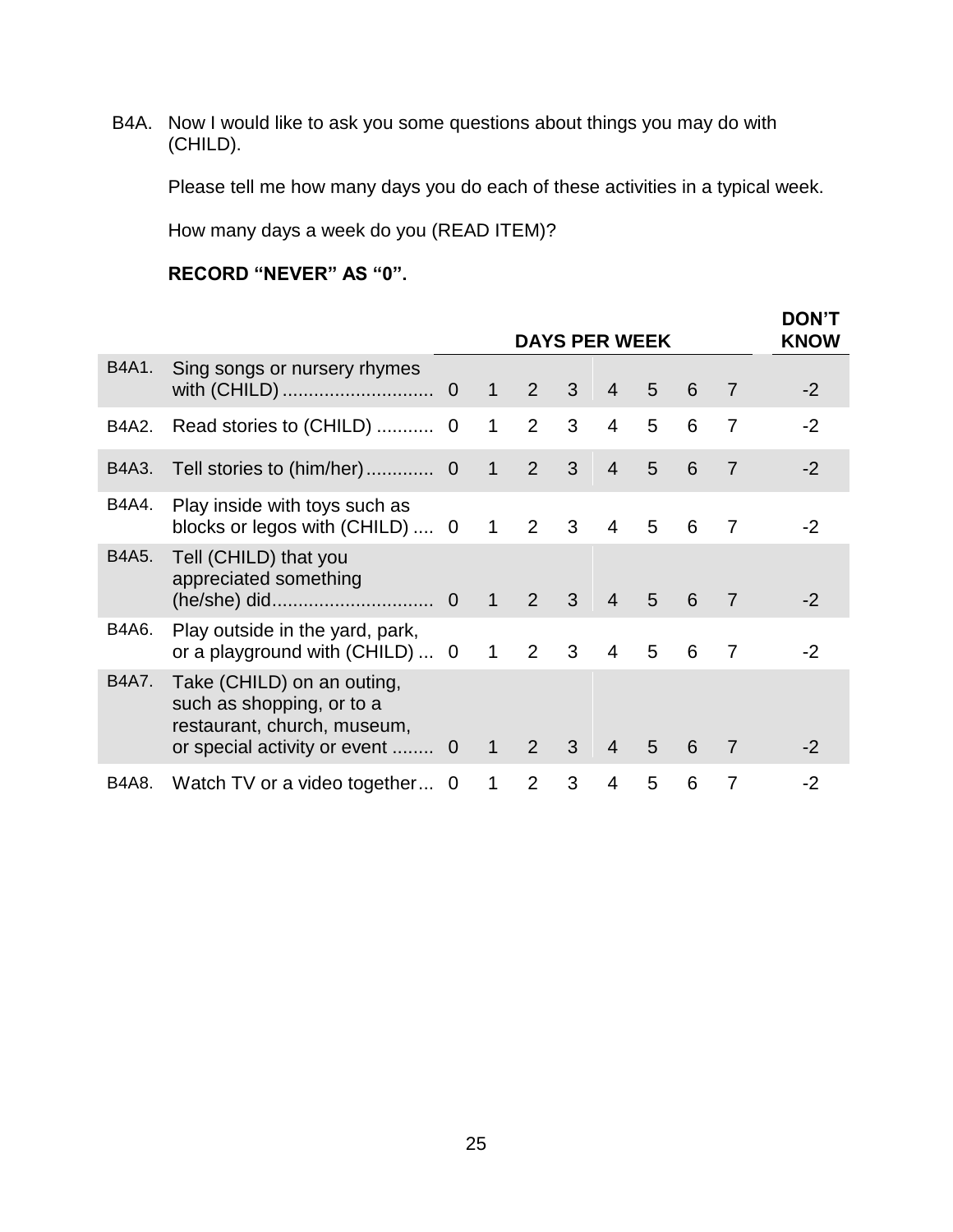# **(18 CITIES ONLY – 2 CITIES NOT ASKED)**

The next questions are about  $(CHILD)$  and how (he/she) behaves.

For each item I read, please tell me if this is not true, somewhat or sometimes true, very true or often true for (CHILD)? (READ ITEM)

|        |                                                   | <b>NOT</b><br><b>TRUE</b> | <b>SOMEWHAT</b><br>OR<br><b>SOMETIMES</b><br><b>TRUE</b> | <b>VERY TRUE</b><br><b>OR</b><br><b>OFTEN TRUE</b> |
|--------|---------------------------------------------------|---------------------------|----------------------------------------------------------|----------------------------------------------------|
| B4B1.  | (He/She) can't concentrate, can't pay attention   | $\mathbf 0$               | 1                                                        | $\overline{2}$                                     |
| B4B2.  | (He/She) can't sit still; (he/she) is restless or | $\overline{0}$            | 1                                                        | $\overline{2}$                                     |
| B4B3.  | (He/She) clings to adults or is too dependent     | $\overline{0}$            | 1                                                        | $\overline{2}$                                     |
| B4B4.  |                                                   | $\Omega$                  | 1                                                        | $\overline{2}$                                     |
| B4B5.  |                                                   | $\overline{0}$            | 1                                                        | $\overline{2}$                                     |
| B4B6.  | (He/She) doesn't get along with other children    | 0                         | 1                                                        | $\overline{2}$                                     |
| B4B7.  | (He/She) doesn't seem to feel guilty after        | $\overline{0}$            | 1                                                        | $\overline{2}$                                     |
| B4B8.  | (He/She) has trouble getting to sleep             | $\Omega$                  | 1                                                        | $\overline{2}$                                     |
| B4B9.  | (He/She) is nervous, high strung, or tense        | $\overline{0}$            | 1                                                        | $\overline{2}$                                     |
| B4B10. |                                                   | $\Omega$                  | 1                                                        | $\overline{2}$                                     |
| B4B11. | (He/She) is stubborn, sullen, or irritable        | $\overline{0}$            | 1                                                        | $\overline{2}$                                     |
| B4B12. | (He/She) has sudden changes in mood or            | 0                         | 1                                                        | $\overline{2}$                                     |
| B4B13. | (He/She) has temper tantrums or a hot temper      | $\overline{0}$            | 1                                                        | $\overline{2}$                                     |
| B4B14. | (He/She) is too fearful or anxious                | $\Omega$                  | 1                                                        | $\overline{2}$                                     |
| B4B15. | (He/She) is unhappy, sad, depressed               | $\overline{0}$            | $\mathbf 1$                                              | $\overline{2}$                                     |
| B4B16. |                                                   | 0                         | 1                                                        | $\overline{2}$                                     |
| B4B17. | (He/She) is withdrawn; (he/she) doesn't get       | $\overline{0}$            | 1                                                        | $\overline{2}$                                     |
| B4B18. |                                                   | 0                         | 1                                                        | $\overline{2}$                                     |
| B4B19. | (He/She) acts too young for (his/her) age         | $\overline{0}$            | 1                                                        | $\overline{2}$                                     |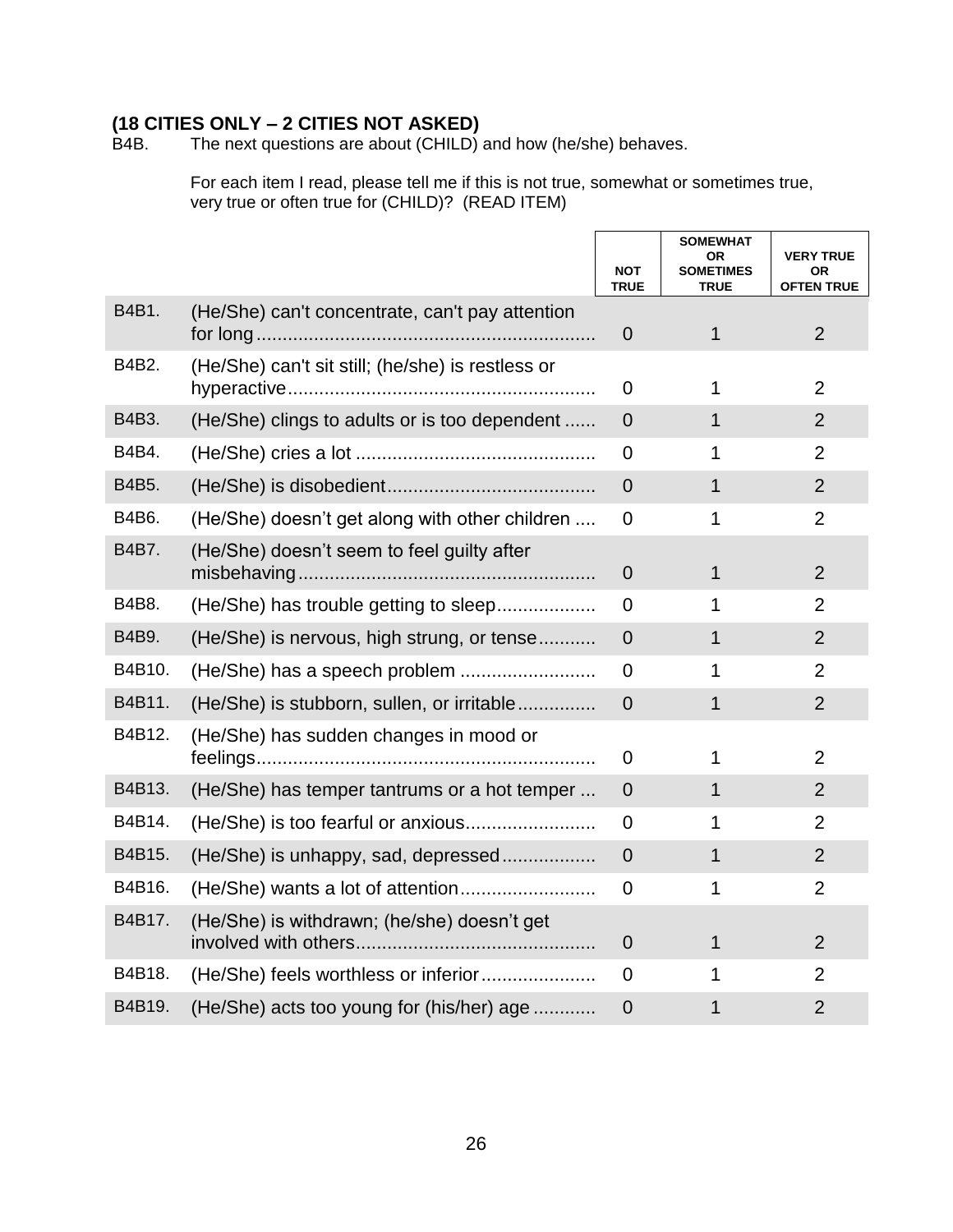B5. Sometimes children behave pretty well and sometimes they don't. In the past month, have you spanked (CHILD) because (he/she) was misbehaving or acting up?

# B5A. Did you do this . . .

| A few times this past month, or 3 |  |
|-----------------------------------|--|
|                                   |  |

B6. Now I'm going to read some statements about being a parent. Please tell me how much you agree or disagree with each statement.

B6A. Being a parent is harder than I thought it would be. Do you . . .

B6B. I feel trapped by my responsibilities as a parent. Do you . . .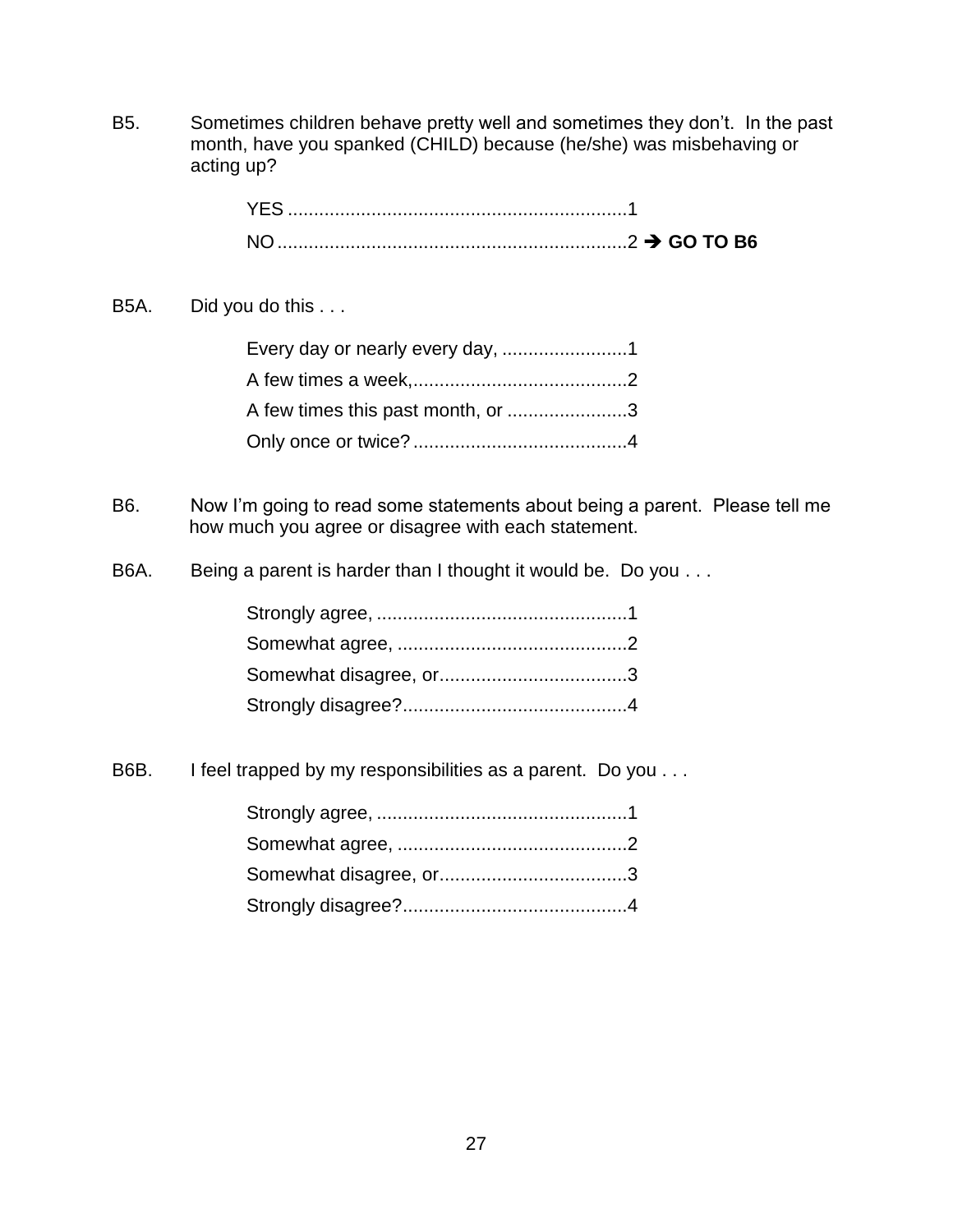B6C. I find that taking care of my child(ren) is much more work than pleasure. Do you . . .

B6D. I often feel tired, worn out, or exhausted from raising a family. Do you . . .

# B7**. CODE WITHOUT ASKING IF KNOWN:**

Are the public schools in your area on summer break?

|  | <b>ABOUT JANUARY 1-</b><br><b>MAY 31</b> |
|--|------------------------------------------|
|  |                                          |

# **(18 CITIES ONLY – 2 CITIES NOT ASKED)**

# B7A. **CODE WITHOUT ASKING IF KNOWN:**

Is (CHILD) currently in kindergarten

|     | <b>ABOUT JANUARY 1-</b><br><b>MAY 31</b> |
|-----|------------------------------------------|
| NO. | <b>ABOUT NOW</b>                         |

# **B7A – SKIP ERROR**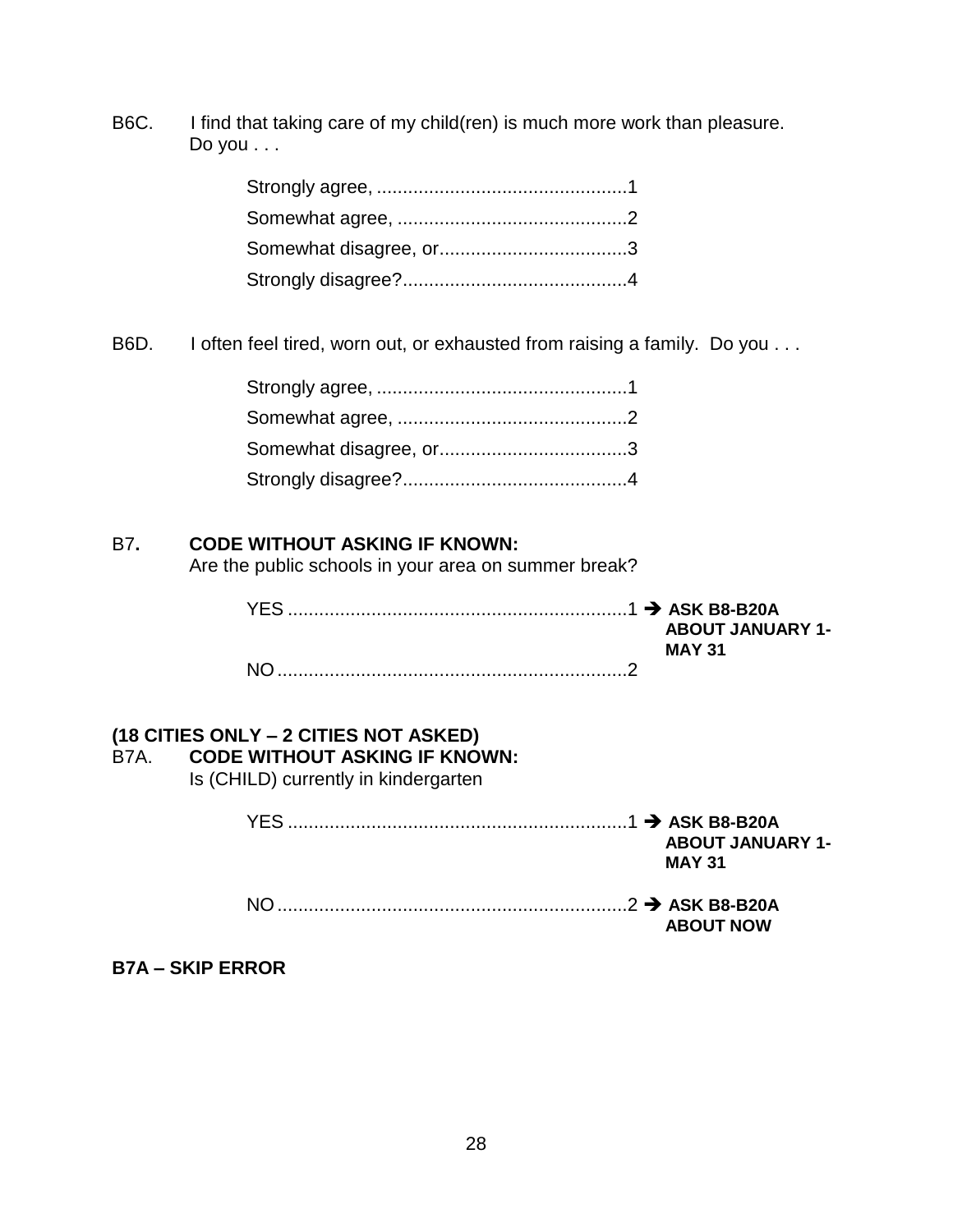B8. The next questions are about the preschools, schools, or centers that (CHILD) (is currently attending/attended between the beginning of January through the end of May of this year). I only want to know about schools or centers. I will be asking a separate question about places or people who (take/took) care of (CHILD) when (he/she) (is/was) not attending a school or center.

> (Is [CHILD] currently attending/Between the beginning of January and the end of May), did [CHILD] attend), a day care center, nursery school, preschool, Head Start, or pre-kindergarten program on a regular basis?

# **DO NOT COUNT KINDERGARTEN.**

B8A. What type of program (does/did) (he/she) attend most?

# **IF MORE THAN ONE CATEGORY, SELECT CATEGORY WITH THE HIGHEST NUMBER.**

| <b>CIRCLE ONE</b> |
|-------------------|
|                   |
|                   |
|                   |
|                   |
|                   |
|                   |
|                   |

B8B. During a typical week, how many hours per week (does/did) (CHILD) attend the (PROGRAM IN B8A)?

# **CONFIRM NUMBER IS HOURS PER WEEK, NOT HOURS PER DAY.**

|\_\_\_|\_\_\_| HOURS PER WEEK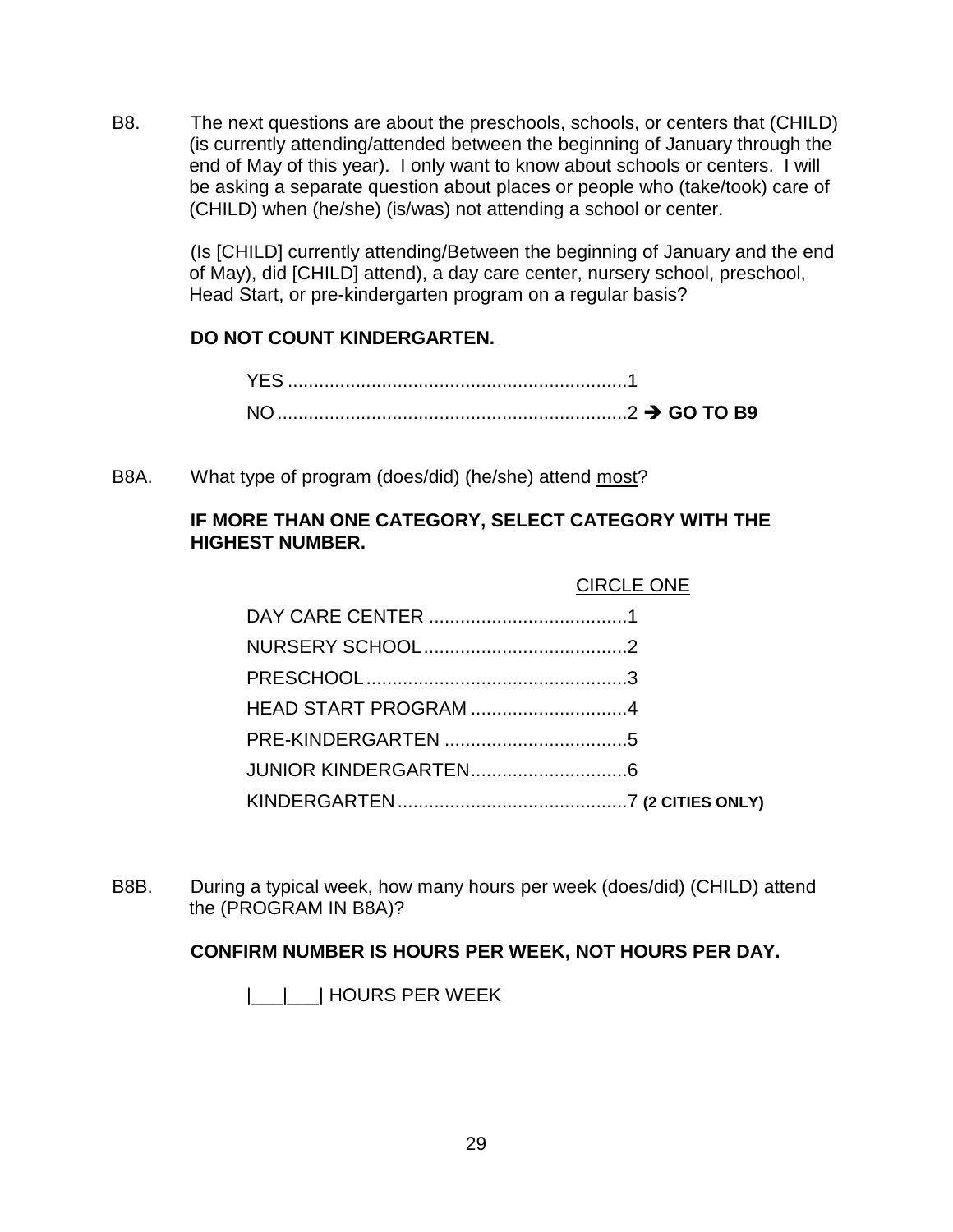B8C. Where (is/was) the (PROGRAM IN B8A) located? For example, (is/was) it in a school, a church or synagogue, or in it's own building?

| PRIVATE SCHOOL BUILDING 3 |  |
|---------------------------|--|
|                           |  |
|                           |  |
|                           |  |
|                           |  |
|                           |  |
| OTHER (NOT SPECIFIED)9    |  |
|                           |  |

B8D. (Does/Did) any person or any agency give you money, a voucher, or a scholarship to help pay for the (PROGRAM IN B8A)?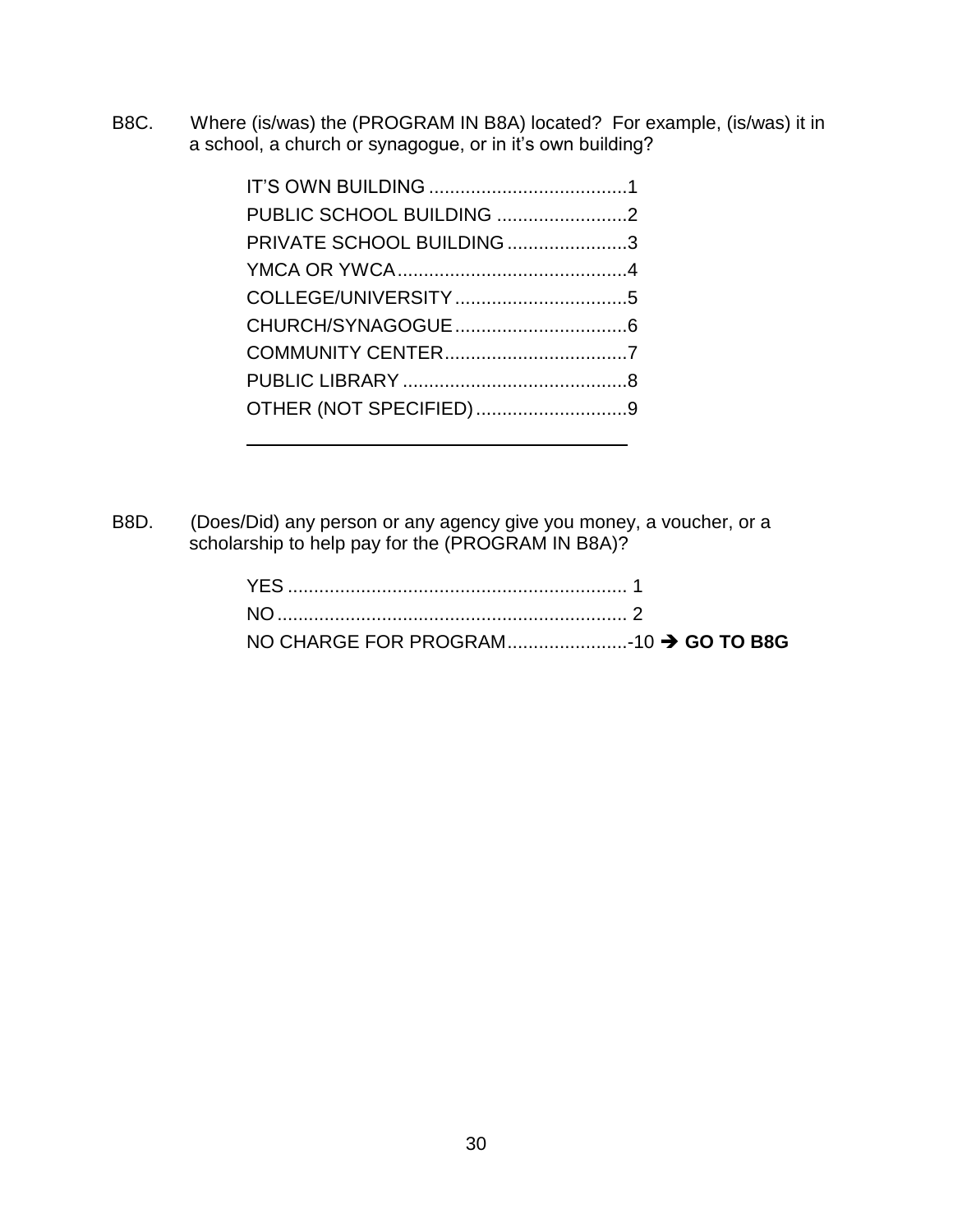B8E. On the average, how much (do/did) you pay out-of-pocket on a weekly basis for all day care, preschool or any other program you (currently use/used during the last school year)? Do not include money from other people or agencies.

Would you say . . .

CHILD CARE PROVIDED IN EXCHANGE FOR OTHER SERVICES ................................-17 **GO TO B8G**

B8F. How many children, including (CHILD), (are/were) covered in this amount?

|\_\_\_|\_\_\_| CHILDREN

CHILD ONLY...................................................1

# B8G. **CODE WITHOUT ASKING IF KNOWN**

Is (CHILD) currently enrolled in this program?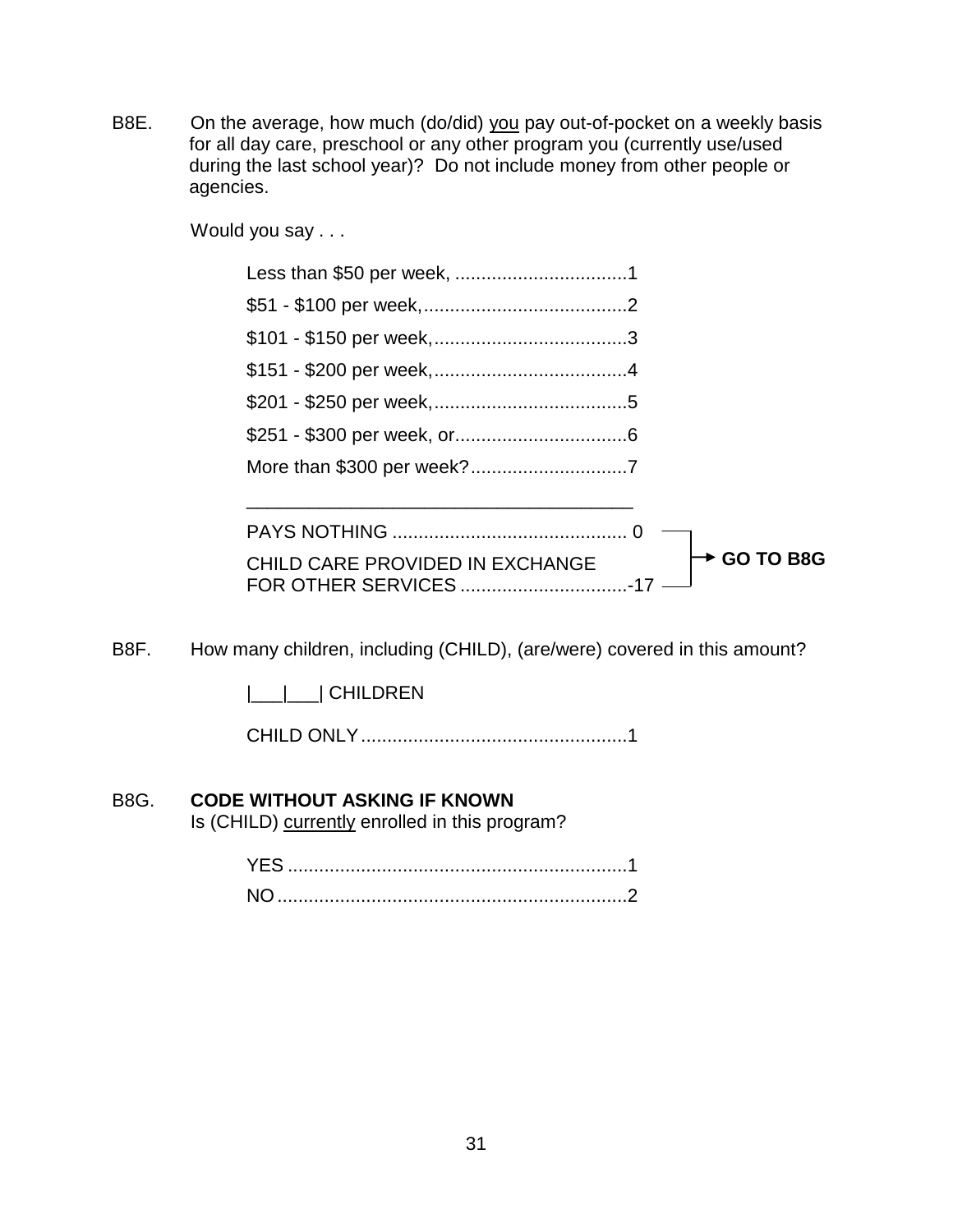#### **(18 CITIES ONLY – CONSTRUCTED FOR 2 CITIES)** B8H. **IS/WAS CHILD IN SCHOOL/PROGRAM IN B8A FOR EIGHT OR MORE HOURS? (B8B = 8 OR MORE)**

YES .................................................................1 **GO TO SECTION C** NO...................................................................2

B9. (Besides the [PROGRAM IN B8A] that [CHILD] attends,) Is (he/she) currently being cared for by someone other than you (or [his/her] father) for at least eight hours every week for a month or more? Please include relatives and friends.

> **THIS ITEM REFERS TO CARE PROVIDED BY ANYONE OTHER THAN THE CUSTODIAL PARENT(S).**

| $\overline{\mathsf{N}}$ |  |
|-------------------------|--|

B9A. Including all the different child care arrangements that you use, (but not including time [he/she] spends in any of the schools or centers we asked about earlier,) how many hours a week is (he/she) in care?

|\_\_\_|\_\_\_| HOURS PER WEEK

B9B. (Not including any of the schools or centers we asked about earlier,) How many different childcare arrangements are you currently using for (CHILD)?

|\_\_\_|\_\_\_| ARRANGEMENTS

ONE ...........................................................................1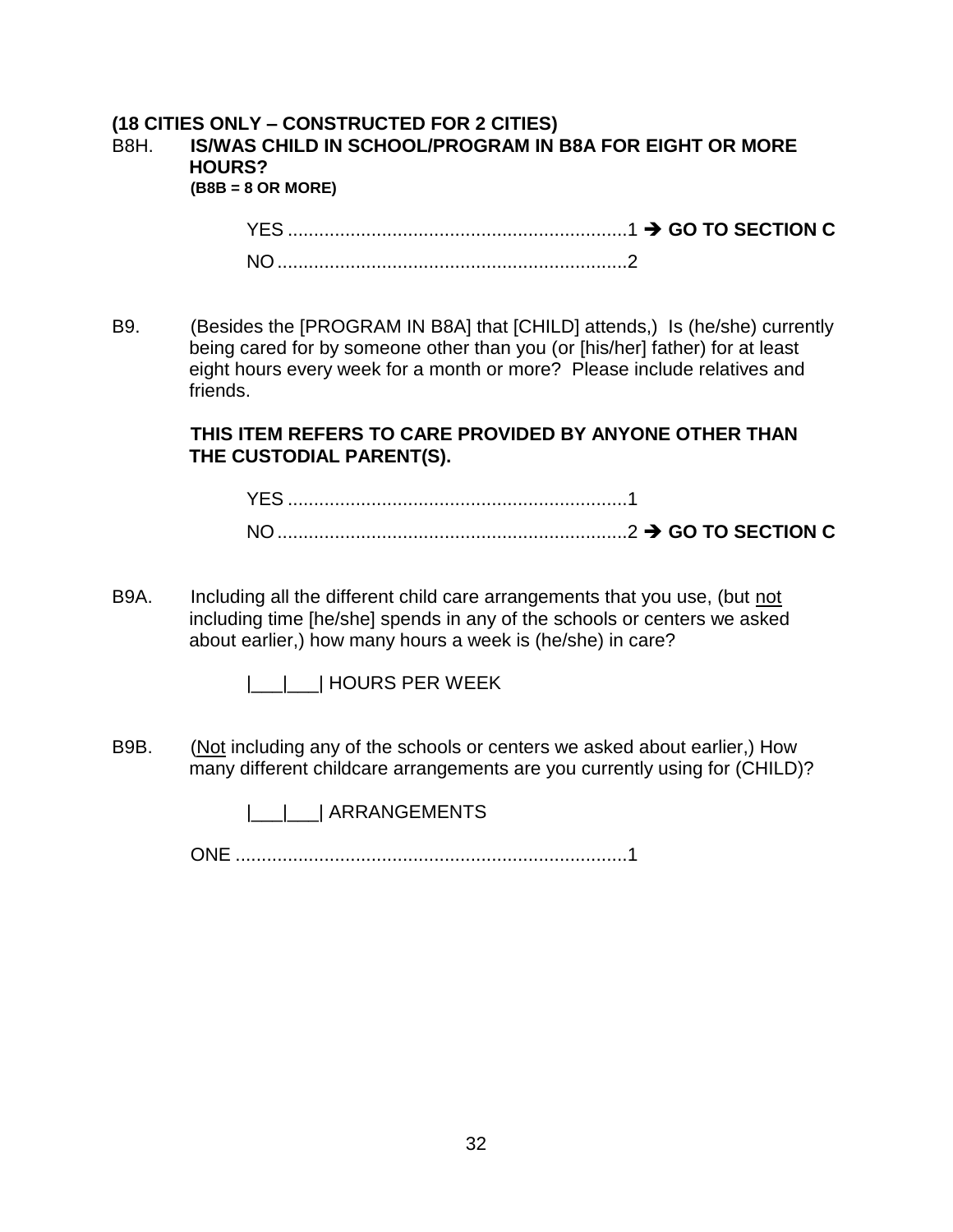B10A. What is the primary type of child care arrangement you are using now? By primary, I mean the arrangement where (CHILD) spends the most time.

|                                 | <b>CIRCLE PRIMARY</b><br><b>ARRANGEMENT</b> |
|---------------------------------|---------------------------------------------|
| CHILD'S FATHER (NOT LIVE-IN)    | 1                                           |
| MOTHER'S PARTNER OR BOYFRIEND   | 2                                           |
|                                 | 3                                           |
| CHILD'S MATERNAL GRANDPARENT    | 4                                           |
| OTHER RELATIVE ON MOTHER'S SIDE | 5                                           |
| CHILD'S PATERNAL GRANDPARENT    | 6                                           |
| OTHER RELATIVE ON FATHER'S SIDE | 7                                           |
|                                 | 8                                           |
| MOTHER'S PARTNER'S RELATIVE     | 9                                           |
| NON-RELATIVE/FAMILY CHILD CARE  | 10                                          |
|                                 | $11 \rightarrow$ GO TO B12                  |
| FRIEND MOTHER LIVES WITH        | 12                                          |
|                                 | 13                                          |

B11. Where does (PROVIDER IN B10A) usually take care of (CHILD)?

\_\_\_\_\_\_\_\_\_\_\_\_\_\_\_\_\_\_\_\_\_\_\_\_\_\_\_\_\_\_\_\_\_\_\_\_\_

| PROVIDER AND (CHILD) LIVE IN |  |
|------------------------------|--|
| OTHER (NOT SPECIFIED)4       |  |

\_\_\_\_\_\_\_\_\_\_\_\_\_\_\_\_\_\_\_\_\_\_\_\_\_\_\_\_\_\_\_\_\_\_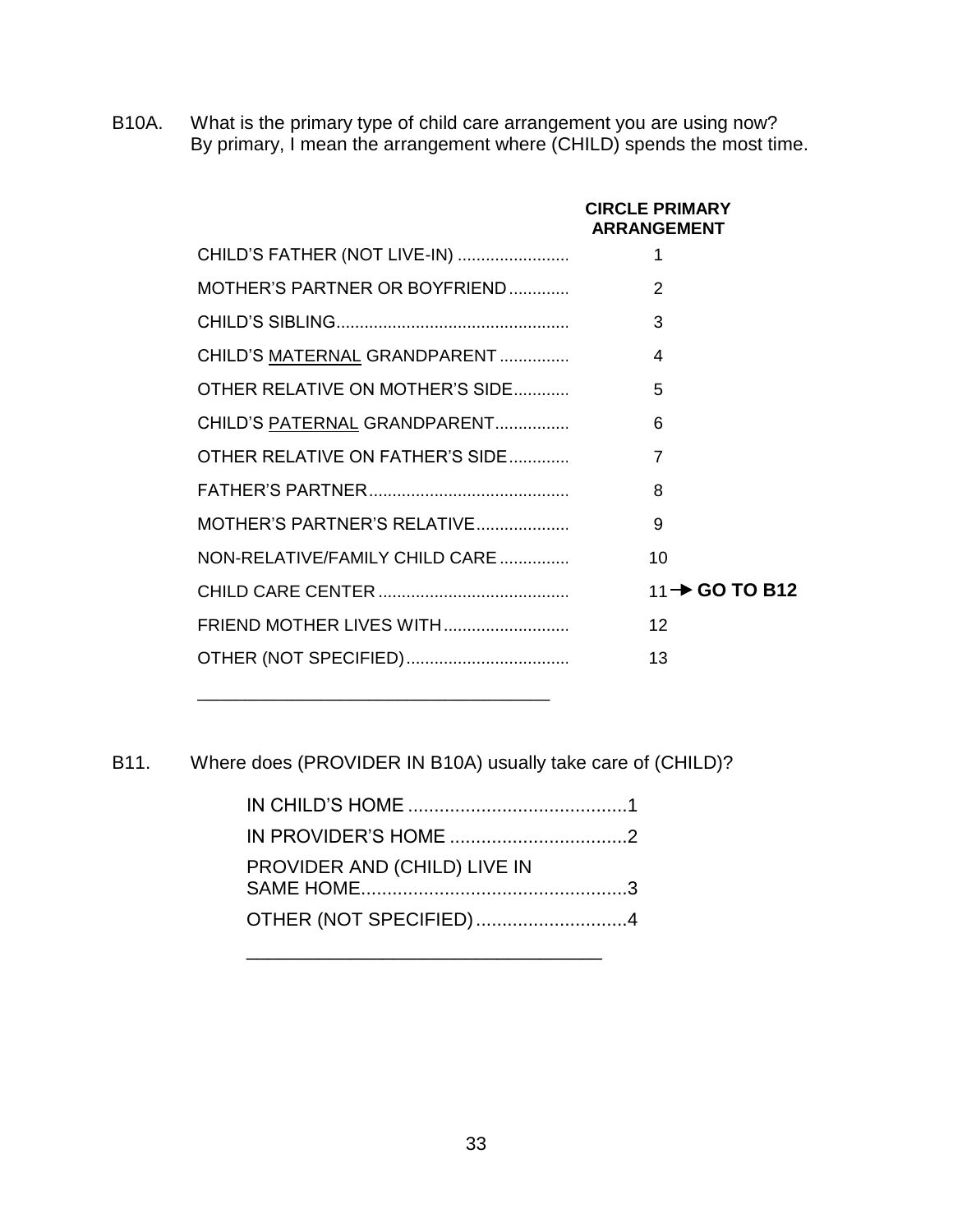B12. How many hours each week does (CHILD) usually spend being cared for at the (PROVIDER IN B10A)?

|\_\_\_|\_\_\_| HOURS PER WEEK

B13. Does any person or any agency give you money, a voucher, or a scholarship to help pay for this childcare?

B14. On the average, how much do you pay out-of-pocket on a weekly basis for (PROVIDER IN B10A)? Do not include money from other people or agencies. (Do not include the money paid for the program we talked about before.)

Would you say . . .

| CHILD CARE PROVIDED IN EXCHANGE | $\rightarrow$ GO TO B17 |  |
|---------------------------------|-------------------------|--|

B15. How many children, including (CHILD), are covered in this amount?

FOR OTHER SERVICES ................................-17

CHILD CARE PROVIDED IN EXCHANGE

|\_\_\_|\_\_\_| CHILDREN

CHILD ONLY...................................................1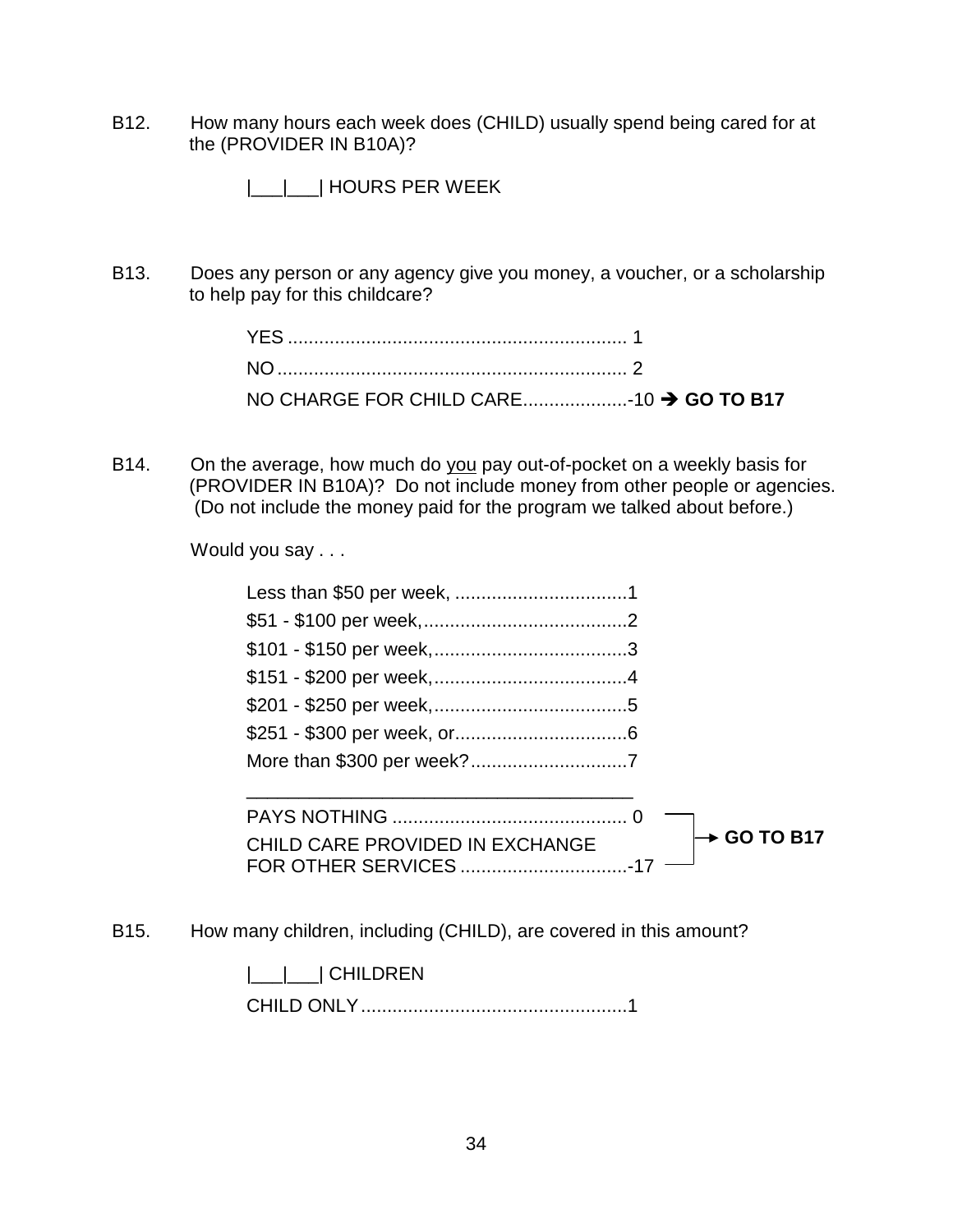# **NO B16 THIS VERSION**

B17. Approximately how many times in the past month did you have to make special arrangements because your usual childcare arrangement fell through? Please include times when your child care provider(s) (was/were) sick or unavailable due to a holiday or vacation.

|\_\_\_|\_\_\_| TIMES

NONE..............................................................0

B18. How many times in the past month did you miss work or school because your childcare arrangement fell through?

|\_\_\_|\_\_\_| TIMES

NONE.............................................................. 0

| NOT APPLICABLE: NEITHER WORKS |  |
|-------------------------------|--|
|                               |  |

B19. At any time since ([DATE OF LAST INTERVIEW]/in the last two years), have you had to quit a job, school, or training activity because you had problems arranging child care or keeping a child care arrangement?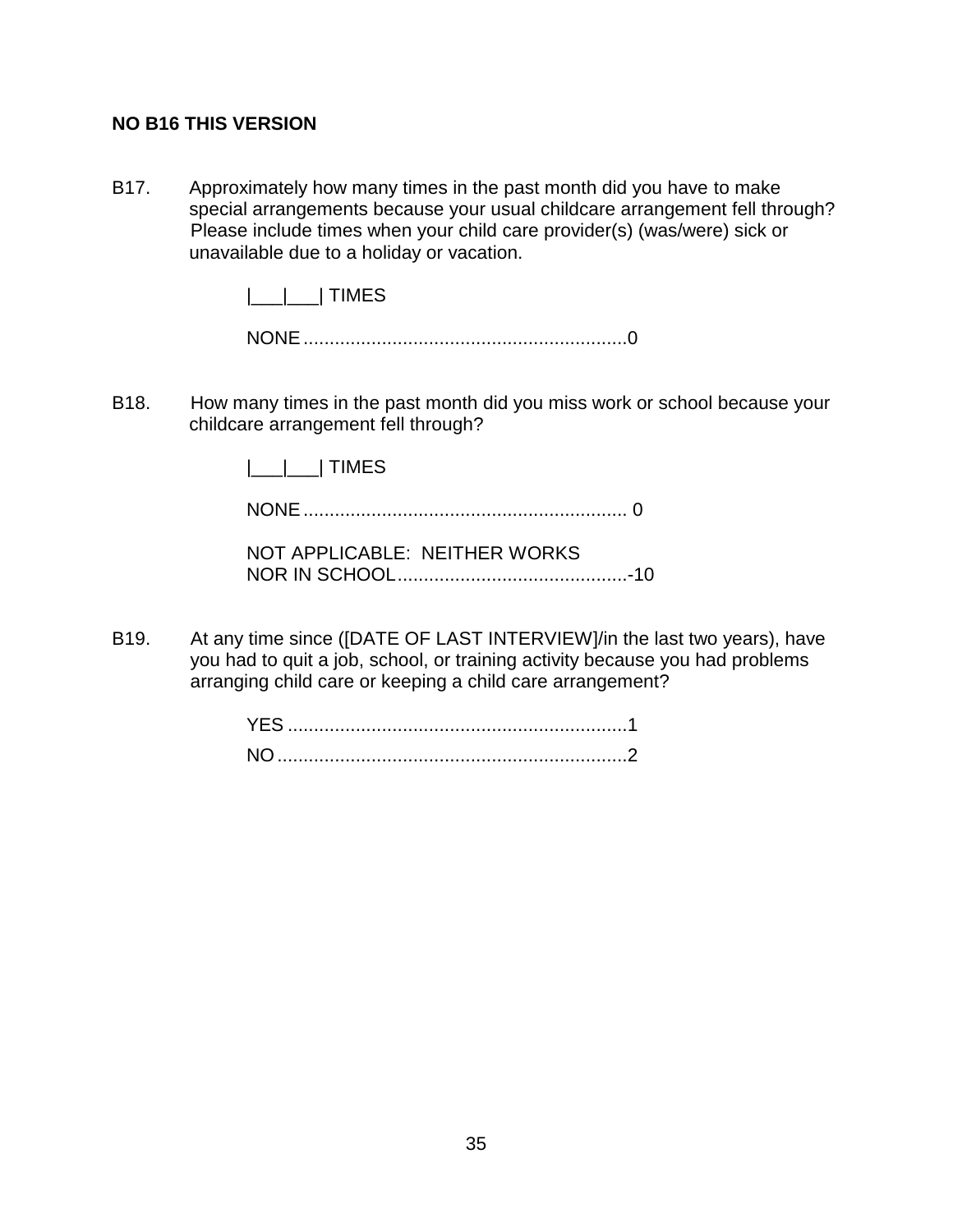B20. When (CHILD) is sick, can (any of) your provider(s) take care of (him/her), do you need to make other arrangements, or do you have to miss work or school to take care of (him/her)?

> ONE OF CURRENT PROVIDERS CAN CARE FOR CHILD.................................. 1 HAS TO MAKE OTHER ARRANGEMENTS .......................................... 2 MISS WORK/SCHOOL ................................... 3 SOMETIMES CAN MAKE OTHER ARRANGEMENTS, SOMETIMES HAVE TO MISS WORK OR SCHOOL ............ 4 NOT APPLICABLE: NEITHER WORKS NOR IN SCHOOL............................................-10

**GO TO SECTION C**

# **FOR MOTHERS WHO DO NOT LIVE WITH CHILD AT LEAST HALF OF THE TIME:**

B20A. Please think about how you feel about yourself as a mother to (CHILD). Would you say you are . . .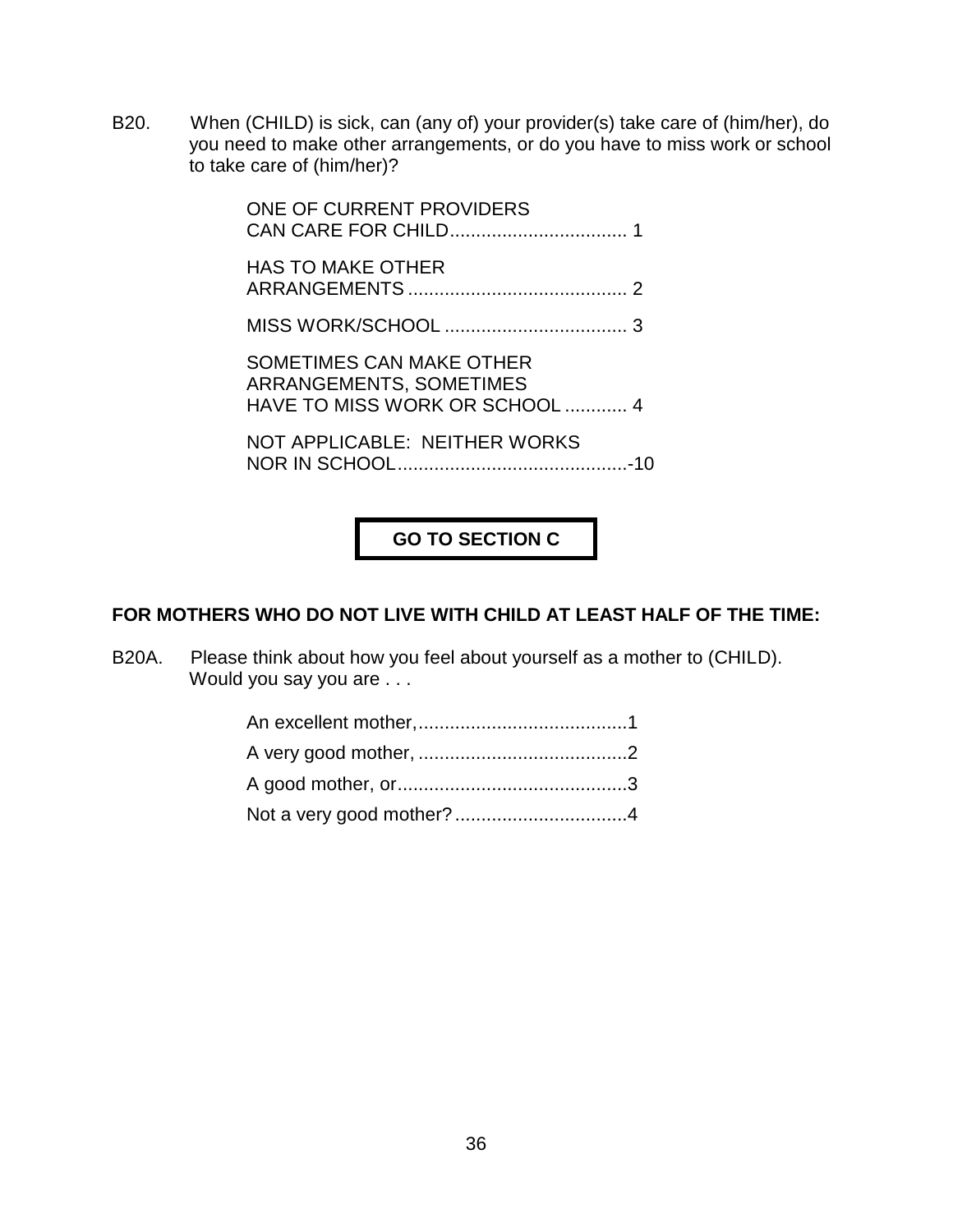B21. Now, I'd like to ask you some questions about (CHILD's) health and development and how (he/she) is doing. In general, would you say (CHILD's) health is . . .

B22. (Since [DATE OF LAST INTERVIEW]/During the last two years), have you talked to (CHILD's) doctor about how (he/she) is doing? This could be as part of a visit or a separate call.

| CHILD DOESN'T HAVE DOCTOR10 → GO TO B23 |  |
|-----------------------------------------|--|

B22A. Do you feel you could talk to (CHILD's) doctor if you wanted to?

B23. Is (CHILD) currently being cared for by someone other than (PERSON IN A3A2) on a regular basis? By regular, I mean at least once a week for the past month. Please include day care centers, preschools, and relatives and friends.

## **THIS ITEM REFERS ONLY TO CARE GIVEN BY ANYONE OTHER THAN THE CUSTODIAL CAREGIVERS, INCLUDING MOTHER IF CHILD DOES NOT LIVE WITH HER.**

|  | $\rightarrow$ GO TO B25 |
|--|-------------------------|
|  |                         |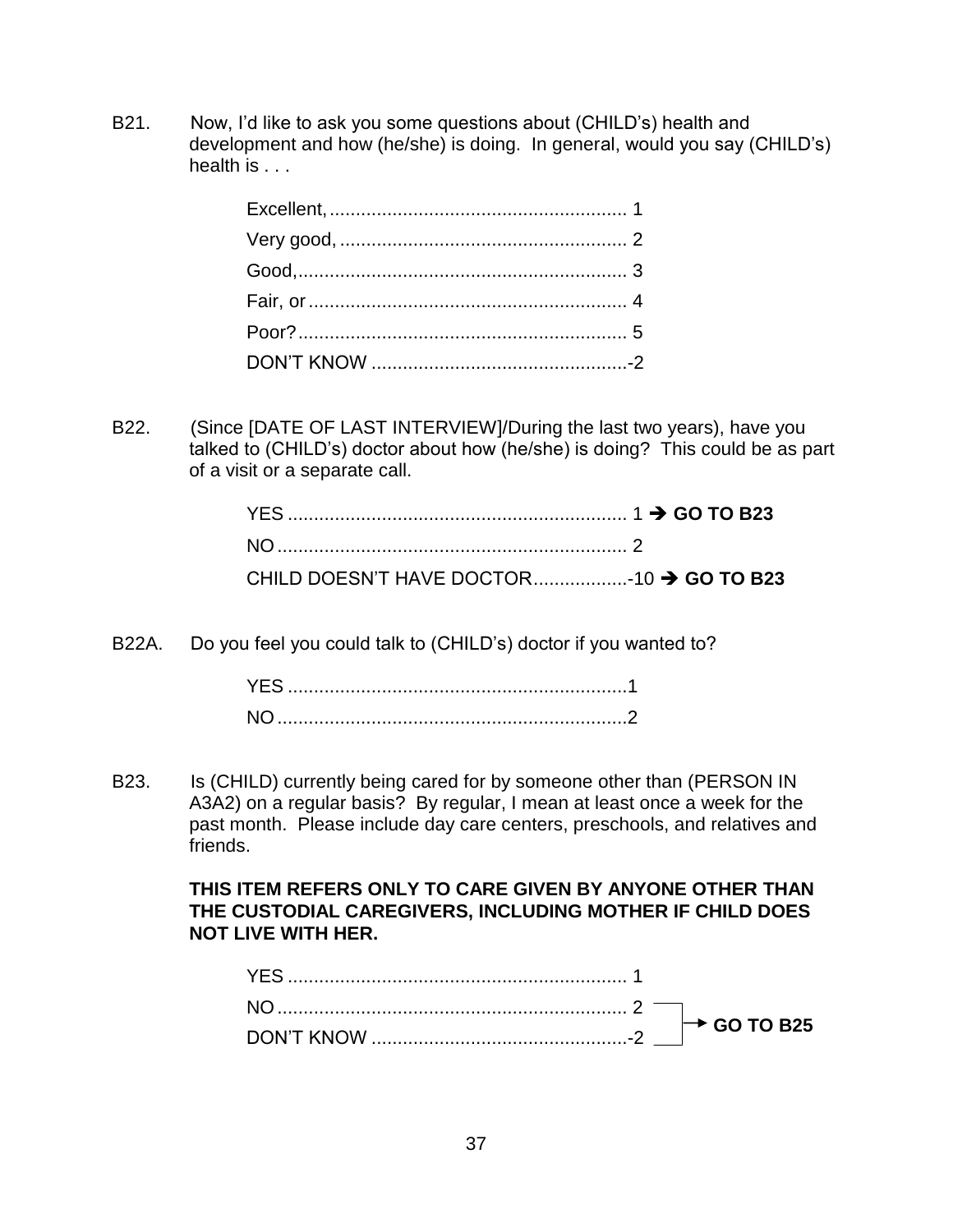B24. (Since [DATE OF LAST INTERVIEW]/During the last two years), did you ever talk to (CHILD's) child care provider about how (he/she) was doing?

#### **IF MORE THAN ONE PROVIDER, ASK ABOUT THE ONE THAT PROVIDES THE MOST HOURS OF CHILD CARE.**

YES .................................................................1 **GO TO B25** NO...................................................................2

B24A. Do you feel you could talk to (CHILD's) child care provider if you wanted to?

#### B25. **DID MOTHER SEE THE CHILD MORE THAN ONCE IN THE LAST 30 DAYS? (A3E = 2 OR MORE)**

| <b>YES</b>     |  |  |
|----------------|--|--|
| N <sub>O</sub> |  |  |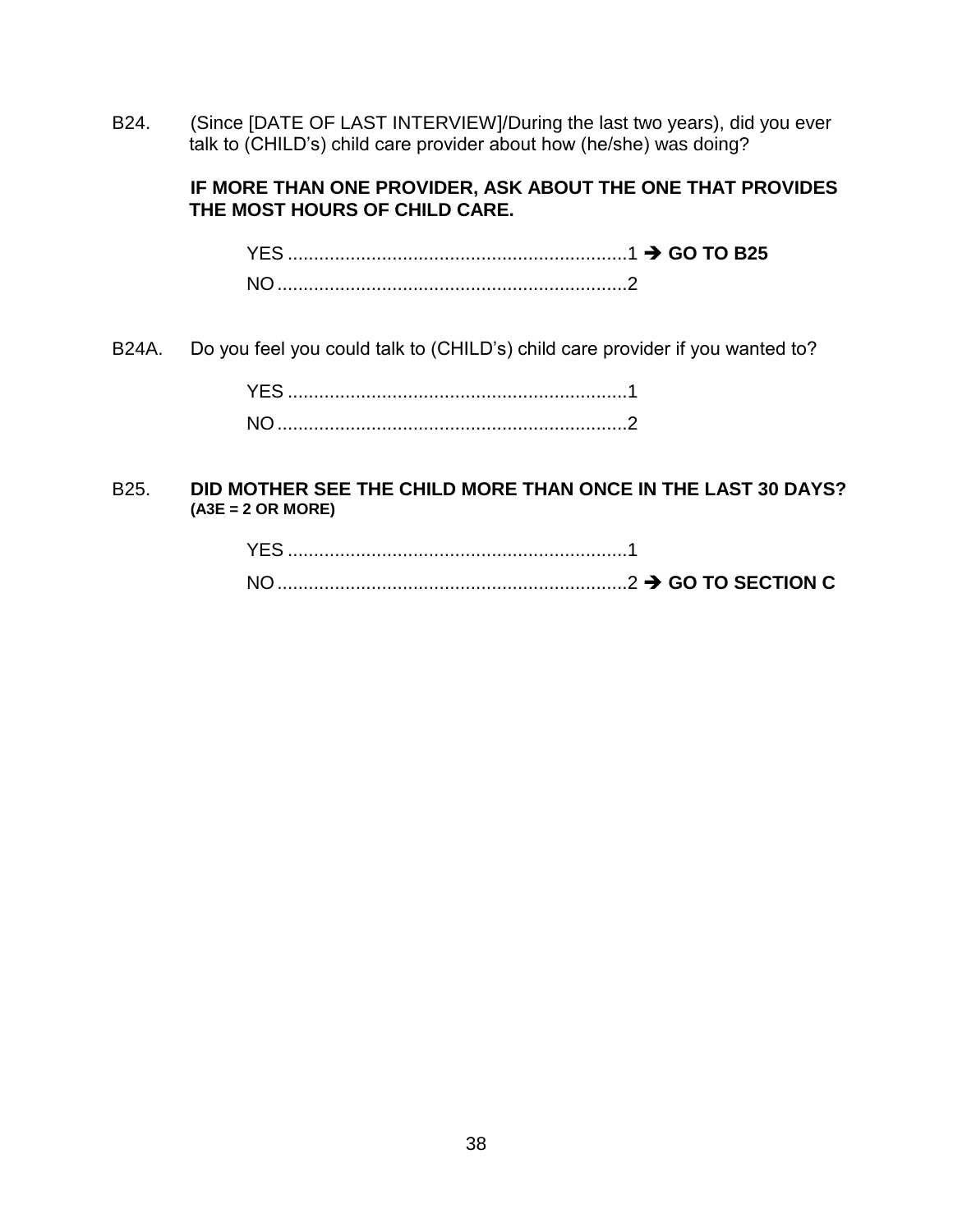B26. Now I would like to ask you some questions about things you may do with (CHILD).

> Please tell me how many days you do each of these activities in a typical week.

> > **DON'T**

How many days a week do you (READ ITEM)?

# **RECORD "NEVER" AS "0."**

|              |                                                                                                   | <b>DAYS PER WEEK</b> |              |                |                         |                |                |   | <b>DON'T</b><br><b>KNOW</b> |      |
|--------------|---------------------------------------------------------------------------------------------------|----------------------|--------------|----------------|-------------------------|----------------|----------------|---|-----------------------------|------|
| B26A.        | Sing songs or nursery rhymes                                                                      |                      | $\mathbf 1$  | 2              | 3                       | 4              | 5              | 6 | 7                           | $-2$ |
| B26B.        |                                                                                                   |                      | $\mathbf{1}$ | 2              | 3                       | 4              | 5              | 6 | 7                           | $-2$ |
| B26C.        | Tell stories to (him/her)                                                                         | $\overline{0}$       | $\mathbf{1}$ | $\overline{2}$ | 3                       | $\overline{4}$ | 5              | 6 | $\overline{7}$              | $-2$ |
| B26D.        | Play inside with toys such as                                                                     |                      | $\mathbf 1$  | 2              | $\overline{\mathbf{3}}$ | $\overline{4}$ | 5              | 6 | 7                           | $-2$ |
| B26E.        | Tell (CHILD) that you<br>appreciated something (he/she)                                           | $\Omega$             | $\mathbf{1}$ | $\mathcal{P}$  | 3 <sup>2</sup>          | $\overline{4}$ | $\overline{5}$ | 6 | 7                           | $-2$ |
| <b>B26F.</b> | Play outside in the yard, park, or                                                                |                      | $\mathbf{1}$ | 2              | 3                       | 4              | 5              | 6 | 7                           | $-2$ |
| B26G.        | Take (CHILD) on an outing, such<br>as shopping, or to a restaurant,<br>church, museum, or special |                      | $1 \quad$    | 2              | 3 <sup>1</sup>          | $\overline{4}$ | 5              | 6 | 7                           | -2   |
| B26H.        | Watch TV or a video together  0                                                                   |                      | 1            | $\mathcal{P}$  | 3                       | 4              | 5              | 6 | 7                           | -2   |

B27. About how many, if any, books do you have for (CHILD)? This can include children's books shared with other children. Would you say (he/she) has . . .

B28. In a typical day, do you eat (MEAL) with (CHILD)?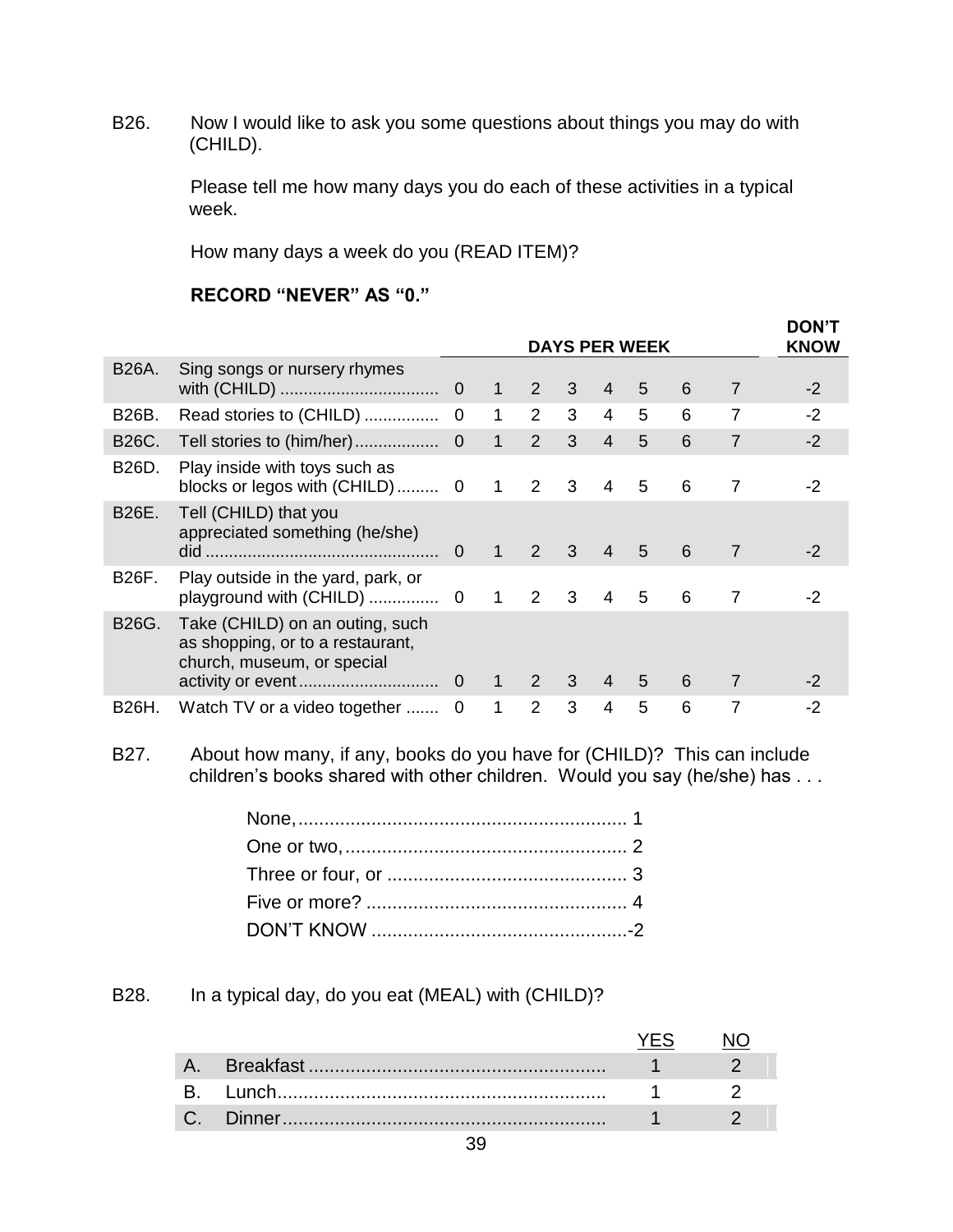# **(18 CITIES ONLY – 2 CITIES NOT ASKED)**

The next questions are about (CHILD) and how (he/she) behaves.

For each item I read, please tell me if this is not true, somewhat or sometimes true, very true or often true for (CHILD)? (READ ITEM)

|         |                                                   | <b>NOT</b><br><b>TRUE</b> | <b>SOMEWHAT</b><br><b>OR</b><br><b>SOMETIMES</b><br><b>TRUE</b> | <b>VERY TRUE</b><br><b>OR</b><br><b>OFTEN TRUE</b> |
|---------|---------------------------------------------------|---------------------------|-----------------------------------------------------------------|----------------------------------------------------|
| B29A1.  | (He/She) can't concentrate, can't pay attention   | 1                         | $\overline{2}$                                                  | 3                                                  |
| B29A2.  | (He/She) can't sit still; (he/she) is restless or | 1                         | $\overline{2}$                                                  | 3                                                  |
| B29A3.  | (He/She) clings to adults or is too dependent     | $\overline{1}$            | $\overline{2}$                                                  | 3                                                  |
| B29A4.  |                                                   | 1                         | $\overline{2}$                                                  | 3                                                  |
| B29A5.  |                                                   | $\overline{1}$            | $\overline{2}$                                                  | 3                                                  |
| B29A6.  | (He/She) doesn't get along with other children    | 1                         | $\overline{2}$                                                  | 3                                                  |
| B29A7.  | (He/She) doesn't seem to feel guilty after        | $\mathbf{1}$              | $\overline{2}$                                                  | 3                                                  |
| B29A8.  | (He/She) has trouble getting to sleep             | 1                         | $\overline{2}$                                                  | 3                                                  |
| B29A9.  | (He/She) is nervous, high strung, or tense        | $\mathbf{1}$              | $\overline{2}$                                                  | 3                                                  |
| B29A10. |                                                   | 1                         | $\overline{2}$                                                  | 3                                                  |
| B29A11. | (He/She) is stubborn, sullen, or irritable        | 1                         | $\overline{2}$                                                  | 3                                                  |
| B29A12. | (He/She) has sudden changes in mood or            | 1                         | $\overline{2}$                                                  | 3                                                  |
| B29A13. | (He/She) has temper tantrums or hot temper        | $\mathbf 1$               | $\overline{2}$                                                  | 3                                                  |
| B29A14. |                                                   | 1                         | $\overline{2}$                                                  | 3                                                  |
| B29A15. | (He/She) is unhappy, sad, depressed               | 1                         | $\overline{2}$                                                  | 3                                                  |
| B29A16. |                                                   | 1                         | 2                                                               | 3                                                  |
| B29A17. | (He/She) is withdrawn; (he/she) doesn't get       | $\mathbf{1}$              | $\overline{2}$                                                  | 3                                                  |
| B29A18. |                                                   | 1                         | $\overline{2}$                                                  | 3                                                  |
| B29A19. | (He/She) acts too young for (his/her) age         | 1                         | $\overline{2}$                                                  | 3                                                  |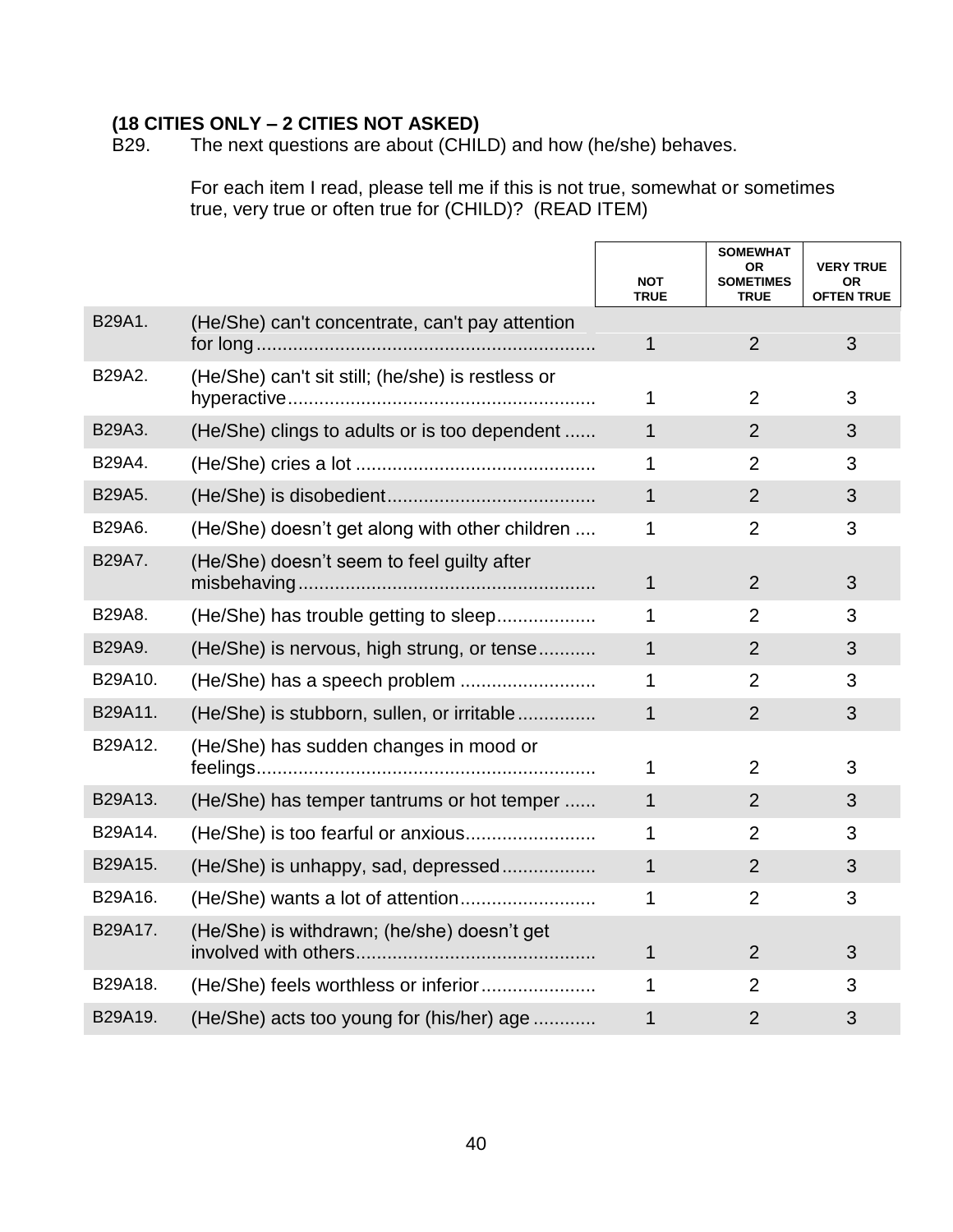B30. Sometimes children behave pretty well and sometimes they don't. In the past month, have you spanked (CHILD) because (he/she) was misbehaving or acting up?

B30A. Did you do this . . .

| A few times this past month, or 3 |  |
|-----------------------------------|--|
|                                   |  |

- B31. Now I'm going to read some statements about being a parent. Please tell me how much you agree or disagree with each statement.
- B31A. Being a parent is harder than I thought it would be. Do you ...

B31B. I feel trapped by my responsibilities as a parent. Do you . . .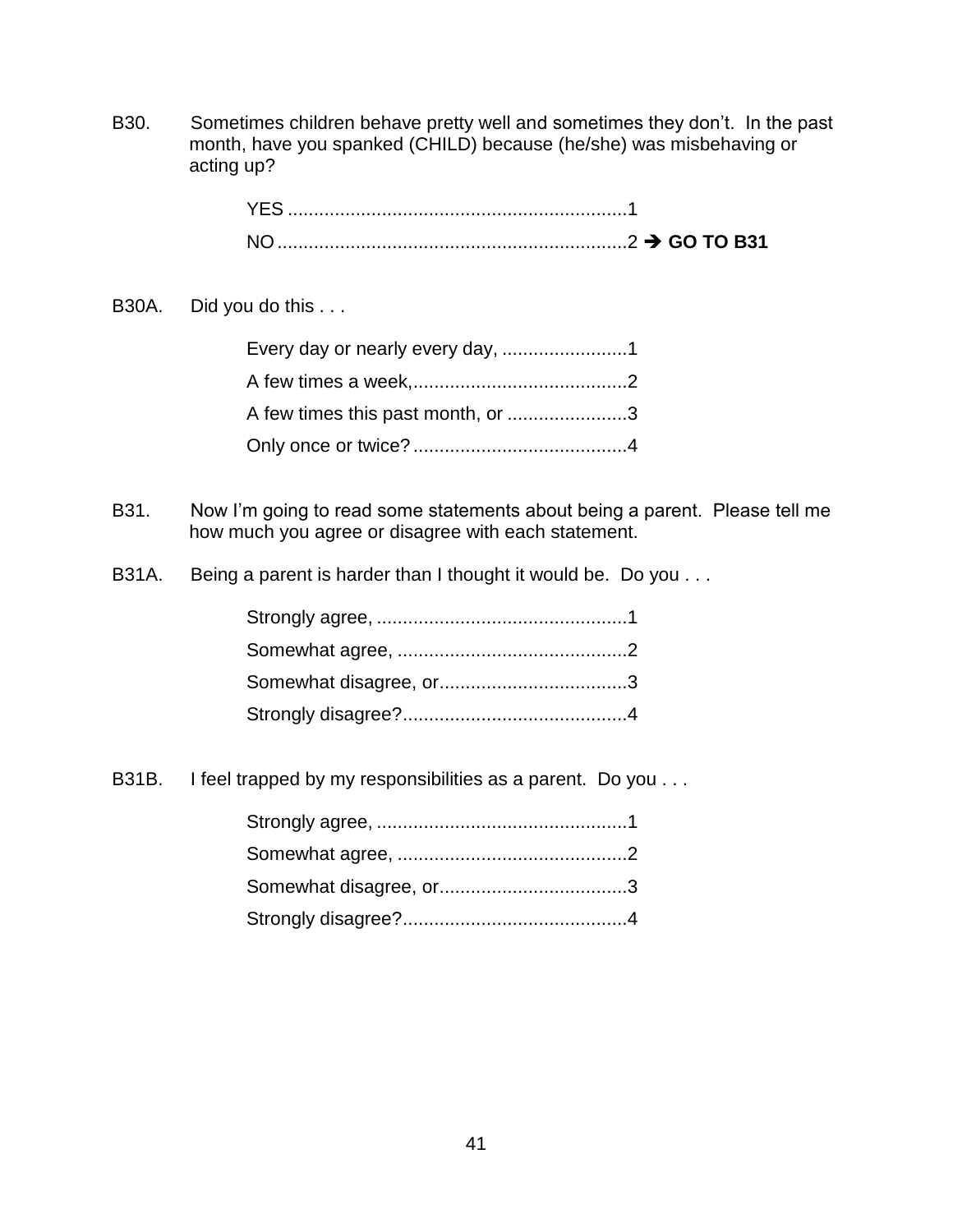B31C. I find that taking care of my child(ren) is much more work than pleasure. Do you . . .

B31D. I often feel tired, worn out, or exhausted from raising a family. Do you . . .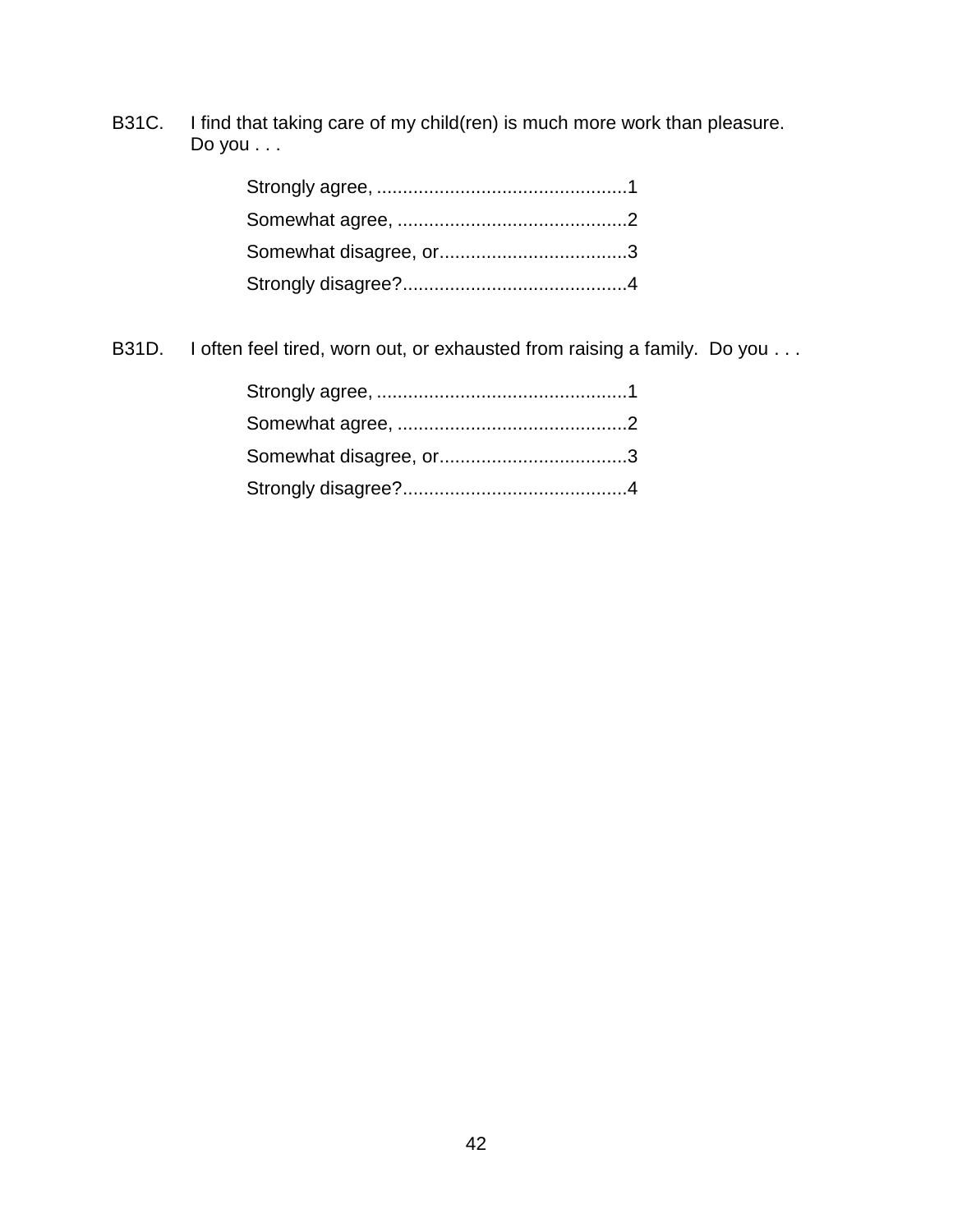## **SECTION C: FATHER-CHILD RELATIONSHIP**

#### C1. **ARE MOTHER AND FATHER CURRENTLY LIVING TOGETHER ALL, MOST, OR SOME OF THE TIME? (A4A1=1 OR 2)**

| $\ldots$ $\rightarrow$ GO TO C3 |
|---------------------------------|
|                                 |

C1A. **IS FATHER DECEASED? (A4=-14 OR A9=-14)**

> YES .................................................................1 **GO TO SECTION E** NO...................................................................2

#### C1B. **IS FATHER KNOWN? (A4=1-5 OR A4E=1)**

| <b>YES</b> |  |
|------------|--|
| <b>NO</b>  |  |

#### C1C. **DOES FATHER HAVE PRIMARY CUSTODY OF CHILD? (A3A2=1)**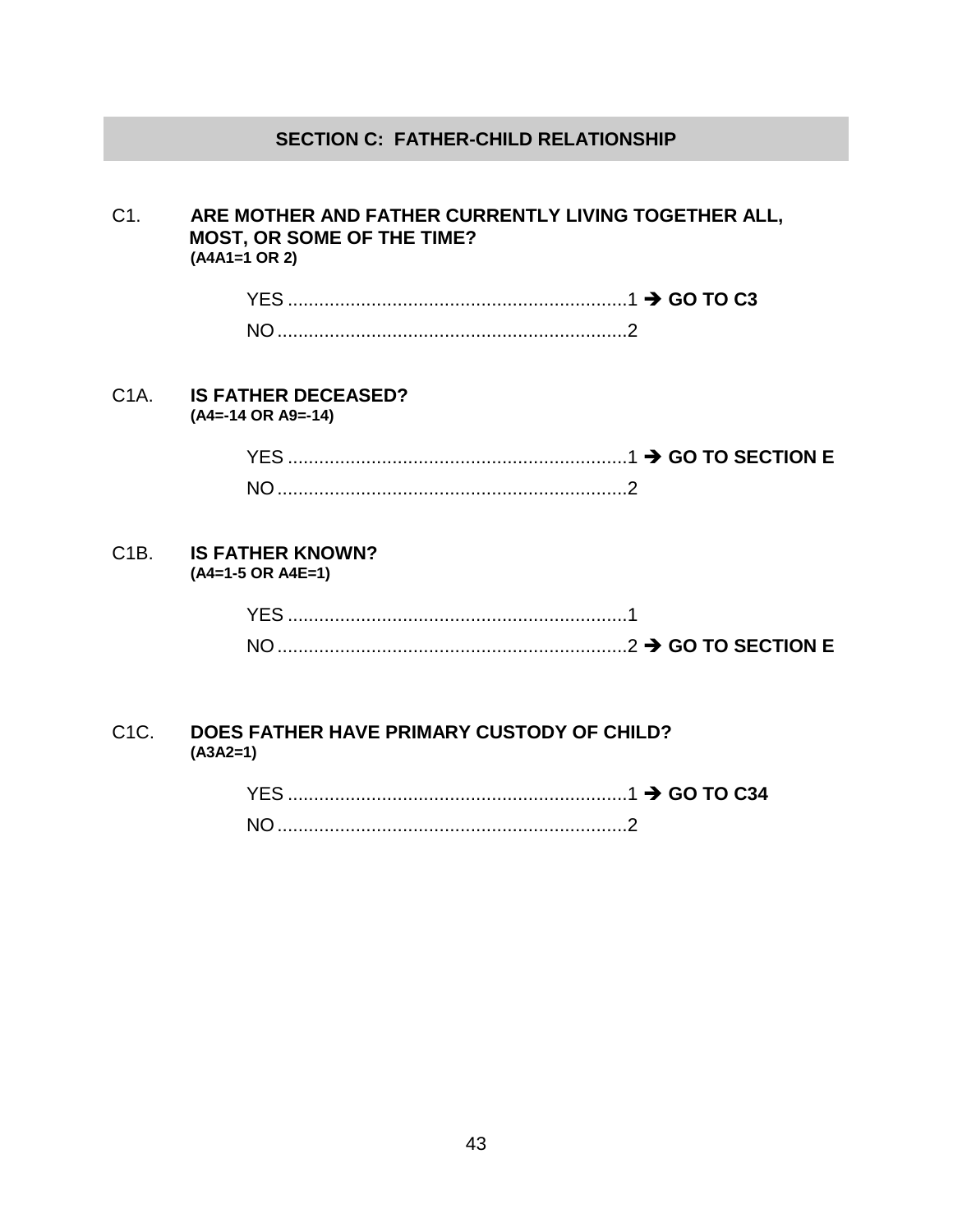C2. Now, I'd like to ask you some questions about (FATHER) and his relationship to (CHILD).

> Has (FATHER) seen (CHILD) (since [DATE OF LAST INTERVIEW]/during the last two years)?

| FATHER DOESN'T KNOW ABOUT CHILD 3 → GO TO SECTION E |  |
|-----------------------------------------------------|--|

C2A. During the past 30 days, on how many days has (FATHER) seen (CHILD)?

NUMBER OF DAYS ........................................|\_\_\_|\_\_\_| **GO TO C2C** NONE..............................................................0

C2B. When did (FATHER) last see (CHILD)?

| <b>MONTH</b> | YFAR   |
|--------------|--------|
| (C2B1)       | (C2B2) |

C2C. Has (CHILD) stayed overnight with (FATHER) (since [DATE OF LAST INTERVIEW]/during the last two years)?

> YES .................................................................1 NO...................................................................2 **GO TO C2E**

C2D. How many nights altogether has (CHILD) spent with (FATHER) (since [DATE OF LAST INTERVIEW]/during the last two years)?

#### **ENCOURAGE AN ESTIMATE.**

| | | | | | NIGHTS  $\rightarrow$  **GO TO C2E** 

DON'T KNOW .................................................-2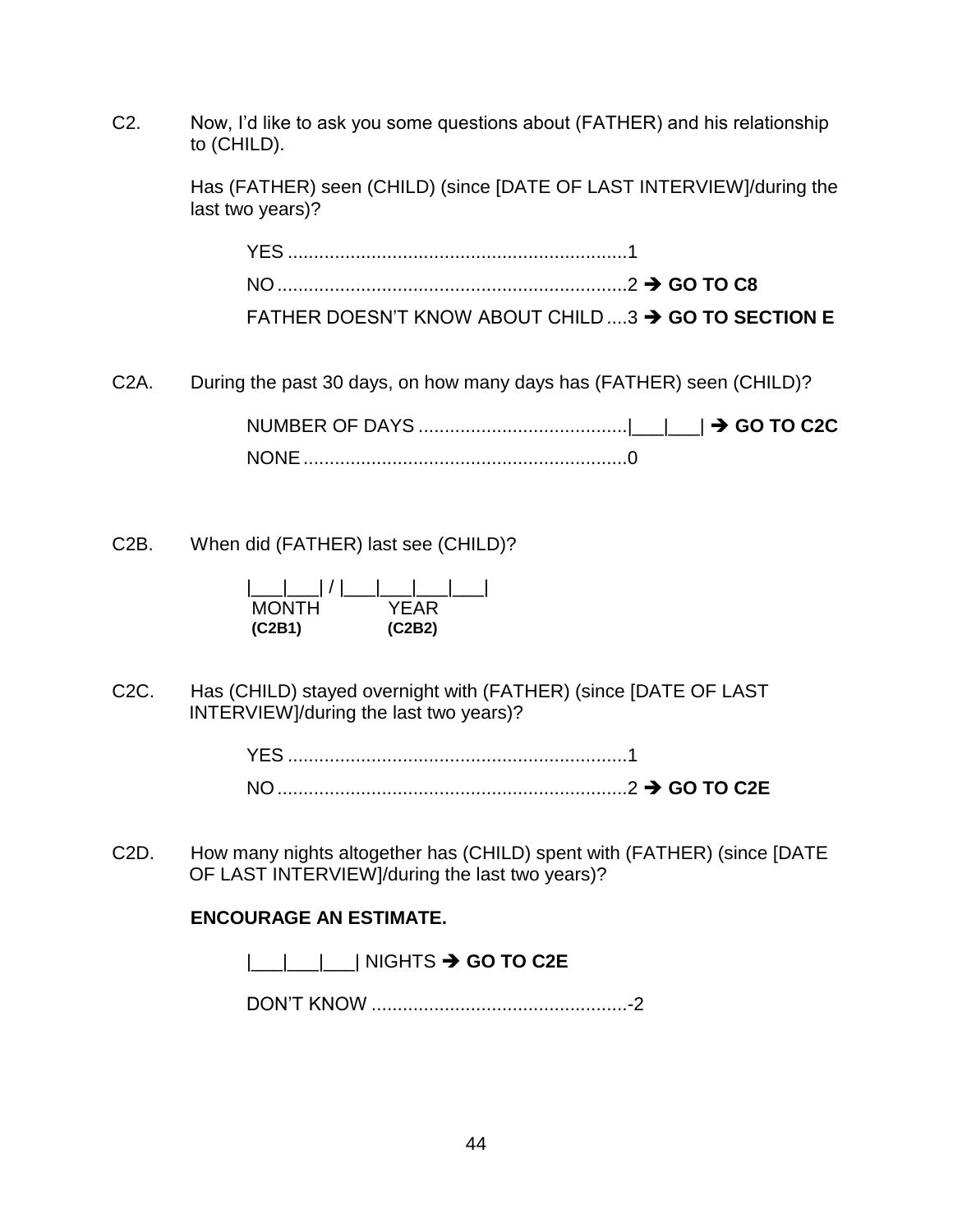C2D1. I just need a range. Would you say…

#### C2E. **DID FATHER SEE CHILD MORE THAN ONCE DURING THE PAST MONTH? (C2A=2 OR MORE)**

| YES. |  |
|------|--|
|      |  |

C2F. Please think about the kind of father you feel that (FATHER) is to (CHILD). Would you say that he is . . .

| <b>FATHER DOESN'T KNOW</b><br>ABOUT CHILD (VOLUNTEERED) 14 → GO TO SECTION E |  |
|------------------------------------------------------------------------------|--|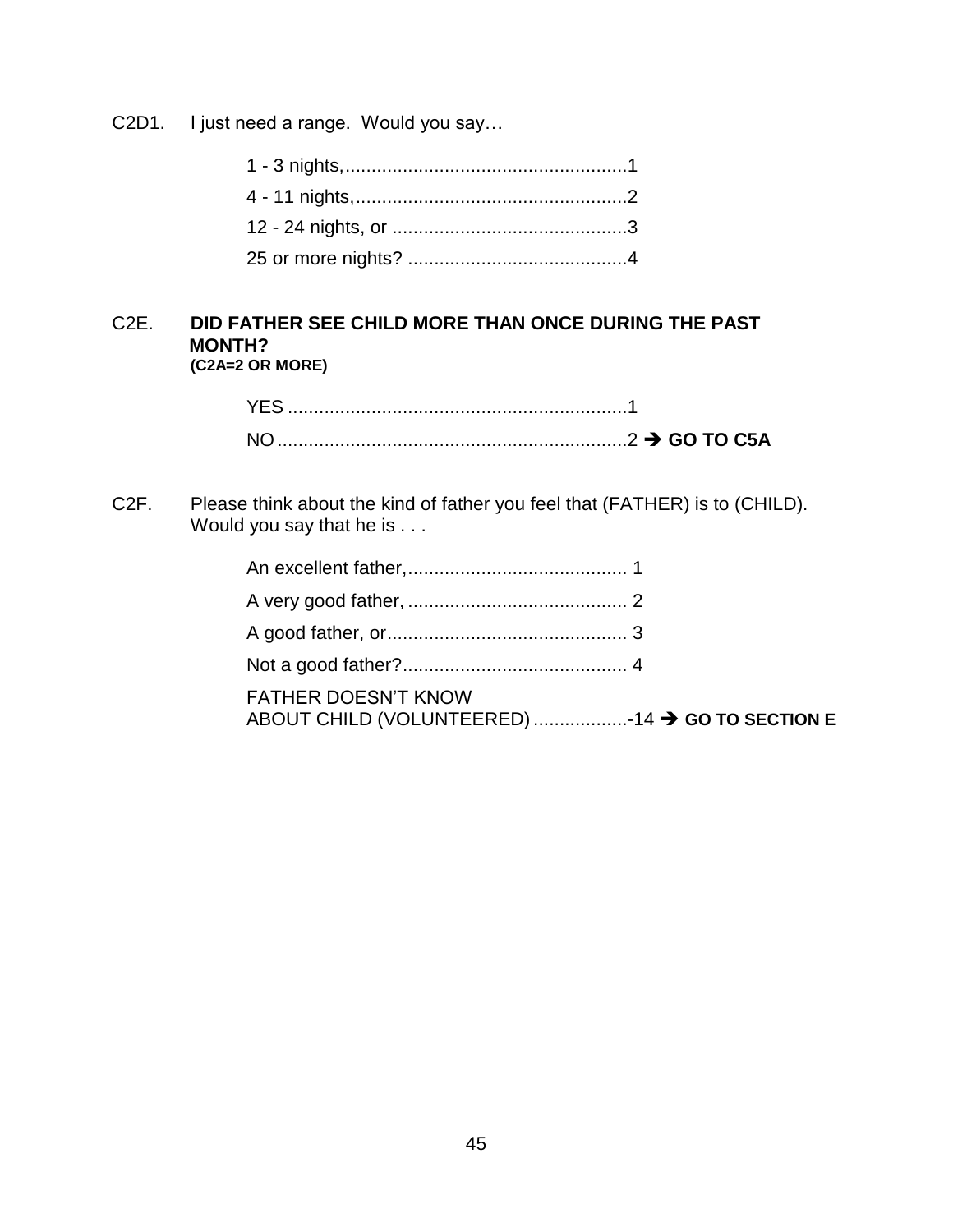C3. Now I would like to ask you some questions about things (FATHER) may do with (CHILD).

> Please tell me how many days a week he does each of these activities in a typical week.

How many days a week does he (READ ITEM)?

# **RECORD "NEVER" AS "0".**

|                   |                                                                                                      |                  |               |                |                |                | <b>DAYS PER WEEK</b> |   |                | <b>DON'T</b><br><b>KNOW</b> |
|-------------------|------------------------------------------------------------------------------------------------------|------------------|---------------|----------------|----------------|----------------|----------------------|---|----------------|-----------------------------|
| C <sub>3</sub> A. | Sing songs or nursery<br>rhymes with (CHILD) 0                                                       |                  | $\mathbf{1}$  | $2^{\circ}$    | 3 <sup>1</sup> | $\overline{4}$ | 5                    | 6 | 7              | $-2$                        |
| C <sub>3</sub> B. | Read stories to (CHILD)                                                                              | $\overline{0}$   | $\mathbf 1$   | $\overline{2}$ | 3              | $\overline{4}$ | 5                    | 6 | 7              | $-2$                        |
| C3C.              | Tell stories to (him/her)  0                                                                         |                  | $\mathbf{1}$  | $2^{\circ}$    | 3 <sup>1</sup> | $\overline{4}$ | 5                    | 6 | $\overline{7}$ | $-2$                        |
| C3D.              | Play inside with toys such<br>as blocks or legos with                                                |                  |               | $\overline{2}$ | 3 <sup>1</sup> | $\overline{4}$ | 5                    | 6 | $\overline{7}$ | $-2$                        |
| C <sub>3</sub> E. | Tell (CHILD) that he<br>appreciated something                                                        |                  | $\big  \big $ | 2 <sup>7</sup> | 3 <sup>7</sup> | $\overline{4}$ | 5                    | 6 | $\overline{7}$ | $-2$                        |
| C3F.              | Play outside in the yard,<br>park, or playground with                                                |                  |               | $2^{\circ}$    | $\mathbf{3}$   | $\overline{4}$ | 5                    | 6 | $\overline{7}$ | $-2$                        |
| C3G.              | Take (CHILD) on an<br>outing, such as shopping,<br>or to a restaurant, church,<br>museum, or special |                  |               | 2 <sup>7</sup> | $\mathbf{3}$   | $\overline{4}$ | 5                    | 6 | $\overline{7}$ | $-2$                        |
| C <sub>3</sub> H. | Watch TV or a video                                                                                  | $\boldsymbol{0}$ | $\mathbf 1$   | 2              | 3              | 4              | 5                    | 6 | 7              | $-2$                        |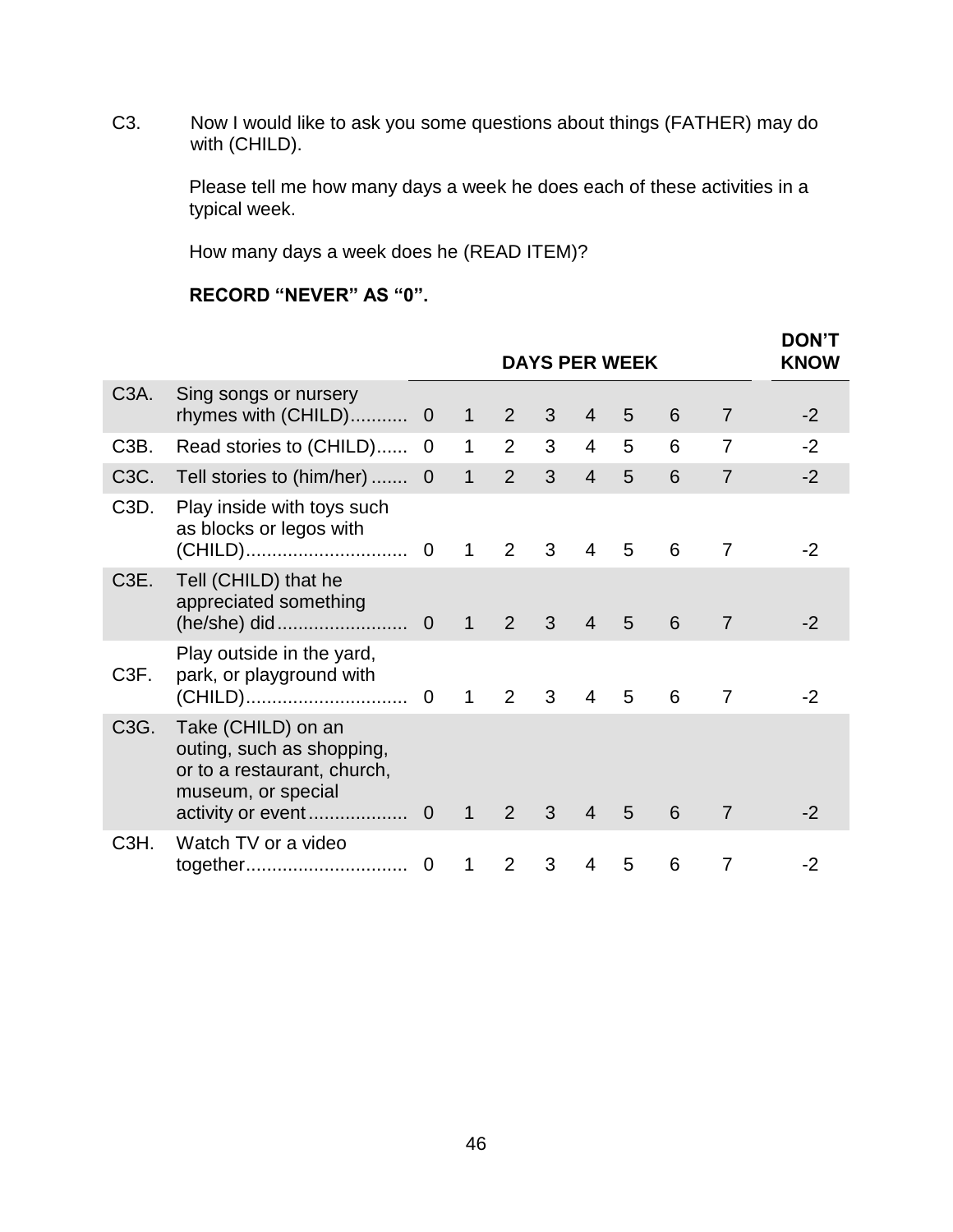C4. Sometimes children behave pretty well and sometimes they don't. In the past month, has (FATHER) spanked (CHILD) because (he/she) was misbehaving or acting up?

C4A. Did he do this . . .

| A few times this past month, or 3 |  |
|-----------------------------------|--|
|                                   |  |

C5. In the past month, how often has (FATHER) spent one or more hours a day with (CHILD)? Was it . . .

| Every day or nearly every day, 1 |  |
|----------------------------------|--|
|                                  |  |
| A few times this past month, 3   |  |
|                                  |  |
|                                  |  |

#### C5A. **DOES FATHER SEE CHILD FREQUENTLY? (C5=1 or 2)**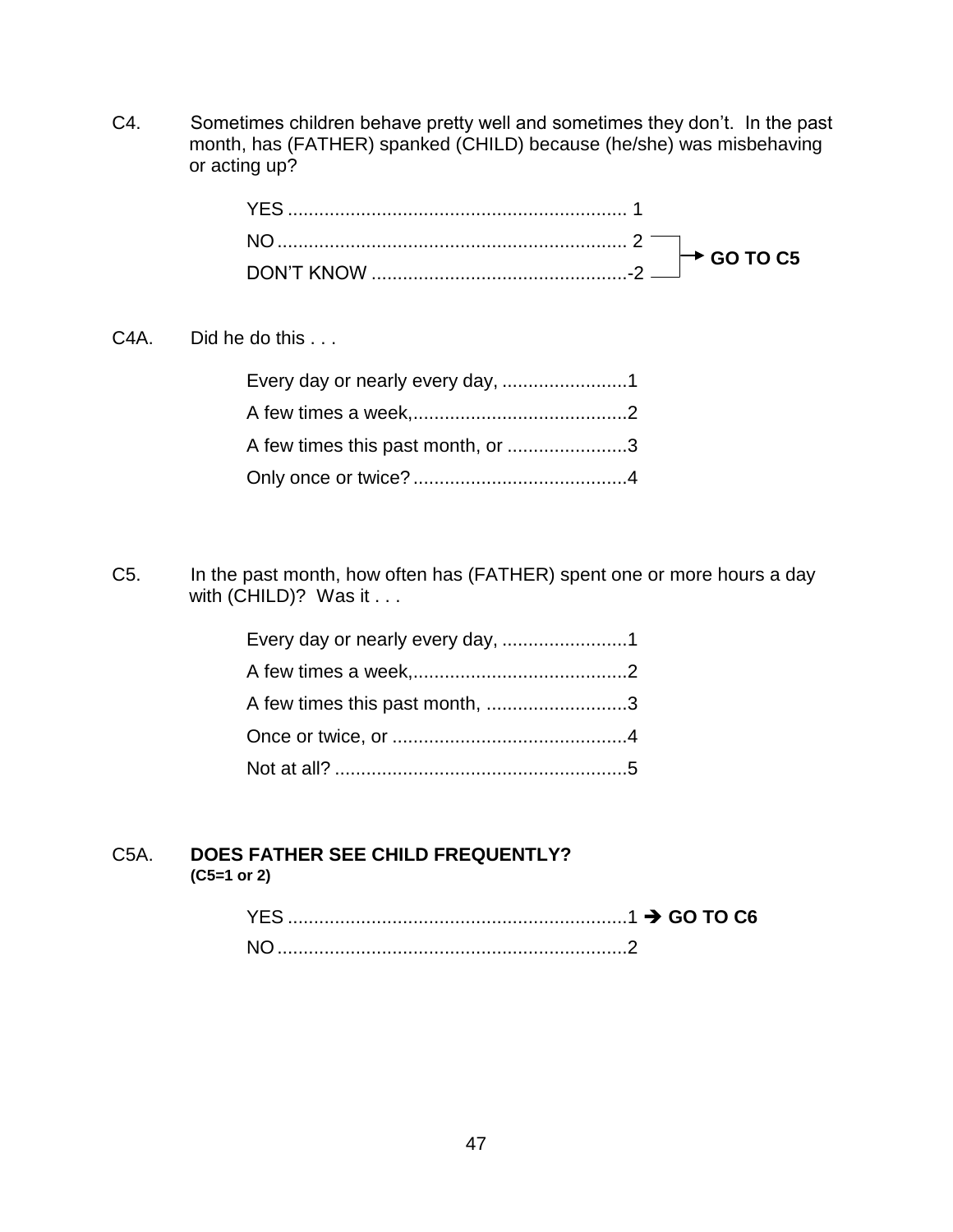C5B. What is the main reason (FATHER) doesn't see (CHILD) more often?

# **IF MORE THAN ONE REASON, PROBE FOR MAIN REASON.**

# CIRCLE ONE

| <b>MOTHER DOESN'T WANT FATHER</b>                                |
|------------------------------------------------------------------|
| <b>FATHER DOES NOT WANT TO SEE/</b><br>ACKNOWLEDGE CHILD 2       |
| CHILD DOESN'T WANT TO SEE FATHER3                                |
| FATHER LIVES TOO FAR AWAY 4                                      |
| <b>FATHER DOESN'T HAVE ENOUGH TIME</b><br>OR HAS TIME CONFLICTS5 |
| <b>FATHER DOESN'T HAVE</b>                                       |
| PARENTS DON'T GET ALONG7                                         |
| <b>FATHER'S CURRENT</b>                                          |
| <b>MOTHER'S CURRENT</b>                                          |
| OTHER (NOT SPECIFIED)10                                          |
|                                                                  |

| COURT/PROTECTIVE ORDER103  |  |
|----------------------------|--|
|                            |  |
| FATHER ON ALCOHOL/DRUGS105 |  |
|                            |  |

\_\_\_\_\_\_\_\_\_\_\_\_\_\_\_\_\_\_\_\_\_\_\_\_\_\_\_\_\_\_\_\_\_\_\_\_\_

C6. Have you ever asked (FATHER) to spend more time with (CHILD)?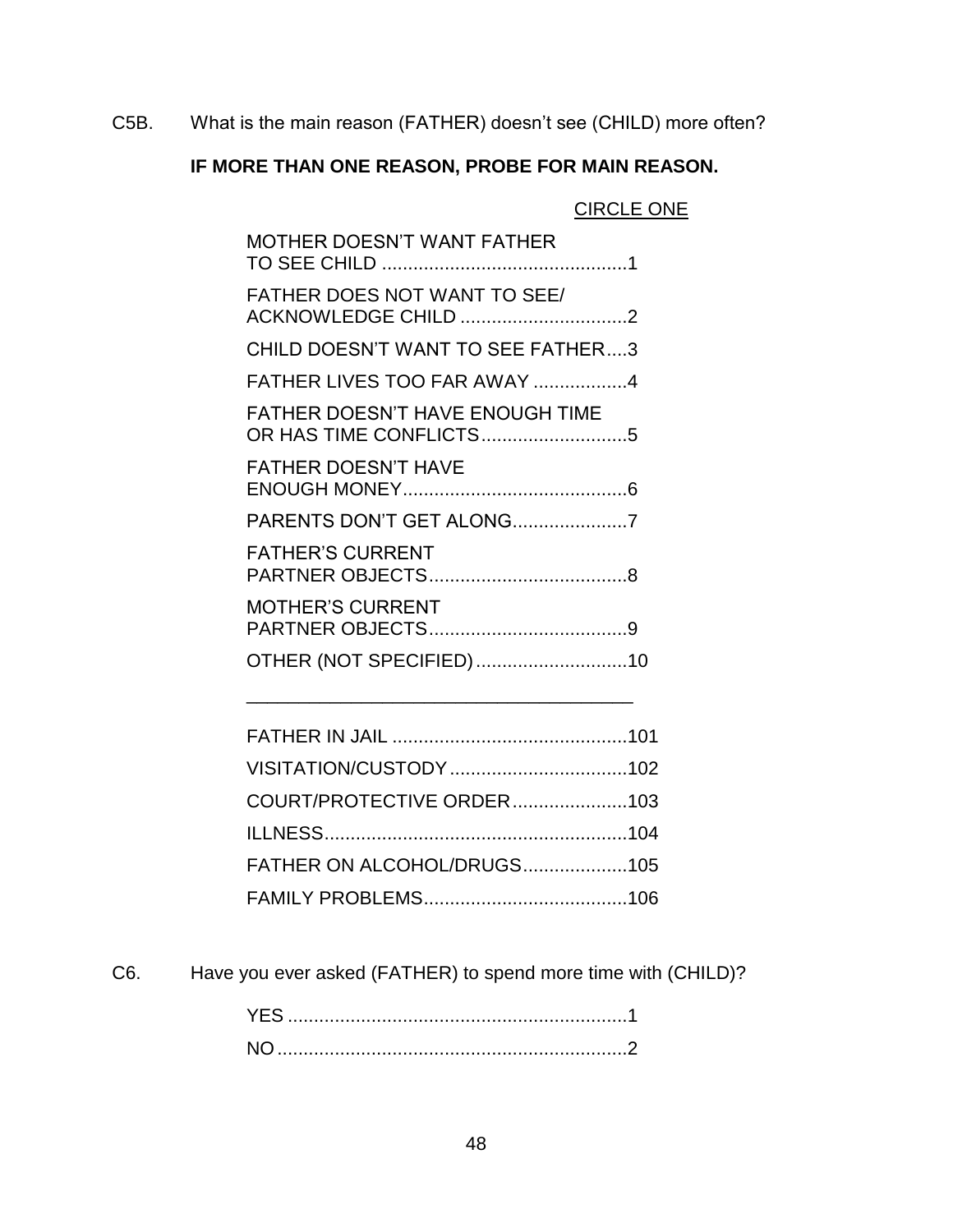C6A. Have you ever refused to let (FATHER) see (CHILD)?

YES .................................................................1 NO...................................................................2 **GO TO C7**

C6A1. How many times have you refused to let (FATHER) see (CHILD) (since [DATE OF LAST INTERVIEW]/during the last two years)?

|\_\_\_|\_\_\_| TIMES

HAS NOT REFUSED SINCE DATE OF LAST INTERVIEW/ DURING THE LAST TWO YEARS .................-10 **GO TO C7**

C6A2. Why do you refuse to let (FATHER) see (CHILD)?

| INCONVENIENT/TIME CONFLICT 1         |  |
|--------------------------------------|--|
|                                      |  |
| CHILD DIDN'T WANT TO VISIT FATHER  3 |  |
| FATHER NOT GOOD WITH CHILD 4         |  |
| FATHER DRUNK, VIOLENT, ABUSIVE  5    |  |
|                                      |  |
|                                      |  |

\_\_\_\_\_\_\_\_\_\_\_\_\_\_\_\_\_\_\_\_\_\_\_\_\_\_\_\_\_\_\_\_\_\_\_\_\_

| FATHER INCARCERATED 101        |  |
|--------------------------------|--|
| FATHER DOESN'T SHOW 102        |  |
| COURT ORDER/CUSTODY BATTLE 103 |  |
| SAFETY, HOUSING, LIFESTYLE 104 |  |
|                                |  |
| PARENTS DON'T GET ALONG106     |  |
|                                |  |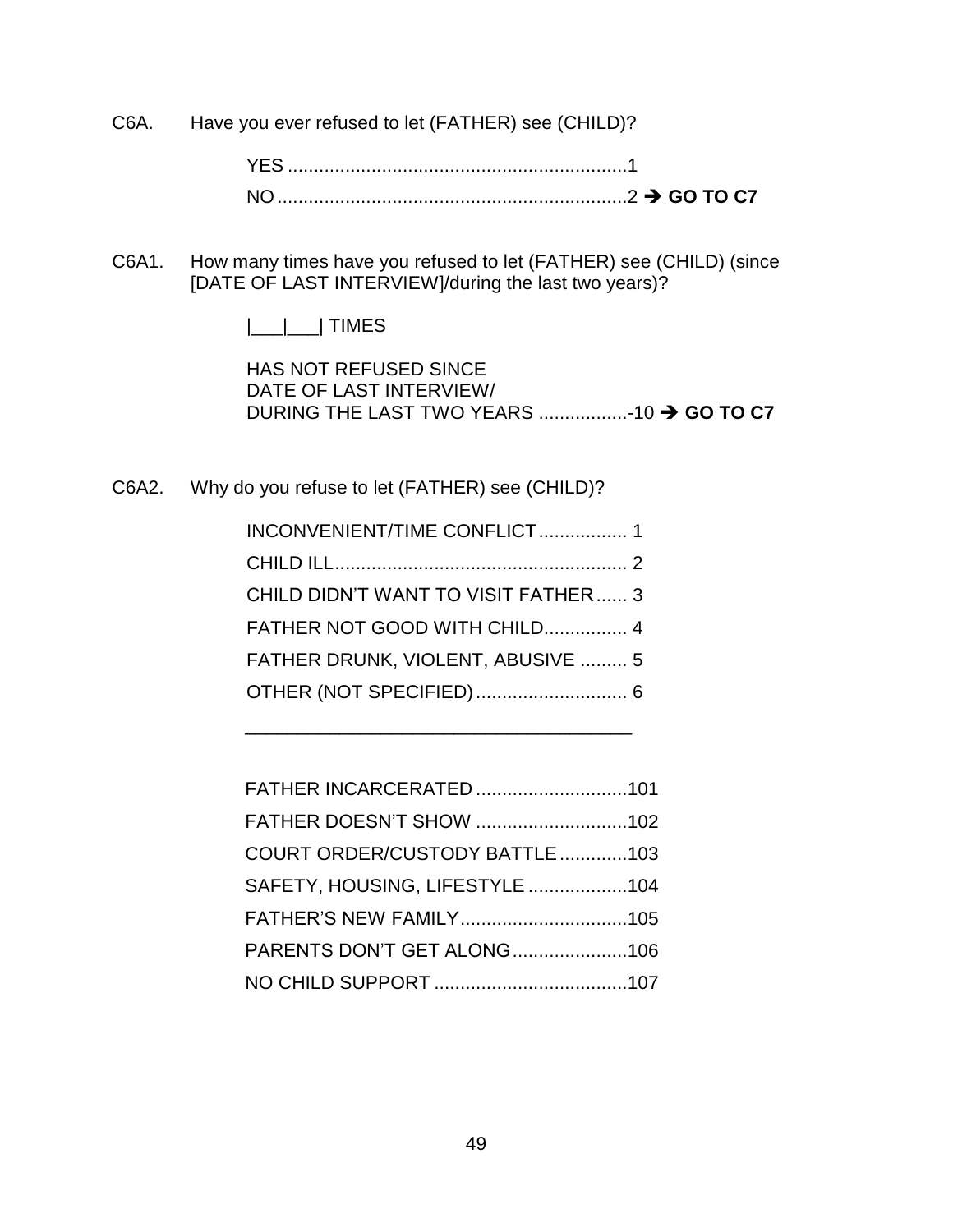#### **(18 CITIES ONLY – CONSTRUCTED FOR 2 CITIES)** C7. **HAS FATHER NOT SPENT ONE OR MORE HOURS WITH (CHILD) IN THE PAST MONTH?**

**(C5 = 5)**

| YES.           |  |
|----------------|--|
| N <sub>O</sub> |  |

Fathers can help in many different ways. Please tell me how often (FATHER) helps you with the following:

(READ ITEM). Would you say he helps you with this often, sometimes, rarely, or never?

|                   |                                                                                                       | <b>OFTEN</b> | <b>SOMETIMES</b> | <b>RARELY</b> | <b>NEVER</b> |
|-------------------|-------------------------------------------------------------------------------------------------------|--------------|------------------|---------------|--------------|
| C7A.              | How often does he look after<br>(CHILD) when you need to do                                           |              |                  |               |              |
| C7B.              | How often does he run errands (for<br>you) like picking things up from the                            |              |                  |               |              |
| C <sub>7</sub> C. | How often does he fix things around<br>your home, paint, or help make it<br>look nicer in other ways? |              |                  |               |              |
| C7D.              | How often does he take (CHILD)<br>places (he/she) needs to go, such as<br>to daycare or the doctor?   |              |                  |               |              |

# C7E. **DID CHILD LIVE WITH FATHER AT BIRTH AND IS CHILD CURRENTLY LIVING WITH FATHER?**

**(CHECK BASELINE STATUS AND A2=1 OR 2 AND A4A1=1 OR 2, OR A3A2=1)**

| <b>YES</b> |  |
|------------|--|
| N(         |  |

C7F. Was (FATHER) ever separated from (CHILD) for any period of two weeks or more?

| $\sim$ GO TO C8 |  |  |
|-----------------|--|--|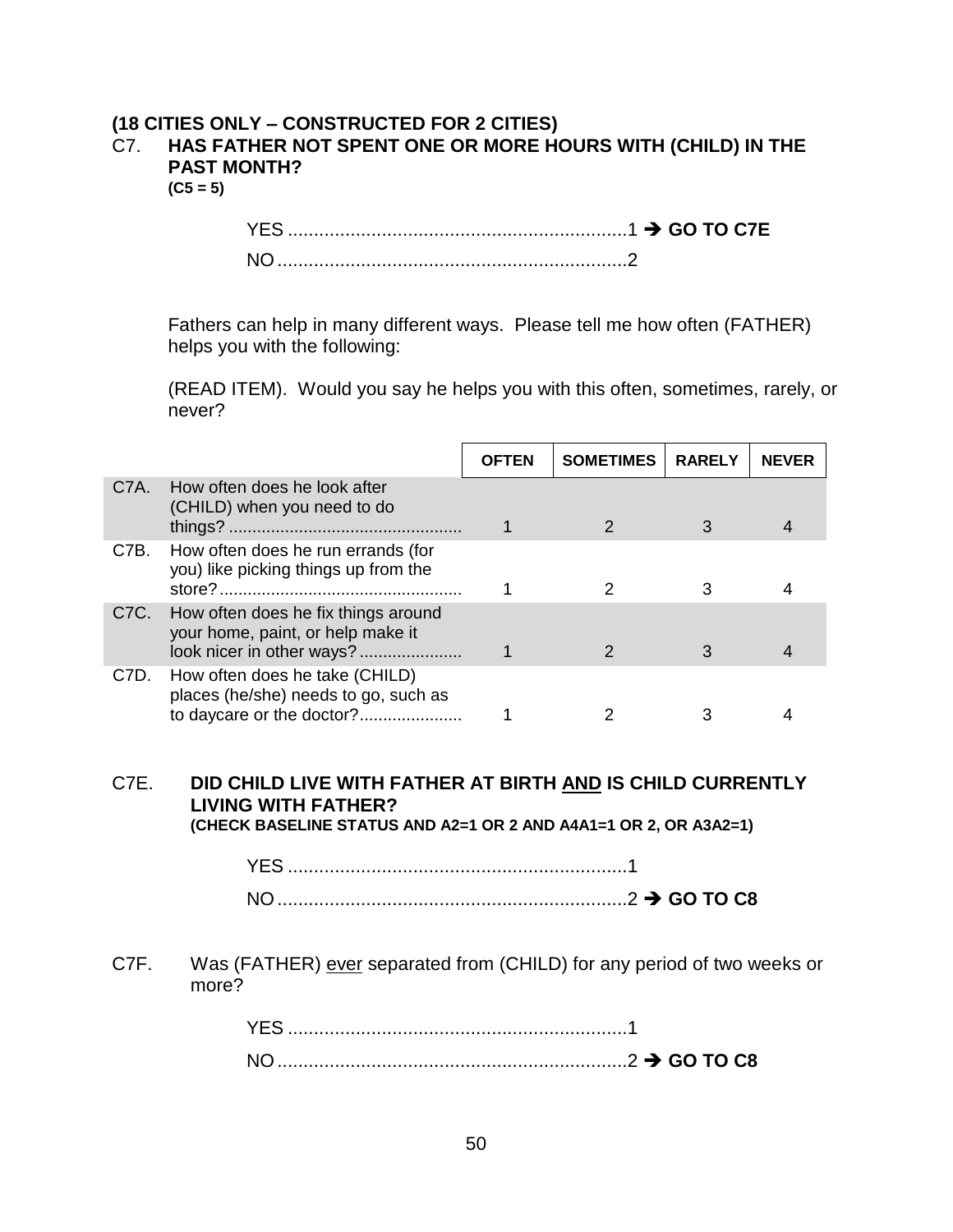C7G. How many times were (FATHER) and (CHILD) separated?

|\_\_\_|\_\_\_| TIMES

C7H. How old was (CHILD) during (this/the first of these) separation period(s)?

|\_\_\_|\_\_\_| MONTHS **(C7H1)**

**OR**

|\_\_\_|\_\_\_| YEARS **(C7H2)**

#### C8. **WERE MOTHER AND FATHER MARRIED AT LAST INTERVIEW? (CHECK LAST INTERVIEW RELATIONSHIP STATUS ON CONTACT SHEET)**

#### C9. **WAS PATERNITY ESTABLISHED AT LAST INTERVIEW? (CHECK PATERNITY STATUS ON CONTACT SHEET. IF NO PATERNITY INDICATION ON CONTACT SHEET, CONTINUE TO C10).**

- C10. My next questions are about the legal arrangements you and (FATHER) have regarding (CHILD).
- C10A. Has (FATHER's) legal paternity been established? That is, did he sign any document that identifies him as the legal father of (CHILD)? Or, has a court ruled that he is the father?

| NO. |  |
|-----|--|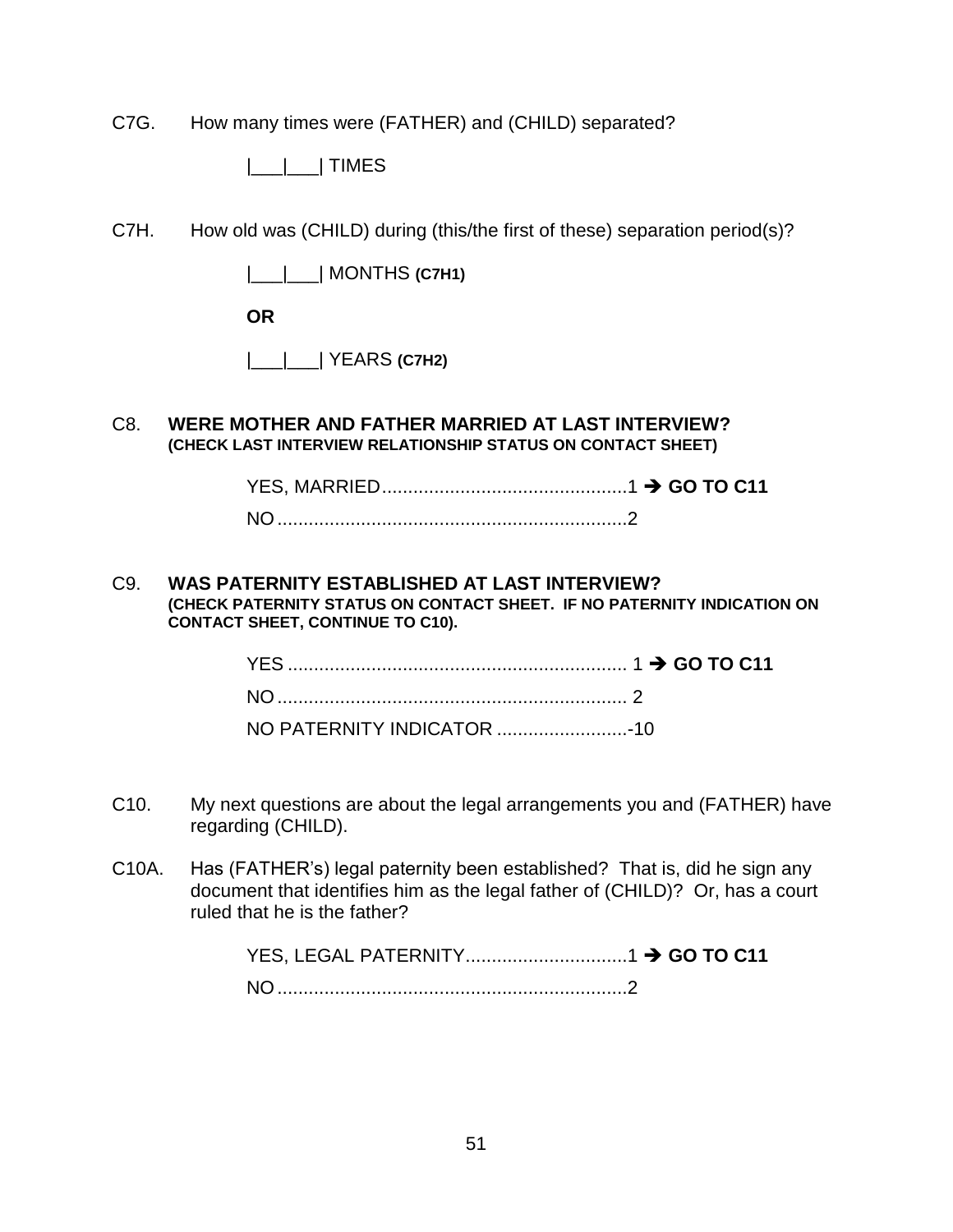C10A1. What is the primary reason that legal paternity has not been established?

# **IF MORE THAN ONE REASON, PROBE FOR MAIN REASON.**

| <b>CIRCLE ONE</b>                                                                                  |
|----------------------------------------------------------------------------------------------------|
| DON'T WANT THE STATE/LEGAL<br>SYSTEM INVOLVED/PREFER TO<br>RECEIVE PAYMENTS DIRECTLY 1 → GO TO C11 |
| <b>MOTHER DOESN'T WANT THE</b>                                                                     |
| <b>FATHER DOESN'T WANT TO BE</b><br><b>► GO TO C11</b>                                             |
| OTHER (NOT SPECIFIED) 4                                                                            |
|                                                                                                    |
|                                                                                                    |
|                                                                                                    |
|                                                                                                    |
| Why don't you want the father involved?                                                            |
| <b>FINANCIAL REASONS/FATHER NOT</b><br>ABLE TO PROVIDE SUPPORT1                                    |
| <b>MOTHER DOESN'T GET</b>                                                                          |
| <b>FATHER NOT A GOOD PARENT/</b><br>FATHER A BAD INFLUENCE 3                                       |
| CAN'T LOCATE FATHER 4                                                                              |
| OTHER (NOT SPECIFIED)5                                                                             |

C10A2.

\_\_\_\_\_\_\_\_\_\_\_\_\_\_\_\_\_\_\_\_\_\_\_\_\_\_\_\_\_\_\_\_\_\_\_\_\_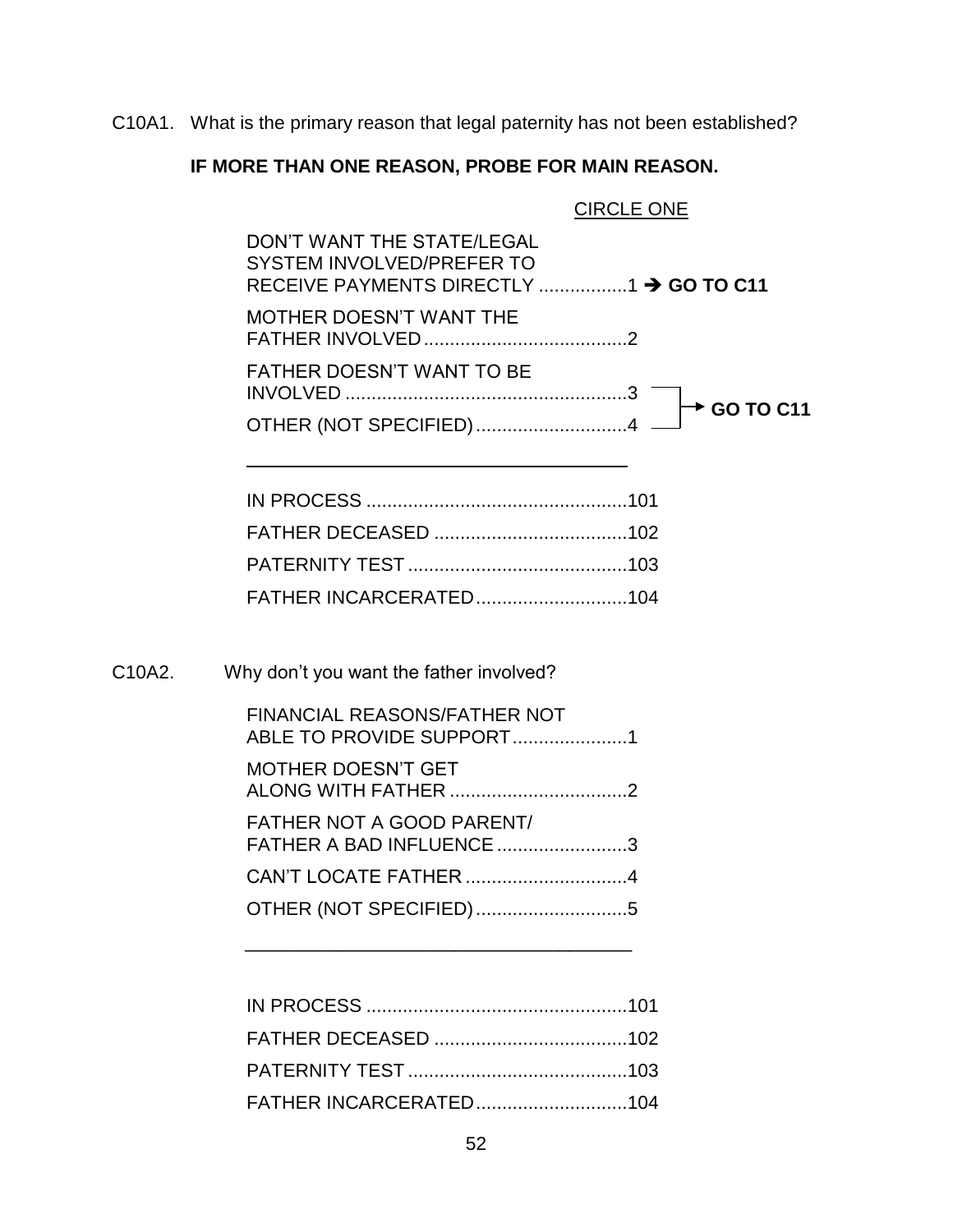#### C11. **ARE MOTHER AND FATHER MARRIED AND LIVING TOGETHER? (A4=1 AND A4A1=1 OR 2)**

YES .................................................................1 **GO TO C27** NO...................................................................2

#### C12. **DID MOTHER AND FATHER HAVE A LEGAL AGREEMENT OR CHILD SUPPORT ORDER AT LAST INTERVIEW? (CHECK LAST INTERVIEW CHILD SUPPORT ON CONTACT SHEET).**

| YES.     |  |
|----------|--|
| $N \cap$ |  |

C12A. The last time we interviewed you, you told us that you have a legal agreement or child support order that requires (FATHER) to provide financial support for (CHILD). Have there been any changes to the original agreement since it was reached?

| $NO1$ . |  |
|---------|--|

#### **(18 CITIES ONLY – CONSTRUCTED FOR 2 CITIES)** C12B. **WAS LEGAL PATERNITY ESTABLISHED? (C10=1)**

C13. Next I have some questions about financial contributions (FATHER) might make to help support (CHILD).

> Do you have a legal agreement or child support order that requires (FATHER) to provide financial support to (CHILD)?

YES .................................................................1 **GO TO C13B** NO...................................................................2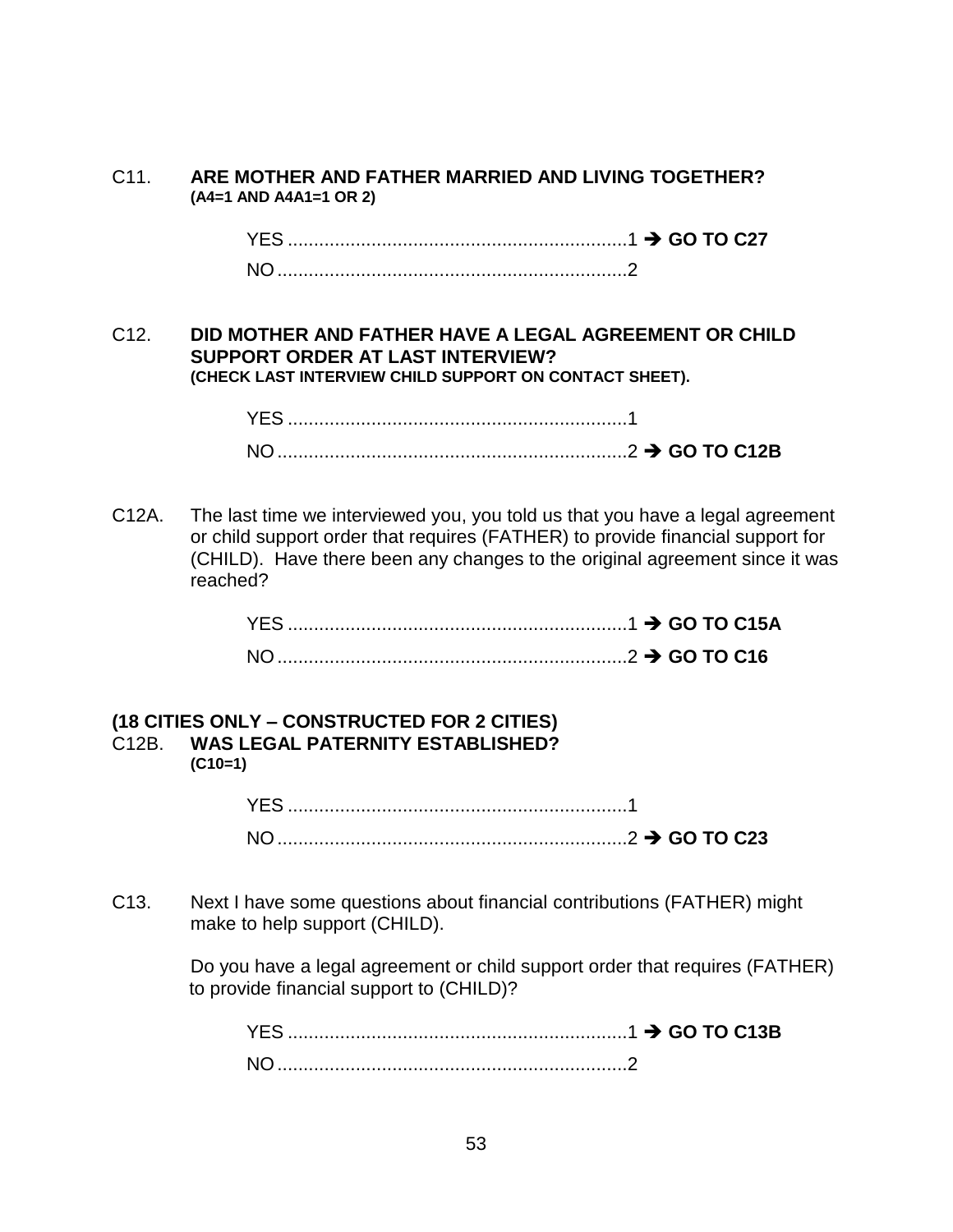C13A1. What is the primary reason that you do not have a child support order?

# **IF MORE THAN ONE REASON, PROBE FOR MAIN REASON.**

CIRCLE ONE

| DON'T WANT THE STATE/LEGAL<br>SYSTEM INVOLVED/PREFER TO |  |
|---------------------------------------------------------|--|
| MOTHER DOESN'T WANT THE FATHER                          |  |
| THE FATHER DOESN'T WANT TO BE                           |  |
|                                                         |  |

| MUTUAL UNDERSTANDING 103 |
|--------------------------|
|                          |
|                          |
|                          |
|                          |

C13A2. Why don't you want the father involved?

| <b>FINANCIAL REASONS/FATHER NOT</b><br>ABLE TO PROVIDE SUPPORT1 |  |
|-----------------------------------------------------------------|--|
| <b>MOTHER DOESN'T</b><br>GET ALONG WITH FATHER2                 |  |
| FATHER NOT A GOOD PARENT/<br>FATHER A BAD INFLUENCE 3           |  |
|                                                                 |  |
| OTHER (NOT SPECIFIED)5                                          |  |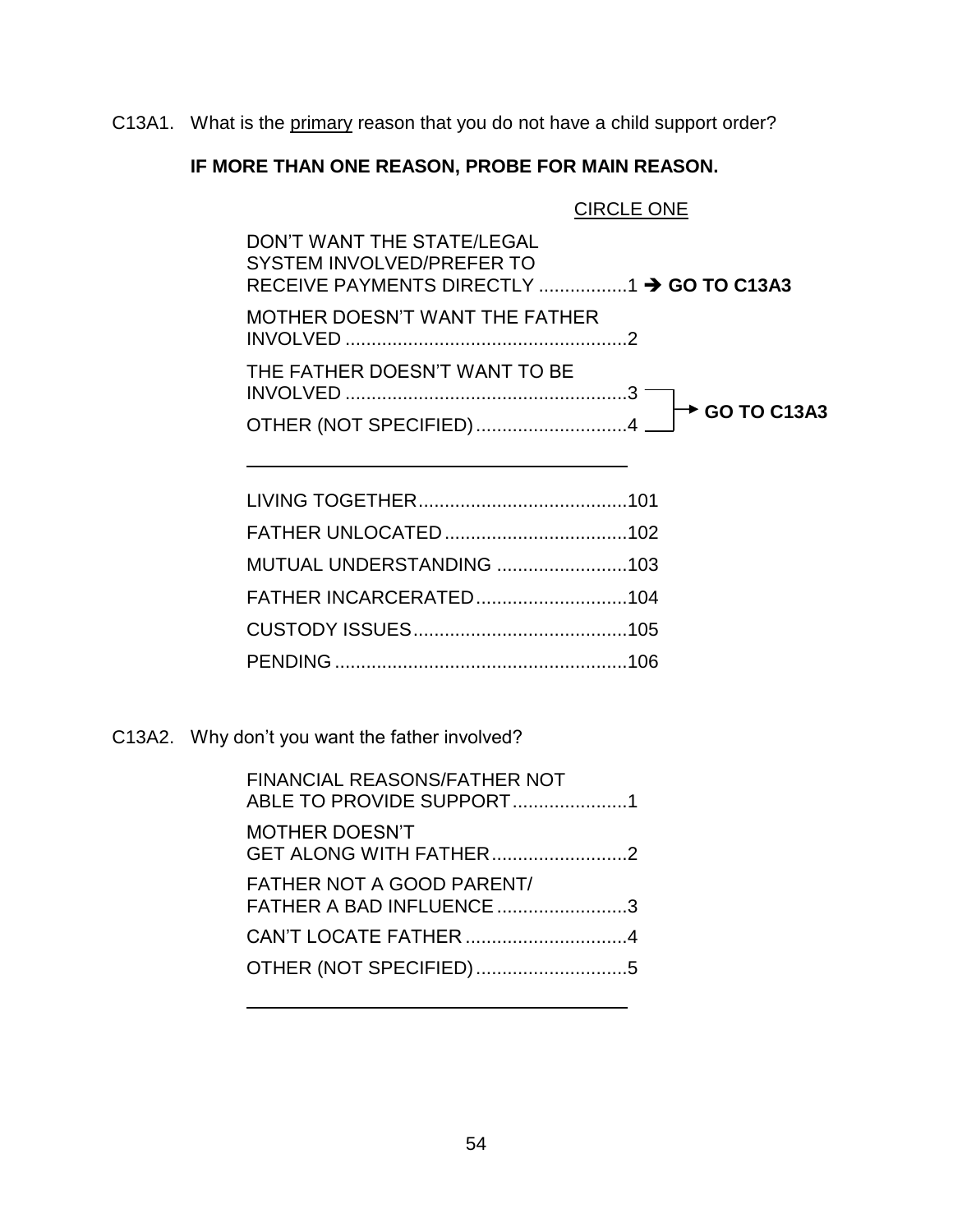C13A3. Have you ever contacted a child support enforcement office, a department of social services, welfare office, or any government agency to find out about child support?



C13B. When was that legal agreement first reached?

| <b>MONTH</b> | YFAR    |
|--------------|---------|
| (C13B1)      | (C13B2) |

## C13C. **NOT FOR PUBLIC RELEASE**

#### C14. **DOES MOTHER HAVE ANY OTHER CHILDREN BY FATHER? (ANY A10C=1)**

YES, MORE THAN ONE.................................1 NO, FOCAL CHILD ONLY...............................2 **GO TO C15**

C14A. Is your legal agreement just for (CHILD) or is it for (any of) your other child(ren) as well?

JUST FOR CHILD ...........................................1

FOR OTHER CHILDREN AS WELL ...............2

C15. Have there been any changes to the original agreement since it was reached?

YES .................................................................1 NO...................................................................2 **GO TO C16**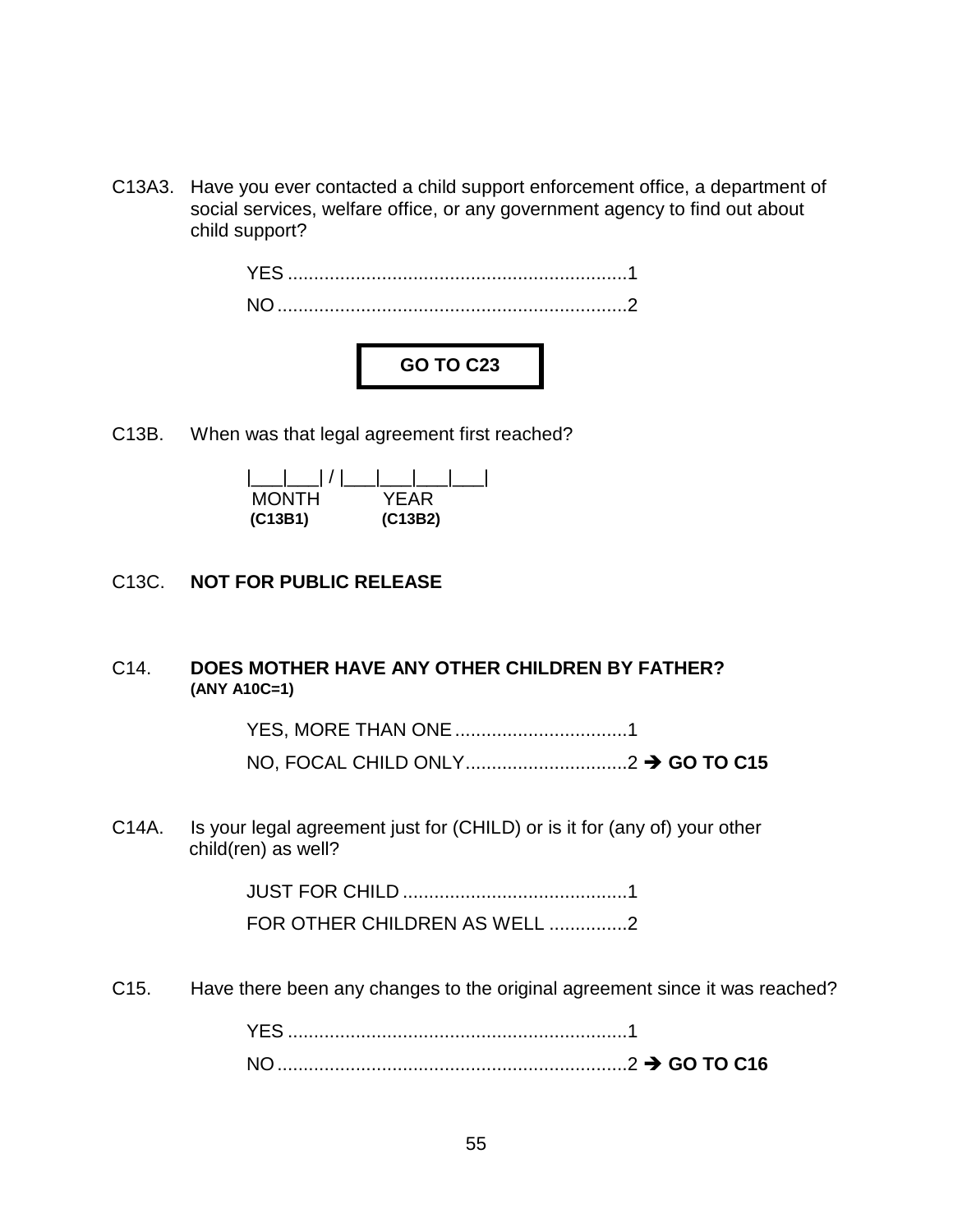C15A. Why was the original agreement changed?

CIRCLE ALL THAT APPLY

| TO INCLUDE ANOTHER CHILD 1         |  |
|------------------------------------|--|
| <b>CHANGE IN FATHER'S ECONOMIC</b> |  |
| <b>CHANGE IN MOTHER'S ECONOMIC</b> |  |
| OTHER (NOT SPECIFIED) 4            |  |

\_\_\_\_\_\_\_\_\_\_\_\_\_\_\_\_\_\_\_\_\_\_\_\_\_\_\_\_\_\_\_\_\_\_\_\_\_

| FELL BEHIND/STOPPED PAYMENTS 102       |  |
|----------------------------------------|--|
|                                        |  |
|                                        |  |
| <b>AGREEMENT NEVER WENT THROUGH106</b> |  |

C15B. When was the original agreement changed?

| <b>MONTH</b> | YFAR    |
|--------------|---------|
| (C15B1)      | (C15B2) |

# C15C. **NOT FOR PUBLIC RELEASE**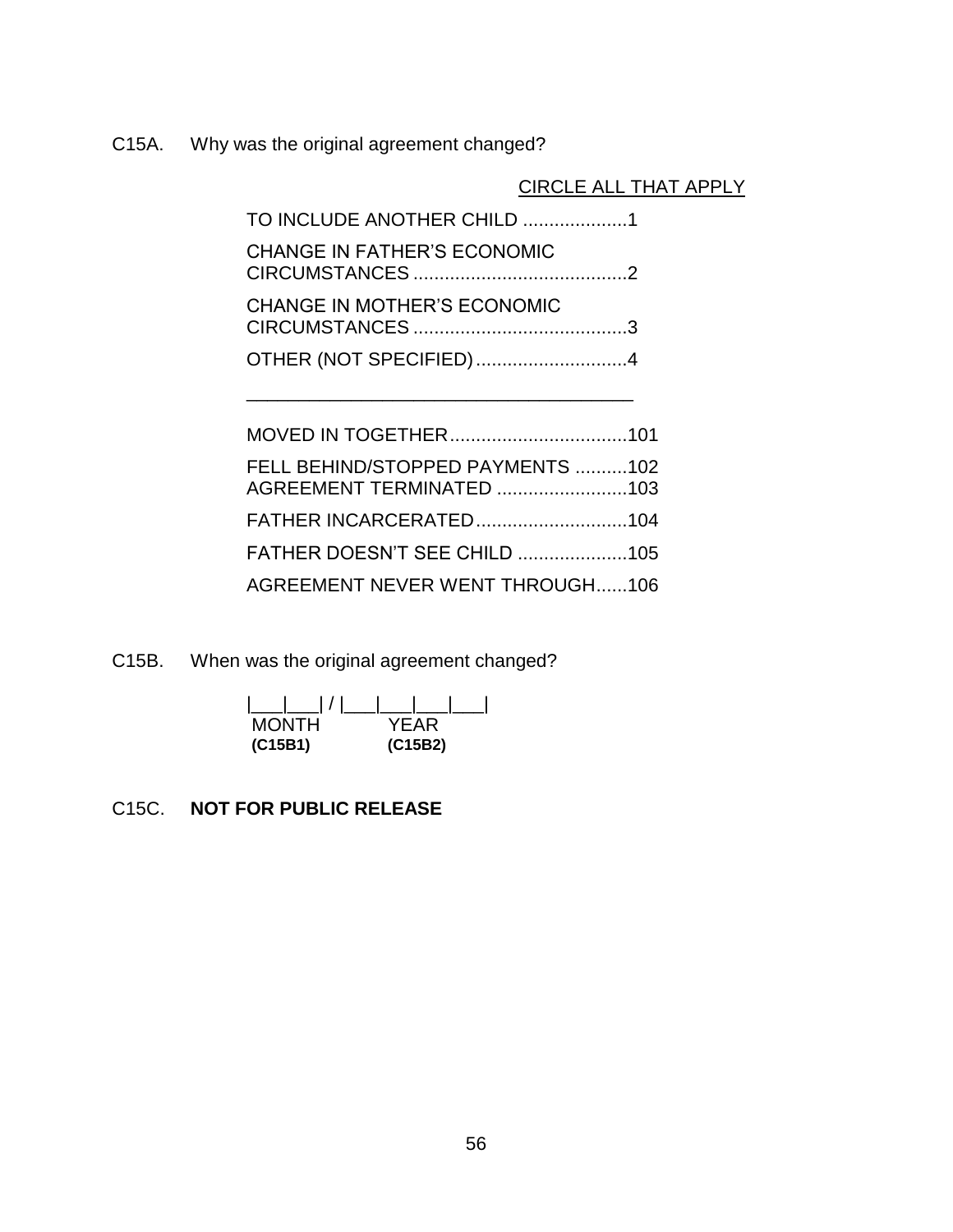C16. How much are the payments supposed to be per month?

\$ |\_\_\_|**,**|\_\_\_|\_\_\_|\_\_\_| **PER (C16P)**

| OTHER (NOT SPECIFIED)4 |  |
|------------------------|--|

NONE/PAYMENTS LEGALLY TERMINATED .................................................0

\_\_\_\_\_\_\_\_\_\_\_\_\_\_\_\_\_\_\_\_\_\_\_\_\_\_\_\_\_\_\_\_\_\_\_\_\_

#### C17. **DO MOTHER AND FATHER LIVE TOGETHER? (A4A1=1 OR 2)**

| NO. |  |
|-----|--|

C18. Are payments supposed to be received directly from (FATHER), from the court, from a welfare or child support agency, or from some other source?

| WELFARE OR CHILD SUPPORT AGENCY 3 |  |
|-----------------------------------|--|
| OTHER (NOT SPECIFIED)4            |  |

C19. How often does (FATHER) pay on time? Is it . . .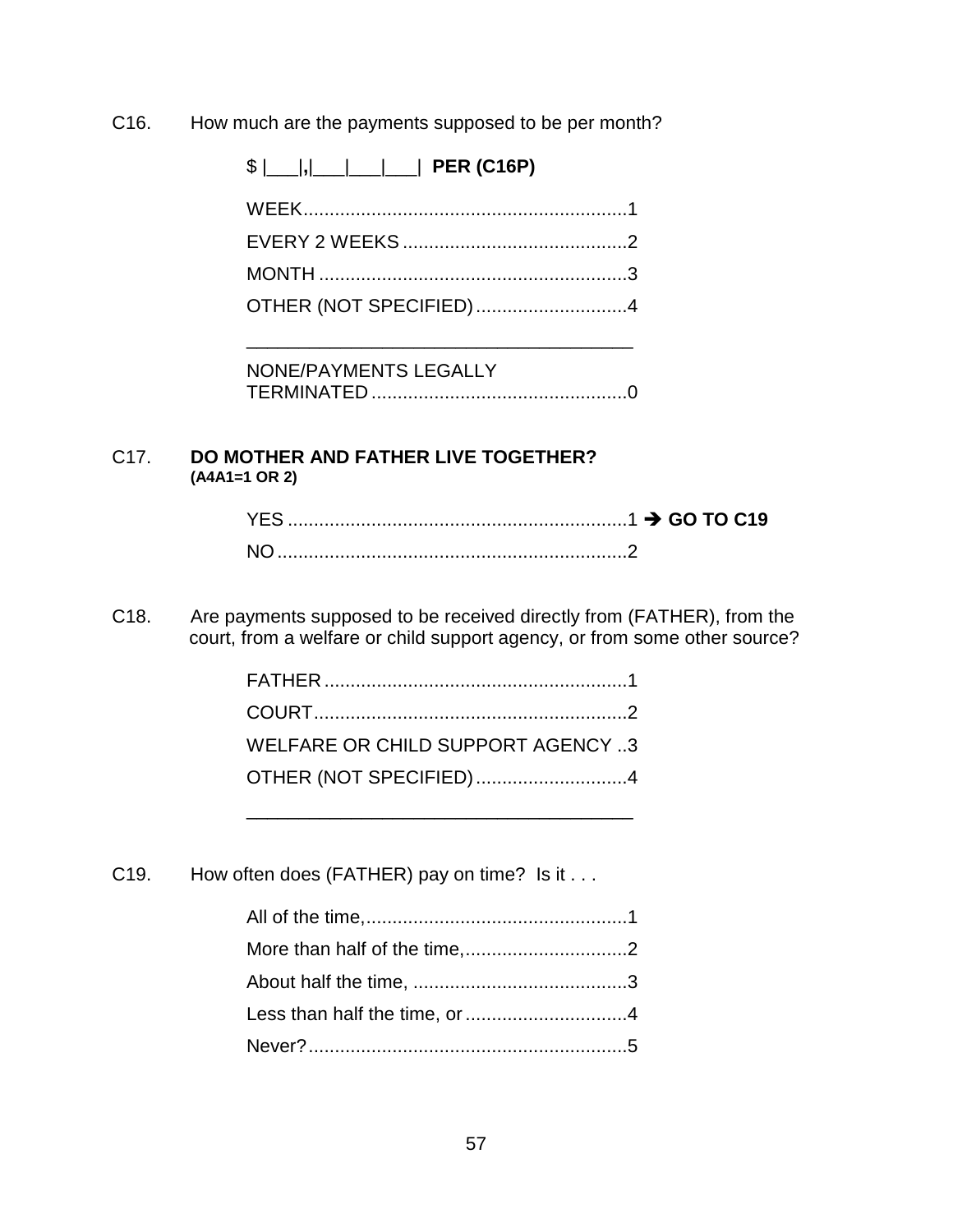C20. How much of this legally agreed upon child support has (FATHER) actually paid—USE MOST RECENT: (since [DATE IN C13B/since [DATE IN C15B/ in the past two years)? Would you say he has paid….

C20A. Can you tell me approximately how much he has paid? Was it . . .

C20B. USE MOST RECENT: (Since DATE IN C13B]/Since [DATE IN C15B]/In the past two years,) Has (FATHER) given money or other financial support to you directly (instead of/in addition to) paying formal child support?

| YES.      |  |
|-----------|--|
| <b>NO</b> |  |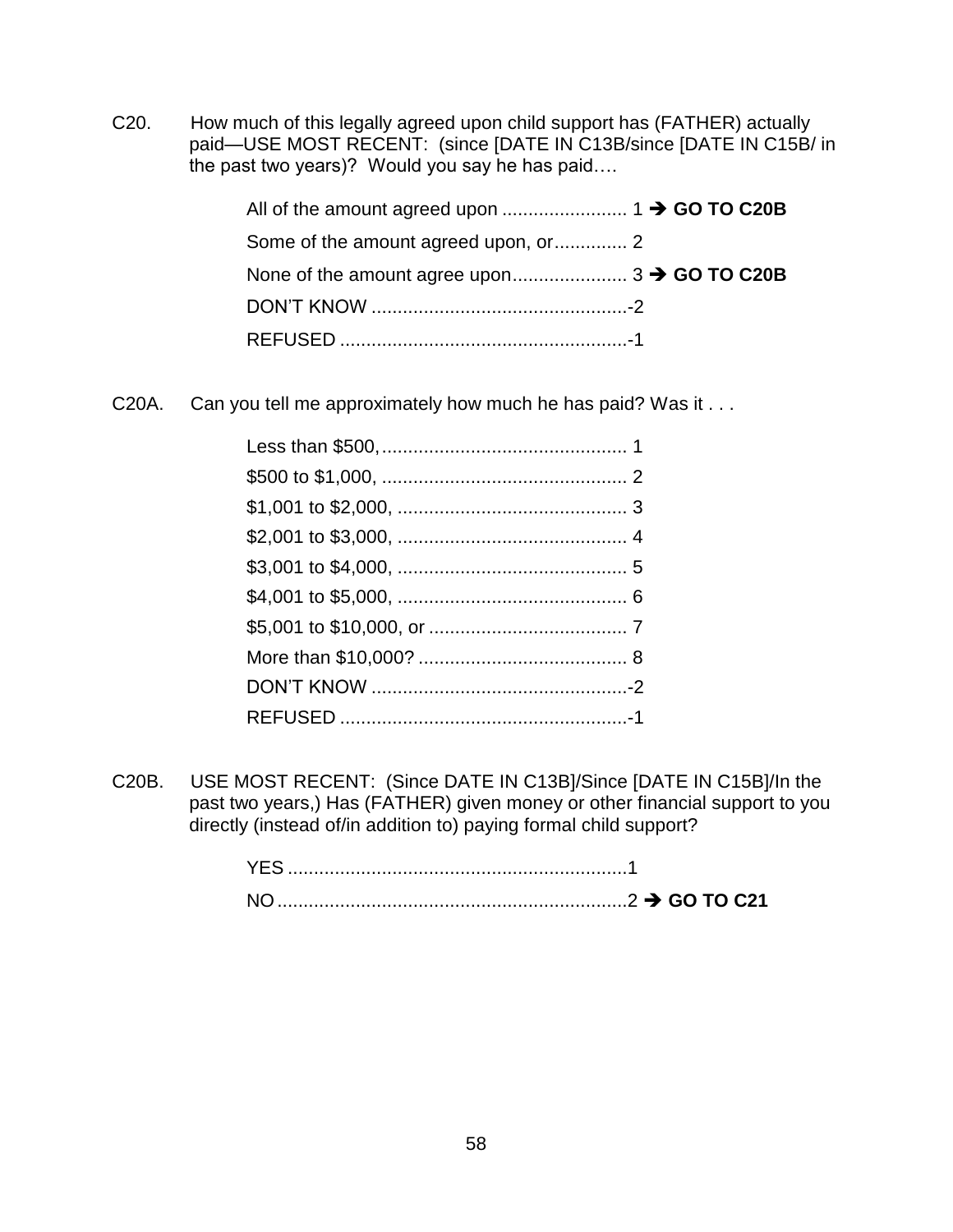C20C. (Not including money that (FATHER) paid as part of the formal child support,) How much money did you receive from (FATHER) (since DATE IN C13B]/since [DATE IN C15B]/in the past 2 years)?

| $\frac{1}{2}$ $\frac{1}{2}$ $\frac{1}{2}$ $\frac{1}{2}$ $\frac{1}{2}$ GO TO C21<br>DON'T KNOW |
|-----------------------------------------------------------------------------------------------|

C20D. I just need a range. Can you tell me if it was . . .

- C21. Does (FATHER) have any arrears on the child support that he is supposed to pay to you, or does he owe anything to the welfare department for unpaid monthly support or for reimbursing birthing costs?
	- **PROBE:** Arrears is unpaid child support that the father owes to the mother or to the child support agency.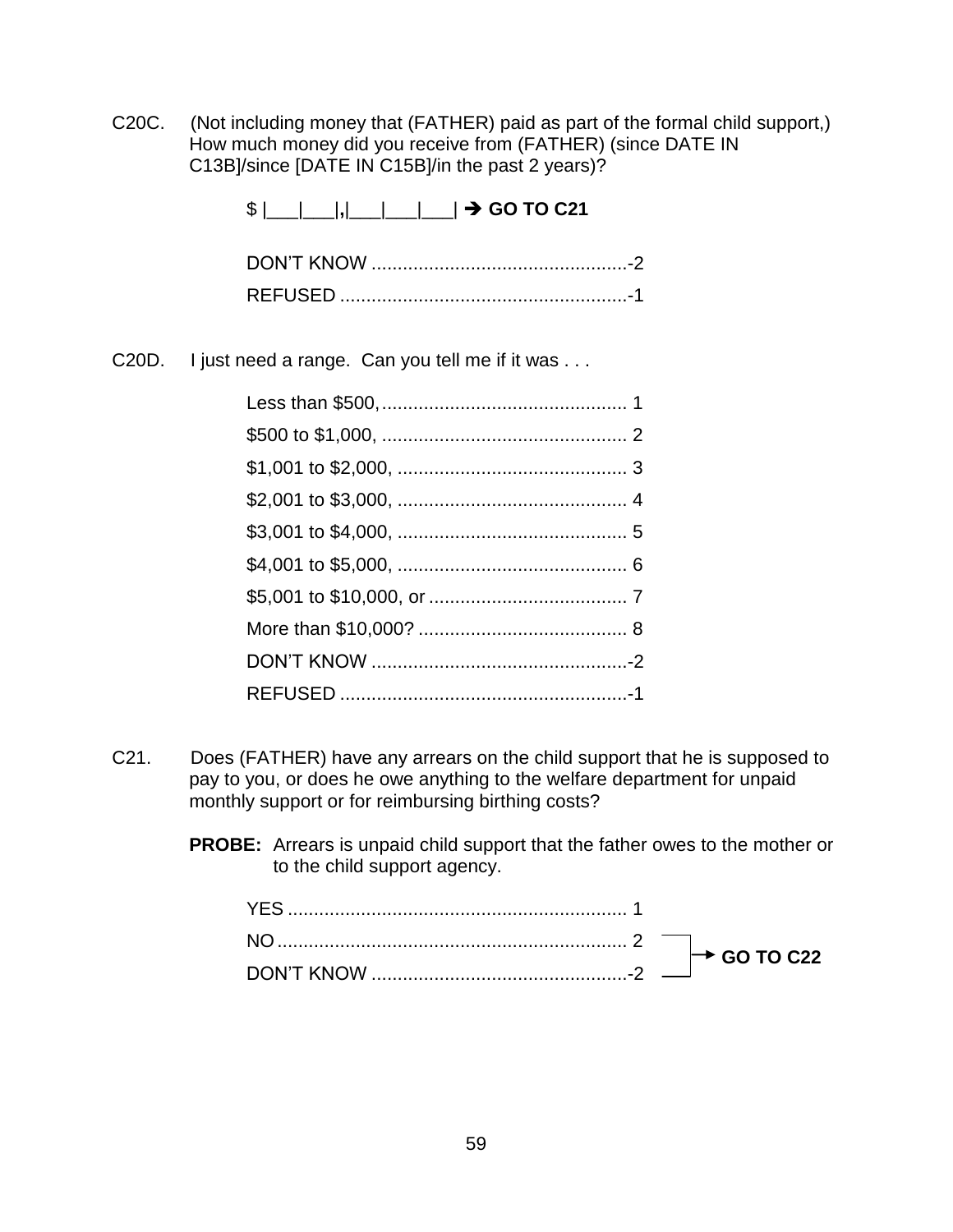What is the amount of the arrears? C<sub>21</sub>A.

> \$ |\_\_|\_\_|, |\_\_\_|\_\_\_|\_\_\_| → GO TO C21C

I just need to have a range. Can you tell me if it is . . . C21B.

Has any action been taken by a welfare office, court, or judge to try to get C21C. (FATHER) to pay the child support he owes?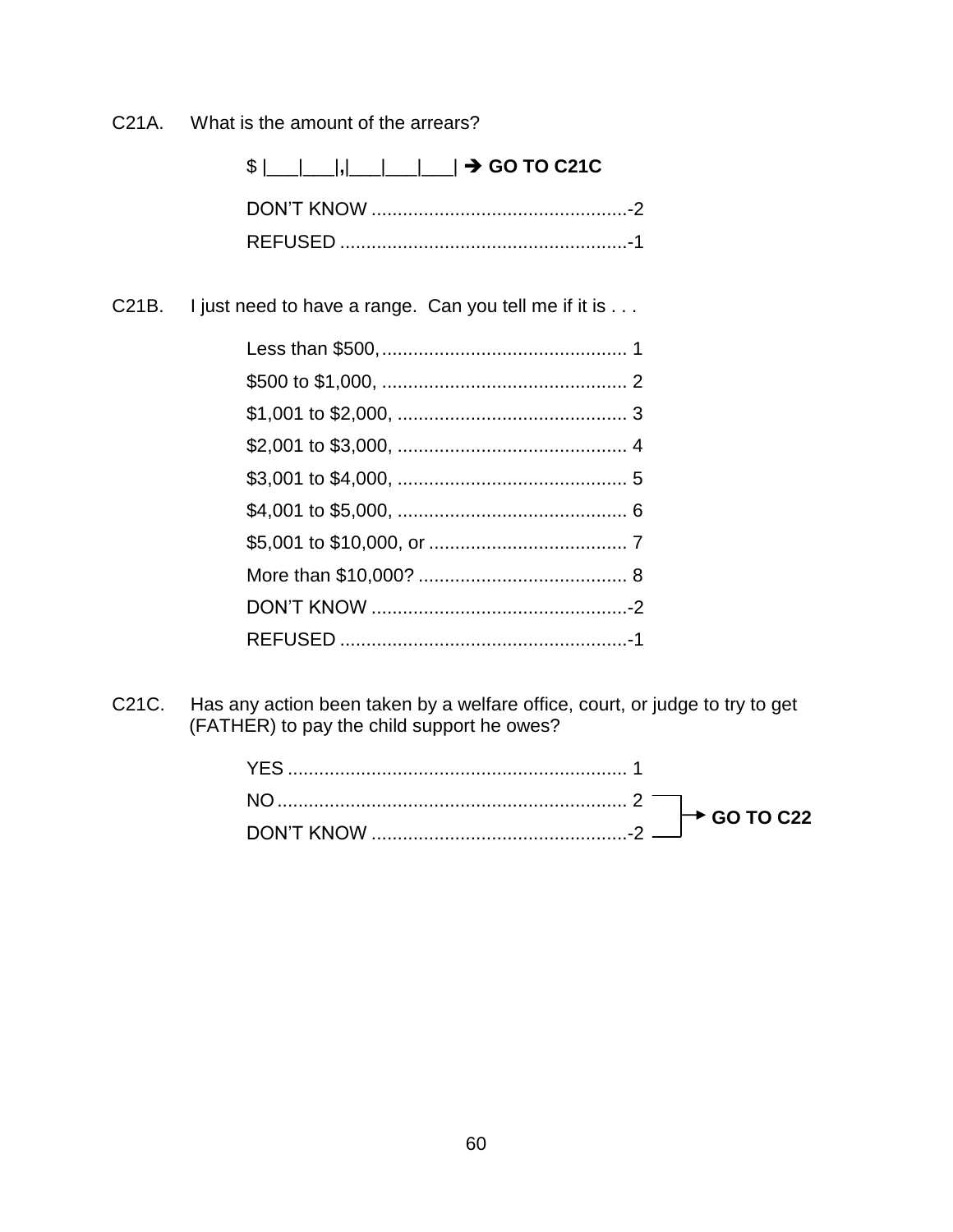C21D. What action has been taken?

# CIRCLE ALL THAT APPLY

| GARNISHED FATHER'S WAGES1                                           |  |
|---------------------------------------------------------------------|--|
| <b>SEIZED FATHER'S</b>                                              |  |
| <b>SUSPENDED FATHER'S</b>                                           |  |
| SEIZED FATHER'S LIQUID ASSETS4                                      |  |
| <b>PUT A LIEN ON FATHER'S</b>                                       |  |
| <b>SUSPENDED FATHER'S BUSINESS,</b><br>PROFESSIONAL OR OCCUPATIONAL |  |
| SENT FATHER TO PRISON OR JAIL 7                                     |  |
|                                                                     |  |
| OTHER (NOT SPECIFIED) 9                                             |  |
|                                                                     |  |

| SENT LETTERS/PAPERS103 |  |
|------------------------|--|
|                        |  |
|                        |  |
|                        |  |

\_\_\_\_\_\_\_\_\_\_\_\_\_\_\_\_\_\_\_\_\_\_\_\_\_\_\_\_\_\_\_\_\_\_\_\_\_

#### C22. **DO MOTHER AND FATHER LIVE TOGETHER? (A4A1=1 OR 2)**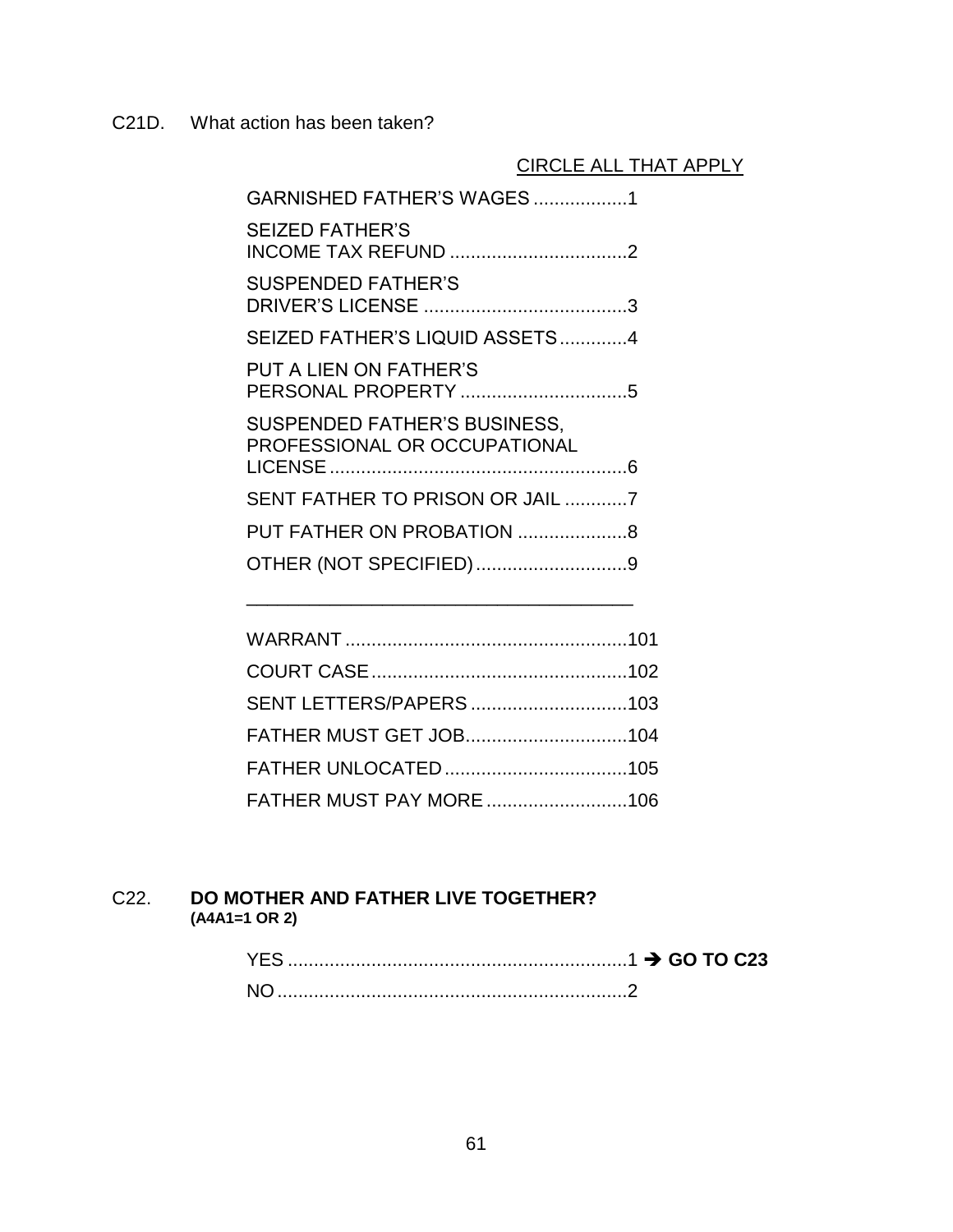C22A. Does the child support agreement specify anything about visits between (CHILD) and (FATHER)?

#### C22B. How many days per month is (CHILD) supposed to spend with (FATHER)?

|\_\_\_|\_\_\_| DAYS

NONE..............................................................0 OTHER (NOT SPECIFIED).............................9

\_\_\_\_\_\_\_\_\_\_\_\_\_\_\_\_\_\_\_\_\_\_\_\_\_\_\_\_\_\_\_\_\_\_\_\_\_

#### C23. **ARE MOTHER AND FATHER CURRENTLY MARRIED? (A4=1)**

#### C24. **DOES MOTHER HAVE A FORMAL AGREEMENT WITH FATHER? (C12=1 OR C13=1)**

YES .................................................................1 **GO TO C25C** NO...................................................................2

#### **FOR UNMARRIED PARENTS WHO DO NOT HAVE A FORMAL AGREEMENT:**

C25. Has (FATHER) paid anything toward ([CHILD's]/your children's) support in the past twelve months?

| <b>YES</b> |  |
|------------|--|
| $N \cap$   |  |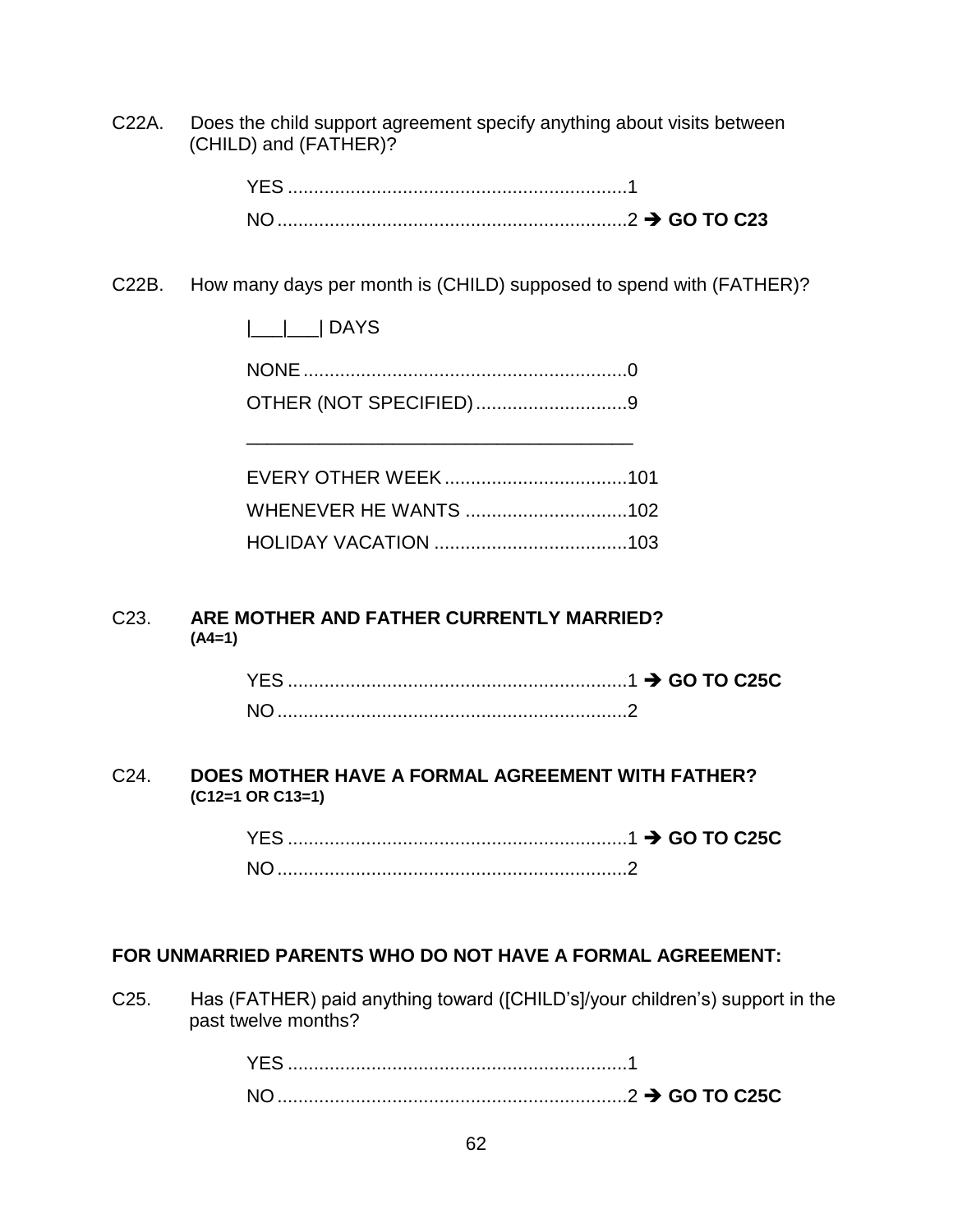C25A. How much (have you received from him/was paid) for ([CHILD's]/your children's) support in the past twelve months?

\$ |\_\_\_|\_\_\_|**,**|\_\_\_|\_\_\_|\_\_\_| **GO TO C25C**

C25B. I just need to have a range. Can you tell me if it is . . .

#### C25C. **DO MOTHER AND FATHER LIVE TOGETHER ALL OR MOST OF THE TIME? (A4A1=1)**

| YFS. |  |
|------|--|
|      |  |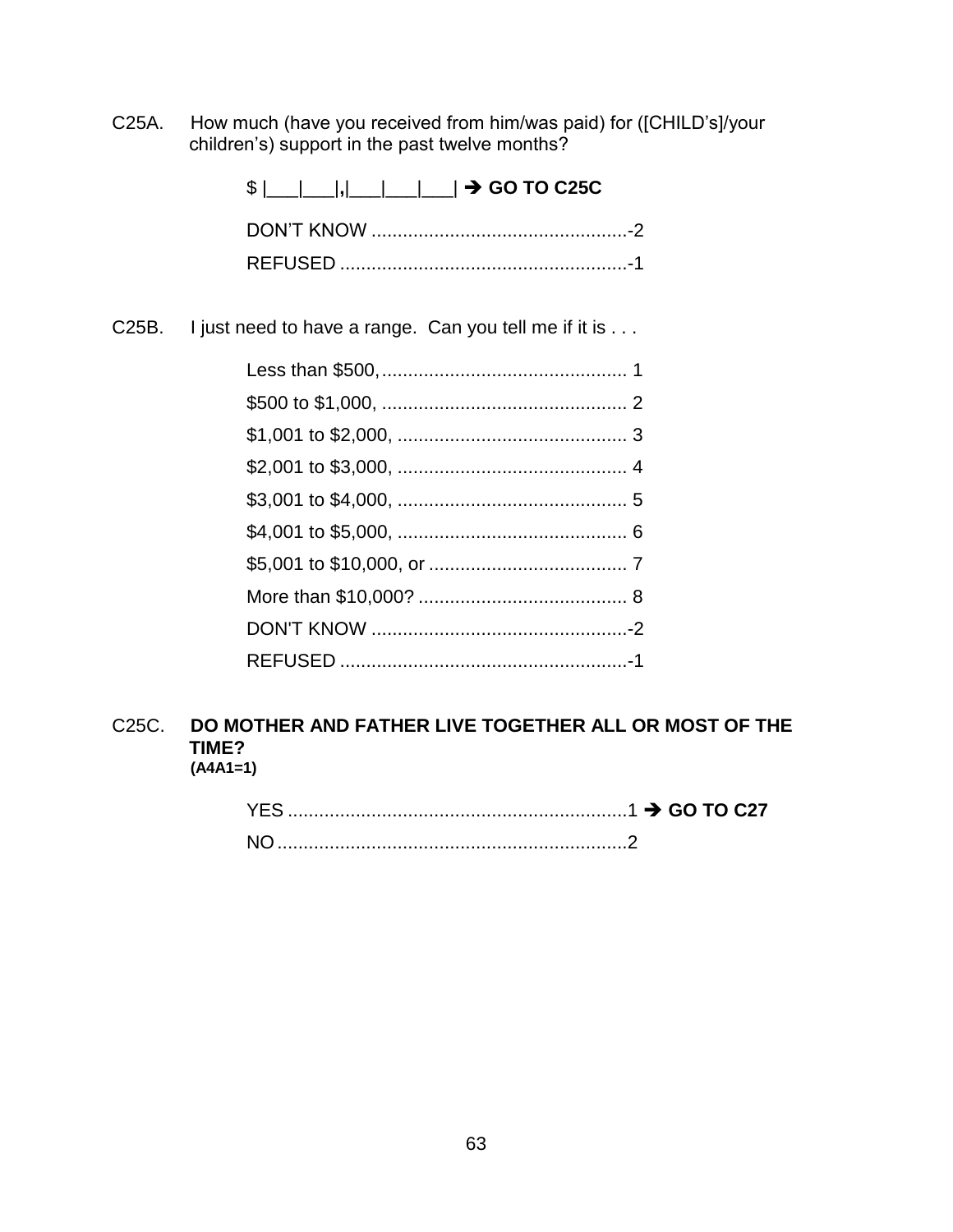C26. I am going to read you a list of things that children need. Please tell me how often (FATHER) buys these for (CHILD).

> How often does (FATHER) buy (ITEM)? Is it often, sometimes, rarely or never?

|       | <b>OFTEN</b> | <b>SOMETIMES</b> | <b>RARELY</b> | <b>NEVER</b> |
|-------|--------------|------------------|---------------|--------------|
|       |              |                  |               |              |
|       |              |                  |               |              |
|       |              |                  |               |              |
|       |              |                  | 3             |              |
| C26E. |              |                  |               |              |

#### C27. **DOES MOTHER HAVE ANY CHILDREN BY SOMEONE OTHER THAN FATHER? (ANY A10B=2)**

\_\_\_\_\_\_\_\_\_\_\_\_\_\_\_\_\_\_\_\_\_\_\_\_\_\_\_\_\_

C28. You mentioned before that you have (a child/some children) with someone other than (FATHER). Do you receive any child support for (that child/those children)?

C29. About how much child support did you receive from (the father/those fathers) in the past twelve months?

| $\frac{1}{2}$ $\frac{1}{2}$ $\frac{1}{2}$ $\frac{1}{2}$ $\frac{1}{2}$ $\frac{1}{2}$ GO TO C30 |  |
|-----------------------------------------------------------------------------------------------|--|
|                                                                                               |  |
|                                                                                               |  |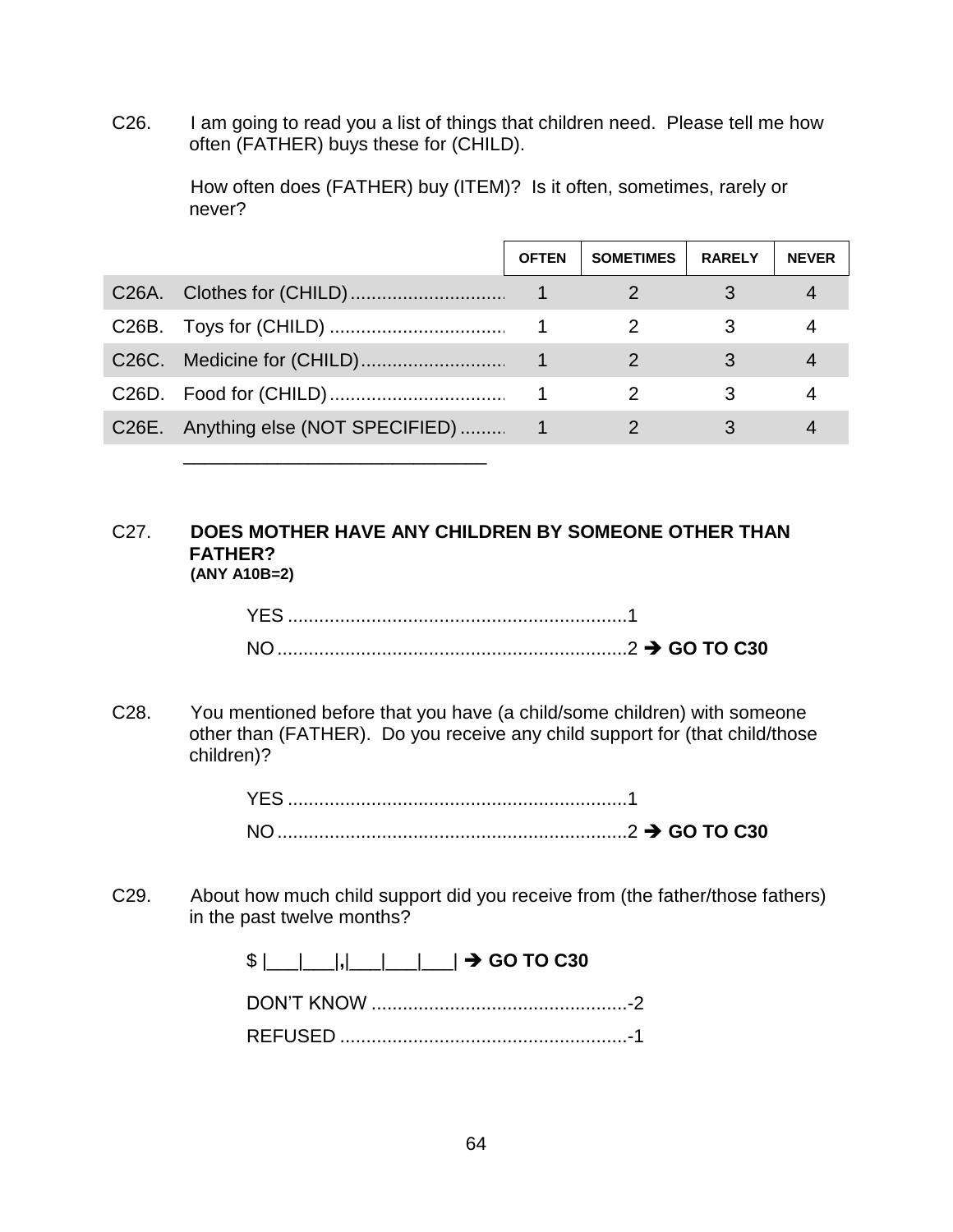C29A. I just need to have a range. Can you tell me if it was ...

C30. Has father had any children with another woman (since [DATE OF LAST INTERVIEW/during the last two years)?

C31. How many children did (FATHER) have with other women (since [DATE OF LAST INTERVIEW/during the last two years)?

|\_\_\_|\_\_\_| OTHER CHILDREN

DON'T KNOW .................................................-2 REFUSED .......................................................-1

C31A. Does father live with any of the children he's had with other women?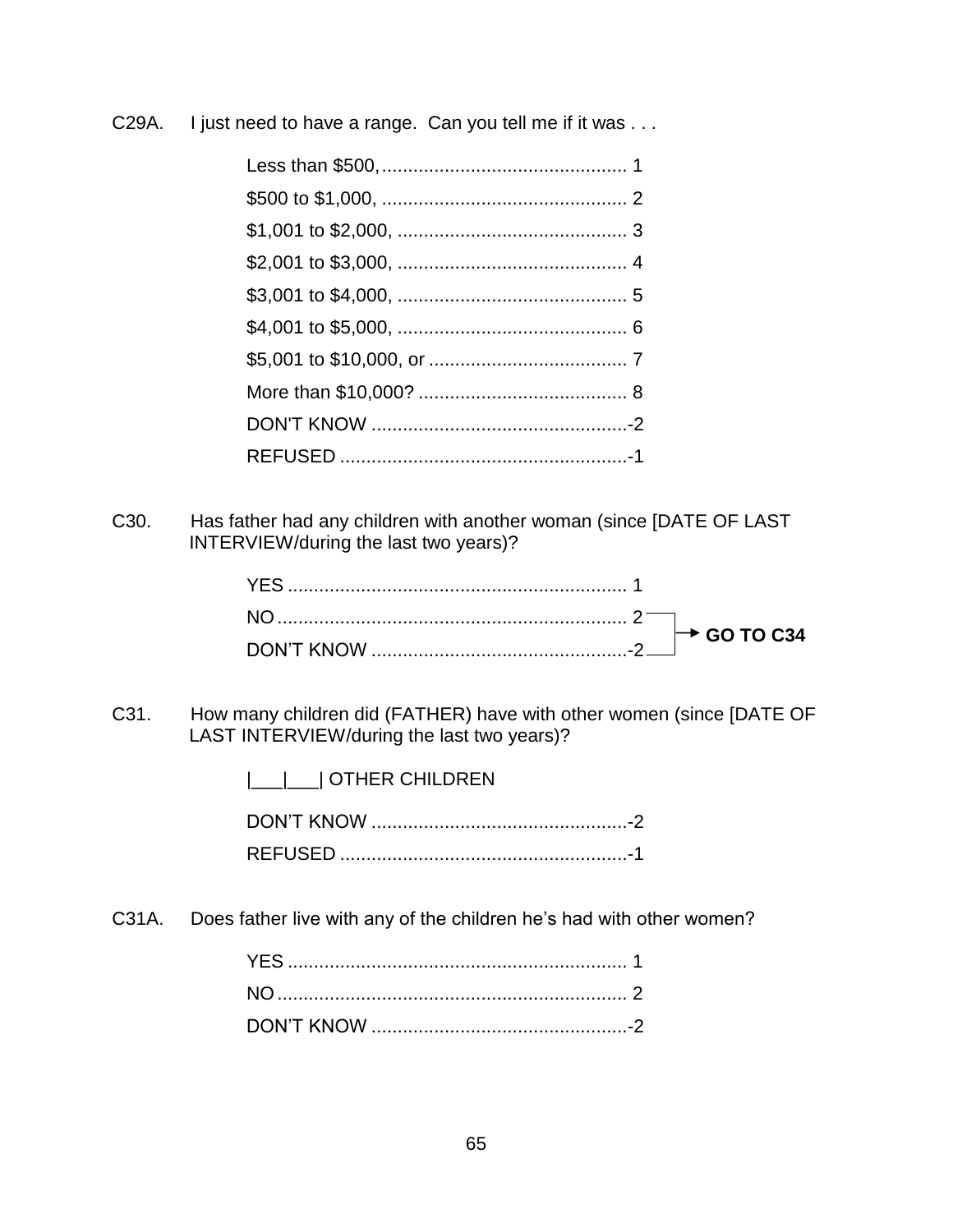C32. Does he pay child support for (that/any of these) child(ren)?

## C33. **IS MOTHER LIVING WITH FATHER ALL, MOST, OR SOME OF THE TIME? (A4A1=1 OR 2)**

| YES. |  |
|------|--|
|      |  |

C34. Is (FATHER) living with or married to another woman?

#### C35. **NOT FOR PUBLIC RELEASE**

C35A. Approximately how many miles from your home does (FATHER) live?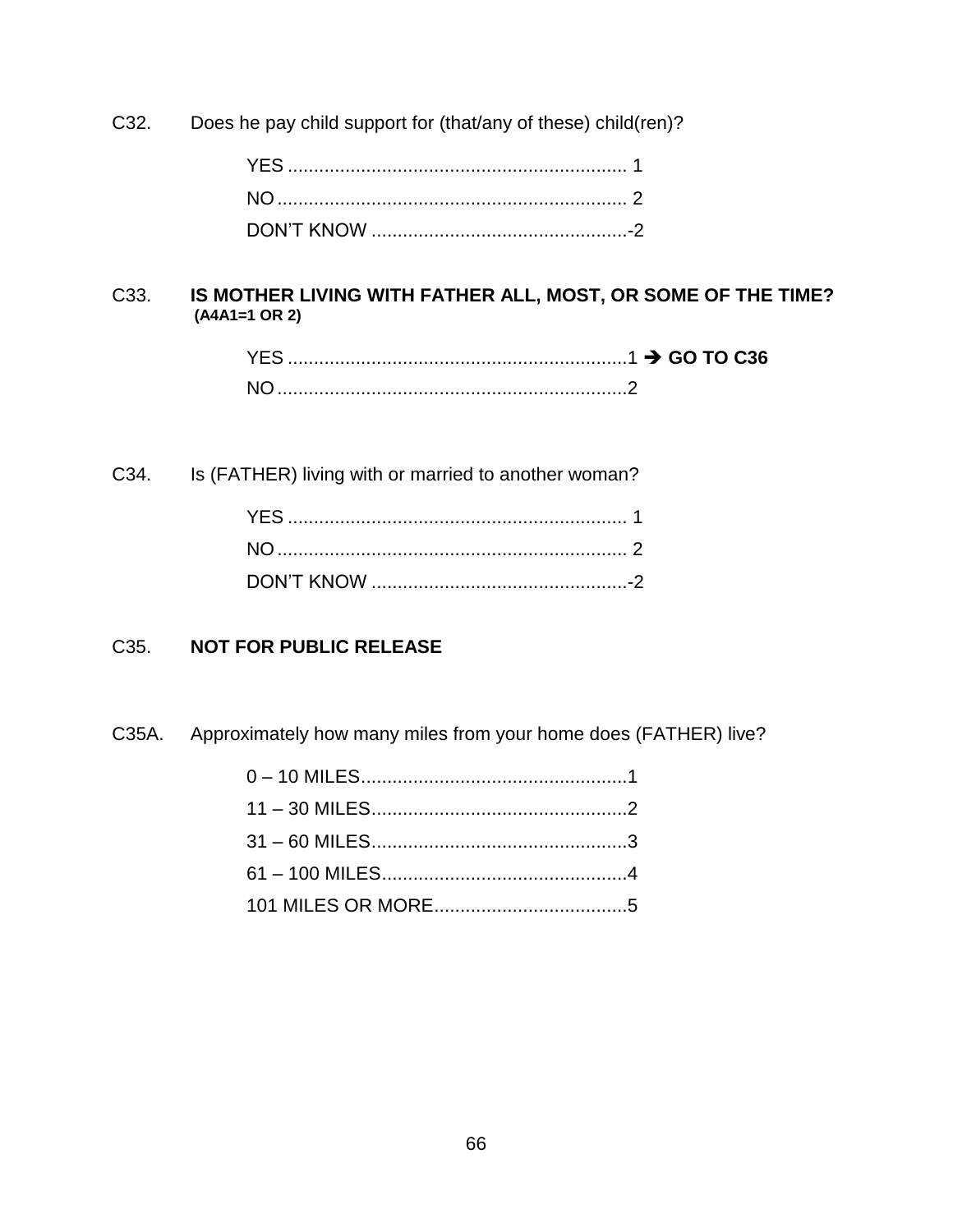C36. What was (FATHER) doing most of last week—working at a regular job, going to school, or something else?

| WORKING AT A REGULAR JOB 1     |  |
|--------------------------------|--|
|                                |  |
|                                |  |
|                                |  |
|                                |  |
| STAY AT HOME PARENT/HOMEMAKER6 |  |
|                                |  |
| OTHER (NOT SPECIFIED)8         |  |
|                                |  |

| HALFWAY HOUSE/REHAB102 |  |
|------------------------|--|
|                        |  |
|                        |  |
|                        |  |

C37. Has (FATHER) spent any time in jail (since [DATE OF LAST INTERVIEW]/in the past two years)?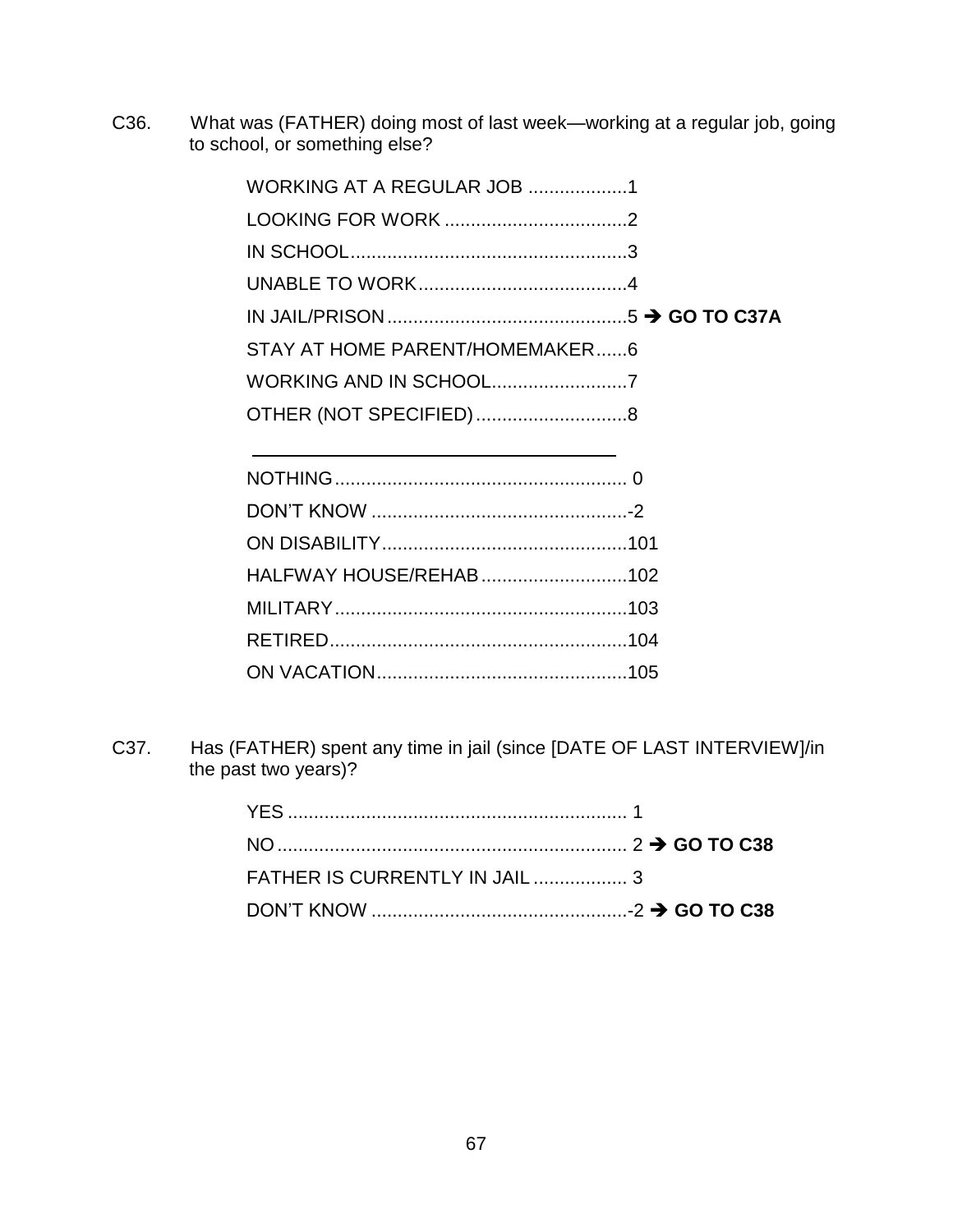# C37A. What (is/was) (FATHER) in jail for?

# **PROBE:** What else?

#### **INTERVIEWER: IF "ASSAULT," PROBE FOR SIMPLE OR AGGRAVATED ASSAULT.**

|                                                                                                                                         |             | <b>CIRCLE ALL</b><br><b>THAT APPLY</b> |
|-----------------------------------------------------------------------------------------------------------------------------------------|-------------|----------------------------------------|
| AGGRAVATED ASSAULT/RAPE/MURDER (An attack on a person with a<br>weapon or hands, e.g., battery, rape, aggravated assault, manslaughter) | $\mathbf 1$ | $(C37A_1)$                             |
| ROBBERY/THEFT/LARCENY (Taking something from someone with or<br>without using a weapon; forgery, fraud, embezzlement, bad checks;       | 2           | (C37A <sub>2</sub> )                   |
| POSSESSION, USE, OR SALE OF MARIJUANA, COCAINE, OR OTHER                                                                                | 3           | (C37A <sub>3</sub> )                   |
| MAJOR TRAFFIC OFFENSE (Driving under the influence of alcohol or<br>other drug, DWI, DUI, reckless driving, driving without a license)  | 4           | (C37A 4)                               |
|                                                                                                                                         | 5           | (C37A <sub>5</sub> )                   |
|                                                                                                                                         | 6           | $(C37A_6)$                             |
|                                                                                                                                         |             | (C37A 7)                               |
|                                                                                                                                         |             | (C37A 8)                               |

\_\_\_\_\_\_\_\_\_\_\_\_\_\_\_\_\_\_\_\_\_\_\_\_\_\_\_\_\_\_\_\_\_\_\_\_\_\_\_\_\_\_\_\_\_\_\_\_\_\_\_\_\_\_\_\_\_\_\_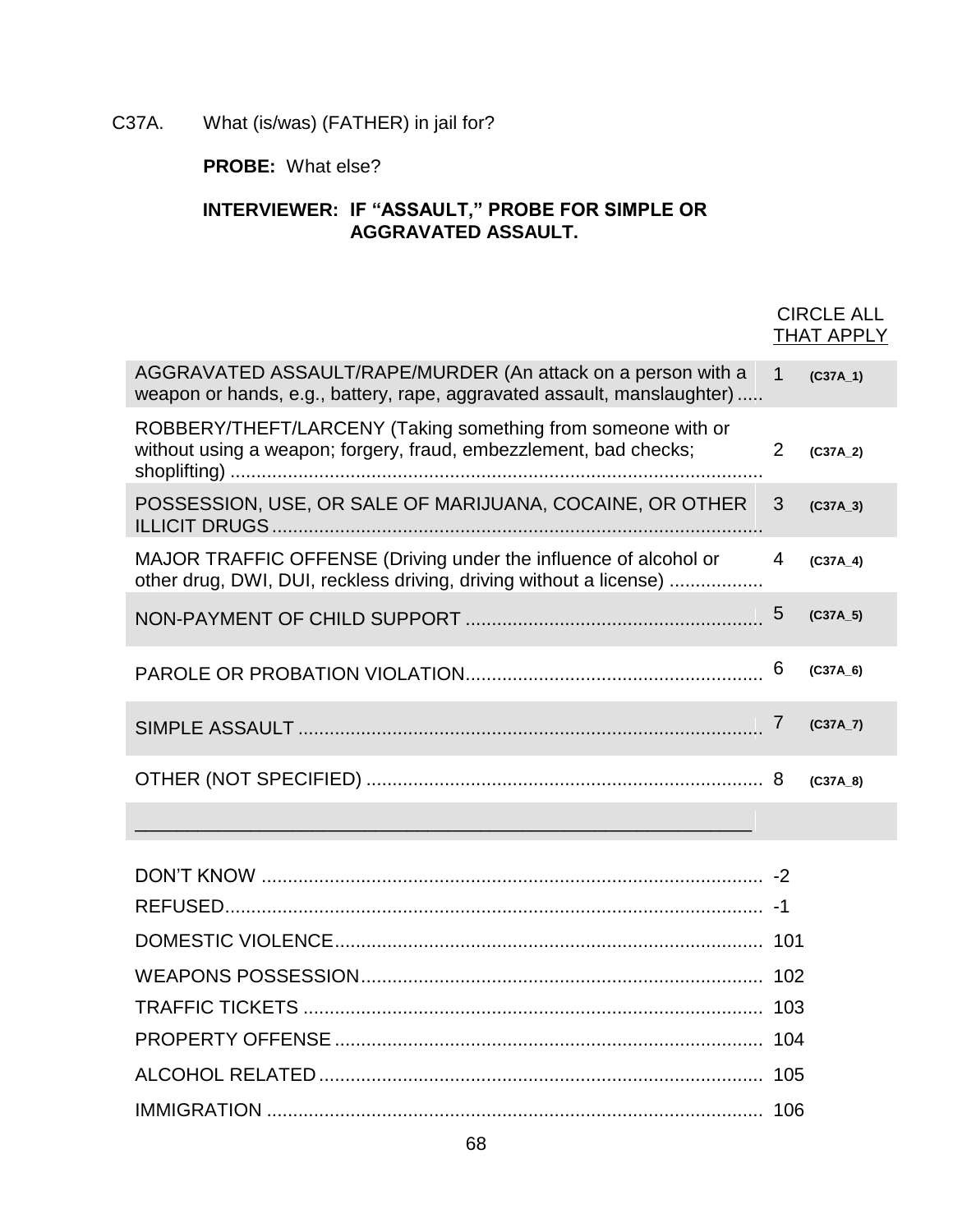#### C37B. **IS FATHER CURRENTLY IN JAIL? (C42=5 OR C43=2)**

YES .................................................................1 **GO TO C37D** NO...................................................................2

C37C. How long did he spend in (jail/prison)?

#### **INTERVIEWER: ACCEPT ESTIMATE.**



C37D. When did (FATHER) go to (jail/prison)?

|\_\_\_|\_\_\_|\_\_\_|\_\_\_| YEAR<sup>1</sup>  **(C37D2)**

DON'T KNOW .................................................-2

C37E. When will (FATHER) be released from (jail/prison)?

|\_\_\_|\_\_\_|\_\_\_|\_\_\_| YEAR  **(C37E2)**

DON'T KNOW .................................................-2

C37F. **NOT FOR PUBLIC RELEASE**

C37G. **NOT FOR PUBLIC RELEASE**

C37H. **NOT FOR PUBLIC RELEASE**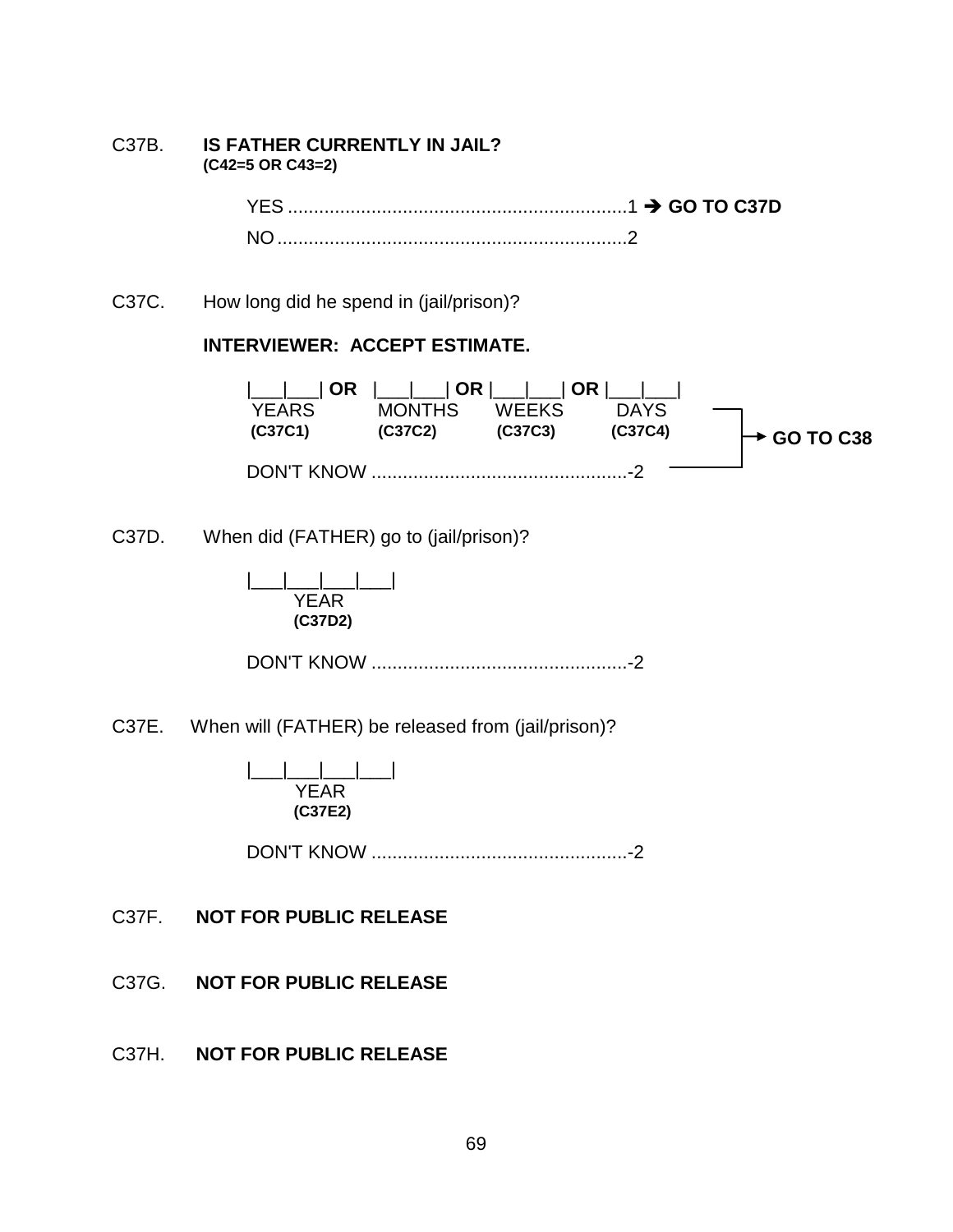C38. Does (FATHER) have any physical or mental health conditions that limit the kind or amount of work he can do?

C39. Does (FATHER) have problems such as keeping a job or getting along with family and friends because of alcohol or drug use?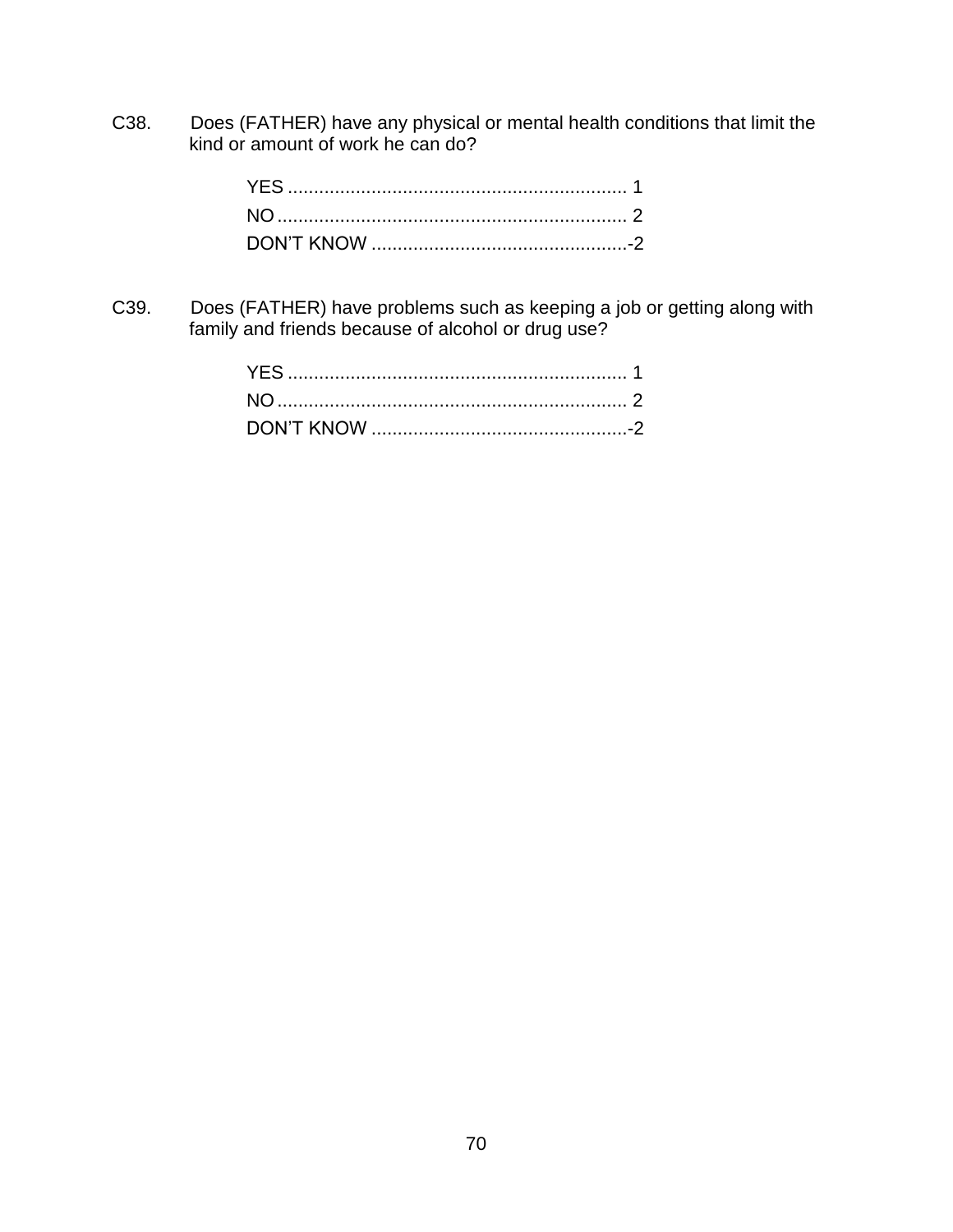C40. Next, I'm going to read some statements that describe how (FATHER) may behave. For each statement, please tell me whether you strongly agree, agree, disagree, or strongly disagree that this is like (FATHER).

# **INTERVIEWER: IF MOTHER REPORTS THAT SHE HASN'T SEEN FATHER, ASK HER TO BASE HER ANSWER ON THE LAST TIME SHE DID SEE HIM.**

|                                                                             | <b>STRONGLY</b><br><b>AGREE</b> | <b>AGREE</b> | <b>DISAGREE</b> | <b>STRONGLY</b><br><b>DISAGREE</b> | <b>DON'T</b><br><b>KNOW</b> | <b>REFUSED</b> |
|-----------------------------------------------------------------------------|---------------------------------|--------------|-----------------|------------------------------------|-----------------------------|----------------|
| C40A. He often says and does things<br>without considering the              |                                 |              |                 |                                    |                             |                |
|                                                                             |                                 |              |                 | 4                                  | -2                          | -1             |
| C40B. He often gets into trouble because<br>he doesn't think before he acts |                                 |              |                 |                                    |                             |                |

C41. Next I'm going to read activities that may describe (FATHER). Please tell me whether each statement is very true, somewhat true, or not true of (FATHER).

## **INTERVIEWER: IF MOTHER REPORTS THAT SHE HASN'T SEEN FATHER, ASK HER TO BASE HER ANSWER ON THE LAST TIME SHE DID SEE HIM.**

|                                                            | <b>VERY</b><br><b>TRUE</b> | <b>SOMEWHAT</b><br><b>TRUE</b> | <b>NOT TRUE</b> | <b>DON'T</b><br><b>KNOW</b> | <b>REFUSED</b> |
|------------------------------------------------------------|----------------------------|--------------------------------|-----------------|-----------------------------|----------------|
| C41A. He does things that may cause                        |                            |                                |                 | $-2$                        | -1             |
|                                                            |                            |                                |                 | -2                          | -1             |
| C41C. He frequently gets into fights                       |                            |                                |                 | $-2$                        | $-1$           |
| C41D. He doesn't seem to feel guilty<br>when he misbehaves |                            |                                |                 |                             | -              |

# **(18 CITIES ONLY – 2 CITIES NOT ASKED)**

C42A. Sometimes couples have problems because one of the partners has cheated on the other by getting involved sexually with someone else.

> (During the time you were together as a couple,) Do you think (FATHER) ever cheated on you with another person after (CHILD's) birth?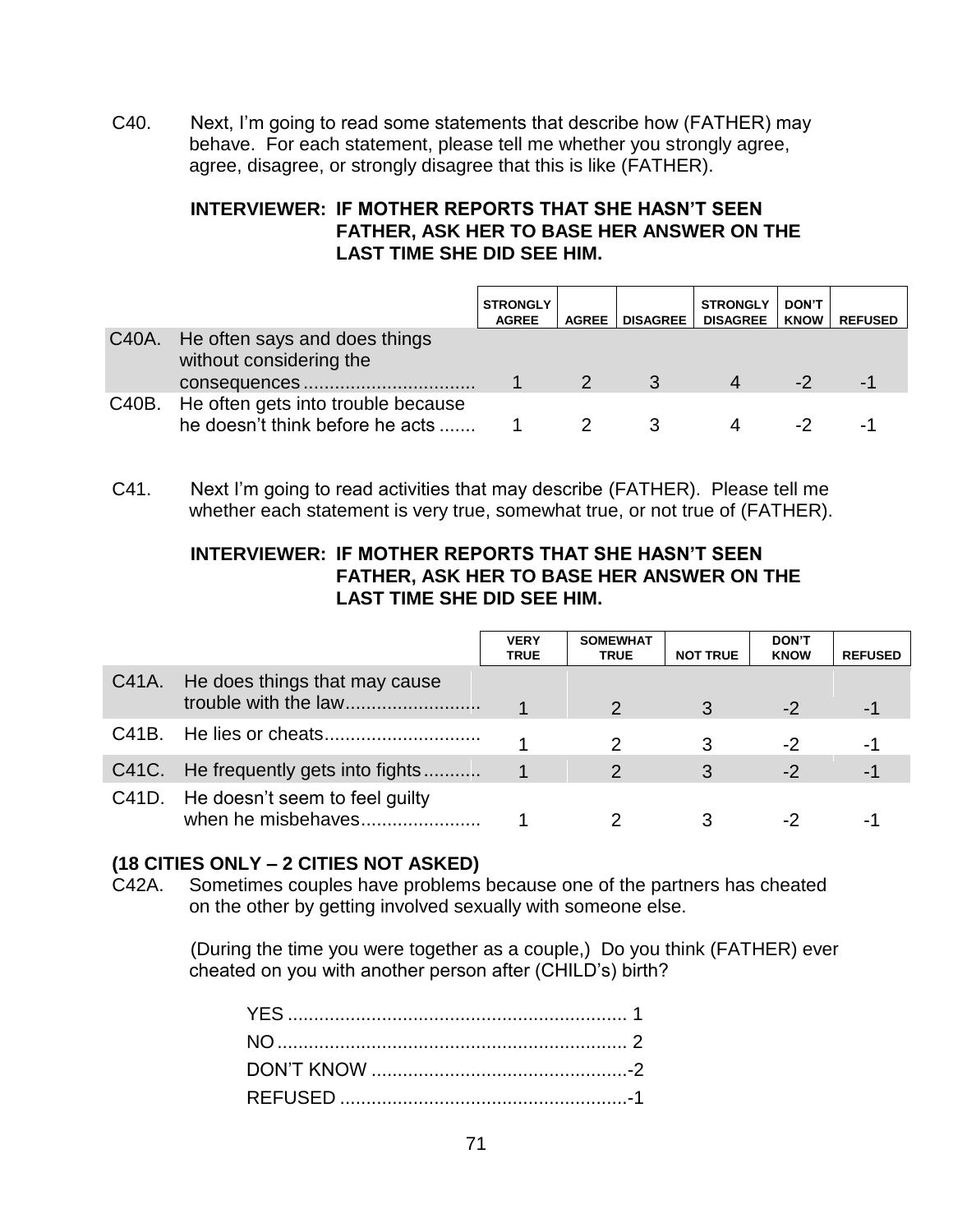## **(18 CITIES ONLY – 2 CITIES NOT ASKED)**

C42B. Did you ever cheat on (FATHER) with another person after (CHILD's) birth?

C43A. Since (CHILD) was born, has there been a time when (FATHER) felt sad, blue or depressed, or lost interest in most things that usually give him pleasure?

> **INTERVIEWER: IF MOTHER REPORTS THAT SHE HASN'T SEEN FATHER, ASK HER TO BASE HER ANSWER ON THE LAST TIME SHE DID SEE HIM.**

C43B. Has (FATHER) felt sad, blue or depressed, or lost interest in things within the last twelve months?

C44A. Since (CHILD) born, has (FATHER) had a period lasting one month or longer when most of the time he felt worried, tense or anxious?

C45B. During the past twelve months, did (FATHER) have a period lasting one month or longer when most of the time he felt worried, tense or anxious?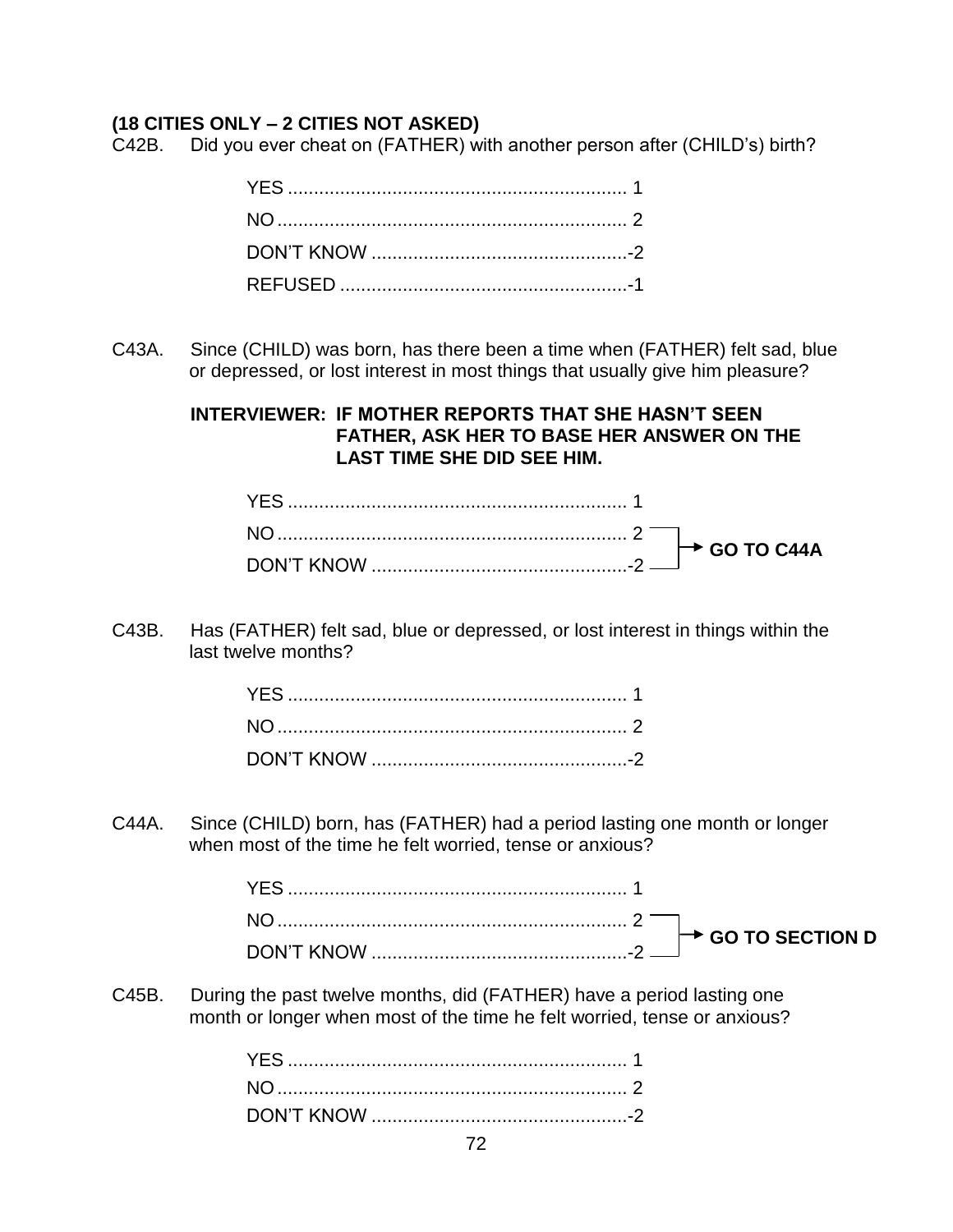## **SECTION D: MOTHER'S RELATIONSHIP WITH FATHER (FOR MOTHERS WHO ARE OR WERE IN A RELATIONSHIP)**

#### D0. **IS FATHER DEAD OR UNKNOWN? (A4=-13 OR -14 OR A9=-14)**

YES .................................................................1 **GO TO SECTION E** NO...................................................................2

#### D1. **DOES FATHER HAVE ANY CONTACT WITH CHILD? (C1D=1 OR C2=1)**

| <b>NO</b> |  |
|-----------|--|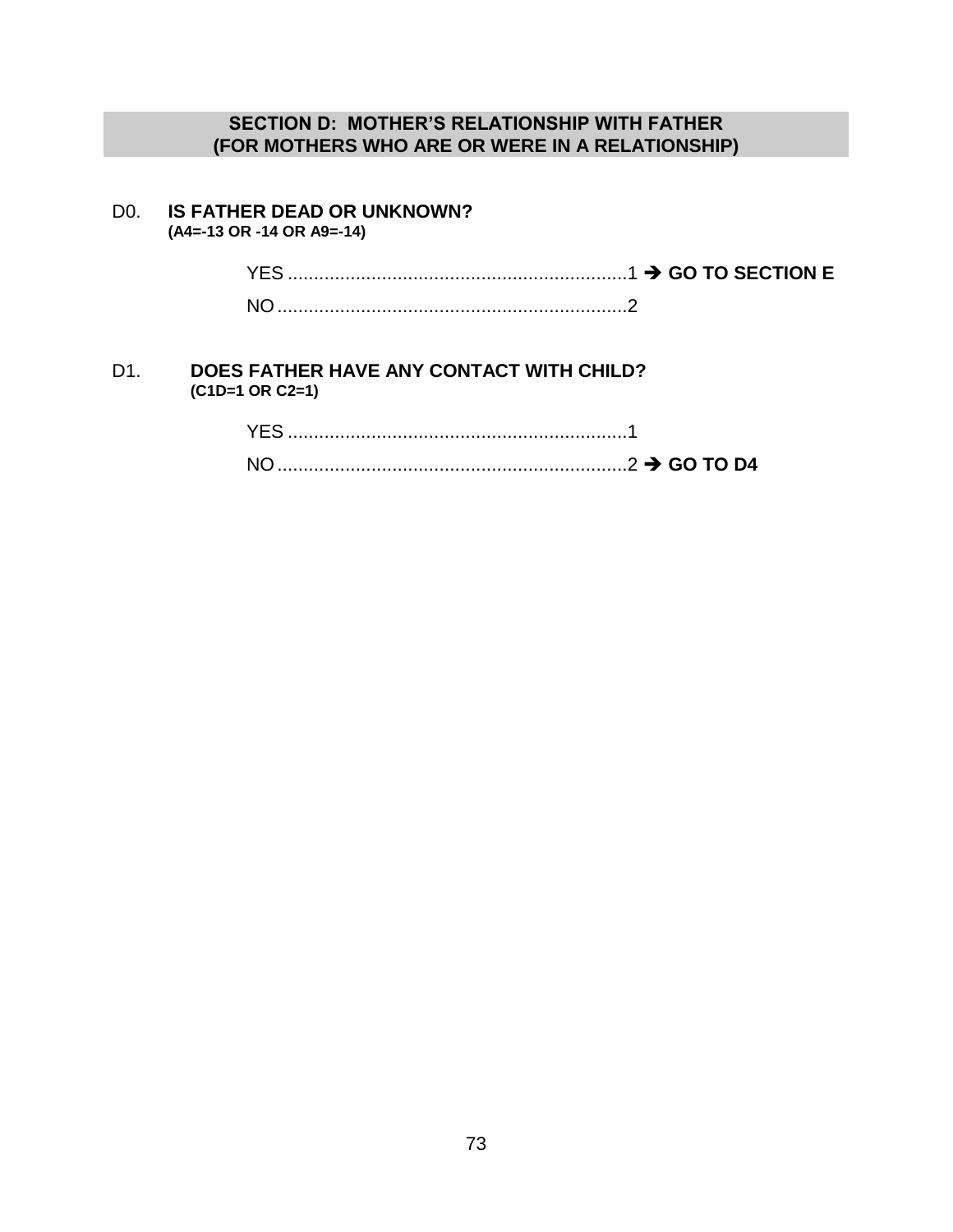D1A-H. The following questions are about how parents work together in raising a child. Please tell me how often the following statements are true for you and (FATHER).

> (READ ITEM). Would you say it's always true, sometimes true, rarely true, or never true?

|                   |                                                                                      | <b>ALWAYS</b><br><b>TRUE</b> | <b>SOMETIME</b><br>S<br><b>TRUE</b> | <b>RARELY</b><br><b>TRUE</b> | <b>NEVER</b><br><b>TRUE</b> | <b>REFUSED</b> |
|-------------------|--------------------------------------------------------------------------------------|------------------------------|-------------------------------------|------------------------------|-----------------------------|----------------|
| D1A.              | When (FATHER) is with<br>(CHILD), he acts like the father                            |                              |                                     |                              |                             |                |
|                   | you want for your child                                                              | 1                            | $\mathcal{P}$                       | 3                            | 4                           | -1             |
| D1B.              | You can trust (FATHER) to<br>take good care of (CHILD)                               | 1                            | 2                                   | 3                            | 4                           |                |
| D <sub>1</sub> C. | He respects the schedules and<br>rules you make for (CHILD)                          | $\mathbf 1$                  | $\mathcal{P}$                       | 3                            | 4                           | -1             |
| D1D.              | He supports you in the way                                                           |                              |                                     |                              |                             |                |
|                   | you want to raise (CHILD)                                                            | 1                            | $\mathcal{P}$                       | 3                            | 4                           |                |
| D <sub>1</sub> E. | You and (FATHER) talk about<br>problems that come up with                            |                              |                                     |                              |                             |                |
|                   | raising (CHILD)                                                                      | 1                            | $\mathcal{P}$                       | 3                            | 4                           |                |
| D1F.              | You can count on (FATHER)<br>for help when you need<br>someone to look after (CHILD) |                              |                                     |                              |                             |                |
|                   | for a few hours                                                                      |                              | 2                                   | 3                            | 4                           |                |
| D1G.              | You respect (FATHER)'s<br>wishes about how (CHILD)                                   |                              |                                     |                              |                             |                |
|                   | should be raised                                                                     |                              | $\mathcal{P}$                       | 3                            | 4                           | -1             |
| D1H.              | You are critical of the things<br>(FATHER) does with                                 |                              |                                     |                              |                             |                |
|                   | (CHILD)                                                                              |                              |                                     | 3                            |                             |                |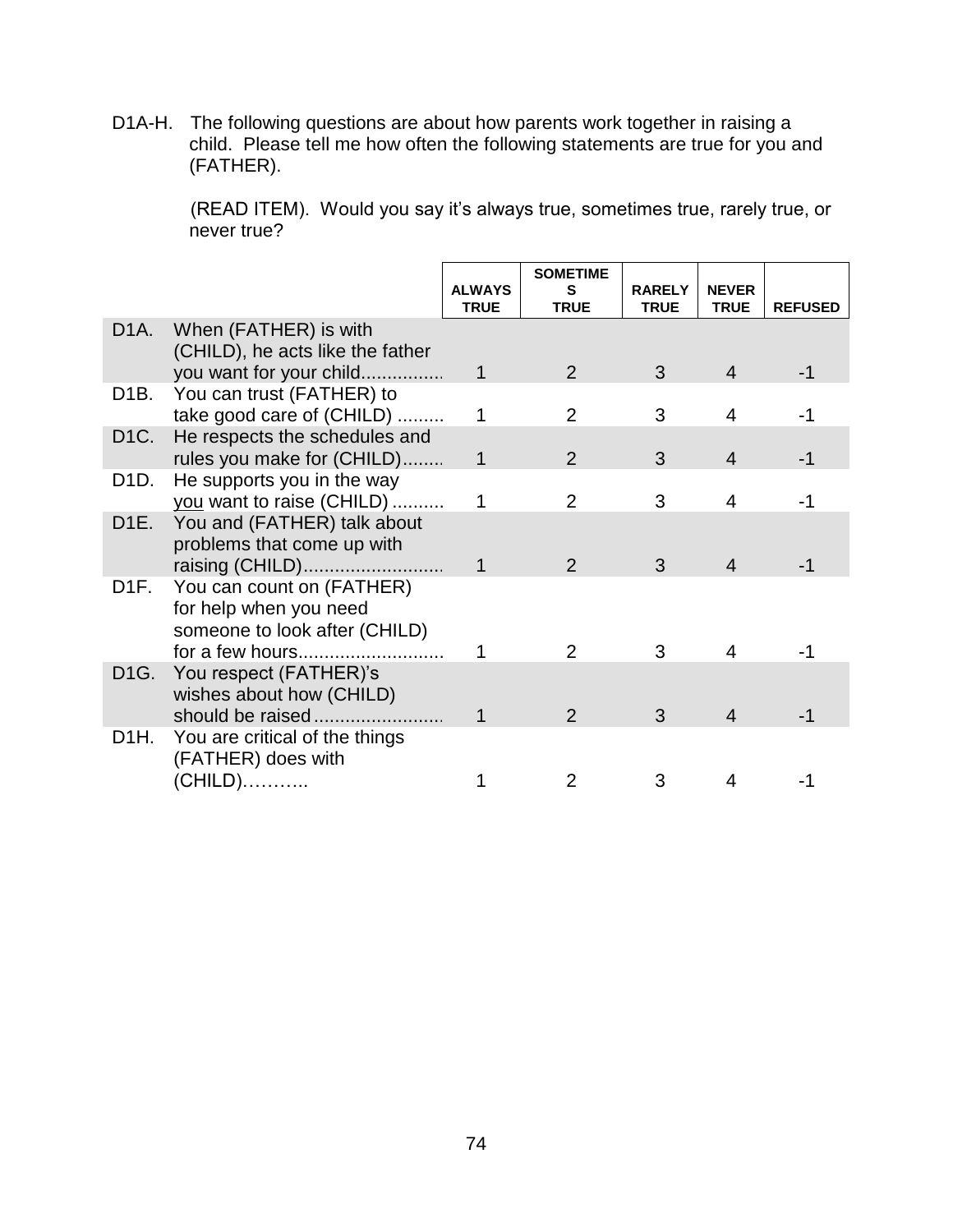#### D1I. **IS RELATIONSHIP WITH FATHER REFUSED? (A4=-1)**

D2. If you had to go away for one week and could not take (CHILD) with you, how much would you trust (FATHER) to take care of your child? Would you trust him very much, somewhat, or not at all?

D3. Could you trust anyone else to look after (CHILD)?

D4. Now I'd like to ask you some questions about your relationship with (FATHER). In general, would you say that your relationship with him is excellent, very good, good, fair, or poor?

D4A. (Since [DATE OF LAST INTERVIEW/During the last two years), have you participated in a program or received counseling to help or improve your relationship with (FATHER)?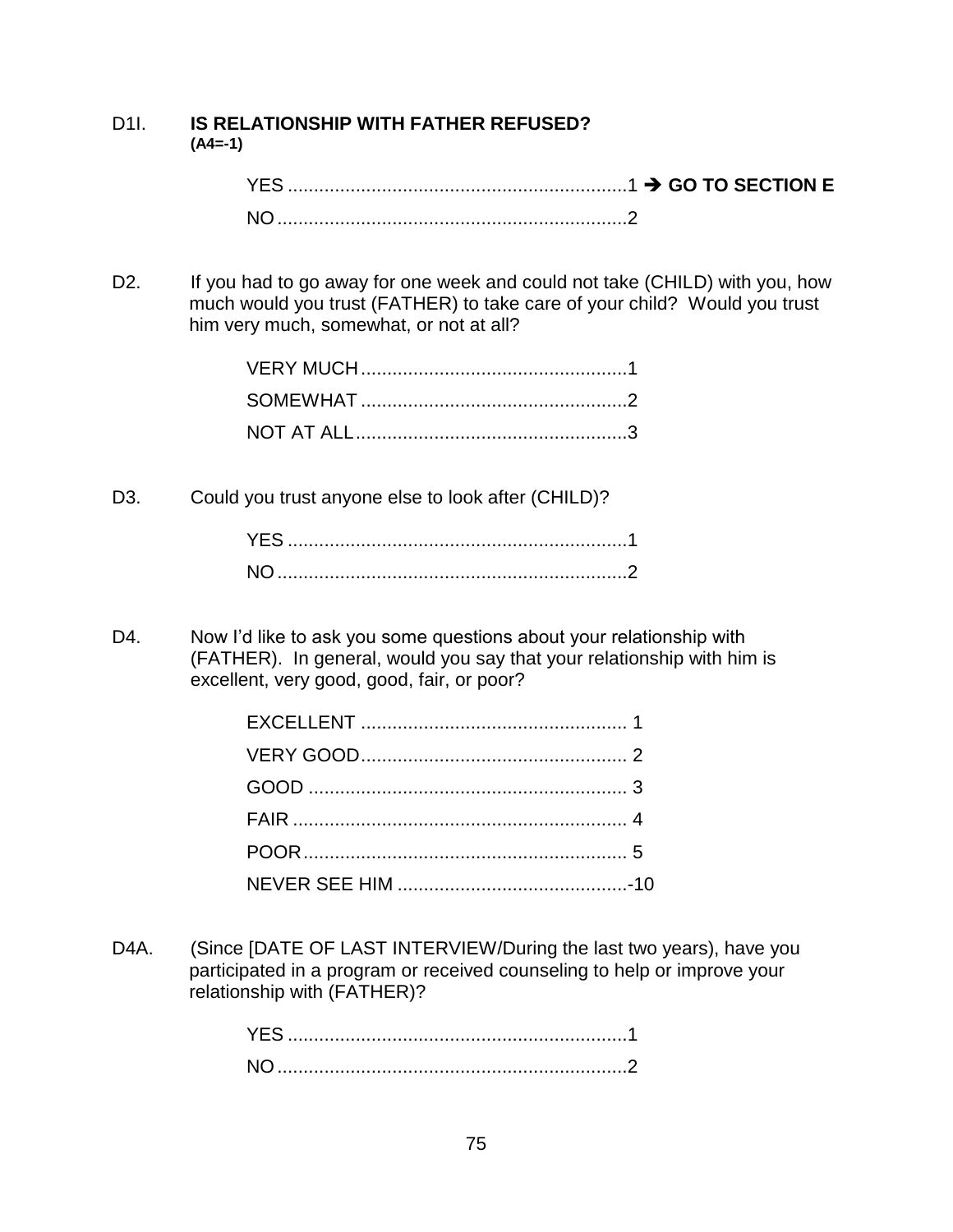#### D5. **ARE MOTHER AND FATHER CURRENTLY MARRIED OR ROMANTICALLY INVOLVED WITH EACH OTHER? (A4=1 OR 2)**

YES .................................................................1 NO...................................................................2 **GO TO D8**

### **(18 CITIES ONLY – 2 CITIES NOT ASKED)**

D6. Next I'm going to read some statements that you may or not agree with. After I read each statement, please tell me whether or not you strongly disagree, disagree, neither agree nor disagree, agree, or strongly agree. First . . .

> (READ ITEM). Would you say you strongly disagree, disagree, neither agree nor disagree, agree, or strongly agree?

|                   |                                                                                                        | <b>STRONGLY</b><br><b>DISAGREE</b> | <b>DISAGREE</b> | <b>NEITHER</b><br><b>AGREE</b><br><b>NOR</b><br><b>DISAGREE</b> | <b>AGREE</b>   | <b>STRONGLY</b><br><b>AGREE</b> |
|-------------------|--------------------------------------------------------------------------------------------------------|------------------------------------|-----------------|-----------------------------------------------------------------|----------------|---------------------------------|
| D <sub>6</sub> A. | My relationship with<br>(FATHER) is more<br>important to me than<br>almost anything else<br>in my life | $\overline{1}$                     | 2               | 3                                                               | $\overline{4}$ | 5                               |
| D6B.              | I may not want to be<br>with (FATHER) a few<br>years from now                                          | 1                                  | 2               | 3                                                               | 4              | 5                               |
| D6C.              | I like to think of<br>(FATHER) and me<br>more as a couple<br>than as two separate<br>people            | 1                                  | 2               | 3                                                               | $\overline{4}$ | 5                               |
| D6D.              | I want this<br>relationship to stay<br>strong no matter what<br>rough times we may<br>encounter        |                                    | $\overline{2}$  | 3                                                               | 4              | 5                               |
| D6E.              | I am happy with my<br>sexual relationship<br>with (FATHER)                                             |                                    | 2               | 3                                                               | 4              | 5                               |
| D <sub>6</sub> F. | I can trust that<br>(FATHER) will not<br>cheat on me with<br>other people                              |                                    | $\overline{2}$  | 3                                                               | 4              | 5                               |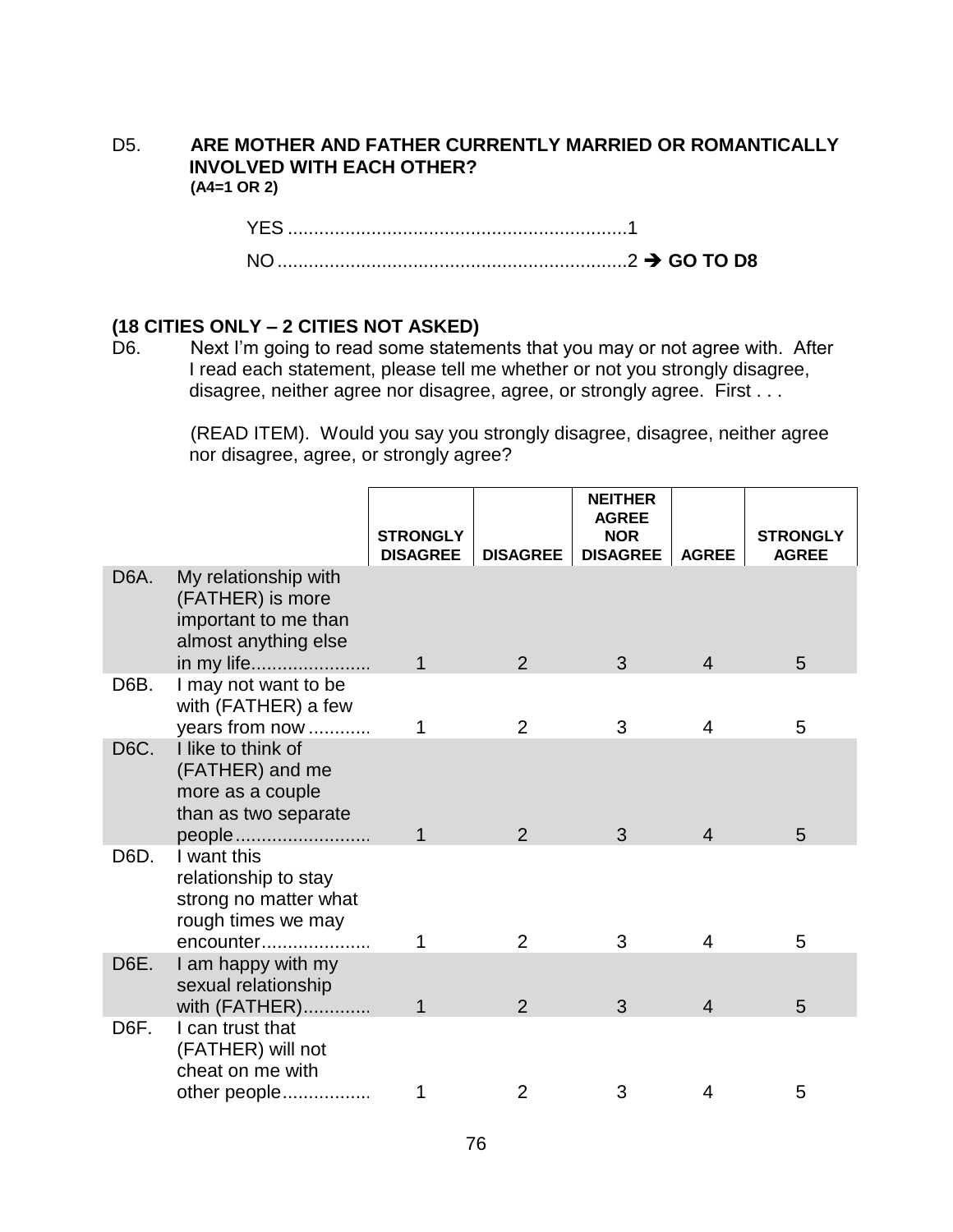Sometimes couples have serious problems in their relationship and have thoughts of breaking up. Even people who get along well with their partner sometimes wonder whether their relationship is working out. For the next set of statements, please tell me how often each is true about your relationship with (FATHER) over the past year.

First, (READ ITEM) Would you say that over the past year this was often, sometimes or never true?

|      |                                                                                  | <b>OFTEN</b> | <b>SOMETIMES</b> | <b>NEVER</b> |
|------|----------------------------------------------------------------------------------|--------------|------------------|--------------|
|      | D6G. (HOW OFTEN HAVE) you thought your<br>relationship with (FATHER) might be in |              |                  |              |
| D6H. | You and (FATHER) discussed ending                                                |              |                  |              |
| D6I. | You talked to a close friend or relative<br>about breaking up with (FATHER)?     |              |                  |              |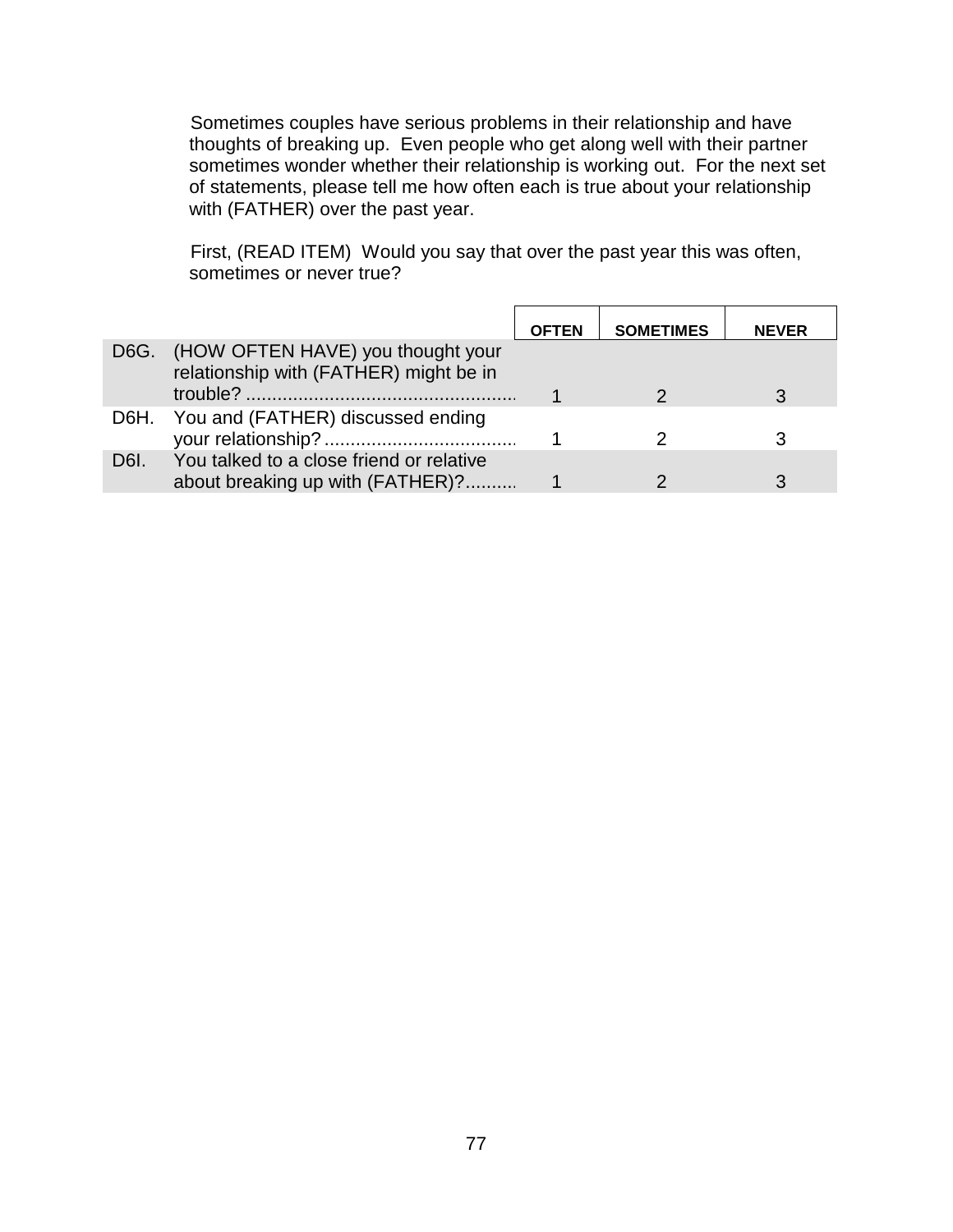D7. Now, think about how (FATHER) behaves towards you. For each statement I read, please tell me how often he behaves this way.

> (First) (READ ITEM). Does (FATHER) behave this way often, sometimes, or never?

|      |                                                                                            | <b>OFTEN</b> | <b>SOMETIMES</b> | <b>NEVER</b> |
|------|--------------------------------------------------------------------------------------------|--------------|------------------|--------------|
| D7A. | He is fair and willing to compromise when                                                  | $\mathbf{1}$ | 2                | 3            |
| D7B. | He expresses affection or love for you                                                     | 1            | $\overline{2}$   | 3            |
| D7C. | He insults or criticizes you or your ideas                                                 | $\mathbf 1$  | $\overline{2}$   | 3            |
| D7D. | He encourages or helps you to do things                                                    | $\mathbf 1$  | $\overline{2}$   | 3            |
| D7E. | He tries to keep you from seeing or talking<br>with your friends or family                 | $\mathbf{1}$ | $\overline{2}$   | 3            |
| D7F. | He tries to prevent you from going to work                                                 | 1            | $\overline{2}$   | 3            |
| D7G. | He withholds money, makes you ask for<br>money, or takes your money                        | $\mathbf{1}$ | $\overline{2}$   | 3            |
| D7H. |                                                                                            | $\mathbf{1}$ | $\overline{2}$   | 3            |
| D7I. | He hits you with a fist or an object that                                                  | $\mathbf{1}$ | $\overline{2}$   | 3            |
| D7J. | He tries to make you have sex or do sexual<br>things you don't want to do                  | 1            | $\overline{2}$   | 3            |
| D7K. | He withholds sex to try to control your                                                    | $\mathbf{1}$ | $\overline{2}$   | 3            |
| D7L. | He insults or criticizes you for not taking<br>good enough care of the child or your home. | $\mathbf{1}$ | $\overline{2}$   | 3            |
| D7M. |                                                                                            | $\mathbf{1}$ | $\overline{2}$   | 3            |
| D7N. | He pushes, grabs, or shoves you                                                            | 1            | $\overline{2}$   | 3            |
| D70. | He listens to you when you need someone                                                    | 1            | $\overline{2}$   | 3            |
| D7P. | He really understands your hurts and joys                                                  | 1            | $\overline{2}$   | 3            |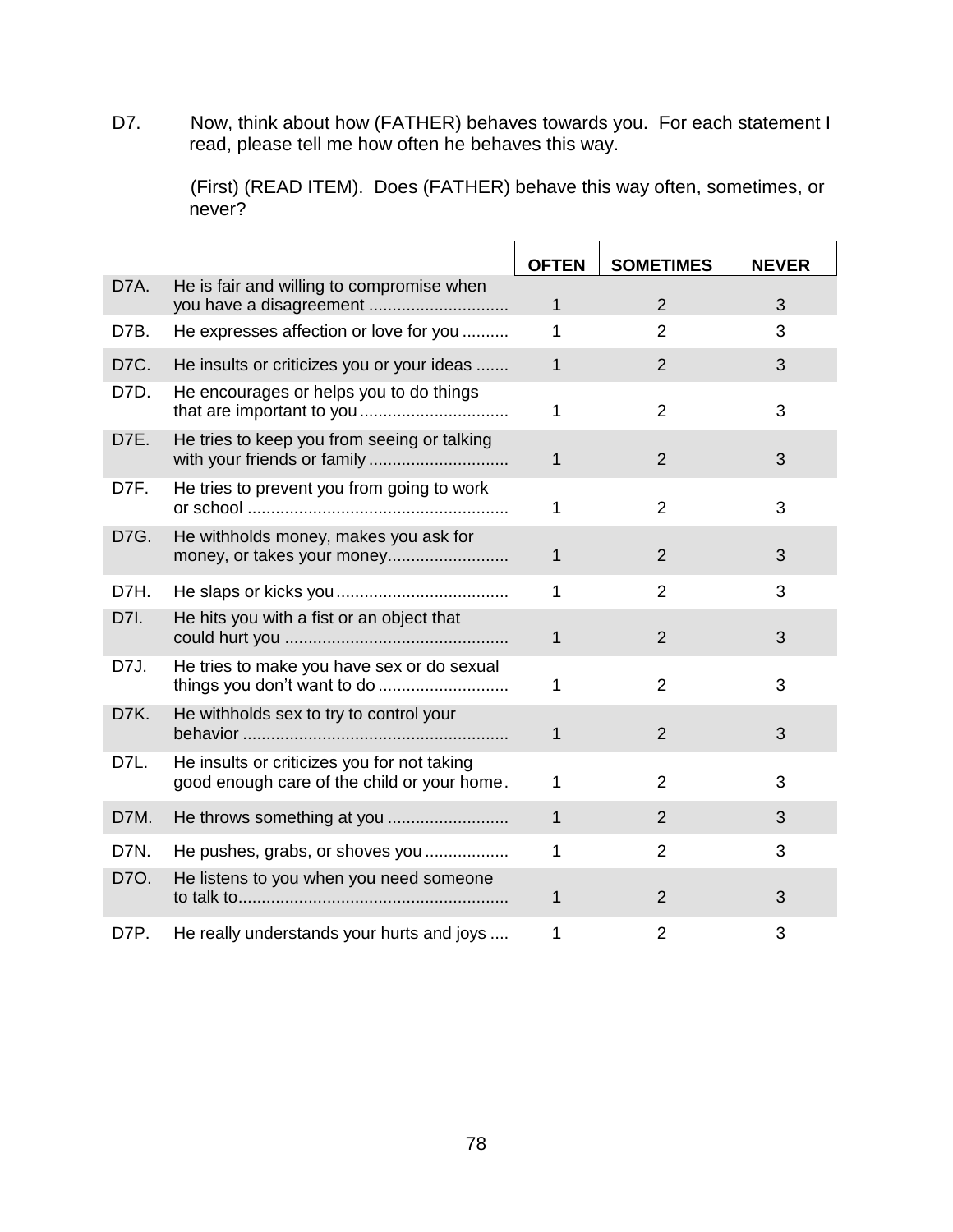#### D8. **WERE PARENTS MARRIED OR ROMANTICALLY INVOLVED AT EITHER BASELINE, OR AT 12 MONTHS, OR AT 36 MONTHS, BUT NOT CURRENTLY? (A4=3, 4, 5 OR 6 AND CHECK CONTACT SHEET FOR RELATIONSHIP STATUS AT**

**BASELINE, 12-MONTH, AND 36-MONTH)**

YES .................................................................1 NO...................................................................2 **GO TO D10**

D9. Now, think about how (FATHER) behaved towards you during the last month of your relationship. For each statement I read, please tell me how often he behaved this way.

> (First) (READ ITEM). Did (FATHER) behave this way often, sometimes, or never?

|      |                                                                                            | <b>OFTEN</b> | <b>SOMETIMES</b> | <b>NEVER</b> |
|------|--------------------------------------------------------------------------------------------|--------------|------------------|--------------|
| D9A. | He was fair and willing to compromise when you                                             | 1            | $\overline{2}$   | 3            |
| D9B. | He expressed affection or love for you                                                     | 1            | $\overline{2}$   | 3            |
| D9C. | He insulted or criticized you or your ideas                                                | $\mathbf{1}$ | $\overline{2}$   | 3            |
| D9D. | He encouraged or helped you to do things that                                              | 1            | $\overline{2}$   | 3            |
| D9E. | He tried to keep you from seeing or talking with                                           | 1            | $\overline{2}$   | 3            |
| D9F. | He tried to prevent you from going to work or                                              | 1            | $\overline{2}$   | 3            |
| D9G. | He withheld money, made you ask for money, or                                              | 1            | $\overline{2}$   | 3            |
| D9H. |                                                                                            | 1            | $\overline{2}$   | 3            |
| D9I. | He hit you with a fist or an object that could hurt                                        | 1            | 2                | 3            |
| D9J. | He tried to make you have sex or do sexual                                                 | 1            | $\overline{2}$   | 3            |
| D9K. | He withheld sex to try to control your behavior                                            | $\mathbf{1}$ | $\overline{2}$   | 3            |
| D9L. | He insulted or criticized you for not taking good<br>enough care of the child or your home | 1            | $\overline{2}$   | 3            |
| D9M. |                                                                                            | 1            | 2                | 3            |
| D9N. | He pushed, grabbed, or shoved you                                                          | 1            | 2                | 3            |
| D9O. | He listened to you when you need someone to                                                | 1            | $\overline{2}$   | 3            |
| D9P. | He really understood your hurts and joys                                                   | 1            | $\overline{2}$   | 3            |

79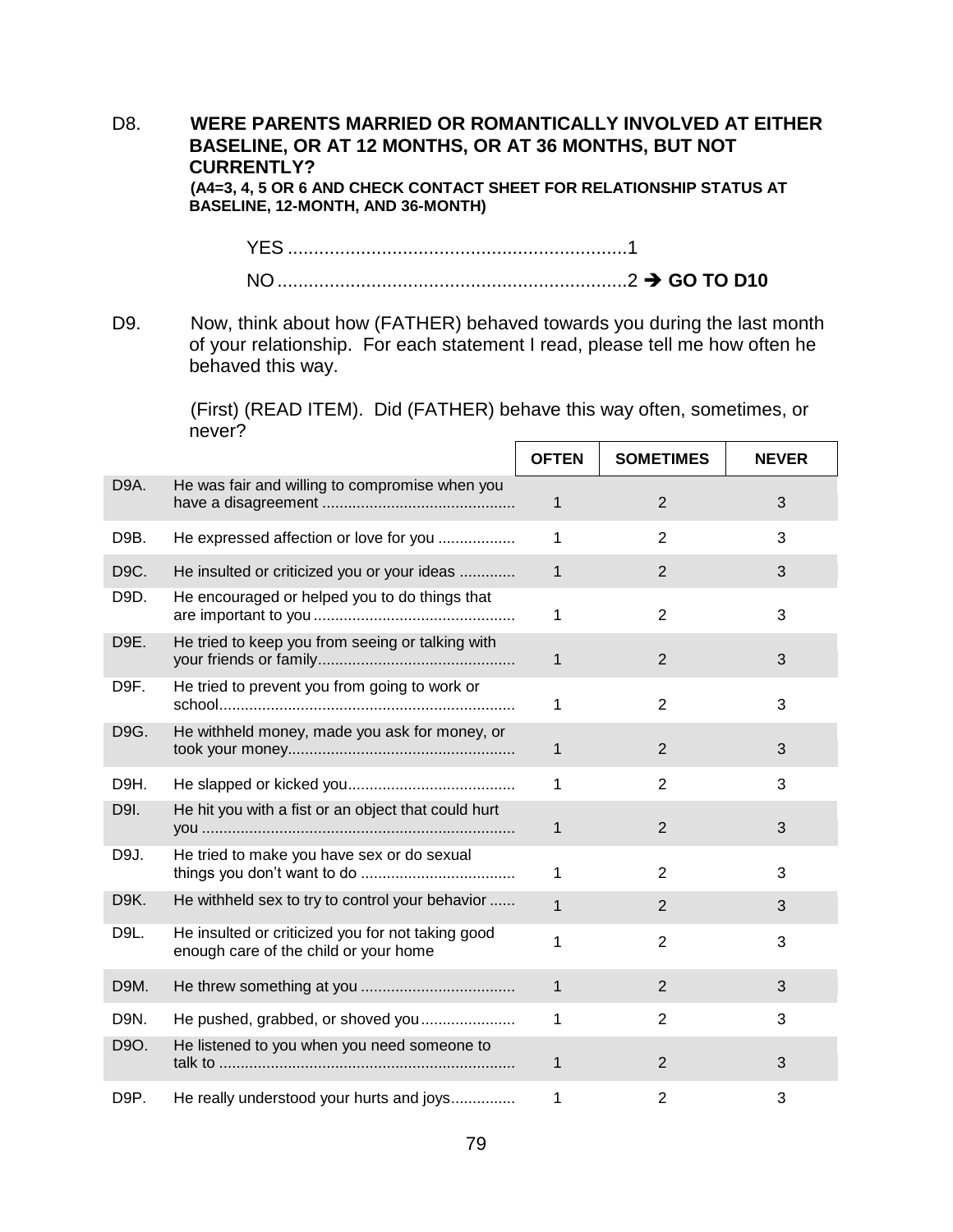D10. Now I have some questions about events that may have happened since ([DATE OF LAST INTERVIEW])/in the last two years).

> Have you and (FATHER) had a physical fight in front of (CHILD) since ([DATE OF LAST INTERVIEW])/in the last two years)?

| NO CONTACT WITH FATHER DURING |  |
|-------------------------------|--|
|                               |  |

D10A. Have you been seriously hurt in a fight with (FATHER) since ([DATE OF INTERVIEW])/in the last two years)?

| NO CONTACT WITH FATHER DURING $\rightarrow$ GO TO SECTION E |  |
|-------------------------------------------------------------|--|

D10B. Did you go to the hospital for any of these injuries?

D10C. Did you report the incident to the police?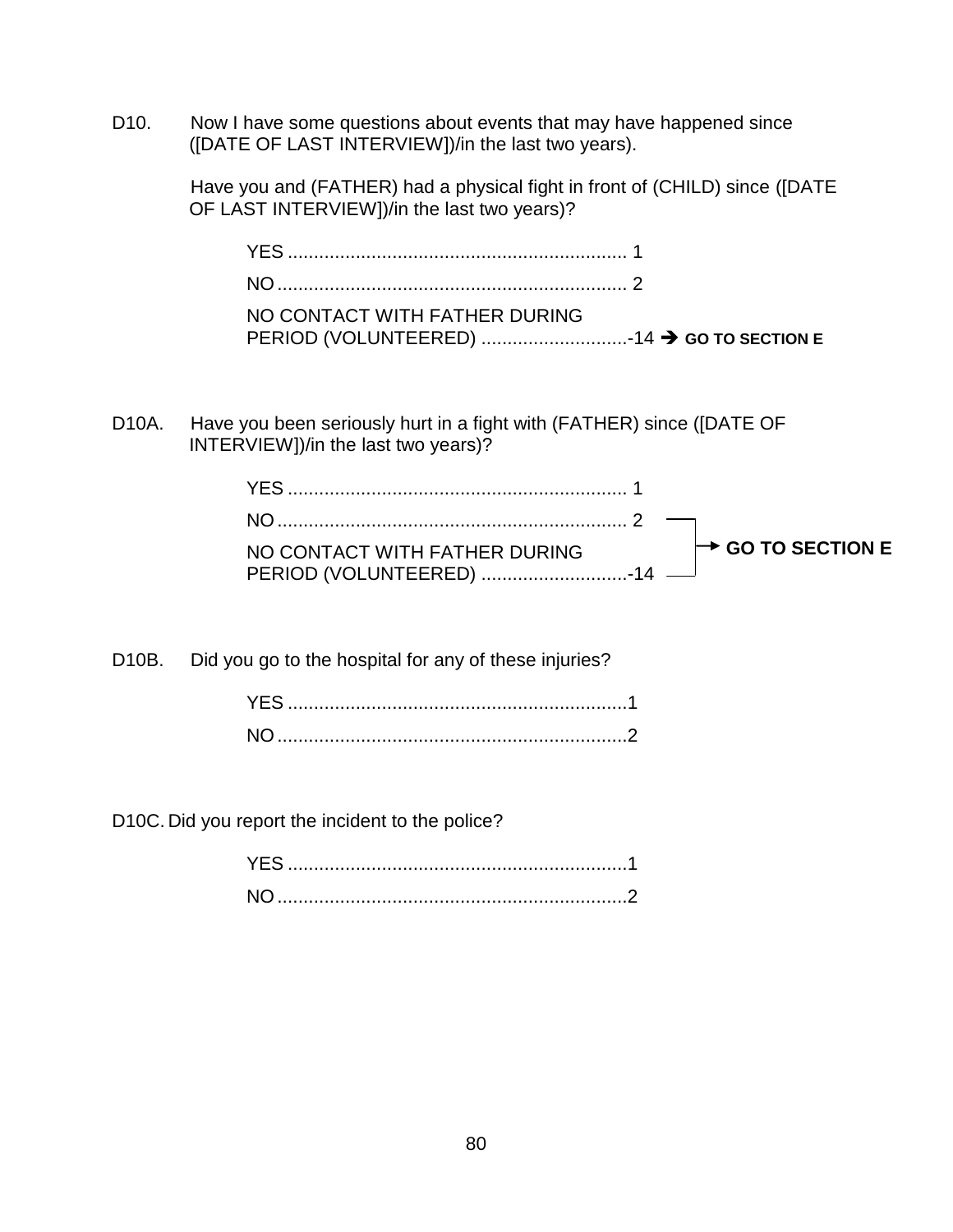D10D. Did you tell anyone else about this, such as a friend, a minister, a social worker, or someone else?

D10E. Did (FATHER) hurt you in front of (CHILD)?

| YES.      |  |
|-----------|--|
| <b>NO</b> |  |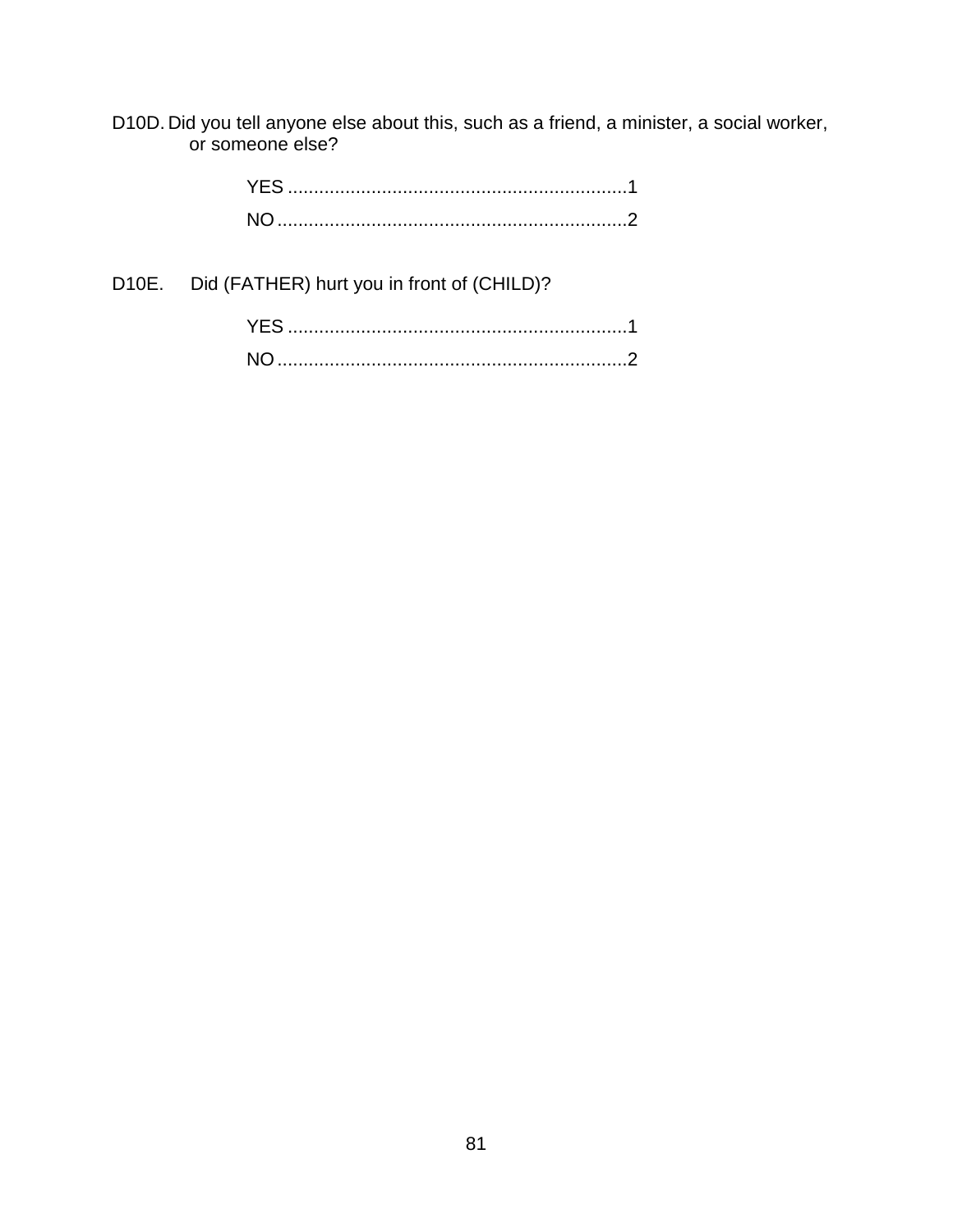### **SECTION E: CURRENT PARTNER**

#### E1. **ARE MOTHER AND FATHER LIVING TOGETHER ALL, MOST, OR SOME OF THE TIME? (A4A1=1 OR 2)**

YES .................................................................1 **GO TO SECTION F** NO...................................................................2

E2. Are you currently involved in a romantic relationship with someone (other than [FATHER])?

| $\rightarrow$ GO TO SECTION F |
|-------------------------------|
|                               |

### E2A. **NOT FOR PUBLIC RELEASE**

#### E2A1. **ARE MOTHER AND FATHER MARRIED? (A4=1)**

#### E2A2. **NOT FOR PUBLIC RELEASE**

E2B. Are you married to (CURRENT PARTNER)?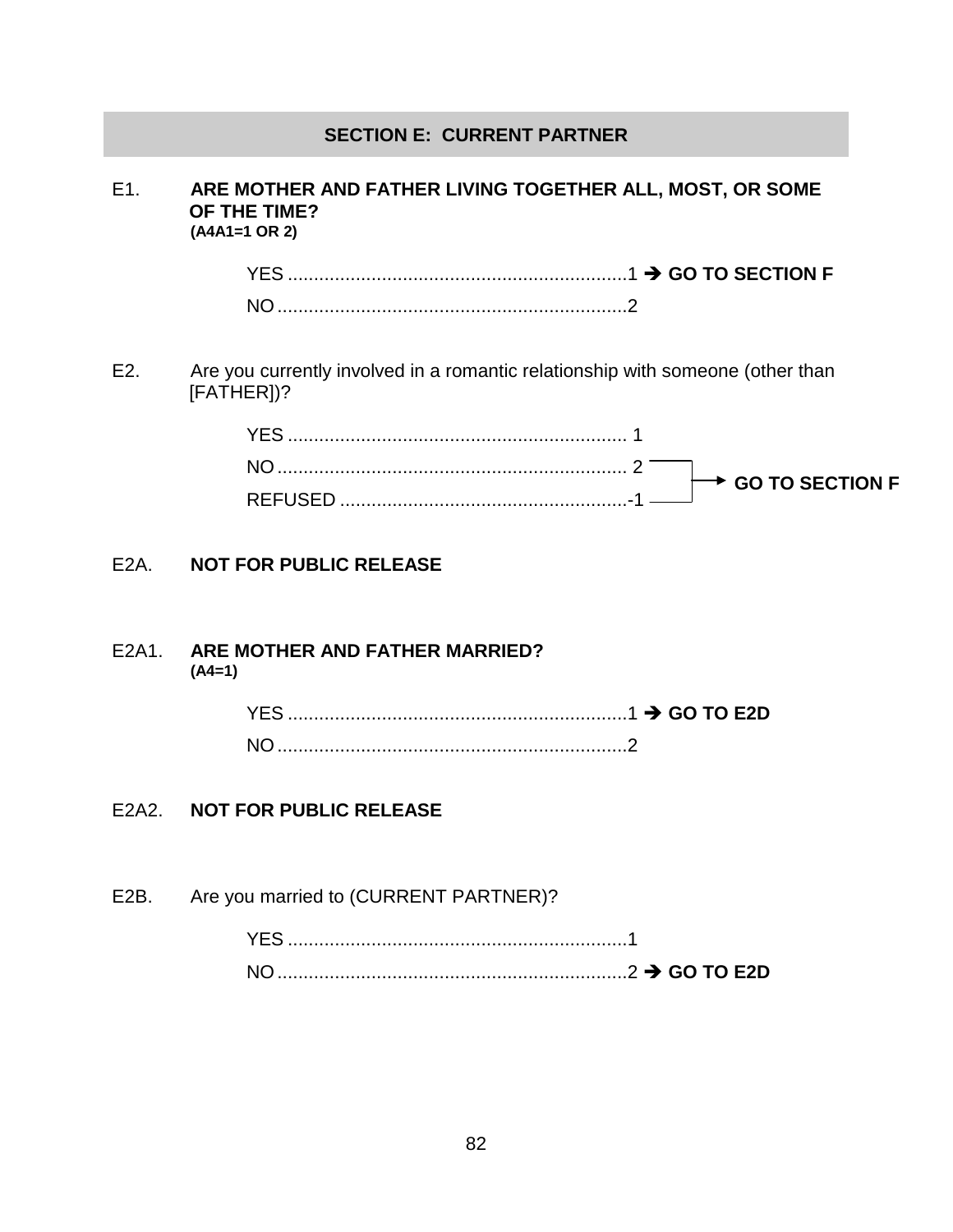E2C. When did you and (CURRENT PARTNER) get married?

| <b>MONTH</b> | YFAR   |
|--------------|--------|
| (E2C1)       | (E2C2) |

E2D. Do you and (CURRENT PARTNER) live together most of the time?

E2E. When did you and (CURRENT PARTNER) start living together?

| <b>MONTH</b> | YFAR   |  |
|--------------|--------|--|
| (E2E1)       | (E2E2) |  |

E2F. And, how long have you and (CURRENT PARTNER) been romantically involved?

|\_\_\_|\_\_\_| YEARS **(E2F1)**

|\_\_\_|\_\_\_| MONTHS **(E2F2)**

#### E2G. **CHECK CONTACT SHEET: DID RESPONDENT HAVE A PARTNER AT LAST INTERVIEW?**

YES .................................................................1 NO...................................................................2 **GO TO E3**

E2H. Is this partner the same partner that you reported at ([DATE OF LAST INTERVIEW]/two years ago)?

| N <sub>O</sub> |  |
|----------------|--|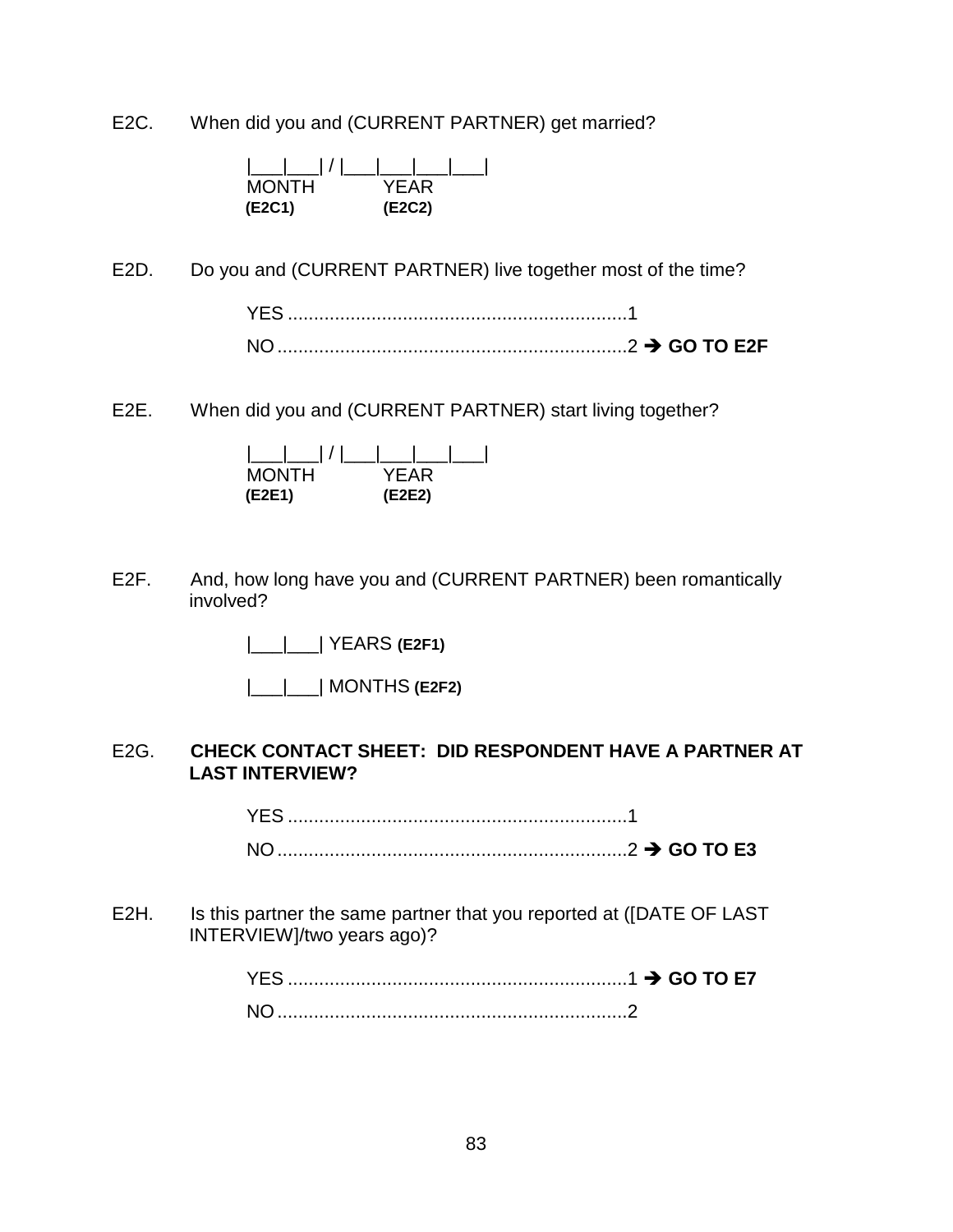E3. Now I'd like to ask you some questions about (CURRENT PARTNER).

First, how old is (CURRENT PARTNER)?

**PROBE:** Your best estimate is fine.

|\_\_\_|\_\_\_| YEARS OLD

| DON'T KNOW      | $\sim$ GO TO F5 |
|-----------------|-----------------|
| <b>DEELISEF</b> |                 |

### E4. **NOT FOR PUBLIC RELEASE**

E5. Which of the following best describes (CURRENT PARTNER)'s race? Is (he/she) . . .

| Asian or Pacific Islander, or3       |  |
|--------------------------------------|--|
| Native American or Alaskan Native? 4 |  |
| OTHER (NOT SPECIFIED) 5              |  |
|                                      |  |

\_\_\_\_\_\_\_\_\_\_\_\_\_\_\_\_\_\_\_\_\_\_\_\_\_\_\_\_\_\_\_\_\_\_\_\_

E5A. Is (CURRENT PARTNER) of Hispanic or Latino origin or descent?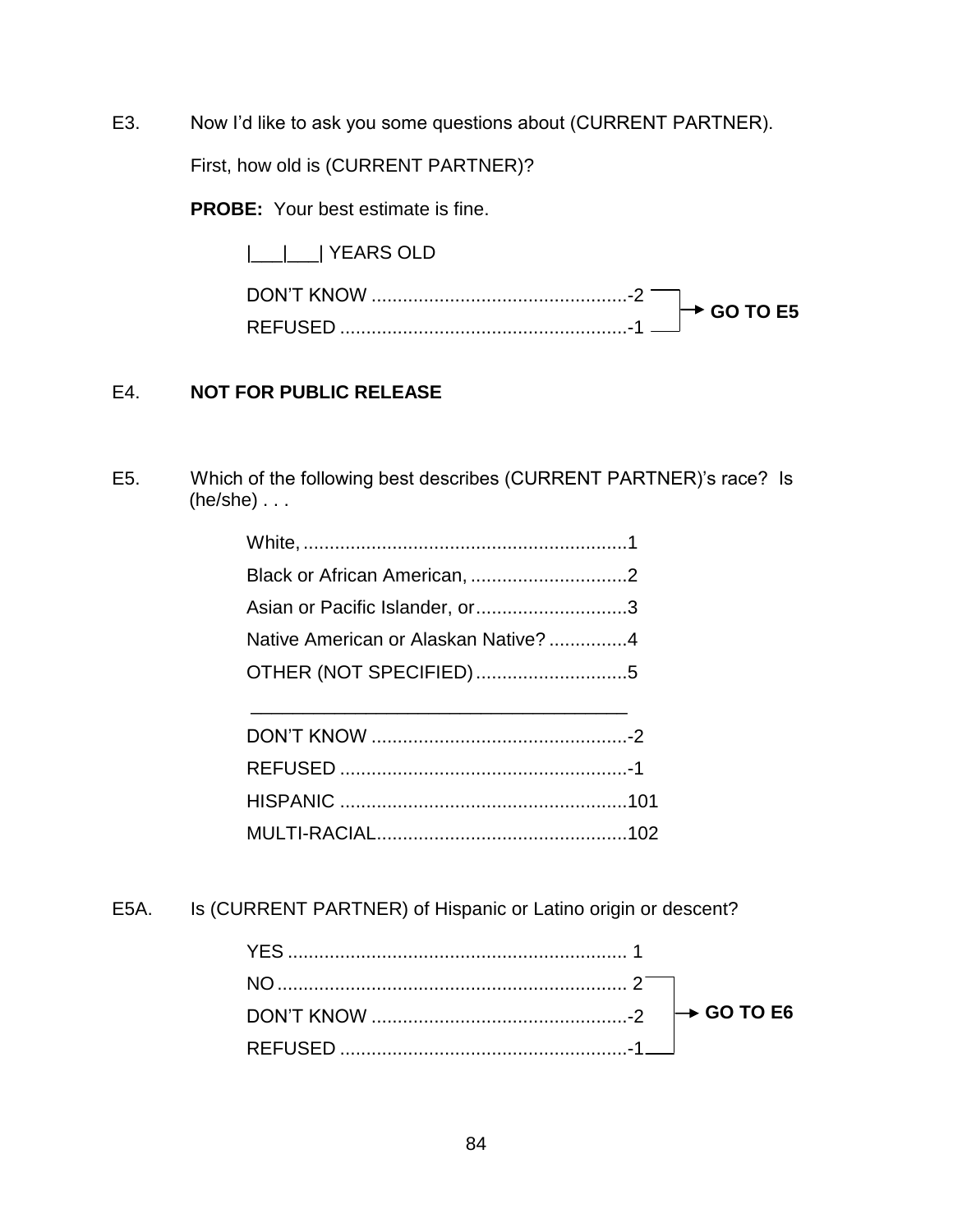E5B. Is (he/she) Mexican, Puerto Rican, Cuban, or Other Hispanic?

| MEXICAN, MEXICAN AMERICAN 1 |
|-----------------------------|
|                             |
|                             |
| OTHER HISPANIC/LATINO       |
|                             |
|                             |
|                             |
|                             |

E6. What is the highest grade of school (CURRENT PARTNER) has completed, or the highest degree (he/she) has received?

| ELEMENTARY, MIDDLE, OR          |                         |
|---------------------------------|-------------------------|
|                                 | <b>GRADE COMPLETED:</b> |
| ABE OR GED PROGRAM 4            |                         |
| NURSING SCHOOL (LPN OR RN)  5   |                         |
| <b>BUSINESS OR SECRETARIAL</b>  |                         |
| VOCATIONAL, TECHNICAL, OR       |                         |
| <b>JUNIOR/COMMUNITY</b>         |                         |
|                                 |                         |
| <b>GRADUATE OR PROFESSIONAL</b> |                         |
|                                 |                         |
| OTHER TYPE OF SCHOOL            |                         |
|                                 |                         |
|                                 |                         |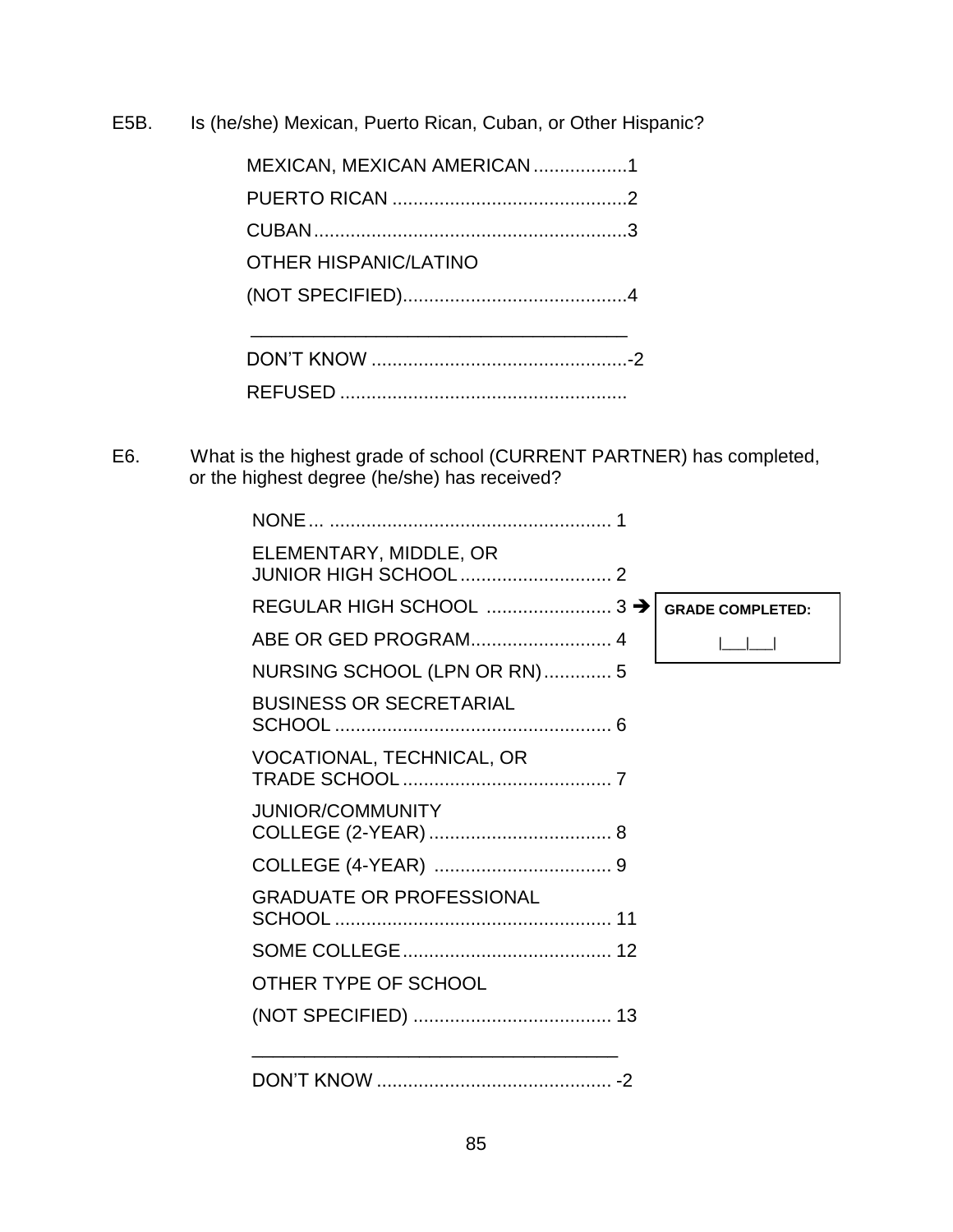E7. What was (CURRENT PARTNER) doing most of last week—working at a regular job, going to school, or something else?

| STAY AT HOME PARENT/HOMEMAKER6 |  |
|--------------------------------|--|
|                                |  |
|                                |  |
| OTHER (NOT SPECIFIED)8         |  |
|                                |  |
|                                |  |
|                                |  |
|                                |  |
|                                |  |

E7A. In what month and year did (he/she) last work at a job lasting two consecutive weeks or more, either full or part-time, for which (he/she) received a regular paycheck?

ON VACATION................................................104

| <b>MONTH</b><br>(E7A1) | YFAR<br>(E7A2) |  |
|------------------------|----------------|--|
| NEVER WORKED FOR TWO   |                |  |
|                        |                |  |
|                        |                |  |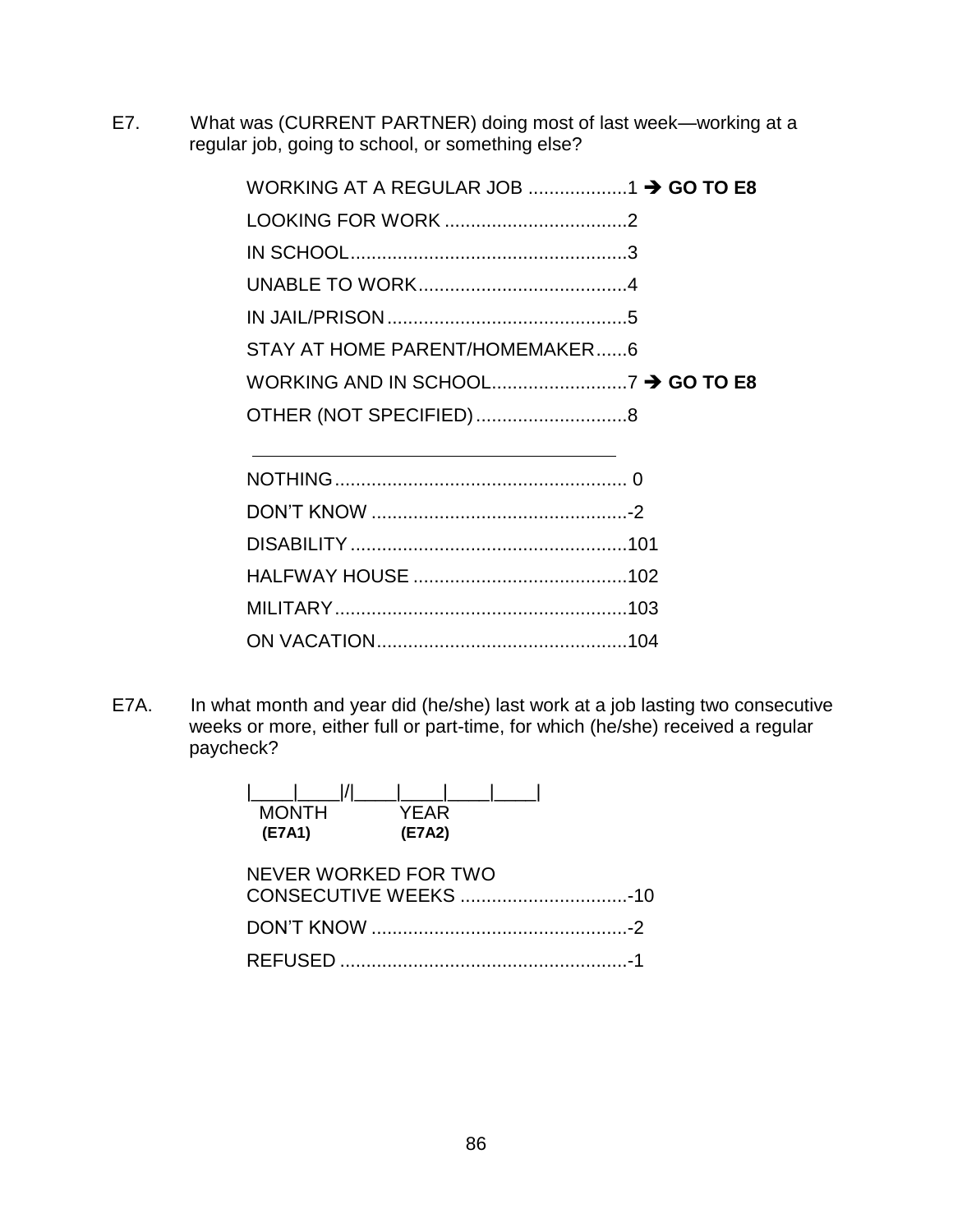E8. Does (CURRENT PARTNER) engage in any activities (other than regular paid employment) in order to generate income, or in exchange for meals, clothing, a place to live or other basic necessities?

E9. Does (CURRENT PARTNER) have any physical or mental health conditions that limit the kind or amount of work (he/she) can do?

E10. Does (CURRENT PARTNER) have problems such as keeping a job or getting along with family and friends because of alcohol or drug use?

E11. Does (CURRENT PARTNER) have any biological children?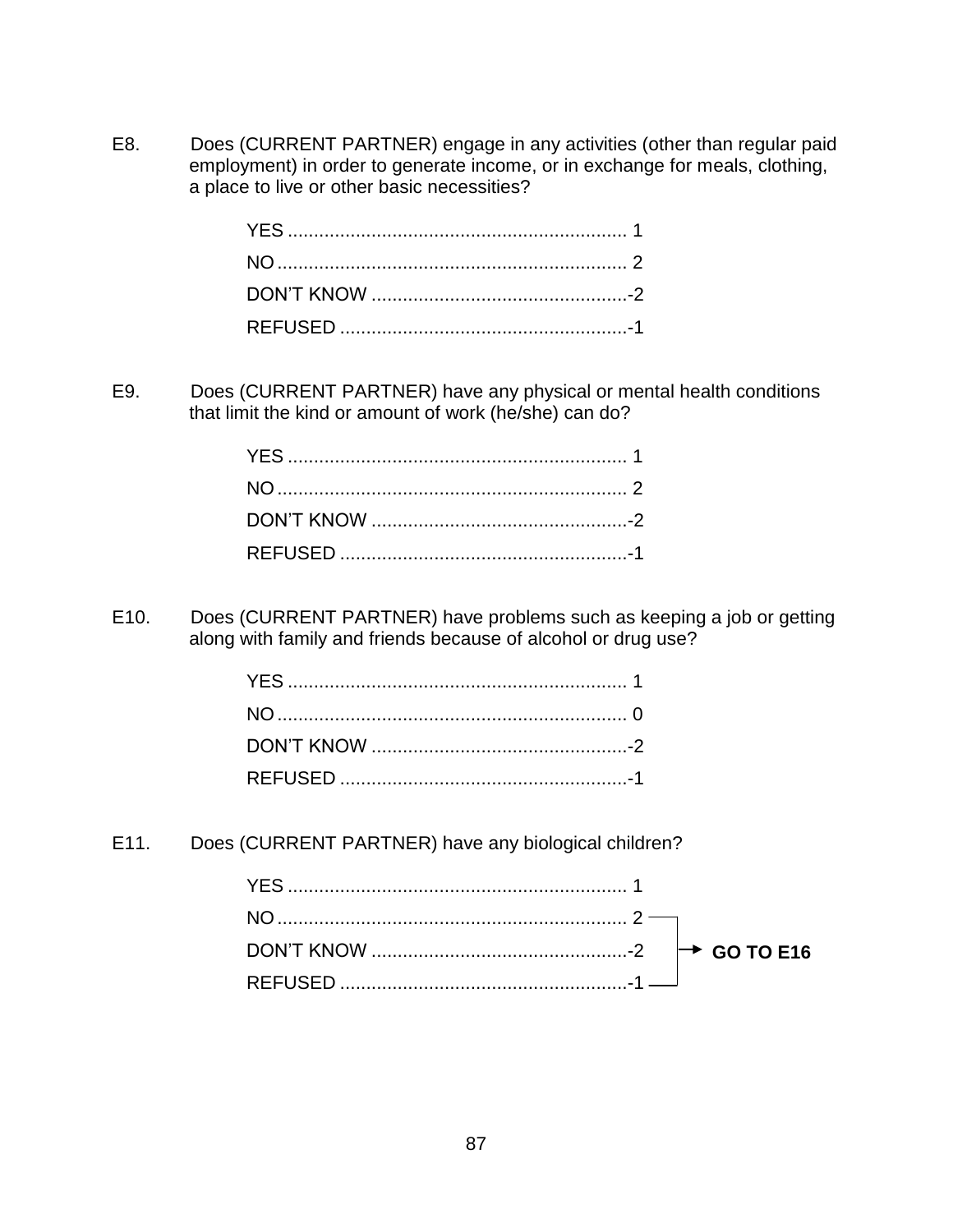E11A. How many biological children does (he/she) have?

|\_\_\_\_|\_\_\_\_| CHILDREN

ONLY ONE CHILD .......................................... 1 **GO TO E12**

E11B. How many different (women) has (CURRENT PARTNER) had biological children with?

|\_\_\_| WOMEN

DON'T KNOW .................................................-2

#### E12. **DO MOTHER AND CURRENT PARTNER LIVE TOGETHER? (E2D=1)**

| N <sub>O</sub> |  |
|----------------|--|

E13. (Does this child/Do any of these children) live with you?

| N <sub>IC</sub> |  |
|-----------------|--|

#### E13A. **DOES PARTNER HAVE ONE CHILD? (E11A=1)**

YES .................................................................1 NO...................................................................2 **GO TO E14**

E13B. Does (CURRENT PARTNER) have any biological children who do not reside with you?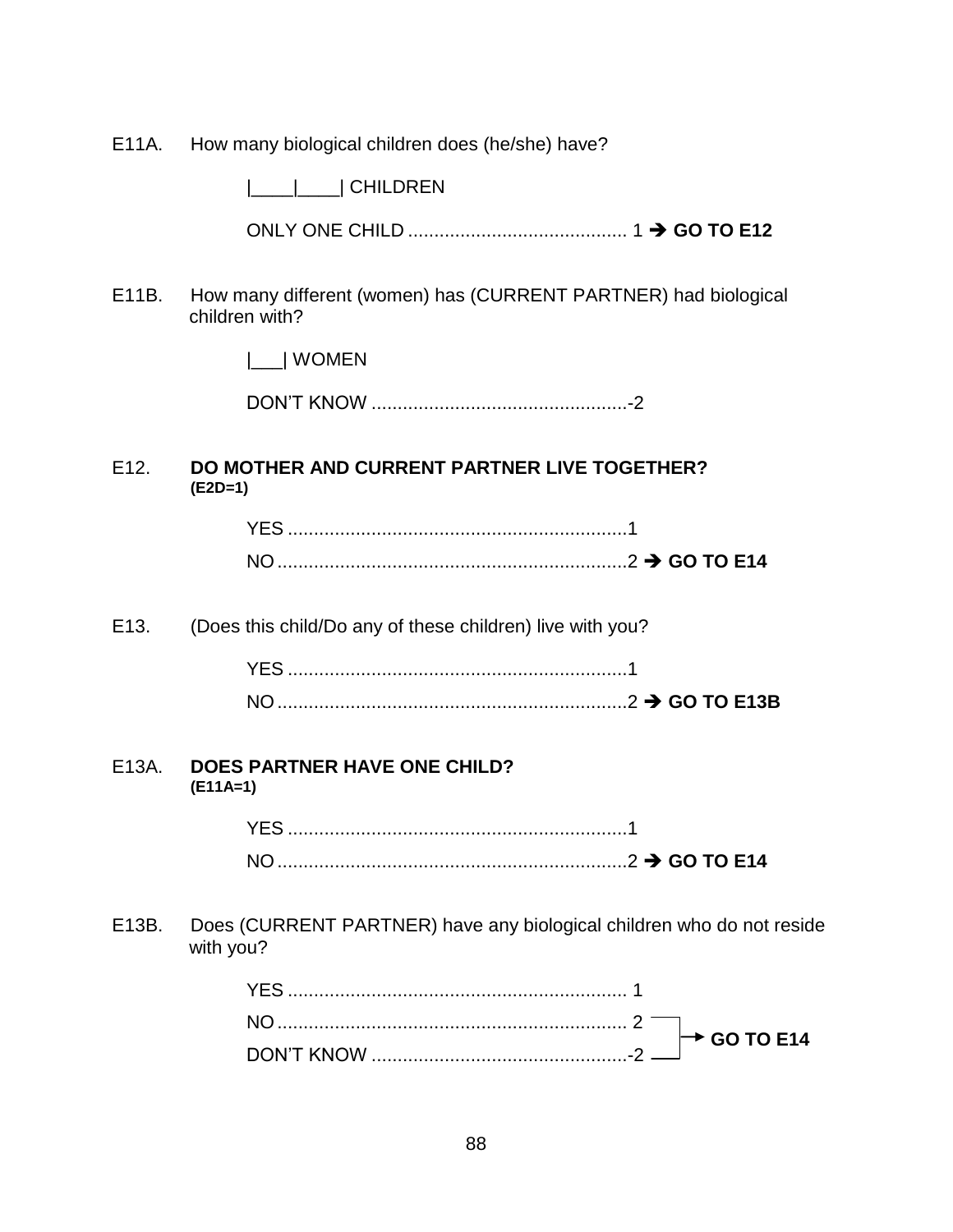E13C. Are any of these non-resident children under 18 years old?

E13D. Does (CURRENT PARTNER) pay child support to any of these non-resident children?

E13E. Does (CURRENT PARTNER) visit (his/her) nonresident children?

#### E14. **DOES MOTHER HAVE CHILDREN WITH SOMEONE OTHER THAN FATHER? (ANY A10C=0)**

### E14A. **NOT FOR PUBLIC RELEASE**

E15. Are you the biological mother to (this child/any of these children?)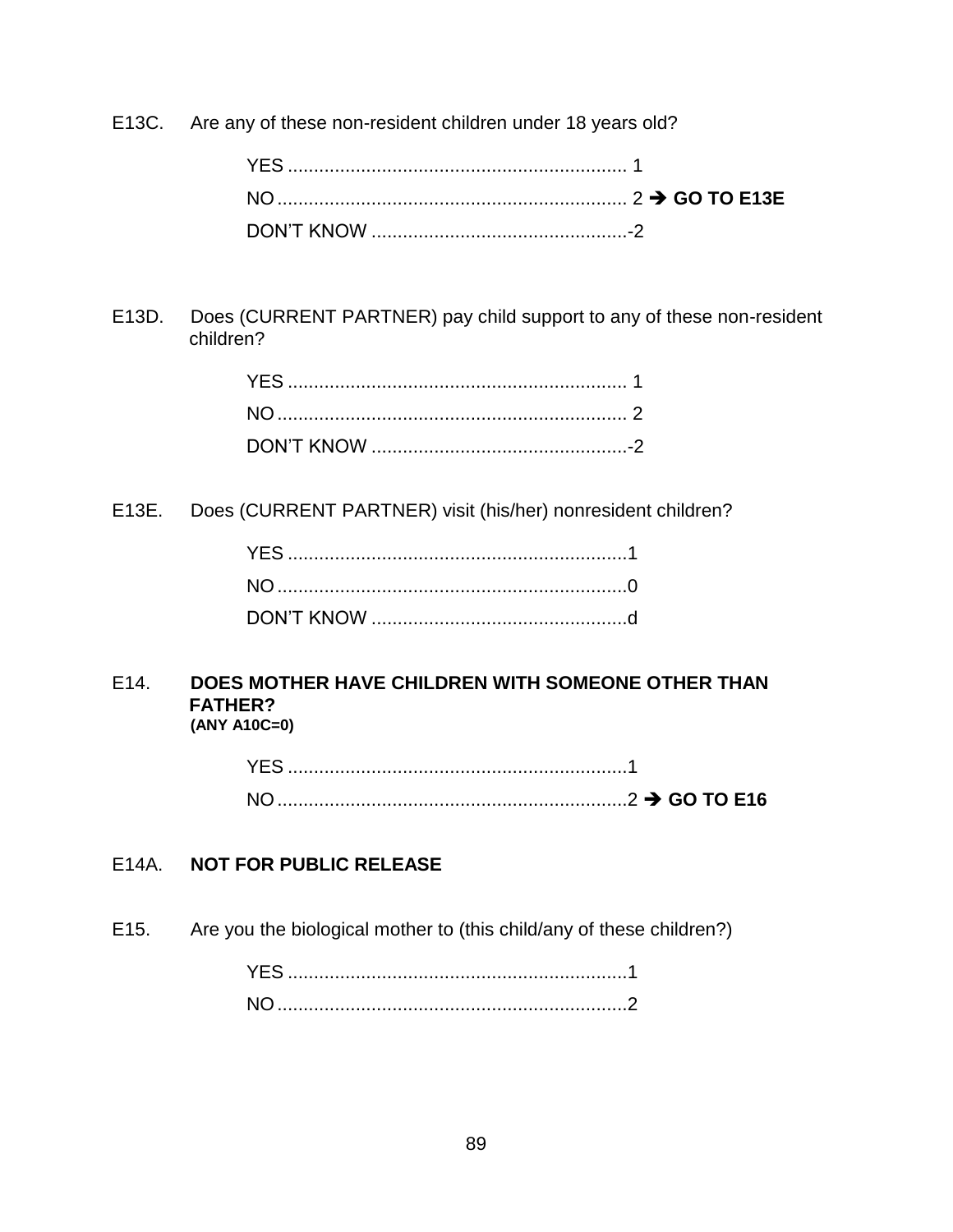#### DO MOTHER AND CURRENT PARTNER LIVE TOGETHER? E16.  $(E2D=1)$

| $\Omega \rightarrow$ GO TO E21 |
|--------------------------------|

#### **DOES CHILD LIVE AWAY FROM MOTHER?** E17.  $(A2=4)$

| N <sub>O</sub> |  |
|----------------|--|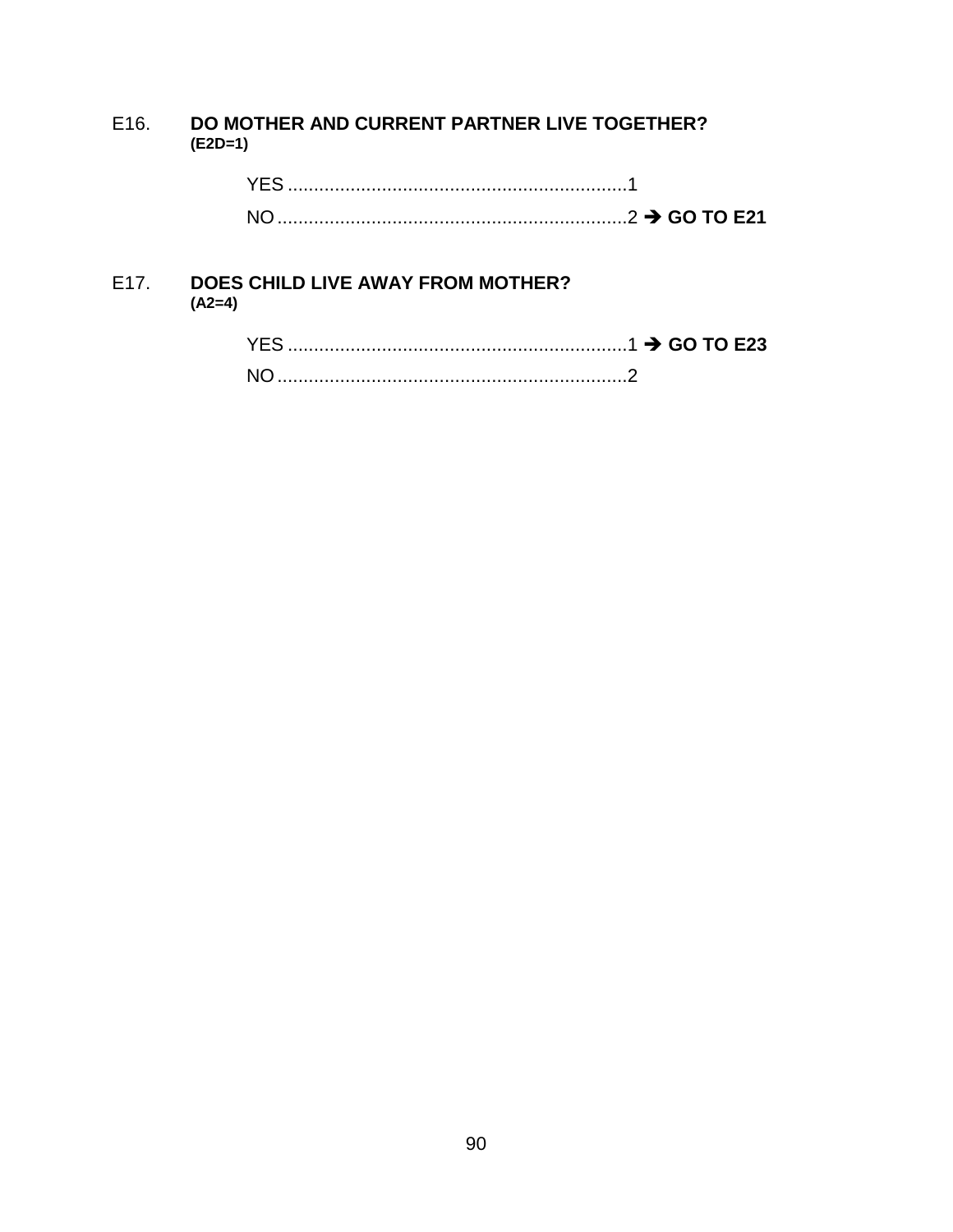E18. Now I would like to ask you some questions about things (CURRENT PARTNER) may do with (CHILD).

> Please tell me how many days a week (he/she) does this activity in a typical week.

How many days a week does (he/she) (READ ITEM)?

### **RECORD "NEVER" AS "0".**

|       |                                                                                                       |             |                | <b>DAYS PER WEEK</b> |              |                |   |   |                | <b>DON'T</b><br><b>KNOW</b> |
|-------|-------------------------------------------------------------------------------------------------------|-------------|----------------|----------------------|--------------|----------------|---|---|----------------|-----------------------------|
| E18A. | Sing songs or nursery rhymes                                                                          |             | $\mathbf{1}$   | $2^{\circ}$          | 3            | $\overline{4}$ | 5 | 6 | $\overline{7}$ | $-2$                        |
| E18B. | Read stories to (CHILD)                                                                               | 0           | $\mathbf{1}$   | $\overline{2}$       | 3            | 4              | 5 | 6 | $\overline{7}$ | $-2$                        |
| E18C. | Tell stories to (him/her)                                                                             | $\mathbf 0$ | $\mathbf{1}$   | $\overline{2}$       | 3            | $\overline{4}$ | 5 | 6 | $\overline{7}$ | $-2$                        |
| E18D. | Play inside with toys such as<br>blocks or legos with (CHILD) 0                                       |             | $\mathbf{1}$   | $\overline{2}$       | 3            | $\overline{4}$ | 5 | 6 | $\overline{7}$ | $-2$                        |
| E18E. | Tell (CHILD) that (he/she)<br>appreciated something                                                   |             | $\overline{1}$ | $2^{\circ}$          | $\mathbf{3}$ | $\overline{4}$ | 5 | 6 | $\overline{7}$ | $-2$                        |
| E18F. | Play outside in the yard, park, or<br>playground with (CHILD), such as                                | $\Omega$    | $\mathbf{1}$   | 2                    | 3            | $\overline{4}$ | 5 | 6 | $\overline{7}$ | $-2$                        |
| E18G. | Take (CHILD) on an outing such<br>as shopping, or to a restaurant,<br>church, museum, or to a special | $\mathbf 0$ | $\mathbf{1}$   | $2^{\circ}$          | $\mathbf{3}$ | $\overline{4}$ | 5 | 6 | $\overline{7}$ | $-2$                        |
| E18H. | Watch TV or a video together 0                                                                        |             | 1              | 2                    | 3            | $\overline{4}$ | 5 | 6 | $\overline{7}$ | $-2$                        |

E18I. Please think about the kind of parent you feel that (CURRENT PARTNER) is to (CHILD). Would you say that (he/she) is . . .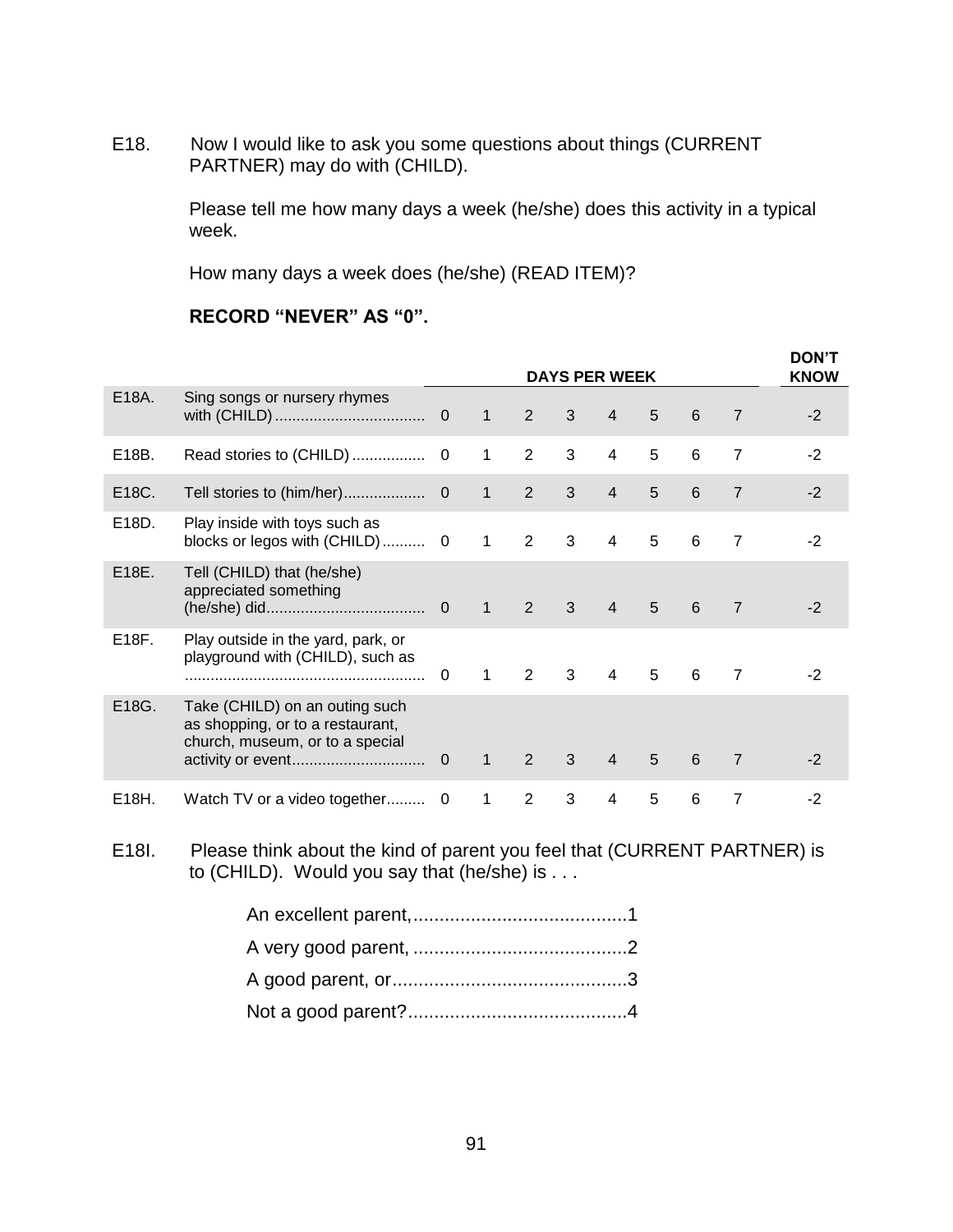E19. Sometimes children behave pretty well and sometimes they don't. In the past month, has (CURRENT PARTNER) spanked (CHILD) because (he/she) was misbehaving or acting up?

E19A. Did (CURRENT PARTNER) do this . . .

| Every day or nearly every day, 1  |  |
|-----------------------------------|--|
|                                   |  |
| A few times this past month, or 3 |  |
|                                   |  |

E20. Partners can help in many different ways. Please tell me how often (CURRENT PARTNER) helps you with the following . . .

> (READ ITEM). Would you say (he/she) helps you with this often, sometimes, rarely, or never?

|       |                                                                                     | <b>OFTEN</b> | <b>SOMETIMES</b> | <b>RARELY</b> | <b>NEVER</b> |
|-------|-------------------------------------------------------------------------------------|--------------|------------------|---------------|--------------|
|       |                                                                                     |              |                  |               |              |
| E20A. | How often does (he/she) look after<br>(CHILD) when you need to do things?           |              |                  |               |              |
| E20B. | How often does (he/she) run errands like<br>picking things up from the store?       |              |                  |               |              |
| E20C. | How often does (he/she) fix things around<br>your home, paint, or help make it look |              |                  |               |              |
| E20D. | How often does (he/she) take (CHILD)<br>places (he/she) needs to go, such as to     |              |                  |               |              |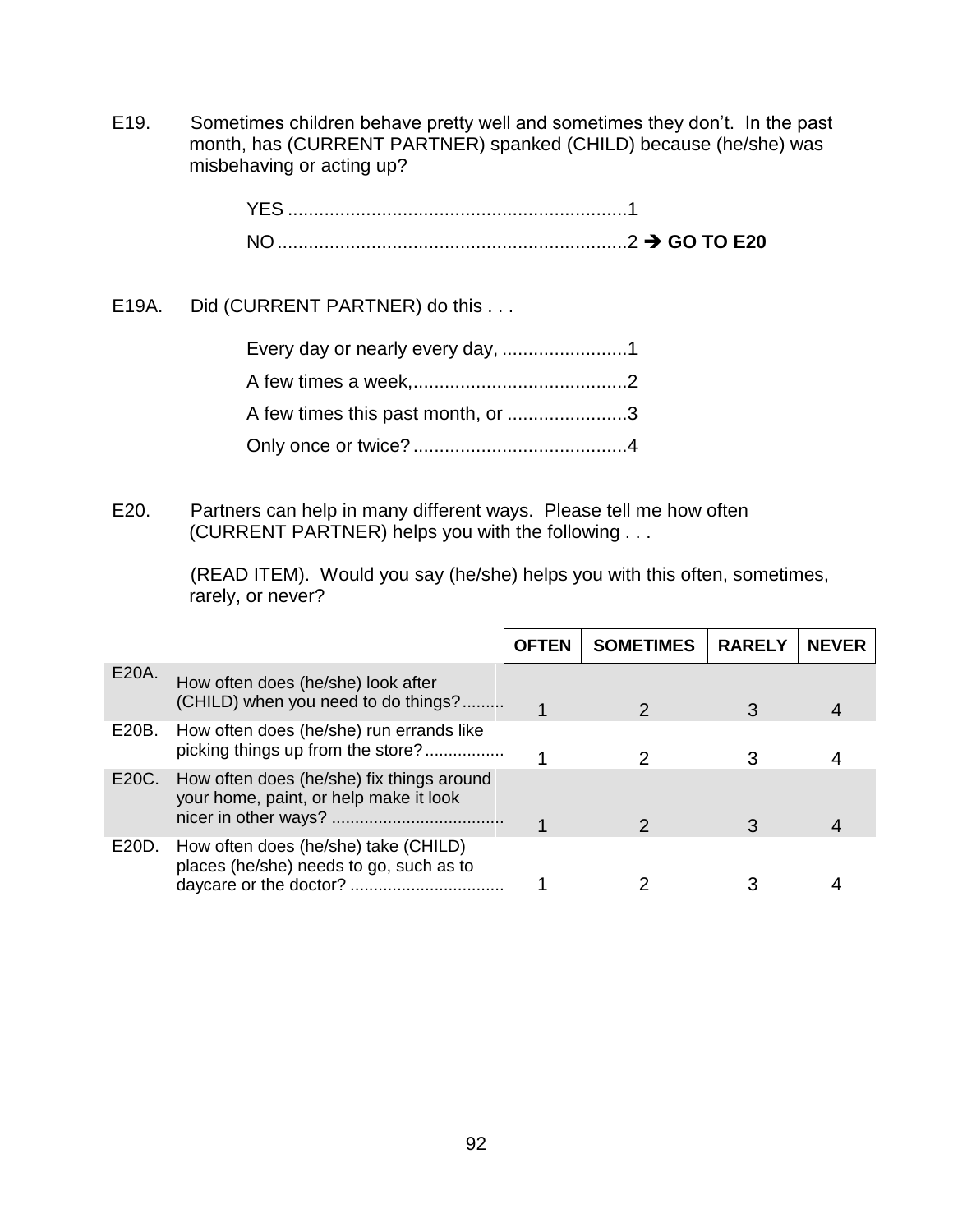E21. The following questions are about the ways in which partners work together in raising a child. Please tell me how often the following statements are true for you and (CURRENT PARTNER).

(READ ITEM). Would you say it's always true, sometimes true, or rarely true?

|       |                                                                                                               | <b>ALWAYS</b><br><b>TRUE</b> | <b>SOMETIMES</b><br><b>TRUE</b> | <b>RARELY</b><br><b>TRUE</b> |
|-------|---------------------------------------------------------------------------------------------------------------|------------------------------|---------------------------------|------------------------------|
|       | E21A. When (CURRENT PARTNER) is with<br>(CHILD), (he/she) acts like the kind of parent                        |                              |                                 |                              |
|       |                                                                                                               |                              | $\mathcal{P}$                   | 3                            |
| E21B. | You can trust (him/her) to take good care of                                                                  |                              | 2                               | 3                            |
| E21C. | (He/She) respects the schedules and rules                                                                     |                              | $\mathcal{P}$                   | 3                            |
| E21D. | (He/She) supports you in the way you want                                                                     |                              | 2                               | 3                            |
|       | E21E. You and (CURRENT PARTNER) talk<br>about problems that come up with                                      |                              | $\mathcal{P}$                   | 3                            |
|       | E21F. You can count on (CURRENT<br>PARTNER) for help when you need<br>someone to look after (CHILD) for a few |                              |                                 |                              |
|       |                                                                                                               |                              |                                 | 3                            |

E22. If you had to go away for one week and could not take (CHILD) with you, how much would you trust (CURRENT PARTNER) to take care of your child? Would you trust (him/her) very much, somewhat, or not at all?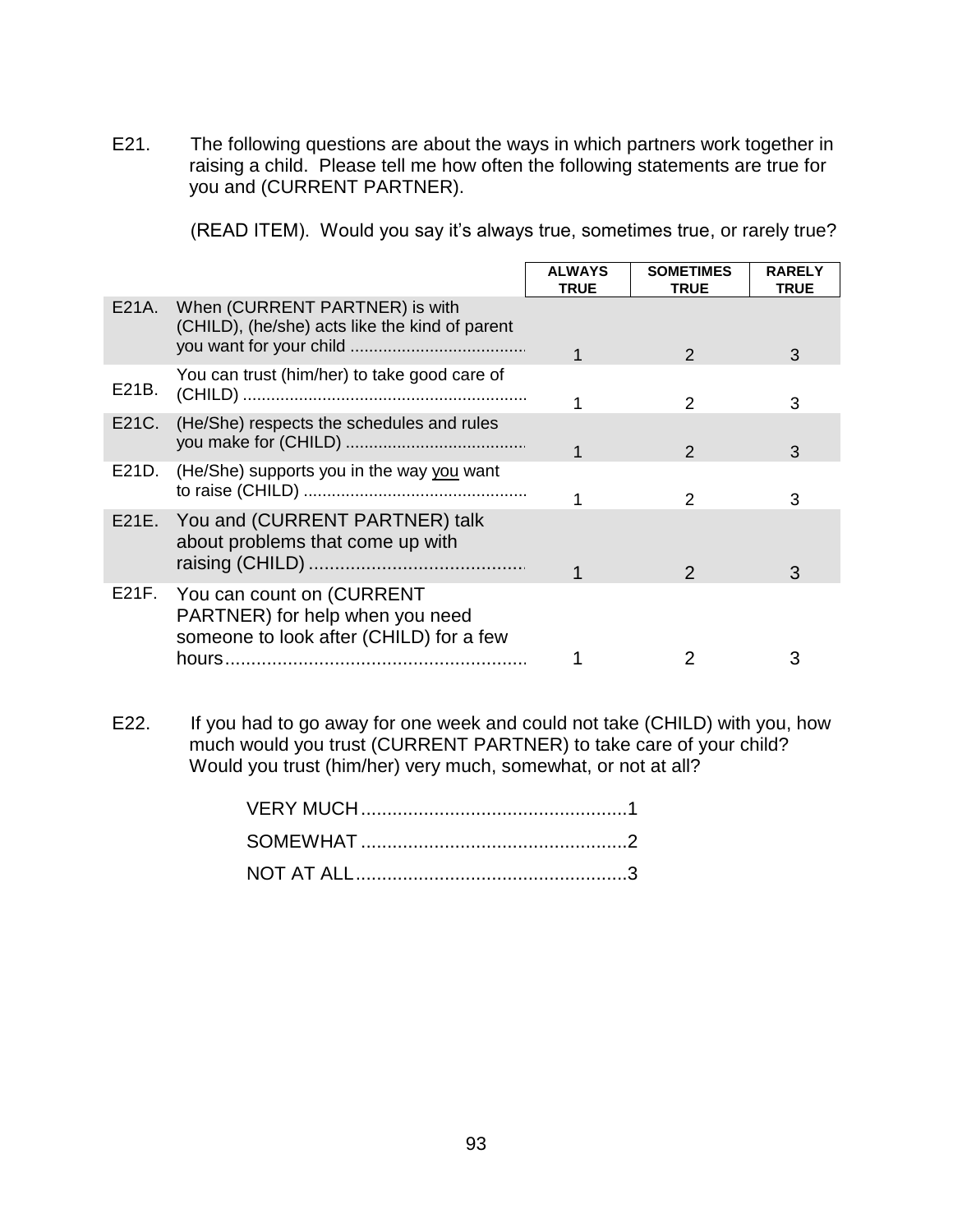E23. Now, think about how (CURRENT PARTNER) behaves towards you. For each statement I read, please tell me how often (he/she) behaves this way.

(First) (READ ITEM). Does (CURRENT PARTNER) behave this way often, sometimes, or never?

|       |                                                                                       | <b>OFTEN</b> | <b>SOMETIMES</b> | <b>NEVER</b> |
|-------|---------------------------------------------------------------------------------------|--------------|------------------|--------------|
| E23A. | (He/She) is fair and willing to compromise<br>when you have a disagreement            | $\mathbf{1}$ | $\overline{2}$   | 3            |
| E23B. | (He/She) expresses affection or love for                                              | 1            | $\overline{2}$   | 3            |
| E23C. | (He/She) insults or criticizes you or your                                            | 1            | $\overline{2}$   | 3            |
| E23D. | (He/She) encourages or helps you to do<br>things that are important to you            | 1            | $\overline{2}$   | 3            |
| E23E. | (He/She) tries to keep you from seeing or<br>talking with your friends or family      | $\mathbf{1}$ | $\overline{2}$   | 3            |
| E23F. | (He/She) tries to prevent you from going to                                           | 1            | $\overline{2}$   | 3            |
| E23G. | (He/She) withholds money, makes you ask<br>for money, or takes your money             | $\mathbf{1}$ | $\overline{2}$   | 3            |
| E23H. |                                                                                       | 1            | $\overline{2}$   | 3            |
| E23I. | (He/She) hits you with a fist or an object                                            | $\mathbf{1}$ | $\overline{2}$   | 3            |
| E23J. | (He/She) tries to make you have sex or do<br>sexual things you don't want to do       | 1            | $\overline{2}$   | 3            |
| E23K. | (He/She) withholds sex to try to control                                              | $\mathbf{1}$ | $\overline{2}$   | 3            |
| E23L. | (He/She) insults or criticizes you for not<br>taking good enough care of the child or | 1            | $\overline{2}$   | 3            |
| E23M. | (He/She) throws something at you                                                      | 1            | $\overline{2}$   | 3            |
| E23N. | (He/She) pushes, grabs, or shoves you                                                 | 1            | $\overline{2}$   | 3            |
| E23O. | (He/She) listens to you when you need                                                 | $\mathbf 1$  | 2                | 3            |
| E23P. | (He/She) really understands your hurts                                                | 1            | $\overline{2}$   | 3            |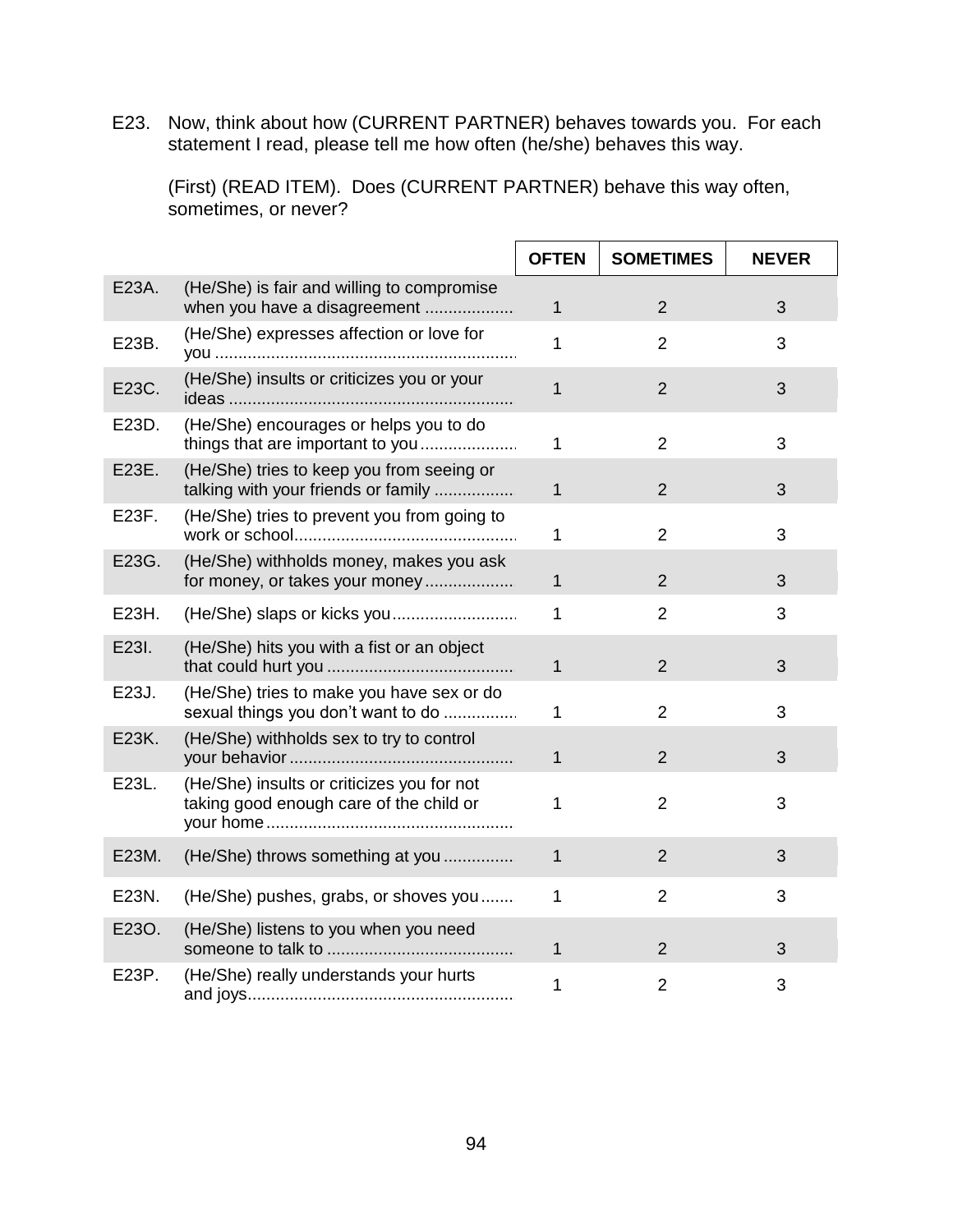| E23Q. | Now I have some questions about events that may have happened since<br>([DATE OF LAST INTERVIEW]/in the past two years).           |
|-------|------------------------------------------------------------------------------------------------------------------------------------|
|       | Have you and (CURRENT PARTNER) had a physical fight in front of (CHILD)<br>since ([DATE OF LAST INTERVIEW]/in the last two years)? |
|       |                                                                                                                                    |
|       |                                                                                                                                    |
|       |                                                                                                                                    |
| E24.  | Have you been seriously hurt in a fight with (CURRENT PARTNER) since)<br>([DATE OF LAST INTERVIEW]/in the last two years)?         |
|       |                                                                                                                                    |
|       |                                                                                                                                    |
| E24A. | Did you go to the hospital for these injuries?                                                                                     |
|       |                                                                                                                                    |
|       |                                                                                                                                    |
| E24B. | Did you report the incident to the police?                                                                                         |
|       |                                                                                                                                    |
|       |                                                                                                                                    |
| E24C. | Did you tell anyone else about this, such as a friend, a minister, a social<br>worker, or someone else?                            |
|       |                                                                                                                                    |
|       |                                                                                                                                    |
| E24D. | Did (CURRENT PARTNER) ever hurt you in front of (CHILD)?                                                                           |
|       |                                                                                                                                    |
|       |                                                                                                                                    |
| E25.  | Has (CURRENT PARTNER) spent any time in jail or prison?                                                                            |
|       |                                                                                                                                    |
|       |                                                                                                                                    |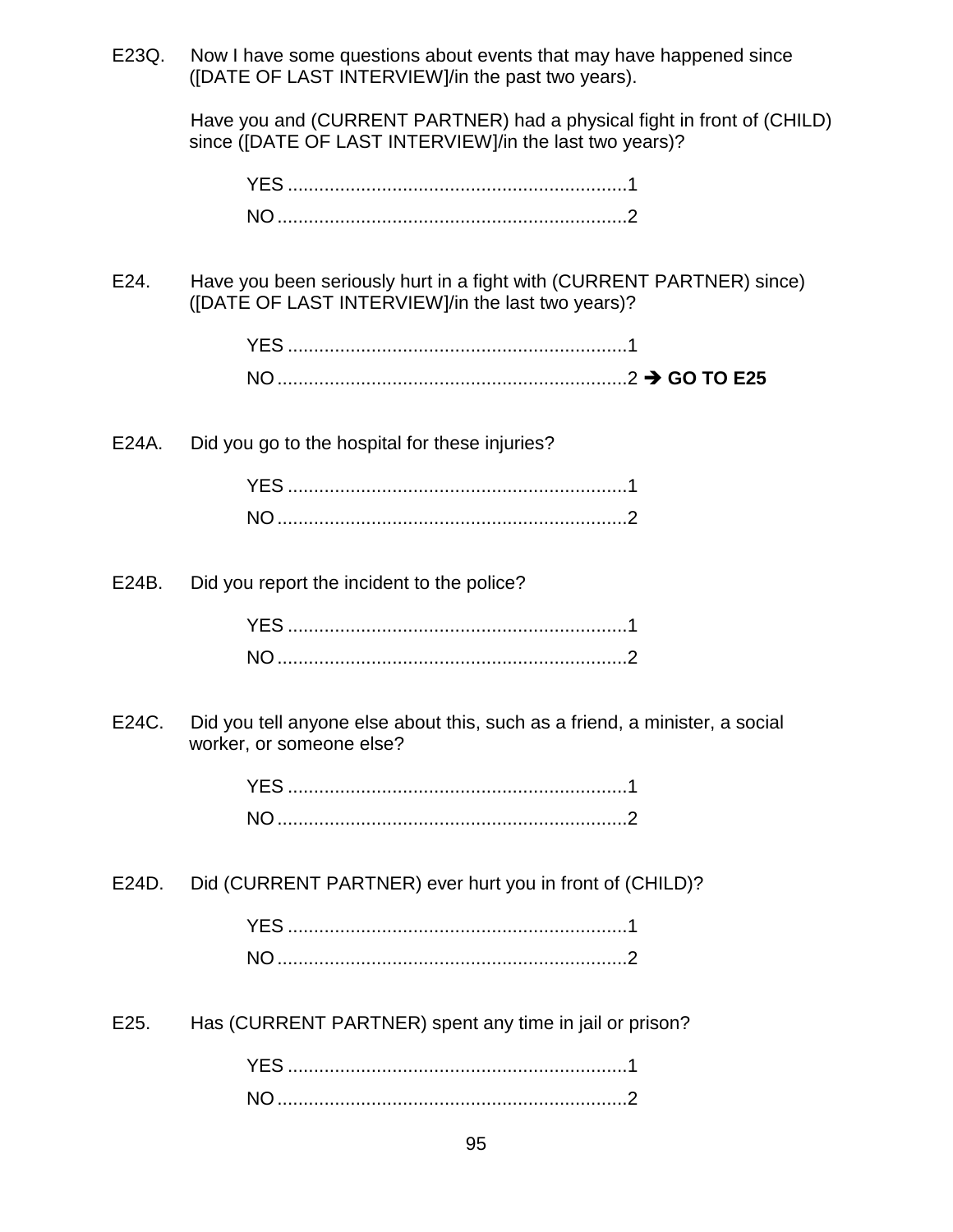### **SECTION F: DEMOGRAPHICS**

F1. Not including yourself, how many people are currently living with you? (**IF RESPONDENT NOT IN JAIL, SHELTER, OR HOMELESS, READ:** Please include people who sleep in (your/this) home most nights.)

| I I IPEOPLE                   |
|-------------------------------|
|                               |
|                               |
| RESPONDENT LIVES IN A SHELTER |

#### **HOUSEHOLD GRID INSTRUCTIONS:**

F2A. I'd like to make a list of these (NUMBER) people who currently live (in your household/with you).

#### **PUT THE NAMES IN COLUMN "NAME" IN THE GRID.**

**IF ONLY ONE PERSON:** What is the person's first name or initials?

**IF MORE THAN ONE PERSON:** Please tell me the first names of everyone currently living (in your household/with you), starting with the oldest and ending with the youngest. Please do not include yourself.

**PROBE IF RESPONDENT IS HESITANT:** Initials are fine, I just need to have some way to refer to them.

What is the name of the next oldest person who usually lives (here/with you)?

#### **CONTINUE UNTIL YOU HAVE FINISHED COLLECTING ALL NAMES.**

**IF NECESSARY, RECONCILE NUMBER OF PEOPLE IN HOUSEHOLD IN F1 WITH NUMBER OF PEOPLE LISTED:** You told me there are (NUMBER) of people living (in the household/with you), and you have given me (NUMBER) names. Please tell me which I should correct.

#### **ASK F2B-F2F FOR EACH PERSON LISTED IN COLUMN A.**

- F2B. **CODE WITHOUT ASKING IF OBVIOUS:** Is (PERSON) male or female?
- F2C. What is (his/her) age? **ROUND AGE OF CHILDREN BETWEEN 6 MONTHS AND A YEAR TO "01". ROUND CHILDREN BETWEEN BIRTH AND 5 MONTHS TO "00".**

**CODE EXACT AGE IF GIVEN. IF DON'T KNOW OR REFUSED, ASK:** Is (PERSON) . . .

- F2D. What is (his/her) relationship to you?
- F2E. **IF PERSON IS RESPONDENT'S CHILD, ASK:** Is (FATHER) the father of this child?
- F2F. I**F PERSON IS 16 OR OLDER, ASK:** Is (PERSON) currently working?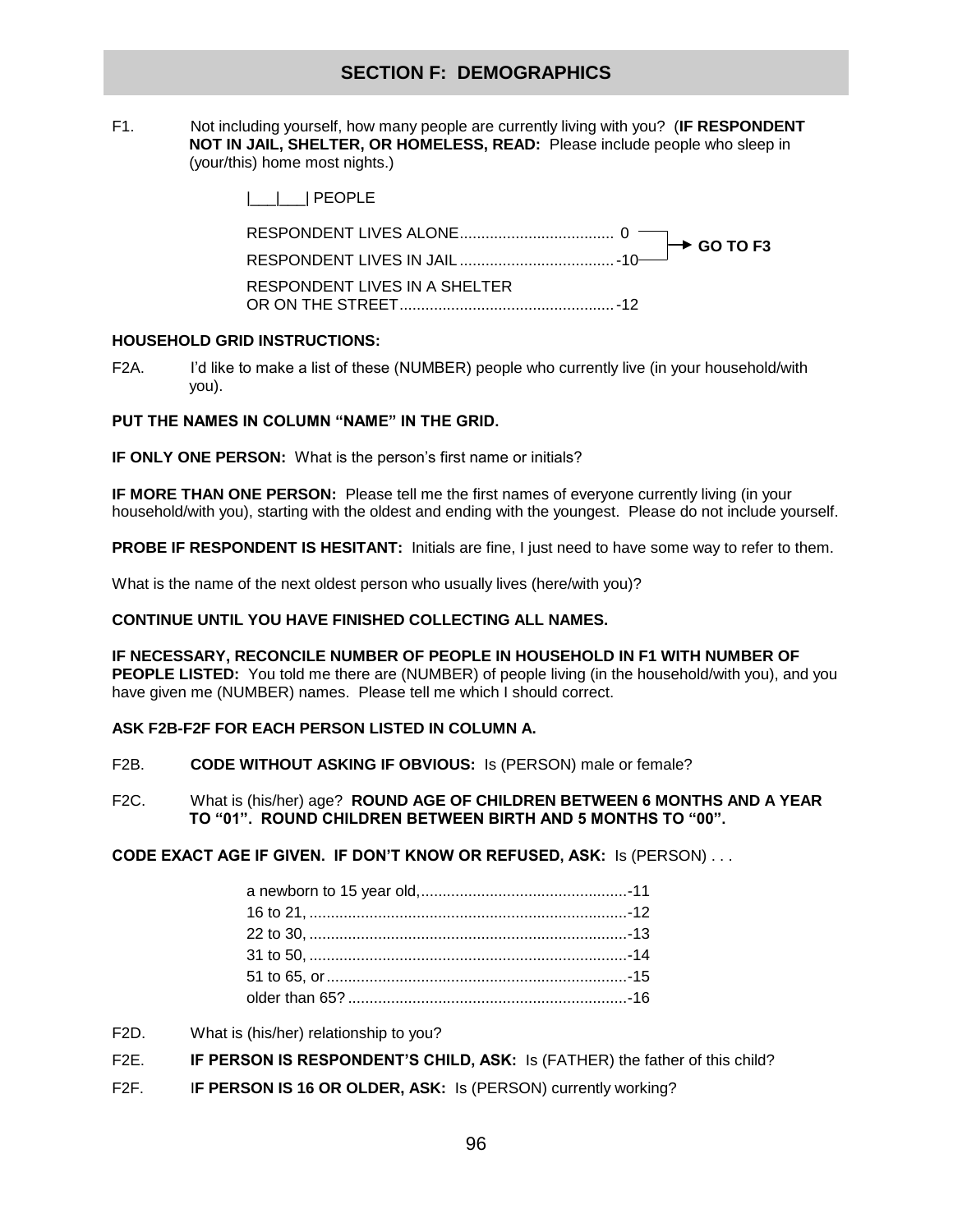|              | <b>F2B.</b><br><b>GENDER</b>                                                                         | <b>F2C.</b><br><b>AGE</b> | <b>F2D.</b><br><b>RELATIONSHIP</b>                                                                                                                                                                                                                                                                                                                                 |              | <b>F2E.</b>                                                                                                        |              | F <sub>2F</sub> .<br><b>EMPLOYED</b>                                    |
|--------------|------------------------------------------------------------------------------------------------------|---------------------------|--------------------------------------------------------------------------------------------------------------------------------------------------------------------------------------------------------------------------------------------------------------------------------------------------------------------------------------------------------------------|--------------|--------------------------------------------------------------------------------------------------------------------|--------------|-------------------------------------------------------------------------|
|              | <b>CODE</b><br><b>WITHOUT</b><br><b>ASKING, IF</b><br><b>KNOWN</b><br>Is (PERSON)<br>male or female? | What is<br>(his/her) age? | What is (his/her) relationship to you?<br><b>CODE WITHOUT ASKING, IF KNOWN</b><br><b>GRANDMOTHER OF</b><br>RESPONDENT10<br>PARTNER/(BOY/GIRLFRIEND)  2<br><b>GRANDFATHER OF</b><br>RESPONDENT'S MOTHER 3<br>RESPONDENT11<br>RESPONDENT'S FATHER 4<br>AUNT/UNCLE 12<br>NOT-RELATED ADULT14<br>NOT-RELATED CHILD15<br>ADOPTED CHILD16<br>SIBLING (BROTHER/SISTER)  9 |              | <b>IF PERSON</b><br>IS A CHILD:<br>Is (FATHER) the<br>father of this<br>(child/person)?<br><b>YES</b><br><b>NO</b> |              | IF AGE=16<br>OR OLDER<br>Is (PERSON)<br>currently working?<br><b>NO</b> |
| <b>MALE</b>  | <b>FEMALE</b>                                                                                        | <b>AGE</b>                | NIECE/NEPHEW 17<br>GRANDCHILD18                                                                                                                                                                                                                                                                                                                                    |              |                                                                                                                    | <b>YES</b>   |                                                                         |
|              | <b>Circle One</b>                                                                                    |                           |                                                                                                                                                                                                                                                                                                                                                                    |              | <b>Circle One</b>                                                                                                  |              | <b>Circle One</b>                                                       |
| $\mathbf{1}$ | 2                                                                                                    | <b>YRS</b>                | <b>CODE</b>                                                                                                                                                                                                                                                                                                                                                        | $\mathbf{1}$ | 2                                                                                                                  | $\mathbf{1}$ | 2                                                                       |
| $\mathbf{1}$ | 2                                                                                                    | <b>YRS</b>                | <b>CODE</b>                                                                                                                                                                                                                                                                                                                                                        | $\mathbf{1}$ | $\overline{2}$                                                                                                     | $\mathbf{1}$ | 2                                                                       |
| $\mathbf{1}$ | 2                                                                                                    | YRS                       | <b>CODE</b>                                                                                                                                                                                                                                                                                                                                                        | $\mathbf{1}$ | 2                                                                                                                  | $\mathbf{1}$ | $\mathbf{2}$                                                            |
| $\mathbf{1}$ | 2                                                                                                    | YRS                       | CODE                                                                                                                                                                                                                                                                                                                                                               | $\mathbf{1}$ | 2                                                                                                                  | $\mathbf{1}$ | $\overline{2}$                                                          |
| $\mathbf{1}$ | 2                                                                                                    | YRS                       | CODE                                                                                                                                                                                                                                                                                                                                                               | $\mathbf{1}$ | $\overline{2}$                                                                                                     | $\mathbf{1}$ | 2                                                                       |
| $\mathbf{1}$ | 2                                                                                                    | <b>YRS</b>                | CODE                                                                                                                                                                                                                                                                                                                                                               | $\mathbf{1}$ | 2                                                                                                                  | $\mathbf{1}$ | 2                                                                       |
| $\mathbf{1}$ | 2                                                                                                    | <b>YRS</b>                | CODE                                                                                                                                                                                                                                                                                                                                                               | $\mathbf{1}$ | 2                                                                                                                  | $\mathbf{1}$ | 2                                                                       |
| $\mathbf{1}$ | 2                                                                                                    | YRS                       | CODE                                                                                                                                                                                                                                                                                                                                                               | $\mathbf{1}$ | 2                                                                                                                  | $\mathbf{1}$ | 2                                                                       |
| $\mathbf{1}$ | 2                                                                                                    | <b>YRS</b>                | <b>CODE</b>                                                                                                                                                                                                                                                                                                                                                        | $\mathbf{1}$ | 2                                                                                                                  | $\mathbf{1}$ | 2                                                                       |
| $\mathbf{1}$ | $\overline{2}$                                                                                       | YRS                       | CODE                                                                                                                                                                                                                                                                                                                                                               | $\mathbf{1}$ | 2                                                                                                                  | $\mathbf{1}$ | 2                                                                       |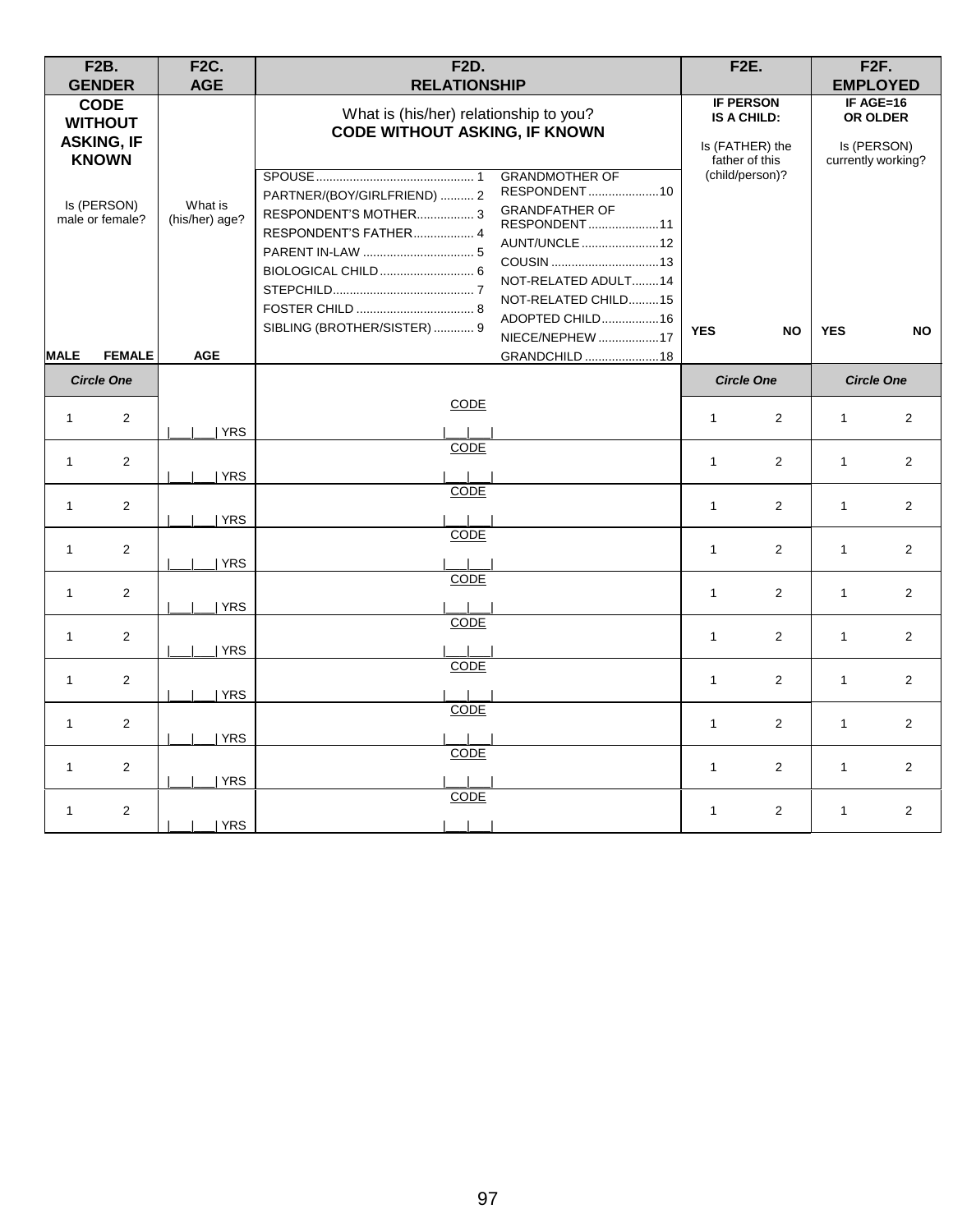F3. Do you have any children living apart from you?

YES .................................................................1 NO...................................................................2 **GO TO SECTION H**

F3A. How many children do you have living apart from you?

|\_\_\_| CHILDREN

F3A1. Who (is [he/she]/are they) currently living with?

CIRCLE ALL THAT APPLY

| THEIR BIOLOGICAL FATHER1 |  |
|--------------------------|--|
|                          |  |
|                          |  |
|                          |  |
| OTHER (NOT SPECIFIED)5   |  |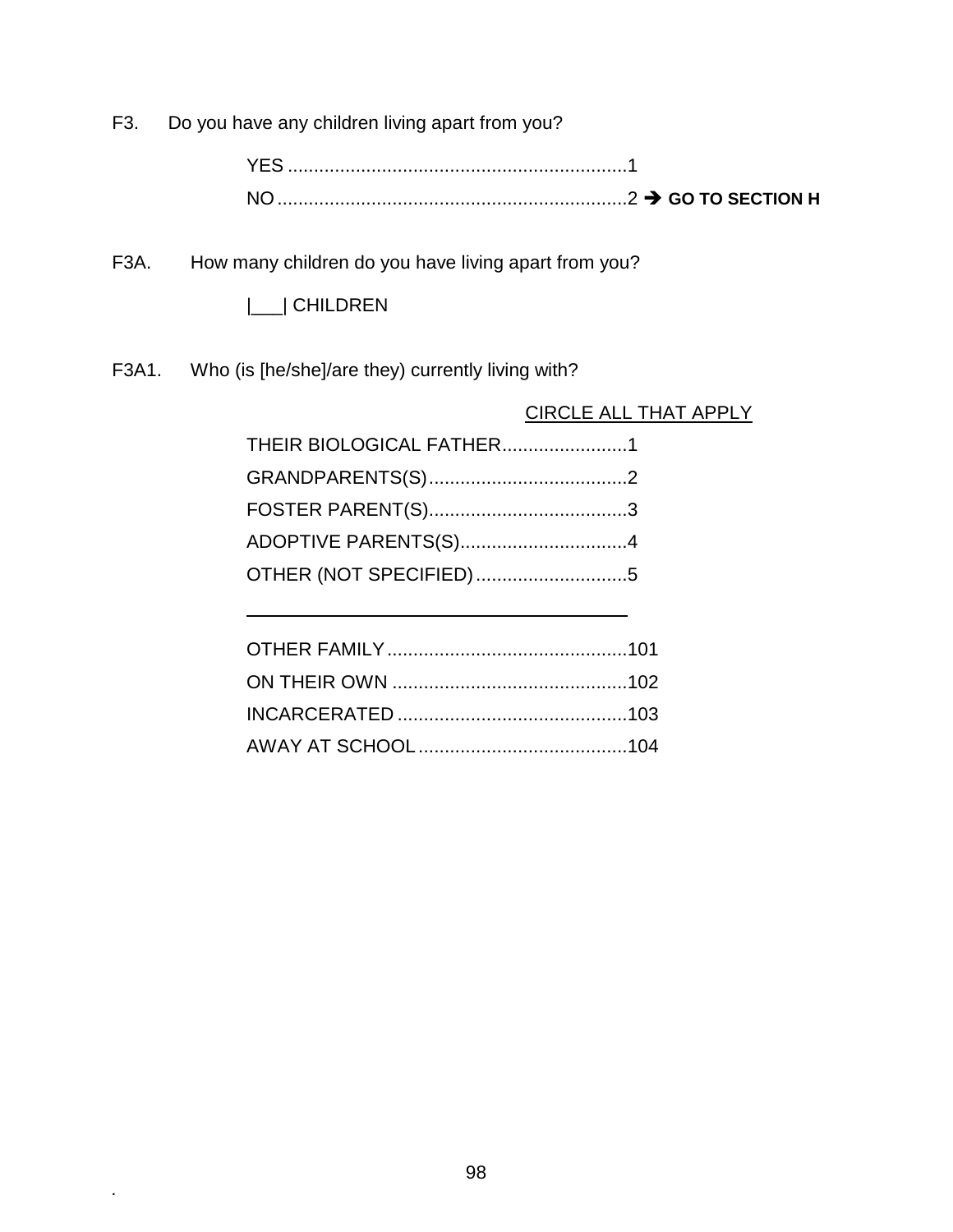F3A2. What is the reason they are no longer living with you?

# CIRCLE ALL THAT APPLY

| REMOVED BY CHILD PROTECTIVE<br>SERVICES/OTHER AGENCY/COURT1 |  |
|-------------------------------------------------------------|--|
| <b>OTHER PARTY GIVEN LEGAL</b>                              |  |
| VOLUNTARILY GAVE UP CHILD3                                  |  |
|                                                             |  |
| MOTHER'S HEALTH PROBLEMS5                                   |  |
| CHILD'S HEALTH PROBLEMS 6                                   |  |
| MOTHER IN BAD NEIGHBORHOOD 7                                |  |
|                                                             |  |
| OTHER (NOT SPECIFIED)9                                      |  |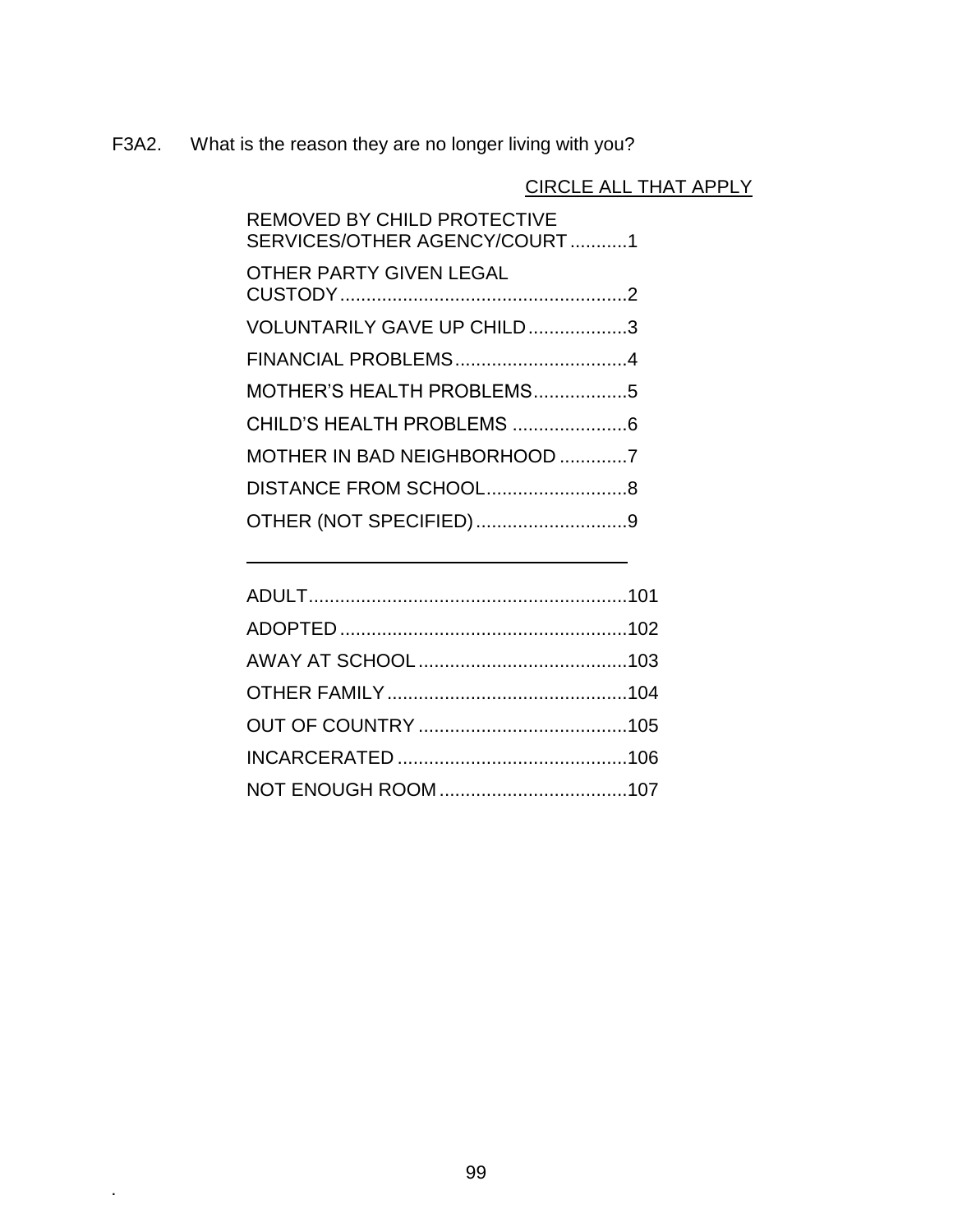F3B. How old (is that child/are those [NUMBER IN F3A] children)? **RECORD AGES. ROUND BIRTH TO 5 MONTHS AS "00" AND 6 MONTHS TO 1 YEAR AS "01".**

| AGE<br>(F3B1) | /     /     /     /   <br>AGE<br>(F3B2) | AGE<br>(F3B3) | AGE<br>(F3B4) | AGE<br>(F3B5)  |
|---------------|-----------------------------------------|---------------|---------------|----------------|
| AGE<br>(F3B6) | AGE<br>(F3B7)                           | AGE<br>(F3B8) | AGE<br>(F3B9) | AGE<br>(F3B10) |

F4A. Did you have any children that have died?

F4B. How many of your children died?

**.**

|\_\_\_| CHILDREN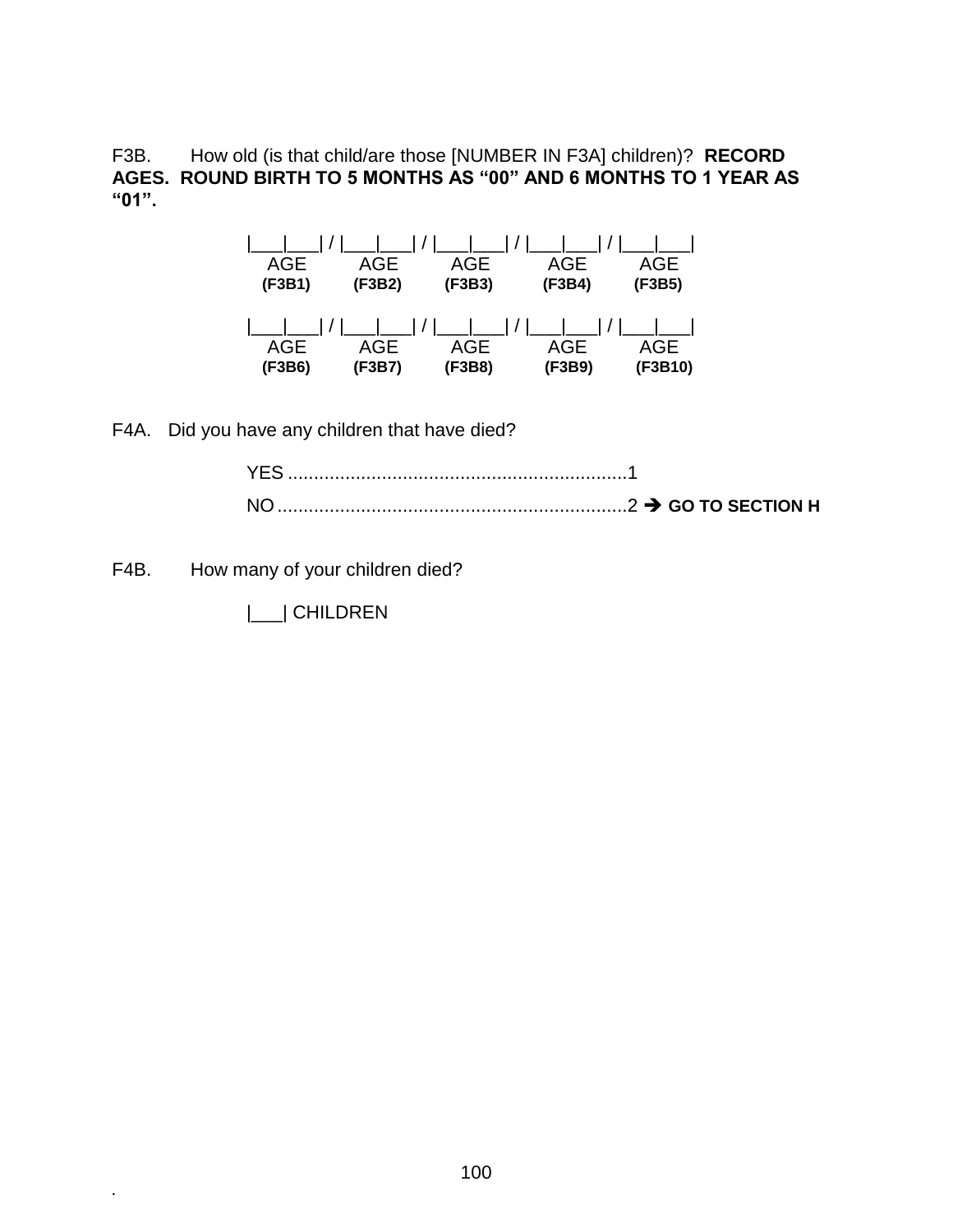### **SECTION H: MOTHER'S FAMILY BACKGROUND AND SUPPORT**

Next, I have a few questions about your parents, your background, and the help you can get from other people.

#### H1. **WAS MOTHER INTERVIEWED AT EITHER 12 MONTHS OR 36 MONTHS? (CHECK CONTACT SHEET FOR PREVIOUS FOLLOW-UP INTERVIEW STATUS)**

| YES. |  |
|------|--|
| NO.  |  |

H1A. In what country or territory was your father born?

H1B. In what country or territory was your mother born?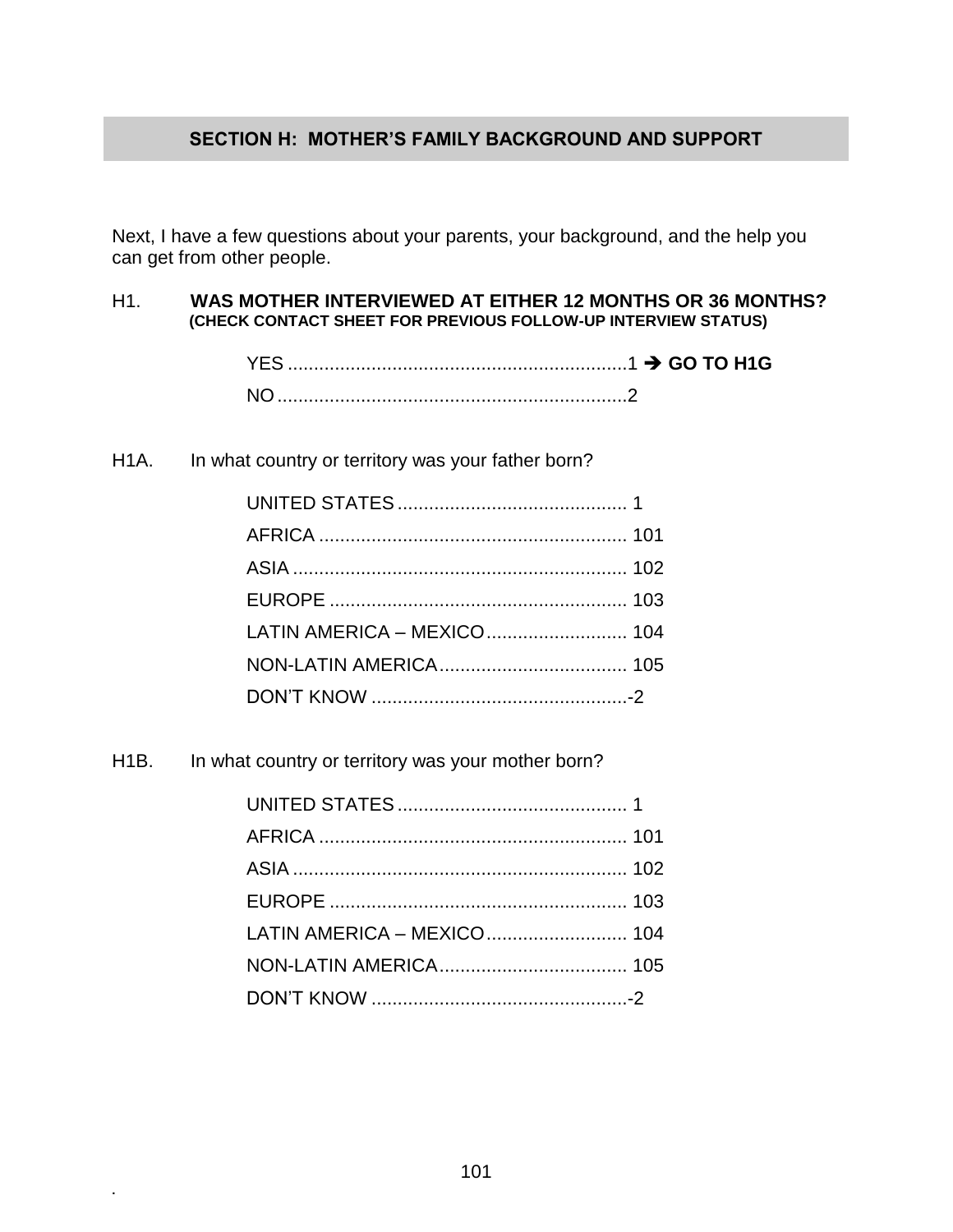### H1C. **WERE BOTH PARENTS BORN IN THE UNITED STATES? (H1A=1 AND H1B=1)**

H1D. Are you a United States citizen?

**.**

H1E. What is the highest grade of school that your biological mother completed?

| ELEMENTARY, MIDDLE, OR                            |                   |
|---------------------------------------------------|-------------------|
| REGULAR HIGH SCHOOL 3 →                           | <b>GRADE</b>      |
| ABE OR GED PROGRAM4                               | <b>COMPLETED:</b> |
| NURSING SCHOOL (LPN OR RN)5                       |                   |
| <b>BUSINESS OR SECRETARIAL</b>                    |                   |
| VOCATIONAL, TECHNICAL, OR                         |                   |
| <b>JUNIOR/COMMUNITY</b>                           |                   |
|                                                   |                   |
| <b>GRADUATE OR PROFESSIONAL</b>                   |                   |
|                                                   |                   |
| <b>OTHER TYPE OF</b><br>SCHOOL (NOT SPECIFIED) 13 |                   |
|                                                   |                   |
|                                                   |                   |
|                                                   |                   |
|                                                   |                   |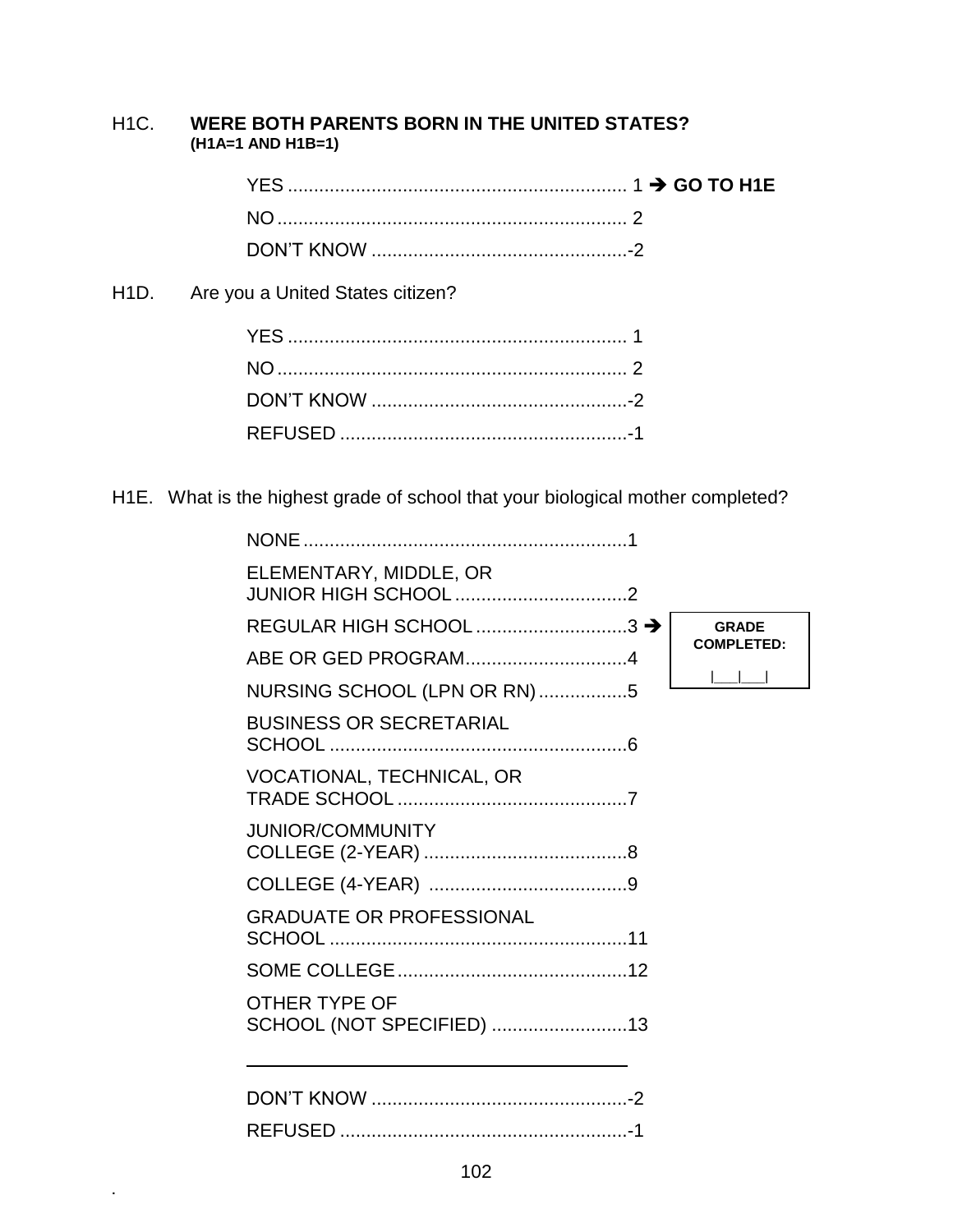H1F. What is the highest grade of school that your biological father completed?

|     | ELEMENTARY, MIDDLE, OR                                                               |                                   |
|-----|--------------------------------------------------------------------------------------|-----------------------------------|
|     | REGULAR HIGH SCHOOL 3 →                                                              | <b>GRADE</b><br><b>COMPLETED:</b> |
|     |                                                                                      |                                   |
|     | NURSING SCHOOL (LPN OR RN)5                                                          |                                   |
|     | <b>BUSINESS OR SECRETARIAL</b>                                                       |                                   |
|     | VOCATIONAL, TECHNICAL, OR                                                            |                                   |
|     | <b>JUNIOR/COMMUNITY</b>                                                              |                                   |
|     |                                                                                      |                                   |
|     | <b>GRADUATE OR PROFESSIONAL</b>                                                      |                                   |
|     |                                                                                      |                                   |
|     | OTHER TYPE OF<br>SCHOOL (NOT SPECIFIED) 13                                           |                                   |
|     |                                                                                      |                                   |
|     |                                                                                      |                                   |
| H1G | (Now I have a few questions about your parents.)<br>Are both of your parents living? |                                   |
|     |                                                                                      |                                   |
|     |                                                                                      | <b>GO TO H1I</b>                  |
|     |                                                                                      |                                   |
|     | NO, BOTH PARENTS DECEASED  4                                                         |                                   |
|     |                                                                                      | <b>GO TO H1M</b>                  |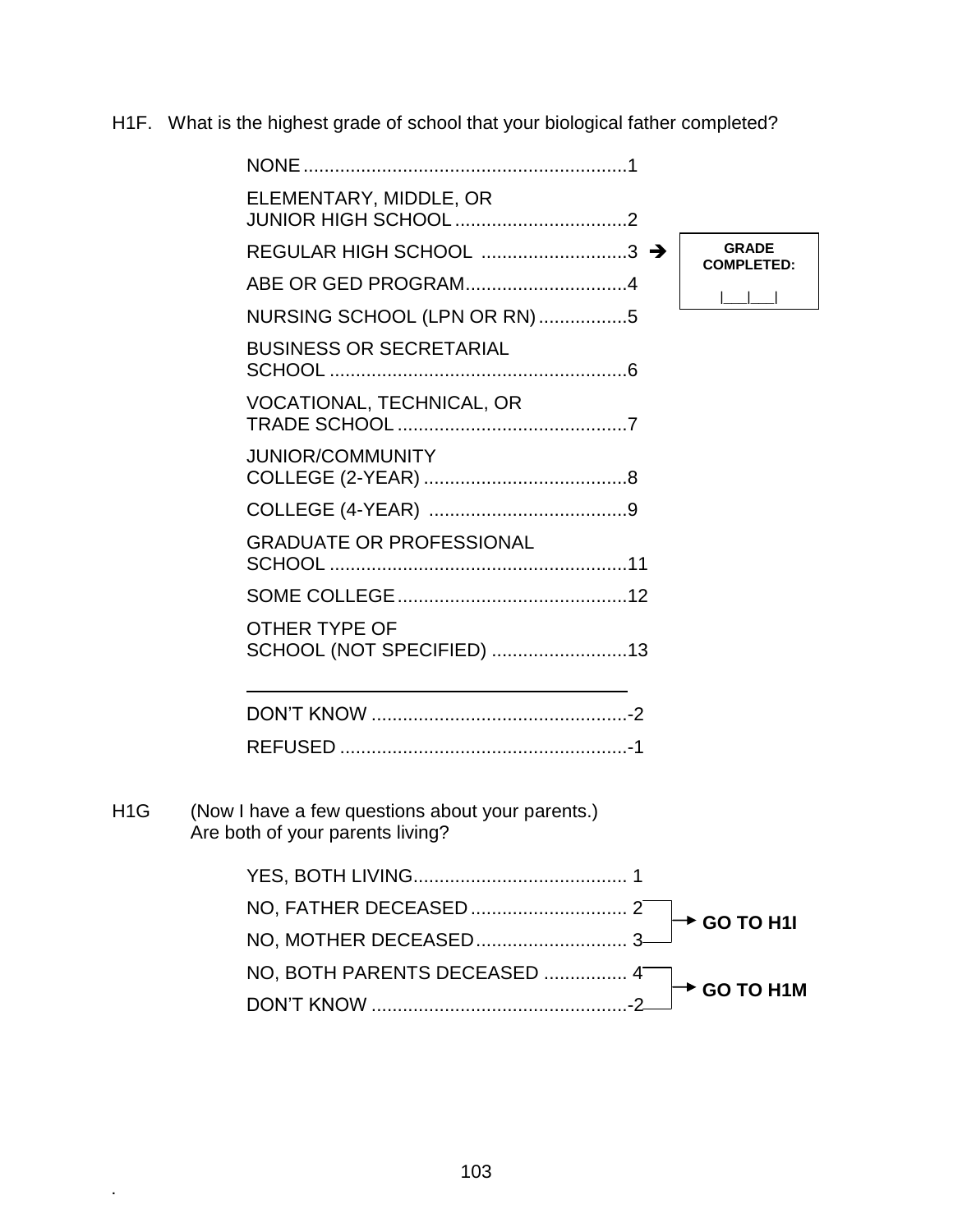H1H. Are your parents currently living together?

H1I. How do you get along with your (parents/mother/father)? Would you say you get along . . .

## **IF ONLY ONE PARENT LIVING, CODE FOR THE LIVING PARENT**

| MOTHER HAS NO CONTACT/NEVER SEES |  |
|----------------------------------|--|

# H1J. **CHECK: DOES MOTHER HAVE ANY TYPE OF RELATIONSHIP WITH FATHER?**

**(A4=1, 2, 3, 4, OR 5)**

**.**

H1K. How well does (FATHER) get along with your (parents/mother/father)? Would you say he gets along with them . . .

| FATHER HAS NO CONTACT WITH/NEVER<br>SEES MOTHER'S PARENT(S)10 |  |
|---------------------------------------------------------------|--|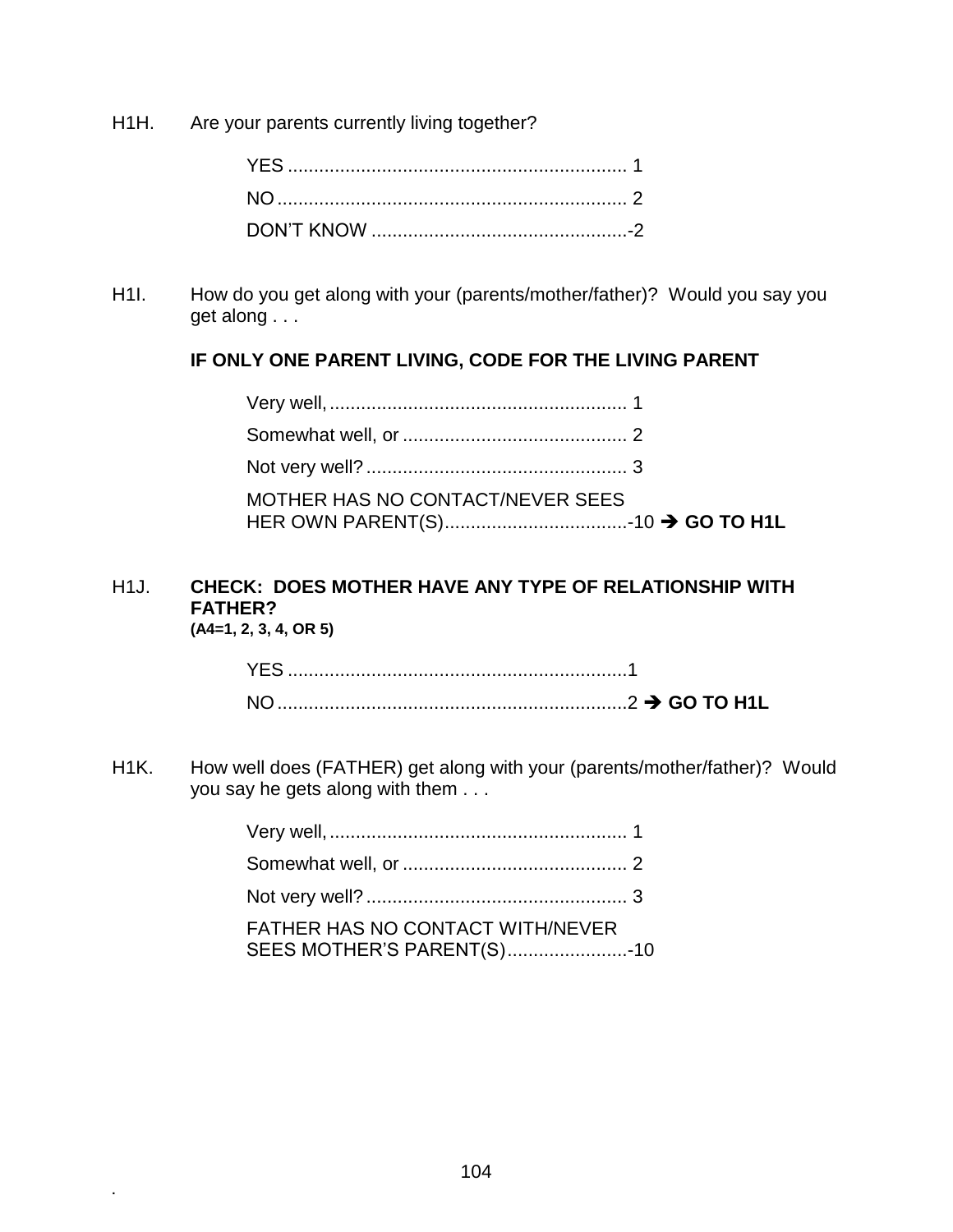H1L. How often does (CHILD) see your (parents/mother/father)? Would you say . . .

### **IF ONLY ONE GRANDPARENT LIVING, CODE FOR THE LIVING ONE. IF CHILD SEES ONE GRANDPARENT MORE THAN THE OTHER, CODE FOR THE MOST FREQUENT ONE.**

# H1M. **DOES MOTHER HAVE ANY TYPE OF RELATIONSHIP WITH CHILD'S FATHER?**

**(A4=1, 2, 3, 4, OR 5)**

**.**

### H1N. Now I have a few questions about (FATHER'S) parents. Are both of his parents living?

H1O. Are (FATHER'S) parents currently living together?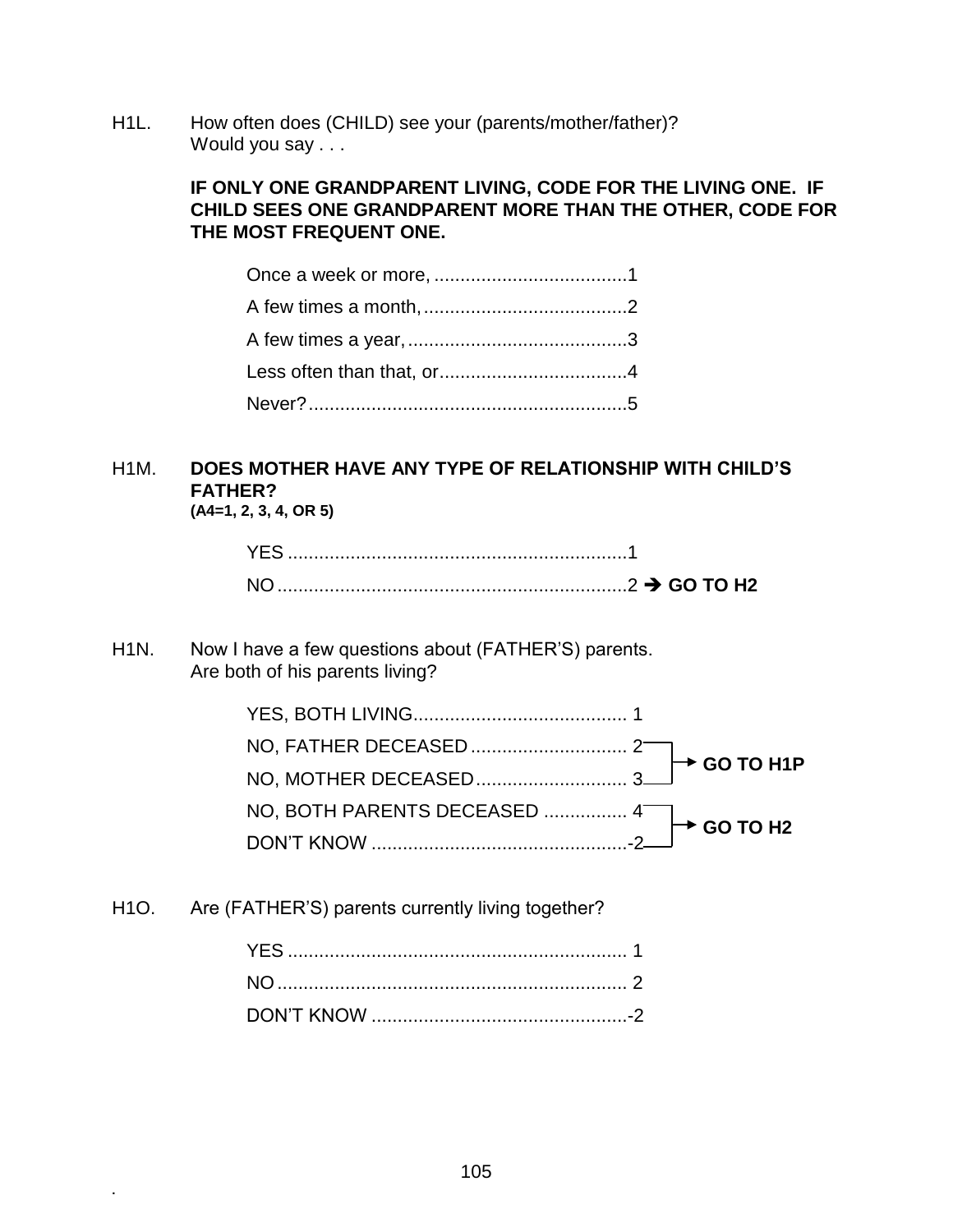H1P. How do you get along with (FATHER'S) (parents/mother/father)? Would you say you get along . . .

## **IF ONLY ONE PARENT LIVING, CODE FOR THE LIVING PARENT**

| <b>MOTHER HAS NO CONTACT WITH/</b><br>NEVER SEES FATHER'S PARENT(S)-10 |  |
|------------------------------------------------------------------------|--|

H1Q. How well does (FATHER) get along with his (parents/mother/father)? Would you say he gets along with them . . .

| FATHER HAS NO CONTACT WITH/<br>NEVER SEES HIS OWN PARENT(S) -10 |  |
|-----------------------------------------------------------------|--|

H1R. How often does (CHILD) see (FATHER'S) (parents/mother/father)? Would you say . . .

### **IF ONLY ONE GRANDPARENT LIVING, CODE FOR THE LIVING ONE. IF CHILD SEES ONE GRANDPARENT MORE THAN THE OTHER, CODE FOR THE ONE MOST FREQUENTLY SEEN.**

H2. In the past twelve months, have you received any financial help or money from anyone other than (FATHER)? Please include your relatives and friends, and his relatives and friends, but don't include help from any government or private agency.

| <b>NO</b><br>$\ldots$ GO TO H3 |  |
|--------------------------------|--|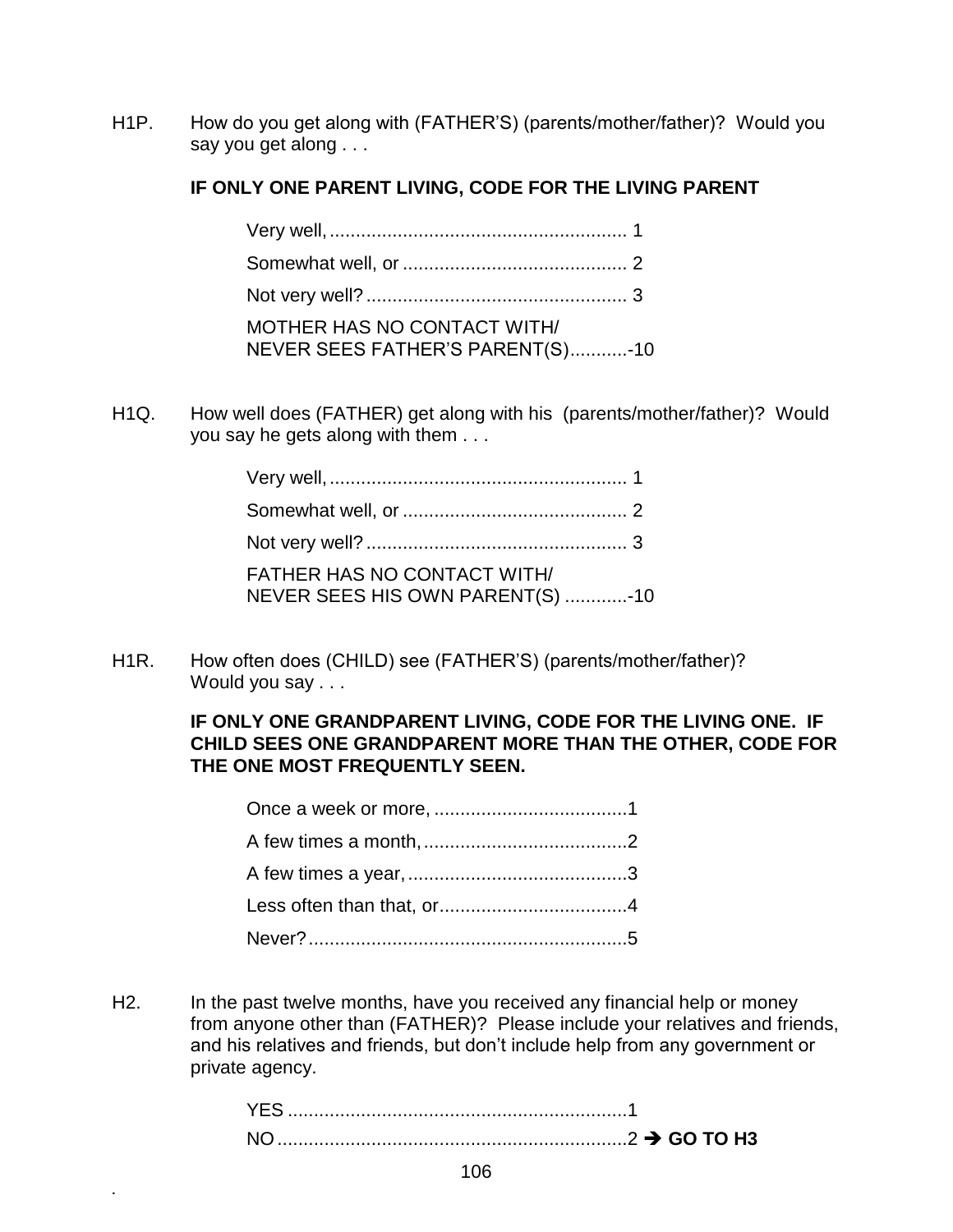H2A. Who gave you financial help or money?

**PROBE:** Anyone else?

CIRCLE ALL THAT APPLY

| <b>H2A_1</b> | RESPONDENT'S PARENTS 1     |  |
|--------------|----------------------------|--|
| <b>H2A 2</b> | OTHER RELATIVES OF MOTHER2 |  |
| <b>H2A 3</b> |                            |  |
| <b>H2A 4</b> | OTHER RELATIVES OF FATHER4 |  |
| <b>H2A 5</b> |                            |  |
| <b>H2A 6</b> |                            |  |
| <b>H2A_7</b> |                            |  |
| <b>H2A 8</b> | OTHER (NOT SPECIFIED)8     |  |
|              |                            |  |

H2B. About how much financial help or money were you given in the past twelve months?

| $\frac{1}{2}$ $\frac{1}{2}$ $\frac{1}{2}$ $\frac{1}{2}$ $\frac{1}{2}$ GO TO H3 |  |
|--------------------------------------------------------------------------------|--|
|                                                                                |  |
|                                                                                |  |

\_\_\_\_\_\_\_\_\_\_\_\_\_\_\_\_\_\_\_\_\_\_\_\_\_\_\_\_\_\_\_\_\_\_\_\_\_

H2C. I just need to know a range. Can you tell me if it was . . .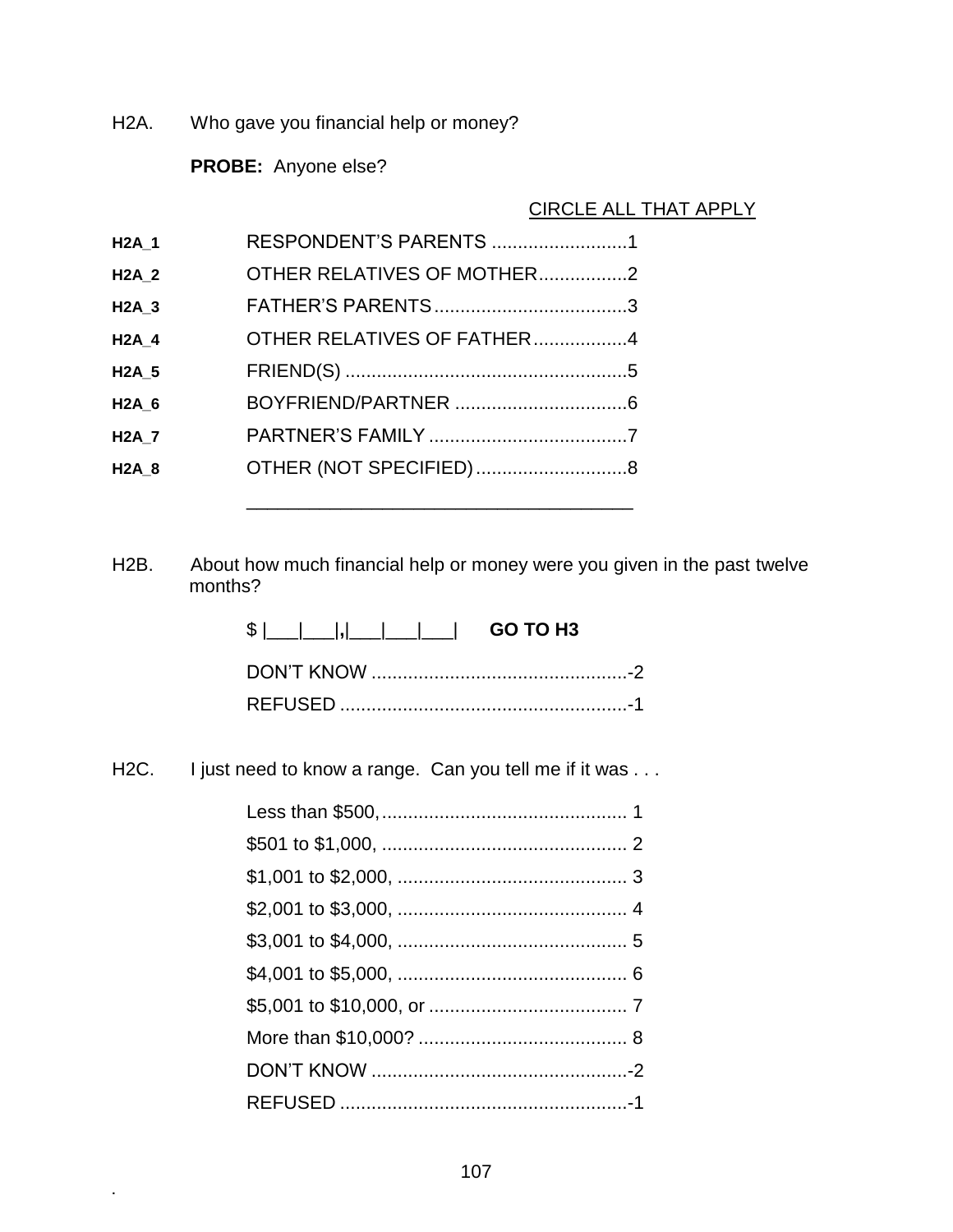| H <sub>3</sub> .  | Next, I want to ask you about help you could get during this next year if you<br>needed it. |  |
|-------------------|---------------------------------------------------------------------------------------------|--|
|                   | If you needed help during the next year, could you count on someone to                      |  |
|                   | Loan you \$200?                                                                             |  |
|                   |                                                                                             |  |
|                   |                                                                                             |  |
| H <sub>3</sub> A. | What about \$1,000?                                                                         |  |
|                   |                                                                                             |  |
|                   |                                                                                             |  |
| H4.               | Is there someone you could count on to provide you with a place to live?                    |  |
|                   |                                                                                             |  |
|                   |                                                                                             |  |
| H <sub>5.</sub>   | Is there someone you could count on to help you with emergency child care?                  |  |
|                   |                                                                                             |  |
|                   |                                                                                             |  |
|                   | NO CHILD(REN)/NO NEED FOR CARE-10                                                           |  |
| H <sub>6</sub> .  | Is there someone you could count on to co-sign for a bank loan with you for<br>\$1,000?     |  |
|                   |                                                                                             |  |
|                   |                                                                                             |  |
| H <sub>6</sub> A. | What about co-signing for \$5,000?                                                          |  |
|                   |                                                                                             |  |
|                   |                                                                                             |  |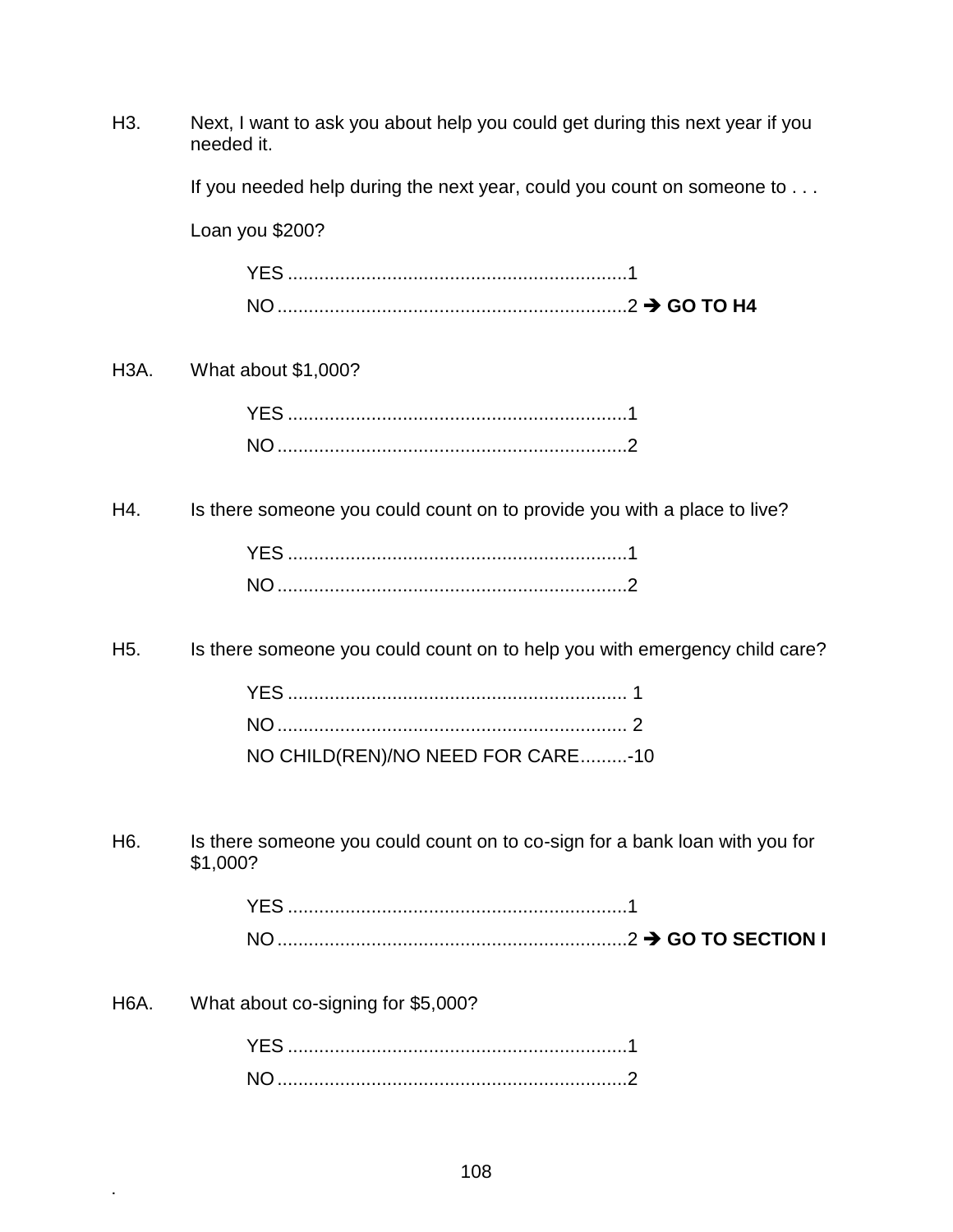#### **SECTION I: ENVIRONMENT AND PROGRAMS**

I0. **IS/WAS CHILD IN A DAYCARE CENTER, HEAD START PROGRAM, PRESCHOOL, NURSERY SCHOOL, OR KINDERGARTEN? (B07=1)**

I0A. The next questions are about the (PROGRAM IN B07A) that (CHILD) (attends/attended).

(Is/Was) (CHILD's) (school/center/program) within five miles of your home?

**IF CHILD NO LONGER IN PROGRAM PROBE TO DETERMINE IF WITHIN FIVE MILES WHEN ATTENDING.**

I0B. (Does/Did) the (school/center/program) that (CHILD) attend(s/ed) have a parent group, parent advisory committee (PAC), a PTA, or other parental organization?

I0C. How often (does/did) the parent group have meetings? Would you say . . .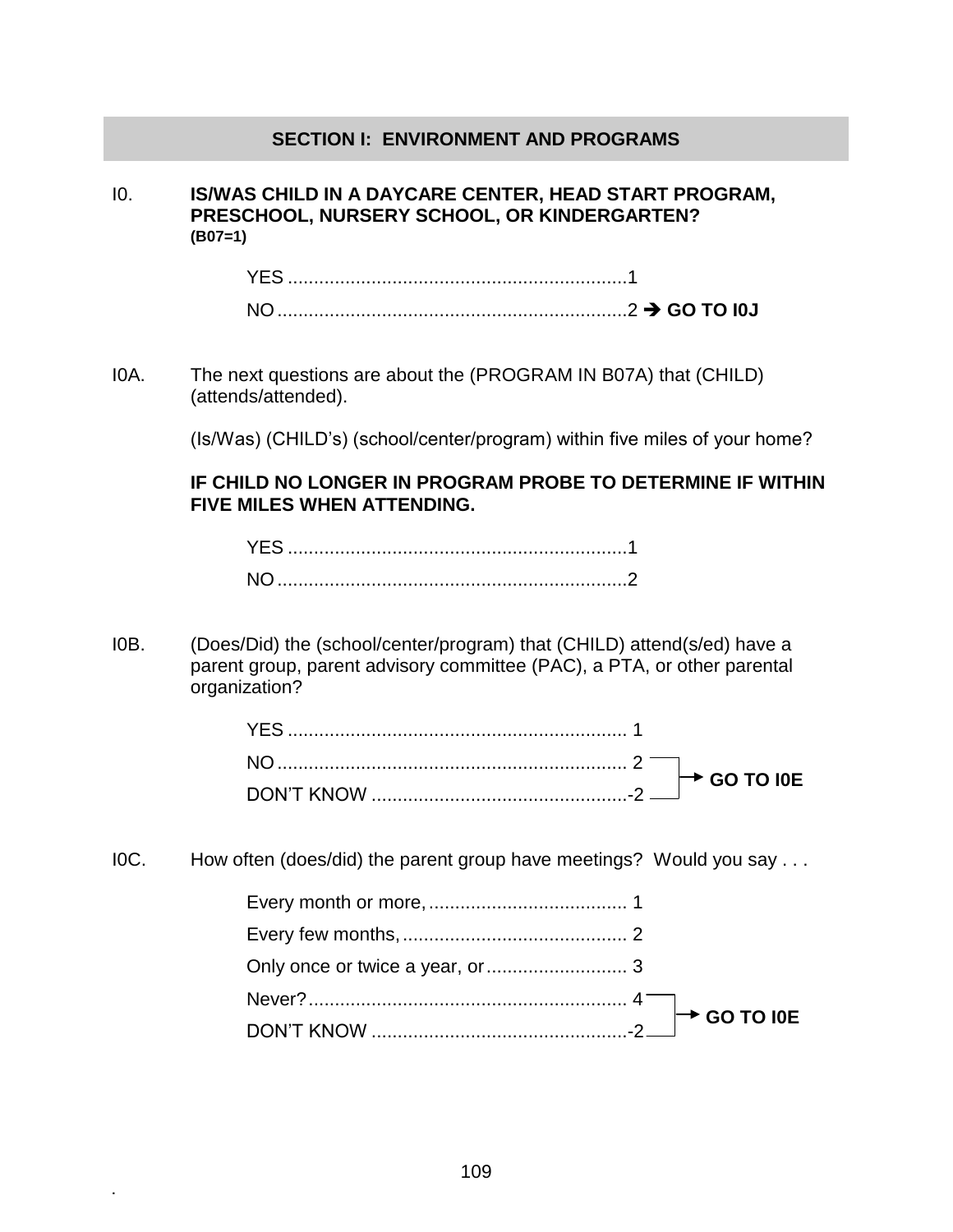I0D. How often (do/did) you attend the parent group meetings? Would you say . . .

I0E. (Have/Did) you ever attended any workshops, talks or information sessions at (CHILD's) (school/center/program)?

| YFS. |  |
|------|--|
|      |  |

I0F. (Have/Did) you attended workshops or sessions at (CHILD's) (school/center/program) on any of the following topics? How about . . .

# **READ EACH CATEGORY AND CODE YES OR NO FOR EACH**

|                                    | <b>CIRCLE YES OR</b><br><b>NO FOR EACH</b> |               |
|------------------------------------|--------------------------------------------|---------------|
|                                    | <b>YES</b>                                 | <b>NO</b>     |
|                                    | 1                                          | 2             |
|                                    | 1                                          | 2             |
|                                    | 1                                          | 2             |
|                                    | 1                                          | 2             |
| Educational issues, including ESL, | 1                                          | 2             |
| Anything else (NOT SPECIFIED)      | 1                                          | $\mathcal{P}$ |
| PARENT-TEACHER/PTA                 | 101                                        |               |
| VIOLENCE/CHILD ABUSE               | 102                                        |               |
|                                    | 103                                        |               |
| VOLUNTEER/COMMUNITY                | 104                                        |               |
|                                    | 105                                        |               |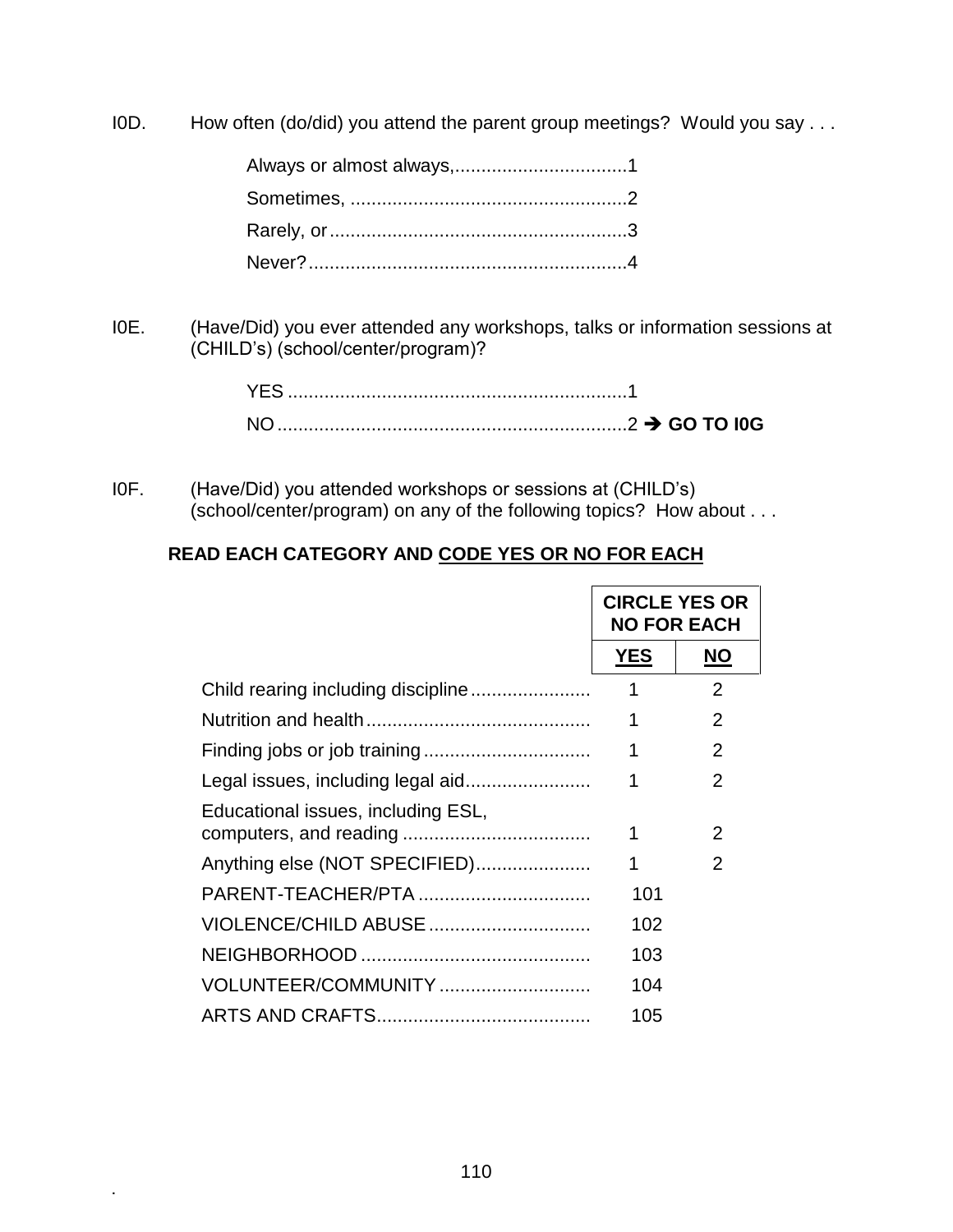I0G. Do you currently have any friends whom you've met through (CHILD's) (school/center/program)?

| YFS. |  |
|------|--|
|      |  |

I0H. About how many friends do you have that you've met through (CHILD's) (school/center/program)?

|\_\_|\_\_| FRIENDS MET THROUGH CHILD'S SCHOOL

I0I. And how many of them are close friends? By close friends we mean someone you spend time with or talk to outside of the (school/center/program) on a frequent basis.

- I0J. In general, how many close friends do you have overall, (including friends that you didn't meet through [CHILD]'s [school/center/program])? Your best estimate is fine.
	- | | | CLOSE FRIENDS

**.**

IOK. Is there any special person you know that you feel very close with—someone you share confidences and feelings with; someone you can depend on?

> YES .................................................................1 NO...................................................................2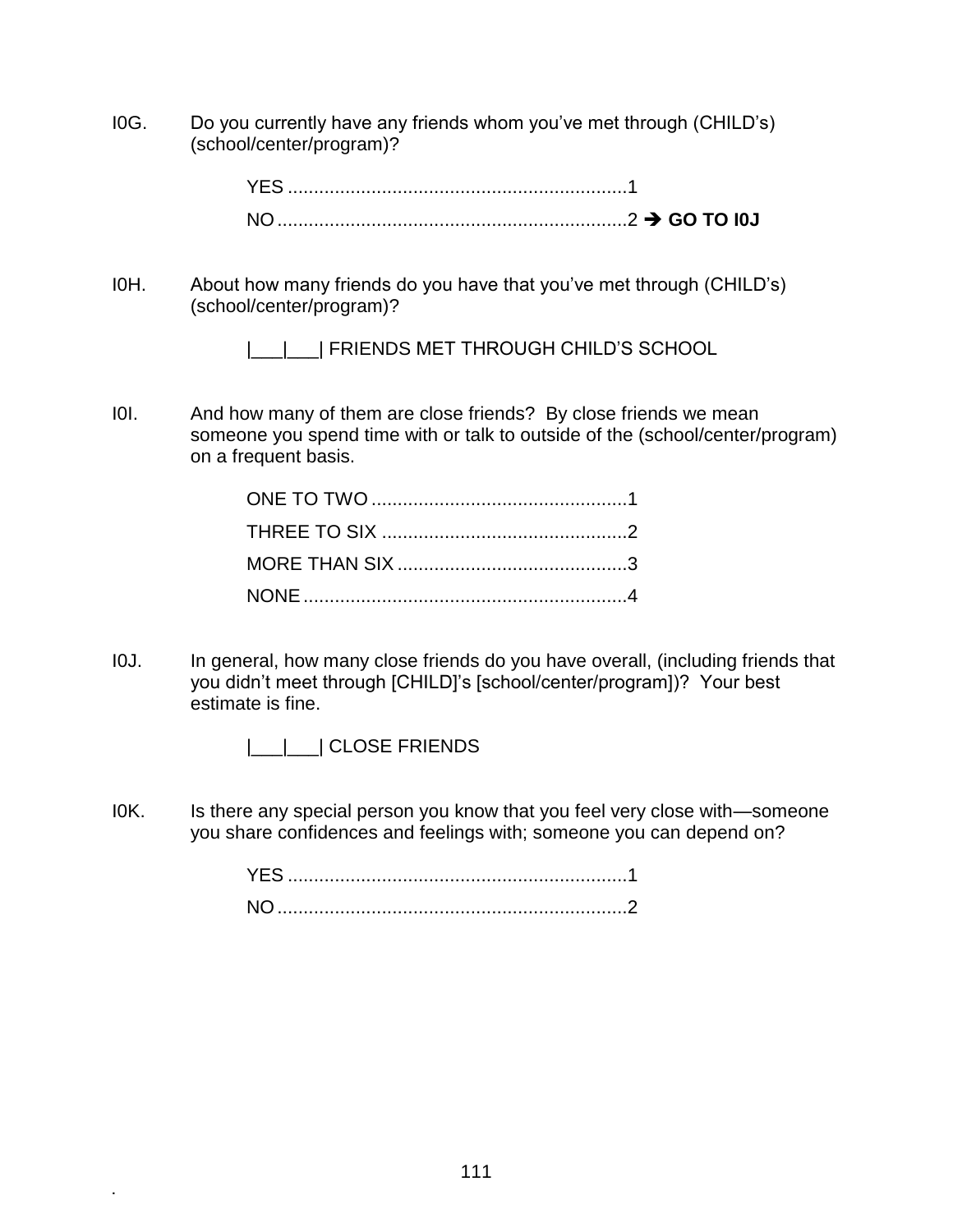I0L. How many of the families on your block would you say that you know well? Would you say you know . . .

I0M. The next question is about the people living in your neighborhood. For each item I read, please tell me how likely it would be for your neighbors to intervene or get involved.

> (READ ITEM). Would you say it is very likely they would intervene, somewhat likely, not very likely, or very unlikely?

|                                                                                             | <b>VERY</b><br><b>LIKELY</b> | <b>SOMEWHAT</b><br><b>LIKELY</b> | <b>NOT</b><br><b>VERY</b><br><b>LIKELY</b> | <b>VERY</b><br><b>UNLIKELY</b> | <b>DON'T</b><br><b>KNOW</b> |
|---------------------------------------------------------------------------------------------|------------------------------|----------------------------------|--------------------------------------------|--------------------------------|-----------------------------|
| If children were skipping<br>school and hanging out on the                                  |                              | 2                                | 3                                          |                                | $-2$                        |
| If children were spray painting<br>buildings with graffiti                                  |                              | 2                                | 3                                          | 4                              | -2                          |
| If children were showing<br>disrespect to an adult                                          |                              | $\mathcal{P}$                    | 3                                          | $\boldsymbol{4}$               | $-2$                        |
| If a fight broke out in front of                                                            |                              | 2                                | 3                                          | 4                              | -2                          |
| If the fire station closest to the<br>neighborhood was threatened<br>and its budget was cut |                              |                                  |                                            |                                |                             |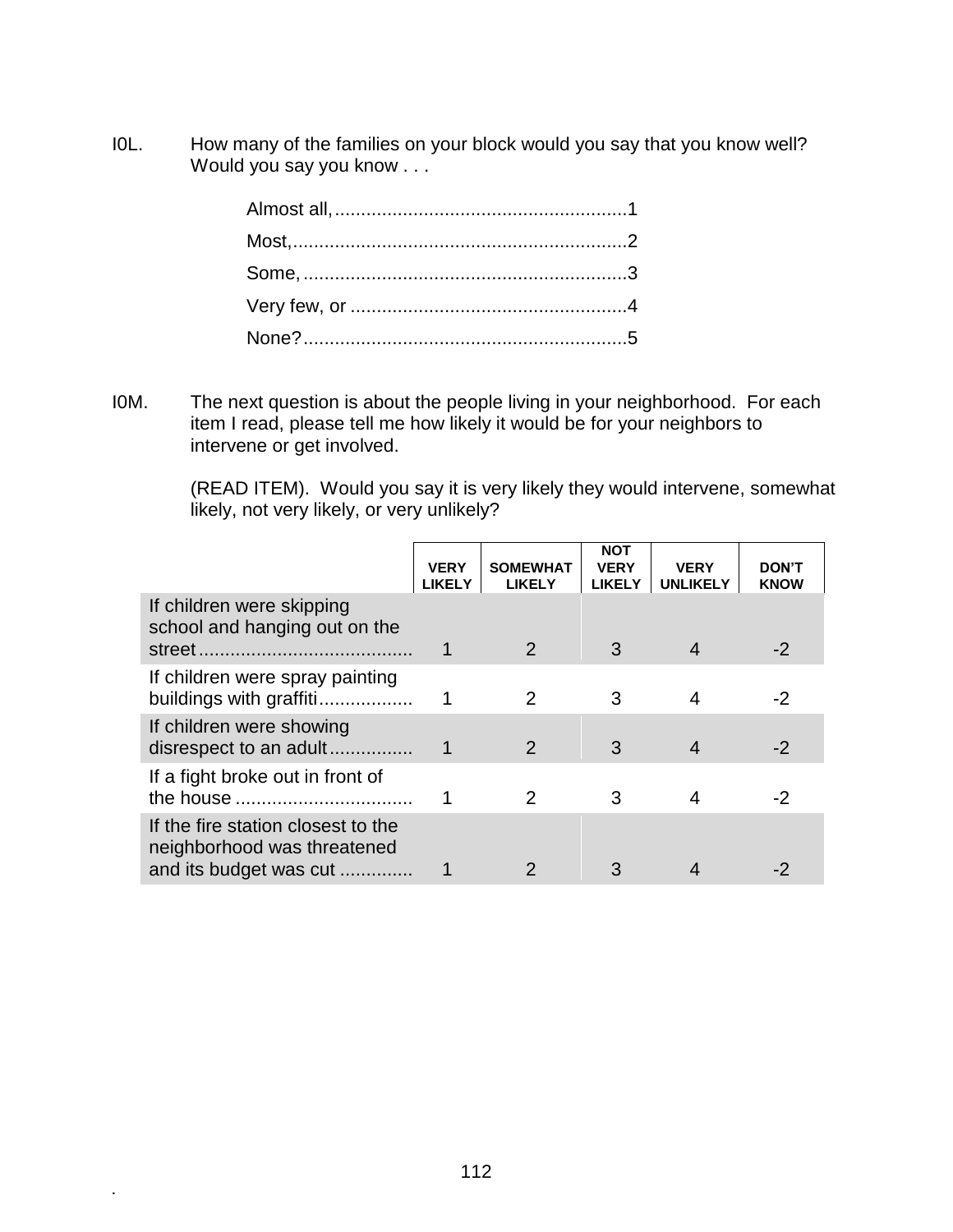I0N. Now I'm going to read some statements about your neighborhood and the people who live there. For each statement, please tell me if you strongly agree, agree, disagree, or strongly disagree.

(READ ITEM). Do you strongly agree, agree, disagree, or strongly disagree?

|                                                                             | <b>STRONGLY</b><br><b>AGREE</b> | <b>AGREE</b>  | <b>DISAGREE</b> | <b>STRONGLY</b><br><b>DISAGREE</b> | <b>DON'T</b><br><b>KNOW</b> |
|-----------------------------------------------------------------------------|---------------------------------|---------------|-----------------|------------------------------------|-----------------------------|
| People around here are<br>willing to help their<br>neighbors                |                                 | $\mathcal{P}$ | 3               | 4                                  | $-2$                        |
|                                                                             |                                 |               |                 |                                    |                             |
| This is a close-knit<br>neighborhood                                        |                                 | 2             | 3               | 4                                  | -2                          |
|                                                                             |                                 |               |                 |                                    |                             |
| People in this neighborhood<br>generally don't get along<br>with each other |                                 | 2             | 3               | 4                                  | -2                          |
| People in this neighborhood<br>do not share the same                        |                                 | 2             | 3               | 4                                  | -2                          |
|                                                                             |                                 |               |                 |                                    |                             |
| Gangs are a problem in this<br>neighborhood                                 |                                 |               |                 |                                    |                             |

I0O. Have you ever been afraid to let (CHILD) go outside because of violence in your neighborhood.

| CHILD DOES NOT STAY WITH MOTHER/ |  |
|----------------------------------|--|
|                                  |  |

I0P. Do you participate in any groups such as a senior center, social or work group, church related group, charity, public service or community group?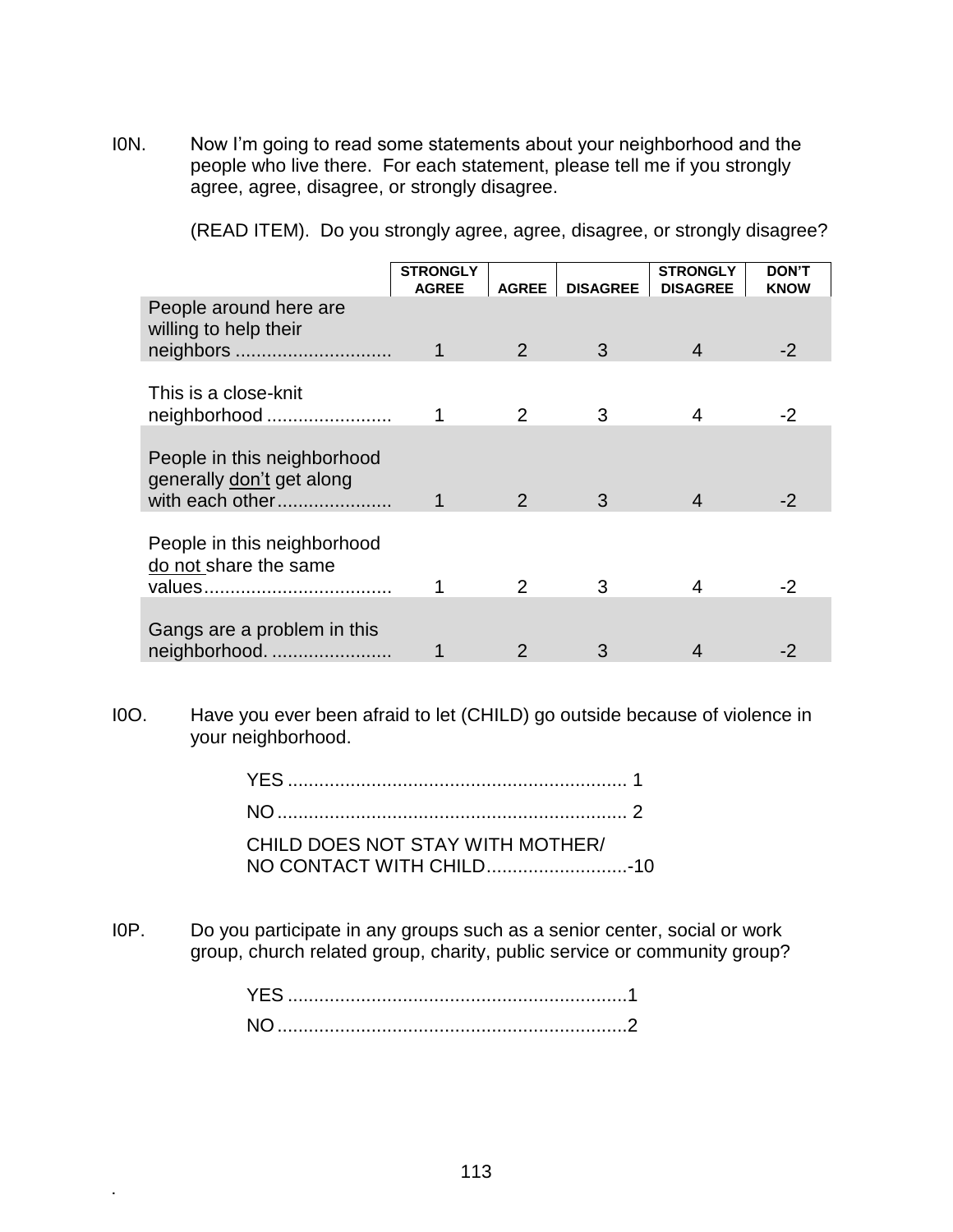Now I would like to ask you some questions about your housing situation.

I1. Have you moved since ([DATE OF LAST INTERVIEW])/in the last two years)?

YES .................................................................1 NO...................................................................2 **GO TO I7A**

I1A. How many times have you moved since ([DATE OF LAST INTERVIEW])/in the last two years)?

|\_\_\_|\_\_\_| MOVES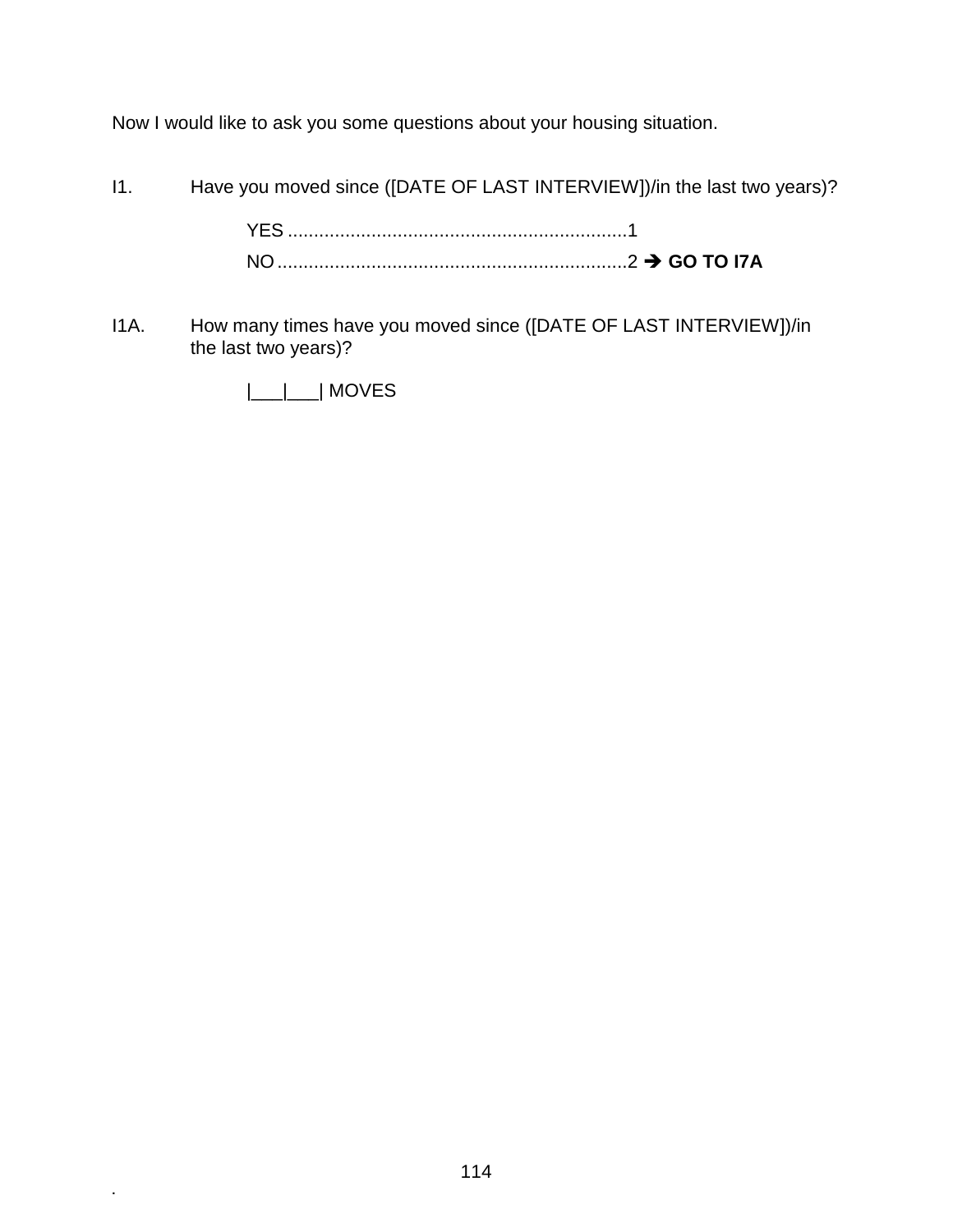I2. What is your current housing situation? Please stop me when I read the statement that describes your situation. Do you . . .

| <b>CIRCLE ONE</b>                                                                 |                    |
|-----------------------------------------------------------------------------------|--------------------|
| Rent your own apartment or house, 1<br>Live with family or friends and contribute | <b>← GO TO 14</b>  |
| Live with family or friends and do                                                |                    |
|                                                                                   |                    |
| Live in a house or condo owned by another                                         | <b>← GO TO I3</b>  |
| Live in temporary housing or a group                                              |                    |
| Do you live in some other housing<br>arrangement? (NOT SPECIFIED) 7               |                    |
| <b>HALFWAY HOUSE/TREATMENT</b>                                                    | <b>→ GO TO I7A</b> |
|                                                                                   |                    |
| ON THE STREET, HOMELESS10-                                                        |                    |
|                                                                                   |                    |
|                                                                                   |                    |
|                                                                                   |                    |

I3. Approximately, how much do you think (you/they) could sell this home for today?

## **PROBE FOR APPROXIMATE AMOUNT.**

**.**

 $$ |$   $|$ DON'T KNOW .................................................-2 REFUSED .......................................................-1

I3A. Approximately, how much do (you/they) owe on this house?

| 115 |
|-----|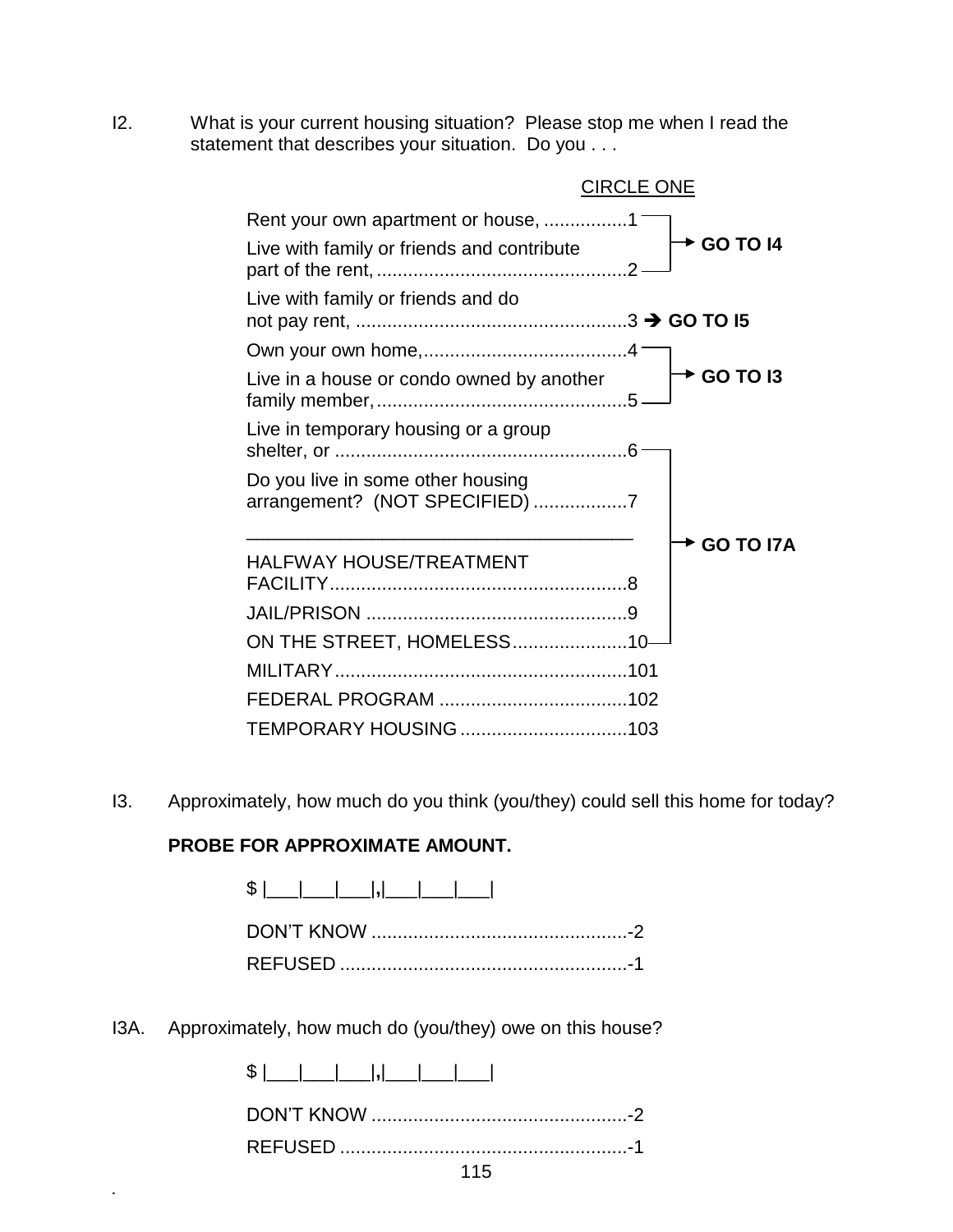I3B. What are (your/their) monthly mortgage payments? Please include taxes and any insurance payments that are included in the monthly payments.

> \$ |\_\_\_|\_\_\_|**,**|\_\_\_|\_\_\_|\_\_\_| DON'T KNOW .................................................-2 REFUSED .......................................................-1

I3B1. Whose name is on the mortgage for this house?

|                                                                | <b>CIRCLE ONE</b> |
|----------------------------------------------------------------|-------------------|
|                                                                |                   |
| <b>FATHER'S OR CURRENT PARTNER'S</b>                           |                   |
| BOTH MOTHER'S NAME AND FATHER'S<br>OR CURRENT PARTNER'S NAMES3 |                   |
| <b>FAMILY MEMBER(S) ON THE</b>                                 |                   |
| FAMILY MEMBER(S) ON THE FATHER'S<br>OR CURRENT PARTNER'S SIDE5 |                   |
|                                                                |                   |
|                                                                |                   |
|                                                                |                   |
|                                                                |                   |
|                                                                |                   |

#### I3C. **DOES RESPONDENT LIVE IN A HOUSE OR CONDO OWNED BY ANOTHER FAMILY MEMBER? (I2=5)**

| NO. |  |
|-----|--|

#### I4. How much rent do you pay each month?

|  |  |  |  |  | <b>PER MONTH</b> |
|--|--|--|--|--|------------------|
|--|--|--|--|--|------------------|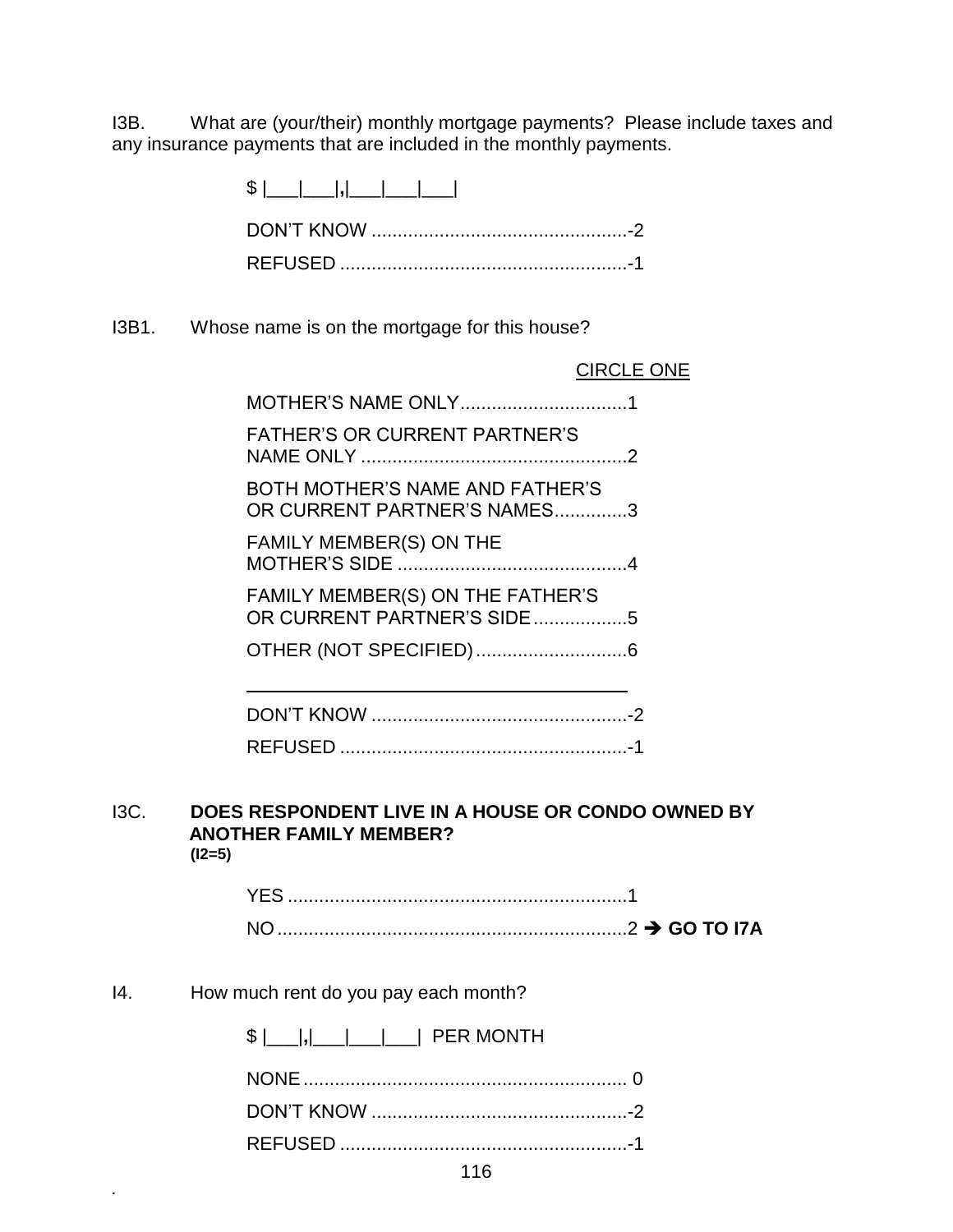I4A. Whose name is on the lease for this (apartment/house/condo)?

MOTHER'S NAME ONLY................................1 FATHER'S OR CURRENT PARTNER'S NAME ONLY ...................................................2 BOTH MOTHER'S NAME AND FATHER'S OR CURRENT PARTNER'S NAMES..............3 FAMILY MEMBER(S) ON THE MOTHER'S SIDE ............................................4 FAMILY MEMBER(S) ON THE FATHER'S OR CURRENT PARTNER'S SIDE..................5 OTHER (NOT SPECIFIED).............................6

| NOT APPLICABLE-DOES NOT        |  |
|--------------------------------|--|
|                                |  |
|                                |  |
|                                |  |
| <b>OTHER FAMILY MEMBER</b> 101 |  |
|                                |  |

I4B. Are you required to report your income and assets to your landlord on an annual basis?

#### **CODE WITHOUT ASKING IF KNOWN:**

I5. Is this home in a public housing project?

# I5A. **DOES RESPONDENT LIVE WITH FAMILY OR FRIENDS, BUT PAY NO RENT?**

**(I2=3, OR I2=5 AND I4=0)**

| <b>YES</b> |  |
|------------|--|
| <b>NO</b>  |  |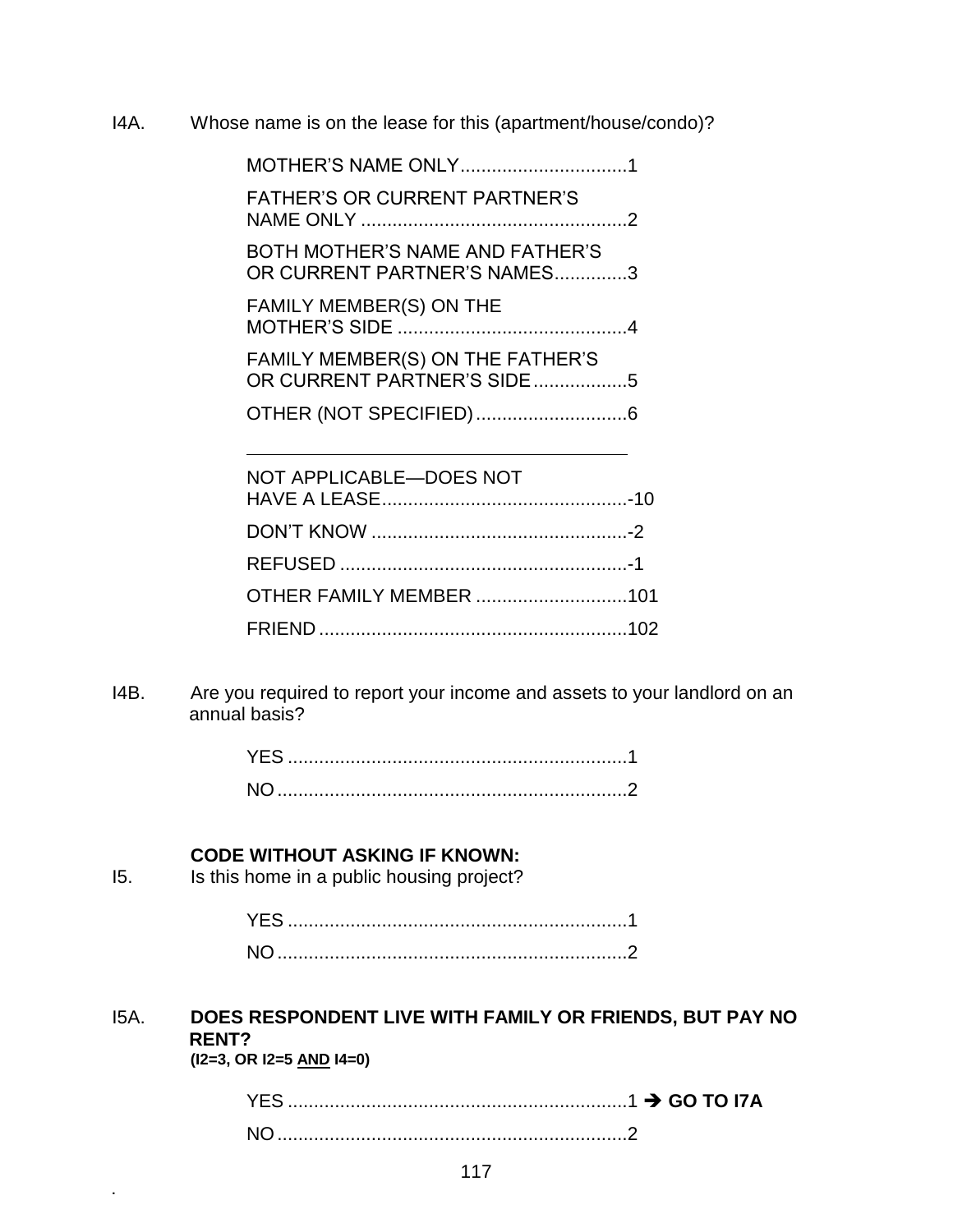- I6. Is the federal, state, or local government helping to pay for your rent?
	- **PROBE:** This help can be in the form of additional money added to your benefits, as a voucher that you give your landlord, or as assistance from Section 8.

I7. My next questions are about help you may have received from some agencies and government programs.

> In the past twelve months, have you received help from any of the following agencies or programs?

|             |                                           | <b>CIRCLE YES OR</b><br><b>NO FOR EACH</b> |               |
|-------------|-------------------------------------------|--------------------------------------------|---------------|
|             |                                           | <b>YES</b>                                 | <b>NO</b>     |
| 17A.        |                                           |                                            | $\mathcal{P}$ |
| 17B         |                                           | 1                                          | $\mathcal{P}$ |
| <b>I7C.</b> |                                           |                                            | $\mathcal{P}$ |
| 17D         |                                           |                                            | $\mathcal{P}$ |
| <b>I7E.</b> |                                           |                                            | $\mathcal{P}$ |
| I7F.        | A welfare office or welfare job placement |                                            | 2             |

#### **NO I7G THIS VERSION**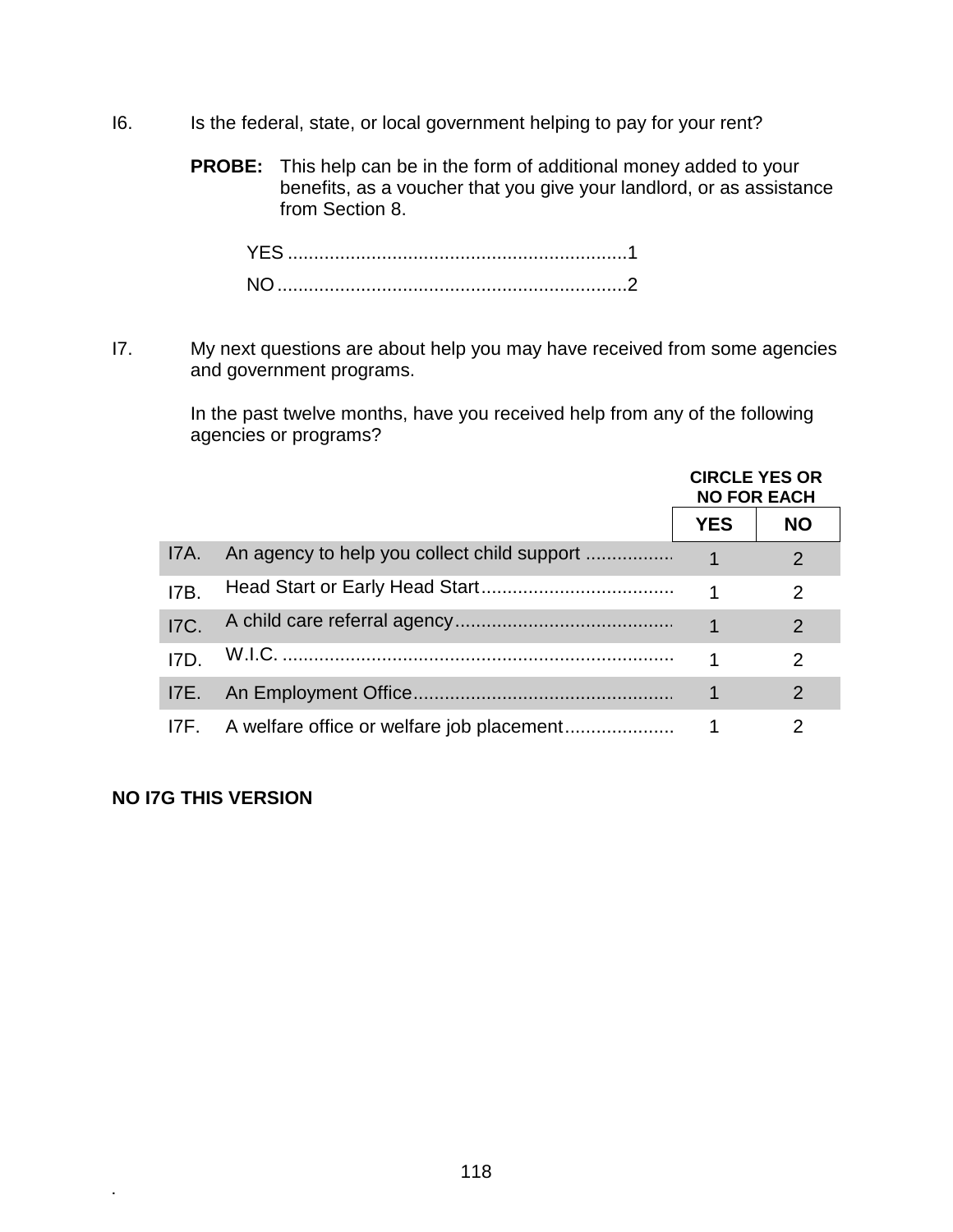I7H. Have you heard of or attended any marriage promotion programs?

- I8. In the last twelve months, have you or anyone else in your household received income from any of the following programs?
- I8A. Have you received income from (ITEM)?

#### **FIRST, CODE "YES" OR "NO" FOR EACH PROGRAM. THEN, FOR EACH PROGRAM CODED "YES", ASK:**

- I8B. How many months did you receive help from (PROGRAM) in the last twelve months?
- I8C. Approximately how much did you receive (last month/the last month you received [BENEFIT])?

|    |                                                                                                                | 18A.       |              | 18B.                             | <b>I8C.</b>                       |
|----|----------------------------------------------------------------------------------------------------------------|------------|--------------|----------------------------------|-----------------------------------|
|    |                                                                                                                | <b>YES</b> | <b>NO</b>    | <b>MONTHS</b><br><b>RECEIVED</b> | <b>AMOUNT</b><br><b>PER MONTH</b> |
|    | <b>PROBE:</b> By welfare or TANF, we mean<br>temporary assistance to needy families, AFDC,<br>or cash welfare. |            | 2            |                                  |                                   |
| 2. |                                                                                                                |            | 2            |                                  |                                   |
| 3. | Other assistance such as<br>Unemployment Insurance, or Worker's<br>Compensation (NOT SPECIFIED)                |            | $\mathcal P$ |                                  |                                   |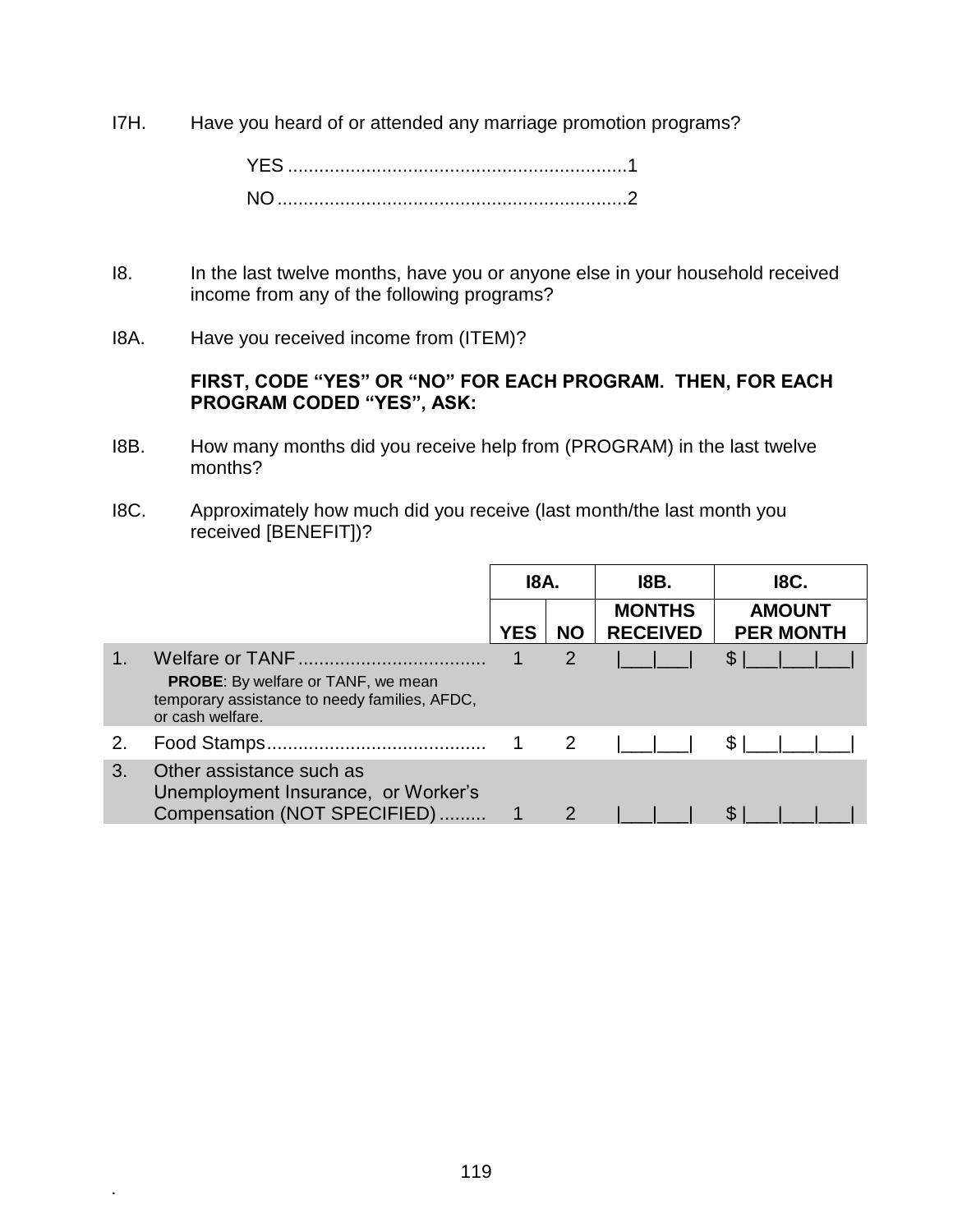| <b>19.</b> | DID MOTHER RECEIVE WELFARE OR TANF IN THE LAST 12 MONTHS?<br>$(I8A1=1)$                                                                           |  |  |
|------------|---------------------------------------------------------------------------------------------------------------------------------------------------|--|--|
|            |                                                                                                                                                   |  |  |
|            |                                                                                                                                                   |  |  |
| 110.       | <b>CODE WITHOUT ASKING IF KNOWN:</b><br>Are you currently receiving welfare or TANF?                                                              |  |  |
|            |                                                                                                                                                   |  |  |
|            |                                                                                                                                                   |  |  |
| 111.       | For how long have you been receiving welfare this time?                                                                                           |  |  |
|            | <u>__  __ </u> YEARS (I11A)  __ __  MONTHS (I11B)                                                                                                 |  |  |
|            |                                                                                                                                                   |  |  |
|            |                                                                                                                                                   |  |  |
|            | <b>GO TO I15</b>                                                                                                                                  |  |  |
| 112.       | Have you ever received welfare or TANF?                                                                                                           |  |  |
|            |                                                                                                                                                   |  |  |
|            |                                                                                                                                                   |  |  |
| 113.       | When did you last receive welfare or TANF?                                                                                                        |  |  |
|            | (113A)<br>(113B)                                                                                                                                  |  |  |
| 114.       | When you stopped receiving welfare or TANF benefits, was it your decision to<br>leave welfare or did the welfare department stop your cash grant? |  |  |

OWN DECISION .............................................1 CUT BY WELFARE DEPT. .............................2 **GO TO I14B**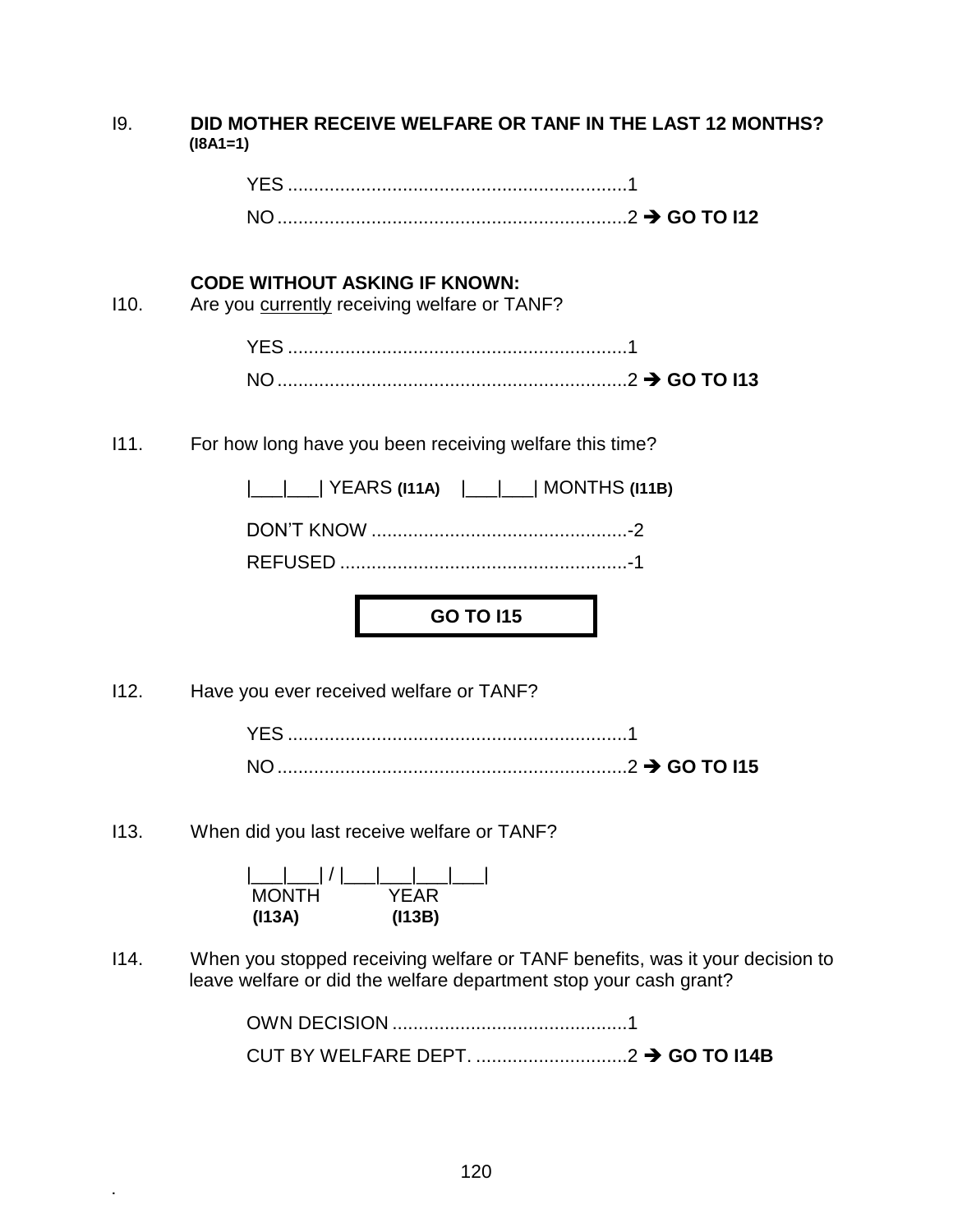I14A. Why did you decide to stop receiving cash aid?

# **IF MORE THAN ONE REASON GIVEN, PROBE FOR MAIN REASON.**

CIRCLE ONE

| GOT A DIFFERENT OR BETTER JOB2                                          |
|-------------------------------------------------------------------------|
| <b>WORKED MORE HOURS OR GOT A</b><br>RAISE OR GOT MORE EARNINGS3        |
| MARRIED/REMARRIED 4                                                     |
| <b>MOVED IN WITH PARTNER WHO</b><br>HELPED SUPPORT FAMILY5              |
|                                                                         |
| <b>MOVED TO ANOTHER COUNTY</b>                                          |
| <b>WANTED TO SAVE UP SOME MONTHS</b>                                    |
| WANTED TO AVOID THE WORK OR<br><b>OTHER PARTICIPATION REQUIREMENTS9</b> |
| COULDN'T STAND THE HASSLES 10                                           |
| OTHER (NOT SPECIFIED)11                                                 |
|                                                                         |
|                                                                         |

# **GO TO I15**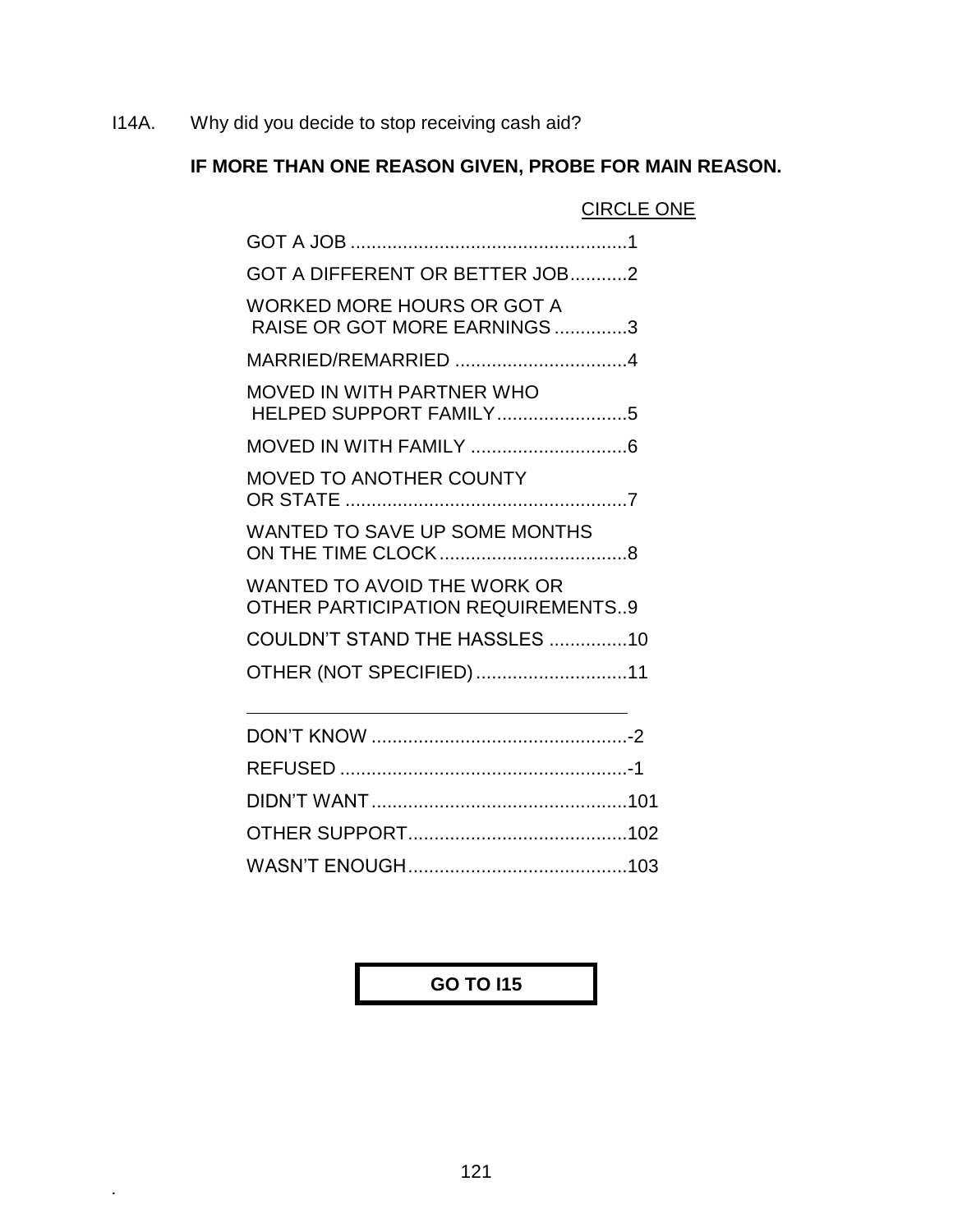I14B. Why did the welfare office stop or cut off your cash aid?

# **IF MORE THAN ONE REASON, PROBE FOR MAIN REASON.**

|                                                             | <b>CIRCLE ONE</b> |
|-------------------------------------------------------------|-------------------|
| <b>EARNINGS INCREASED AND MADE</b>                          |                   |
|                                                             |                   |
| REACHED END OF WELFARE TIME                                 |                   |
| DID NOT FOLLOW PROGRAM RULES<br>AND WAS CUT OFF/SANCTIONED4 |                   |
| MARRIED/REMARRIED/                                          |                   |
|                                                             |                   |

| MOVED TO ANOTHER COUNTY |  |
|-------------------------|--|
|                         |  |
|                         |  |

| RECEIVED CHILD SUPPORT101       |  |
|---------------------------------|--|
|                                 |  |
| RECEIVED UNEMPLOYMENT103        |  |
| PAPERWORK DID NOT GO THROUGH104 |  |
|                                 |  |

### I15. **WAS RESPONDENT ON WELFARE/TANF IN THE LAST 12 MONTHS? (I8A1=1)**

| $\ldots$ GO TO 118 |
|--------------------|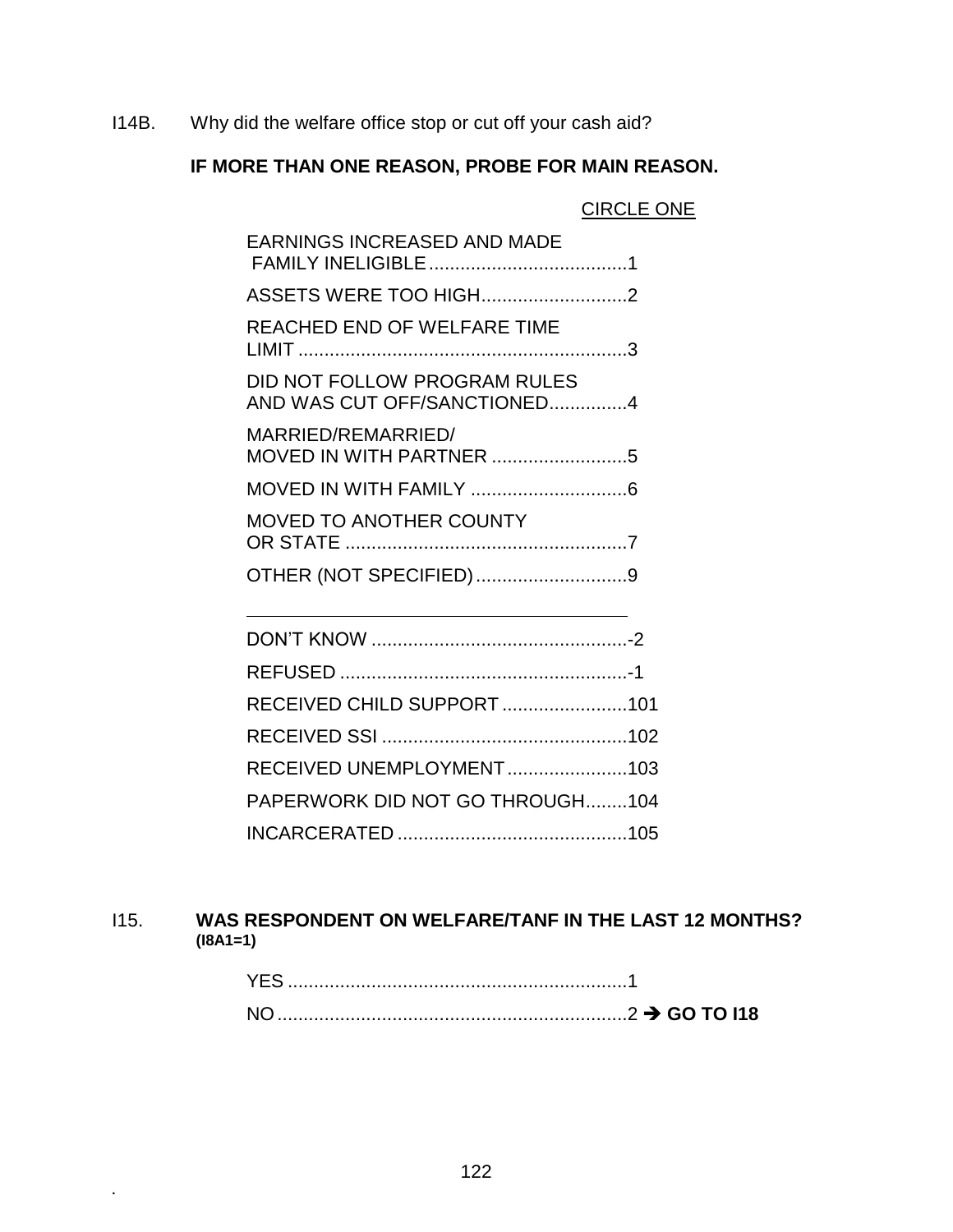I16. Were you required to do anything, such as work, go to school, look for a job, or name the father of your child in return for your welfare benefits?

I16A. What were you required to do?

**.**

**PROBE:** Anything else?

#### CIRCLE ALL THAT APPLY

| <b>I16A 1</b> |                             |  |
|---------------|-----------------------------|--|
| <b>I16A 2</b> |                             |  |
| <b>I16A 3</b> | WORK IN AN UNPAID JOB 3     |  |
| <b>I16A 4</b> | ATTEND SCHOOL OR TRAINING 4 |  |
| <b>I16A 5</b> | NAME THE FATHER OF CHILD5   |  |
| 116A 6        |                             |  |
|               |                             |  |

I17. Were your welfare benefits reduced or cut at any time in the past twelve months because you did not fulfill these requirements?

| <b>NO</b> |  |  |  |  |
|-----------|--|--|--|--|

# **GO TO I18D**

I18. Was there ever a time in the past twelve months that you thought you might be eligible for welfare?

| YES. |  |
|------|--|
| NO.  |  |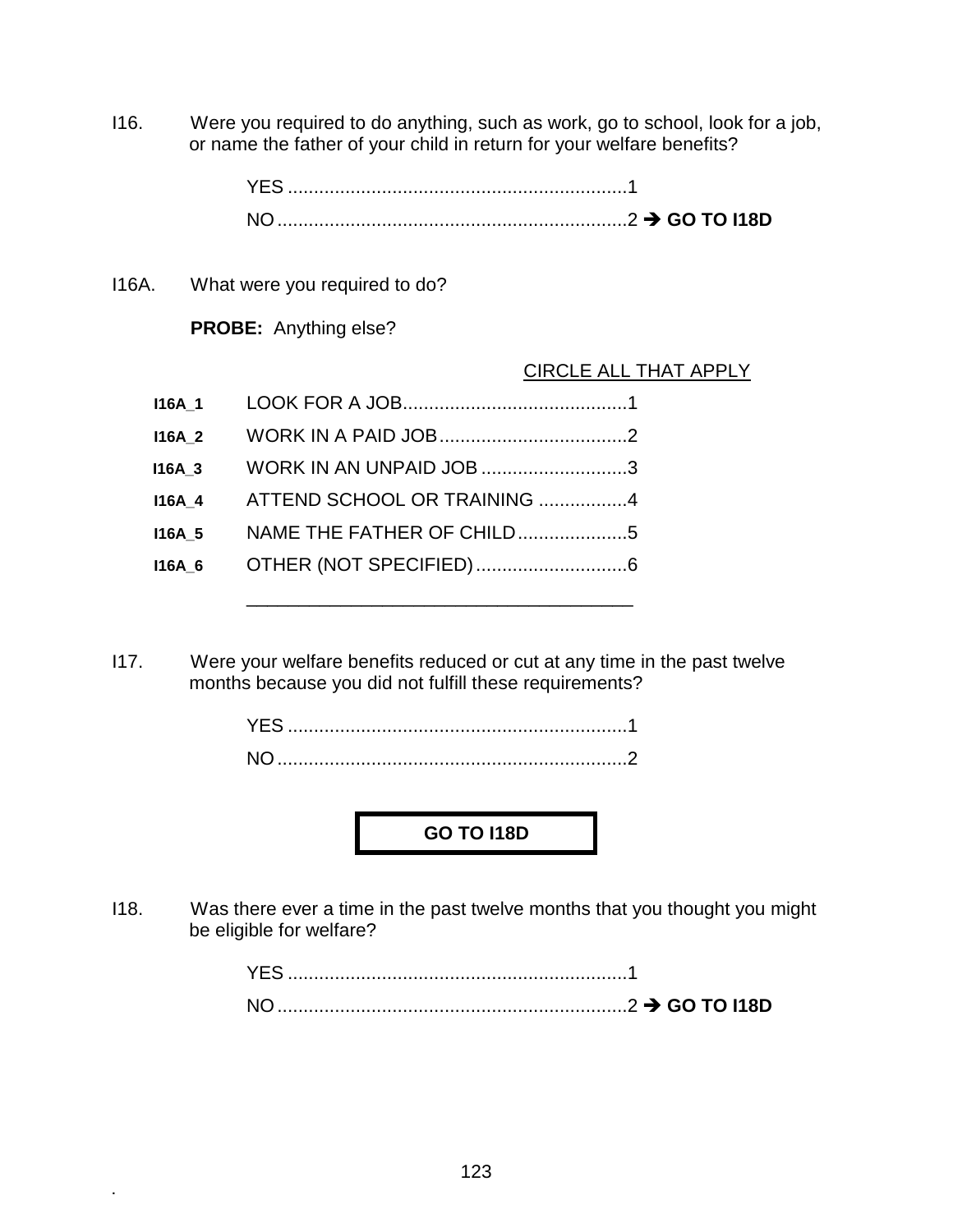I18A. Did you apply for welfare in the past twelve months?

YES, APPLIED ................................................1

NO, DID NOT APPLY (OR DID NOT FINISH APPLYING)................................2 **GO TO I18C**

I18B. What happened with the application? Was it turned down, did you get the benefits, or are you still waiting to hear?

#### CIRCLE ONE

**GO TO I18D**

I18C. Why didn't you apply for welfare? Was it because you didn't know how to apply, you did not want to go on welfare, or some other reason?

#### CIRCLE ONE

| DON'T WANT WELFARE 2    |  |
|-------------------------|--|
| NEVER GOT AROUND TO IT3 |  |
| OTHER (NOT SPECIFIED)4  |  |
|                         |  |
|                         |  |
|                         |  |
|                         |  |

DON'T KNOW .................................................-2

REFUSED .......................................................-1

124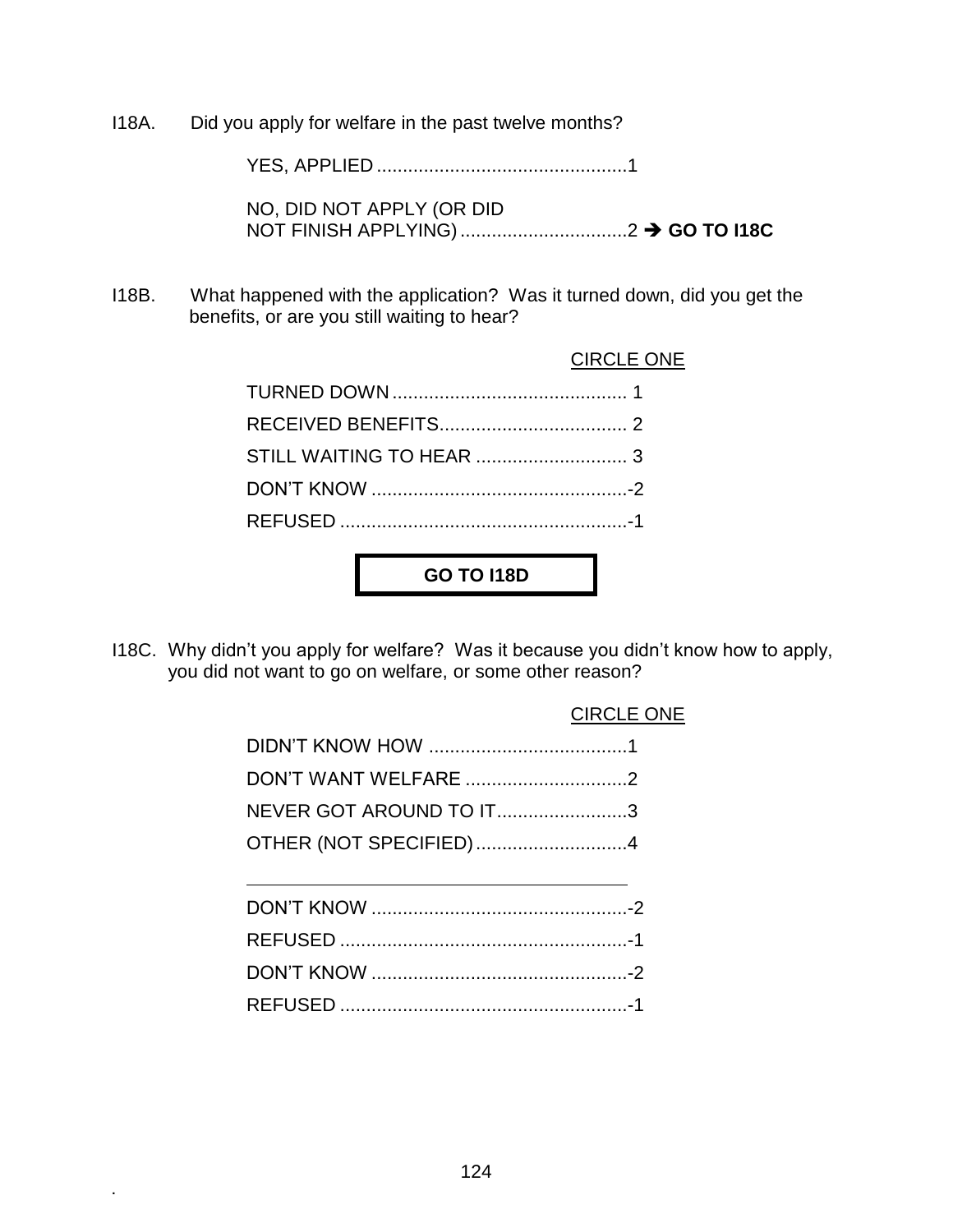I18D. Have you or (CHILD) received Supplemental Security Income (SSI) in the past twelve months?

I18E. Who has received SSI in the past twelve months?

CIRCLE ONE

| BOTH RESPONDENT AND CHILD 3 |  |
|-----------------------------|--|
| OTHER (NOT SPECIFIED)4      |  |
|                             |  |

\_\_\_\_\_\_\_\_\_\_\_\_\_\_\_\_\_\_\_\_\_\_\_\_\_\_\_\_\_\_\_\_\_\_\_\_\_

OTHER FAMILY MEMBER .............................101

I18F. How many months did (you/[CHILD]/you and [CHILD]/[OTHER]) receive SSI in the past twelve months?

|\_\_\_|\_\_\_| MONTHS

I18G. Approximately how much did (you/[CHILD]/you and [CHILD]/[OTHER]) receive each month?

 $$$   $|$   $|$   $|$   $|$   $|$ 

**.**

I19. **DID MOTHER RECEIVE FOOD STAMPS IN THE PAST 12 MONTHS? (I8A2=1)**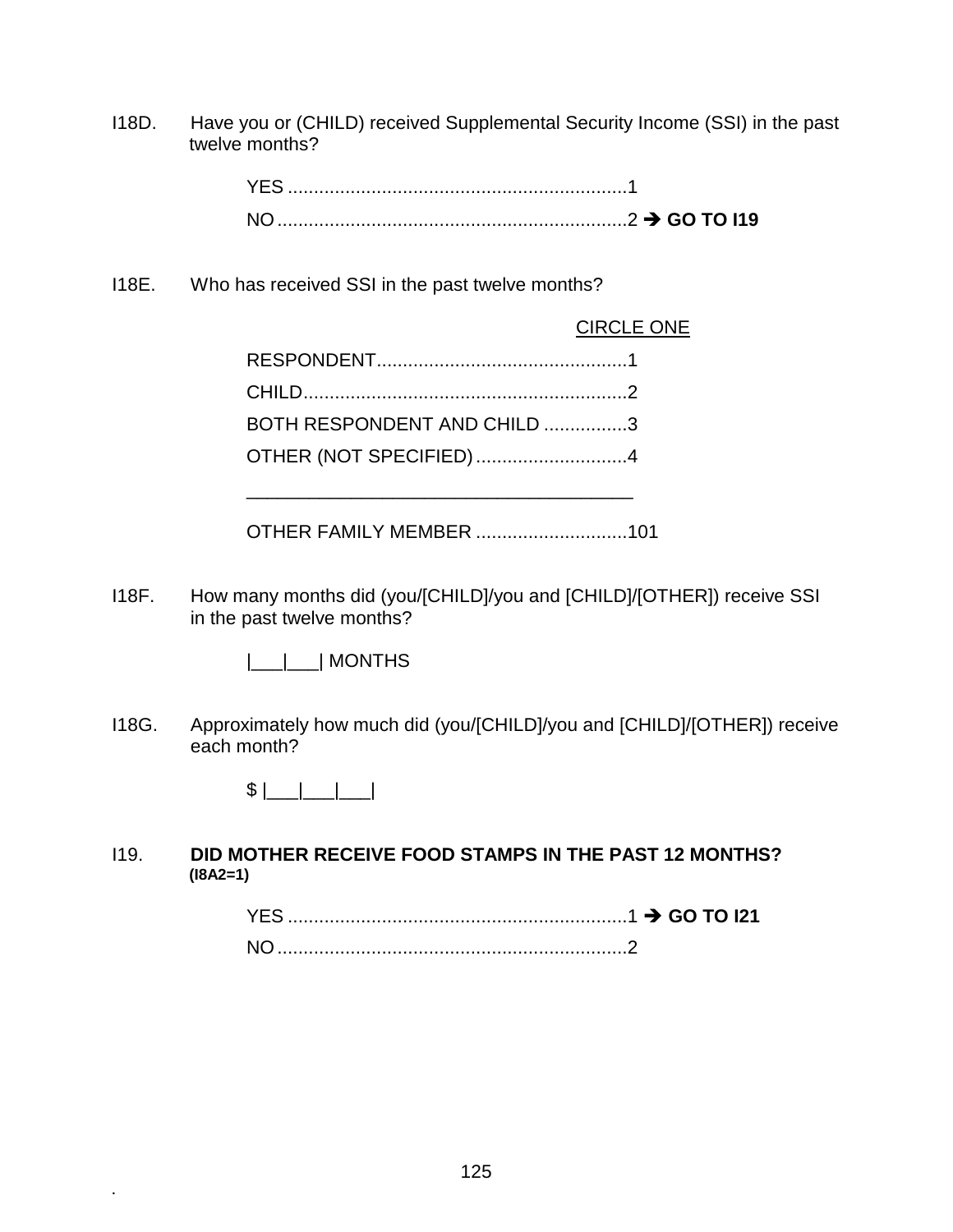I20. Was there ever a time in the past twelve months that you thought you might be eligible for food stamps?

| YFS. |  |
|------|--|
|      |  |

I20A. Did you apply for food stamps in the past twelve months?

YES, APPLIED ................................................1 NO, DID NOT APPLY (OR DID NOT FINISH APPLYING).................................2 **→ GO TO I21** 

I20B. What happened with the application? Was it turned down, did you get the food stamps, or are you still waiting to hear?

|                         | <b>CIRCLE ONE</b> |
|-------------------------|-------------------|
|                         |                   |
|                         |                   |
| STILL WAITING TO HEAR 3 |                   |
| OTHER (NOT SPECIFIED)4  |                   |
|                         |                   |
|                         |                   |
|                         |                   |
|                         |                   |

I21. Did you fill out a federal tax return for 2002 or 2003?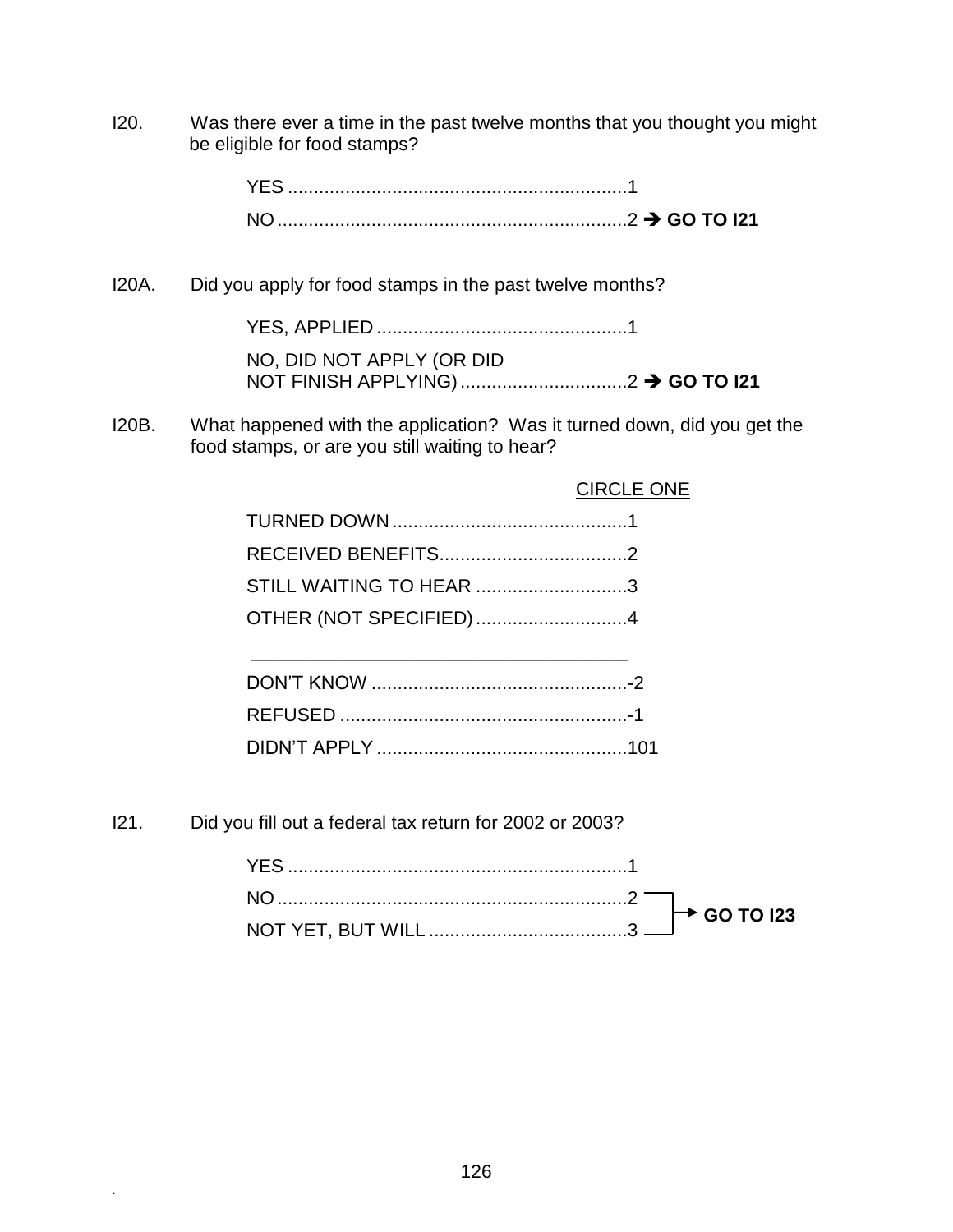I22. As part of filling out your federal tax return the last time, did you fill out a special form to claim the Earned Income Credit, called Schedule EIC?

> **PROBE IF DON'T KNOW WHAT EIC IS:** The federal government has a special rule that allows working people who make less than about \$29,000 a year to get a tax refund. It's called the Earned Income Credit or EIC. Sometimes, if the IRS thinks that someone is eligible for the EIC they send out a letter asking that person to fill out a special form so that they can claim the EIC.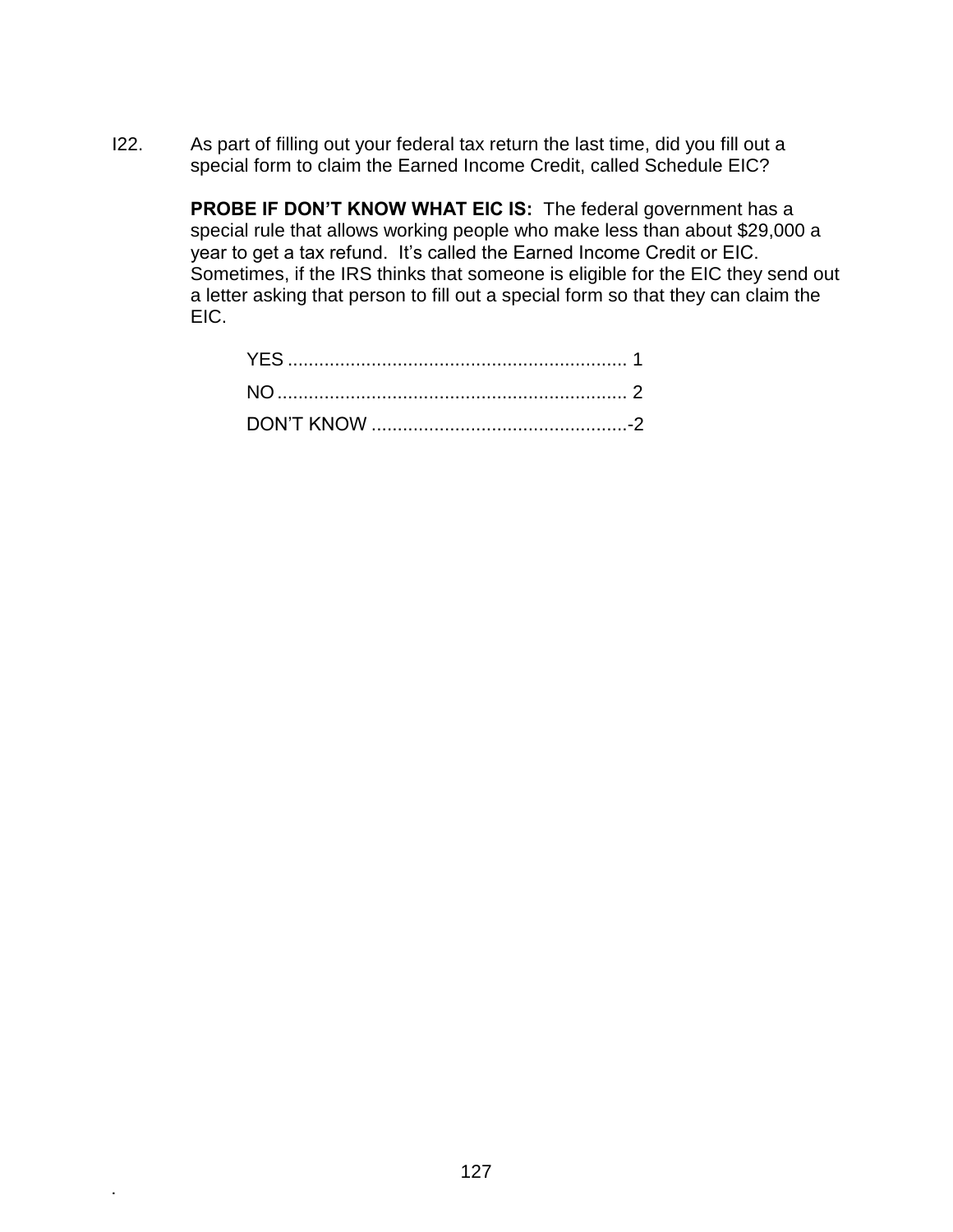I23. We are also interested in some of the problems that families face making ends meet. In the past twelve months, did you do any of the following because there wasn't enough money?

|  | NOTE: REPEAT AS NEEDED "because there wasn't enough money" |  |  |  |
|--|------------------------------------------------------------|--|--|--|
|  |                                                            |  |  |  |

|              |                                                                                                                                                                                         | <b>YES</b>  | <b>NO</b>      |
|--------------|-----------------------------------------------------------------------------------------------------------------------------------------------------------------------------------------|-------------|----------------|
| <b>I23A.</b> | In the past twelve months, did you receive free food or                                                                                                                                 |             | 2              |
| I23B.        | (In the past twelve months,) Was (CHILD/ were the children)<br>ever hungry, but you just couldn't afford more                                                                           |             |                |
|              |                                                                                                                                                                                         |             | $\overline{2}$ |
| <b>I23C.</b> | (In the past twelve months,) were you ever hungry, but didn't<br>eat because you couldn't afford enough                                                                                 | 1           | $\overline{2}$ |
| I23D.        | (In the past twelve months,) Did you not pay the full amount                                                                                                                            | 1           | $\overline{2}$ |
| <b>I23E.</b> | (In the past twelve months,) Were you evicted from your<br>home or apartment for not paying the rent or mortgage?                                                                       | 1           | $\overline{2}$ |
| 123F.        | (In the past twelve months,) Did you not pay the full amount                                                                                                                            | 1           | $\overline{2}$ |
| <b>I23G.</b> | (In the past twelve months,) Was your gas or electric service<br>ever turned off, or the heating oil company did not deliver oil,<br>because there wasn't enough money to pay the bills | $\mathbf 1$ | $\overline{2}$ |
| 123H.        | (In the past twelve months,) Did you borrow money from                                                                                                                                  | 1           | 2              |
| <b>1231.</b> | (In the past twelve months,) Did you move in with other<br>people even for a little while because of financial problems                                                                 | 1           | $\overline{2}$ |
| <b>123J.</b> | (In the past twelve months,) Did you stay at a shelter, in an<br>abandoned building, an automobile or any other place not<br>meant for regular housing, even for one night?             | 1           | 2              |
| 123K.        | (In the past twelve months,) Was there anyone in your<br>household who needed to see a doctor or go to the hospital                                                                     | 1           | $\overline{2}$ |
| <b>I23L</b>  | (In the past twelve months,) Have you cut back on buying                                                                                                                                | 1           | $\overline{2}$ |
| <b>I23M.</b> | (In the past twelve months,) Have you worked overtime or                                                                                                                                | 1           | $\overline{2}$ |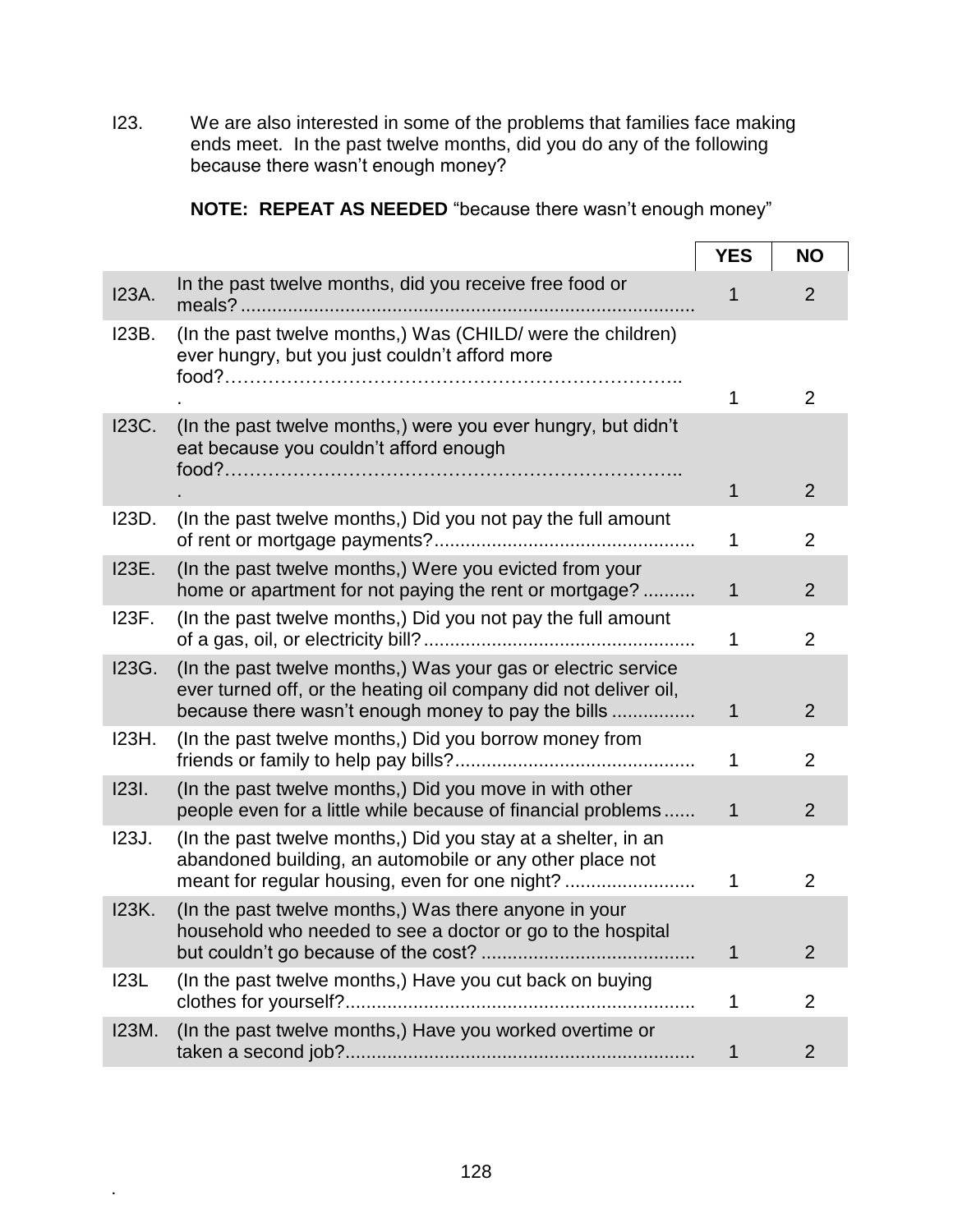I23N. In the past twelve months, was your telephone service ever disconnected by the telephone company because there wasn't enough money to pay the bill?

I23O. About how many days in the past twelve months were you without phone service?

|\_\_\_|\_\_\_|\_\_\_| DAYS

I23P. Next I'm going to read some opinions other people have expressed about welfare. For each statement, please tell me whether you strongly agree, agree, disagree or strongly disagree with it. Welfare…..(READ ITEM).

|        |                                                                                                                                    | <b>STRONGLY</b><br><b>AGREE</b> | <b>AGREE</b>  | <b>DISAGREE</b> | <b>STRONGLY</b><br><b>DISAGREE</b> | <b>DON'T</b><br><b>KNOW</b> |
|--------|------------------------------------------------------------------------------------------------------------------------------------|---------------------------------|---------------|-----------------|------------------------------------|-----------------------------|
| I23P1. | Makes people work less than they<br>would if there wasn't a welfare                                                                |                                 | 2             | 3               |                                    |                             |
| I23P2. | Helps people get on their feet<br>when facing difficult situations<br>such as unemployment, a divorce,<br>or a death in the family |                                 | 2             | 3               | 4                                  | -2                          |
| I23P3. | Encourages young women to have<br>babies before marriage                                                                           |                                 | 2             | 3               | 4                                  |                             |
| I23P4. | Helps keep people's marriage<br>together in times of financial<br>problem                                                          |                                 | $\mathcal{P}$ | 3               |                                    | -2                          |
| I23P5. | Helps to prevent hunger and                                                                                                        |                                 | 2             | 3               | 4                                  | $-2$                        |
| I23P6. | Discourages young women who<br>get pregnant from marrying the<br>father of the child                                               |                                 |               | 3               |                                    |                             |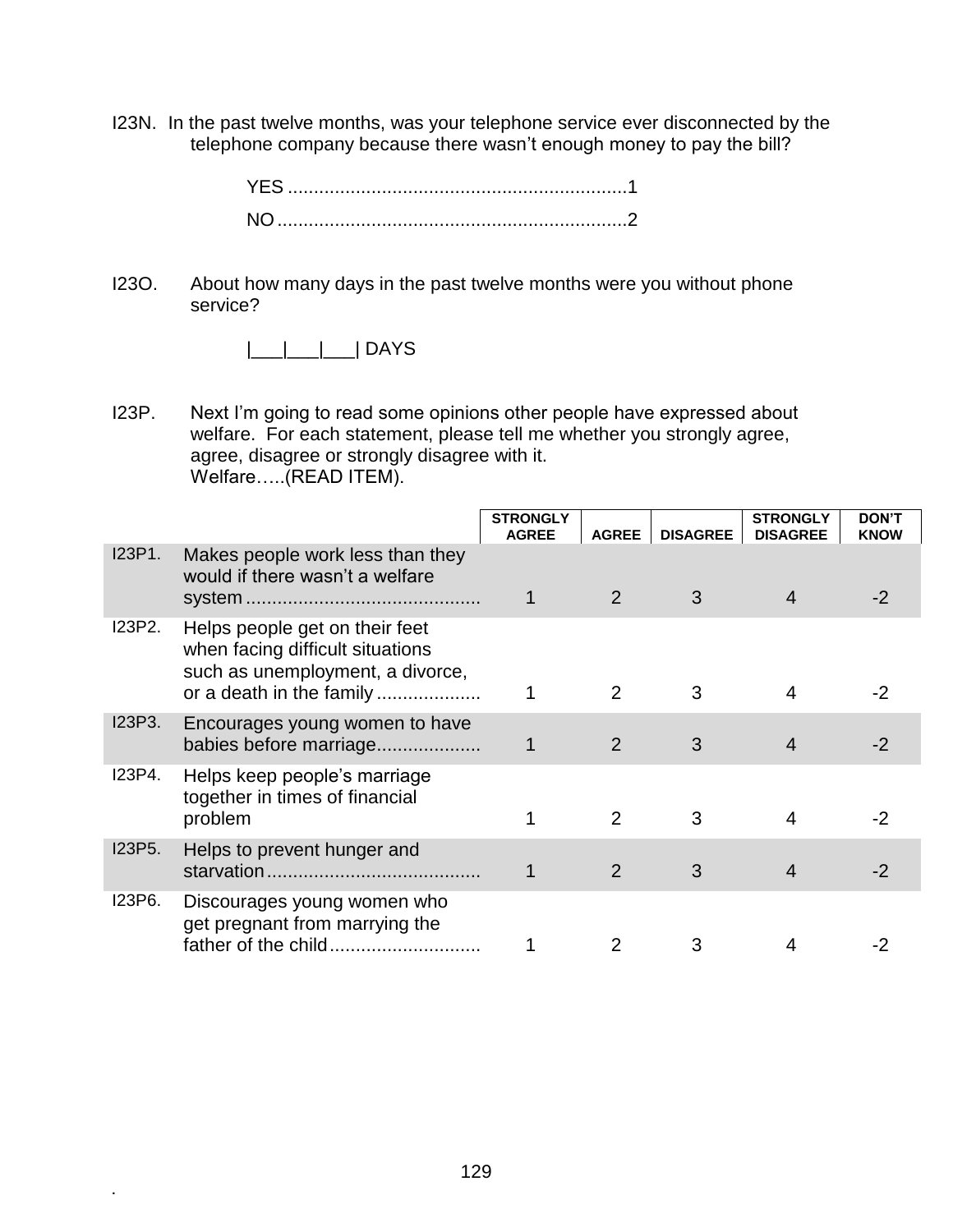I23Q. The next two statements have to do with applying for welfare. Again, for each statement, please tell me whether you strongly agree, agree, disagree, or strongly disagree with it.

|        |                                                                | <b>STRONGLY</b><br>AGREE | AGREE | DISAGREE | <b>STRONGLY</b><br><b>DISAGREE</b> | DON'T<br><b>KNOW</b> |
|--------|----------------------------------------------------------------|--------------------------|-------|----------|------------------------------------|----------------------|
| I23Q1. | The application process to apply<br>for welfare is humiliating |                          |       |          |                                    | -2                   |
| I23Q2. | The rules of the welfare program<br>take away personal freedom |                          |       |          |                                    | -2                   |

I24. My next questions are about some experiences you may have had (since [DATE OF LAST INTERVIEW]/in the last two years).

> (Since [DATE OF LAST INTERVIEW]/During the last two years), other than for a minor traffic violation, have you been stopped by the police, but not picked up or arrested?

I25. And, (Since [DATE OF LAST INTERVIEW]/During the last two years), not counting minor traffic offenses, have you ever been booked or charged with breaking a law, either by the police or by someone connected with the courts? Please include juvenile offenses.

| <b>YES</b>     |  |
|----------------|--|
| N <sub>O</sub> |  |

I26. Do you currently have any charges pending against you?

| YES.            |  |
|-----------------|--|
| NO <sub>1</sub> |  |

I26A. How many charges do you currently have pending?

|\_\_\_|\_\_\_| CHARGES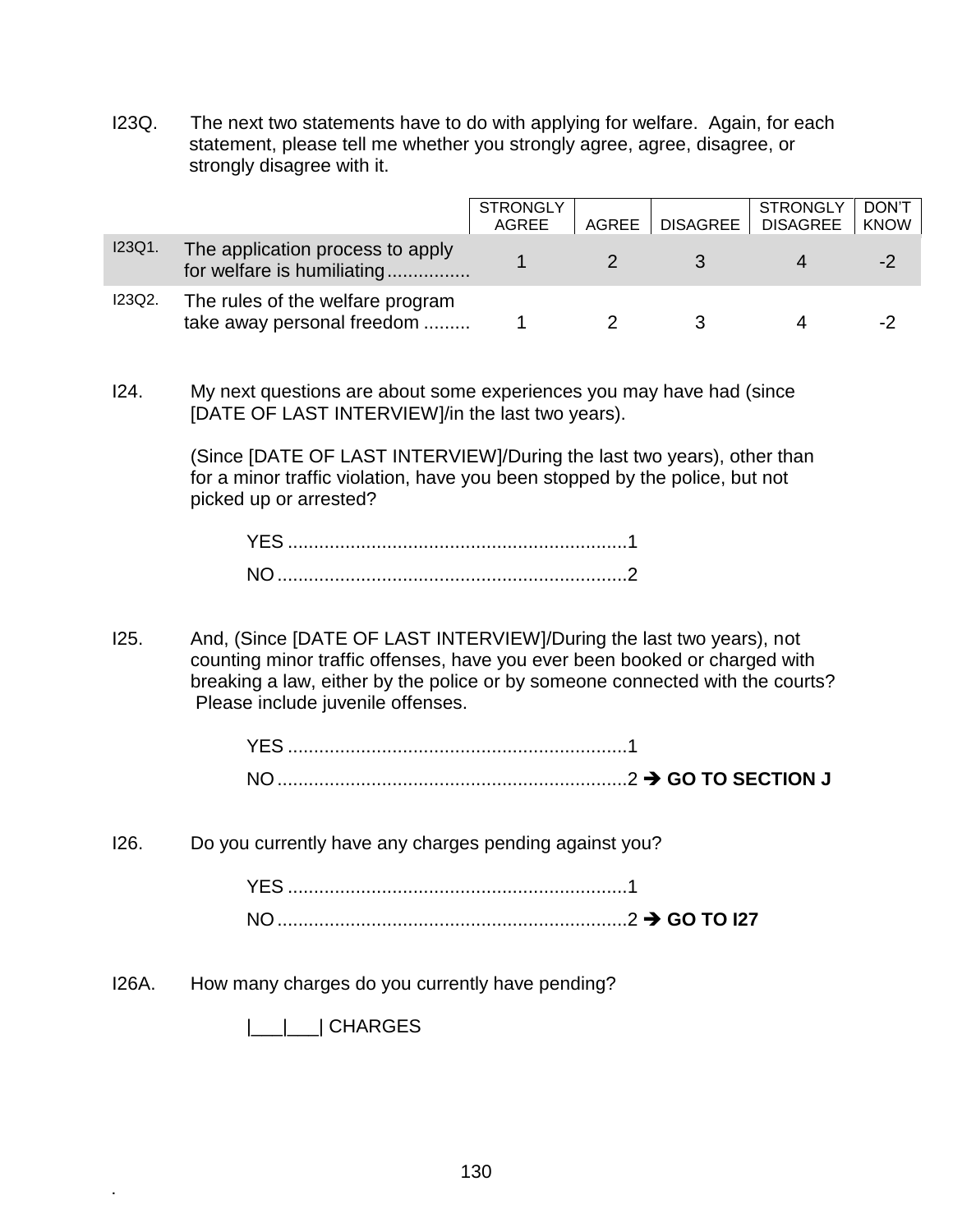#### I26B. What charges do you currently have pending?

**PROBE:** What other charges?

## **INTERVIEWER: IF "ASSAULT," PROBE FOR SIMPLE OR AGGRAVATED ASSAULT.**

|                                                                                                                                    | <b>CIRCLE ALL</b><br><b>THAT APPLY</b> |
|------------------------------------------------------------------------------------------------------------------------------------|----------------------------------------|
| AGGRAVATED ASSAULT/RAPE/MURDER (An attack on a person<br>with a weapon or hands, e.g., battery, rape, aggravated assault,          | $1$ (I26B_1)                           |
| ROBBERY/THEFT/LARCENY (Taking something from someone with<br>or without using a weapon; forgery, fraud, embezzlement, bad checks;  | $2$ (126B_2)                           |
| POSSESSION, USE, OR SALE OF MARIJUANA, COCAINE, OR                                                                                 | $3(126B-3)$                            |
| MAJOR TRAFFIC OFFENSE (Driving under the influence of alcohol or<br>other drug [DWI], reckless driving, driving without a license) | $4$ (126B_4)                           |
|                                                                                                                                    | $5$ (I26B_5)                           |
|                                                                                                                                    | $6$ (I26B_6)                           |
|                                                                                                                                    | $7$ (126B_7)                           |
|                                                                                                                                    | $8(126B_8)$                            |
|                                                                                                                                    | $-2$                                   |
|                                                                                                                                    | -1                                     |

I27. And, (Since [DATE OF LAST INTERVIEW]/during the last two years), have you been convicted of any charges? Do not count minor traffic violations.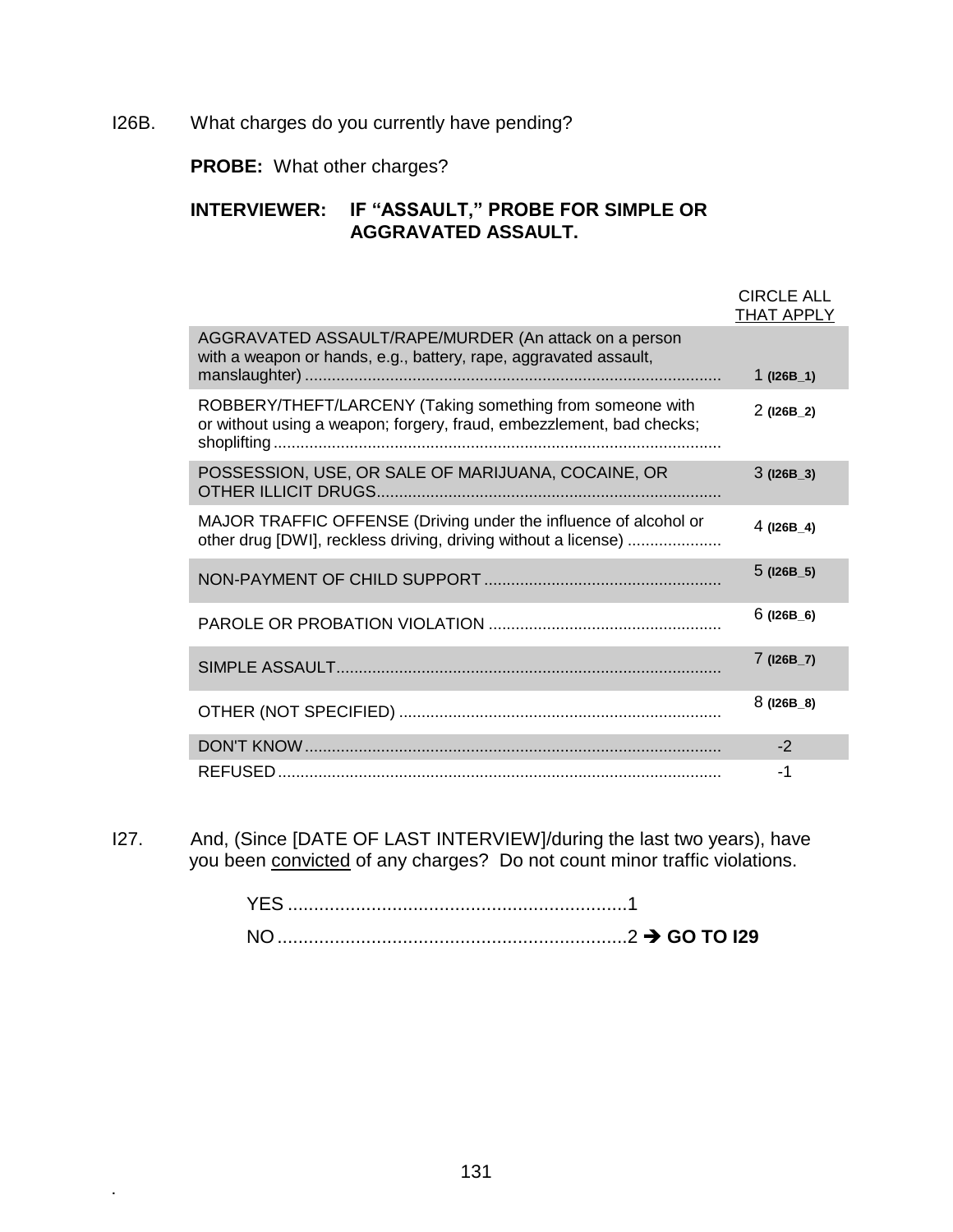I27A. How many times have you been convicted of something (since [DATE OF LAST INTERVIEW]/during the last two years)?

|\_\_\_|\_\_\_| TIMES

I28. Please tell me the charges you were convicted of (since [DATE OF LAST INTERVIEW]/during the last two years).

**PROBE:** What other charges?

**.**

#### **INTERVIEWER: IF "ASSAULT," PROBE FOR SIMPLE OR AGGRAVATED ASSAULT.**

|                                                                                                                                         | <b>CIRCLE ALL</b><br><b>THAT APPLY</b> |
|-----------------------------------------------------------------------------------------------------------------------------------------|----------------------------------------|
| AGGRAVATED ASSAULT/RAPE/MURDER (An attack on a person with a<br>weapon or hands, e.g., battery, rape, aggravated assault, manslaughter) | $1$ (128B_1)                           |
| ROBBERY/THEFT/LARCENY (Taking something from someone with or<br>without using a weapon; forgery, fraud, embezzlement, bad checks;       | $2$ (128B_2)                           |
| POSSESSION, USE, OR SALE OF MARIJUANA, COCAINE, OR OTHER                                                                                | $3(128B-3)$                            |
| MAJOR TRAFFIC OFFENSE (Driving under the influence of alcohol or other                                                                  | $4$ (128B_4)                           |
|                                                                                                                                         | $5$ (I28B_5)                           |
|                                                                                                                                         | $6$ (I28B_6)                           |
|                                                                                                                                         | $7$ (128B_7)                           |
|                                                                                                                                         | $8(128B_8)$                            |
|                                                                                                                                         | $-2$                                   |
|                                                                                                                                         | -1                                     |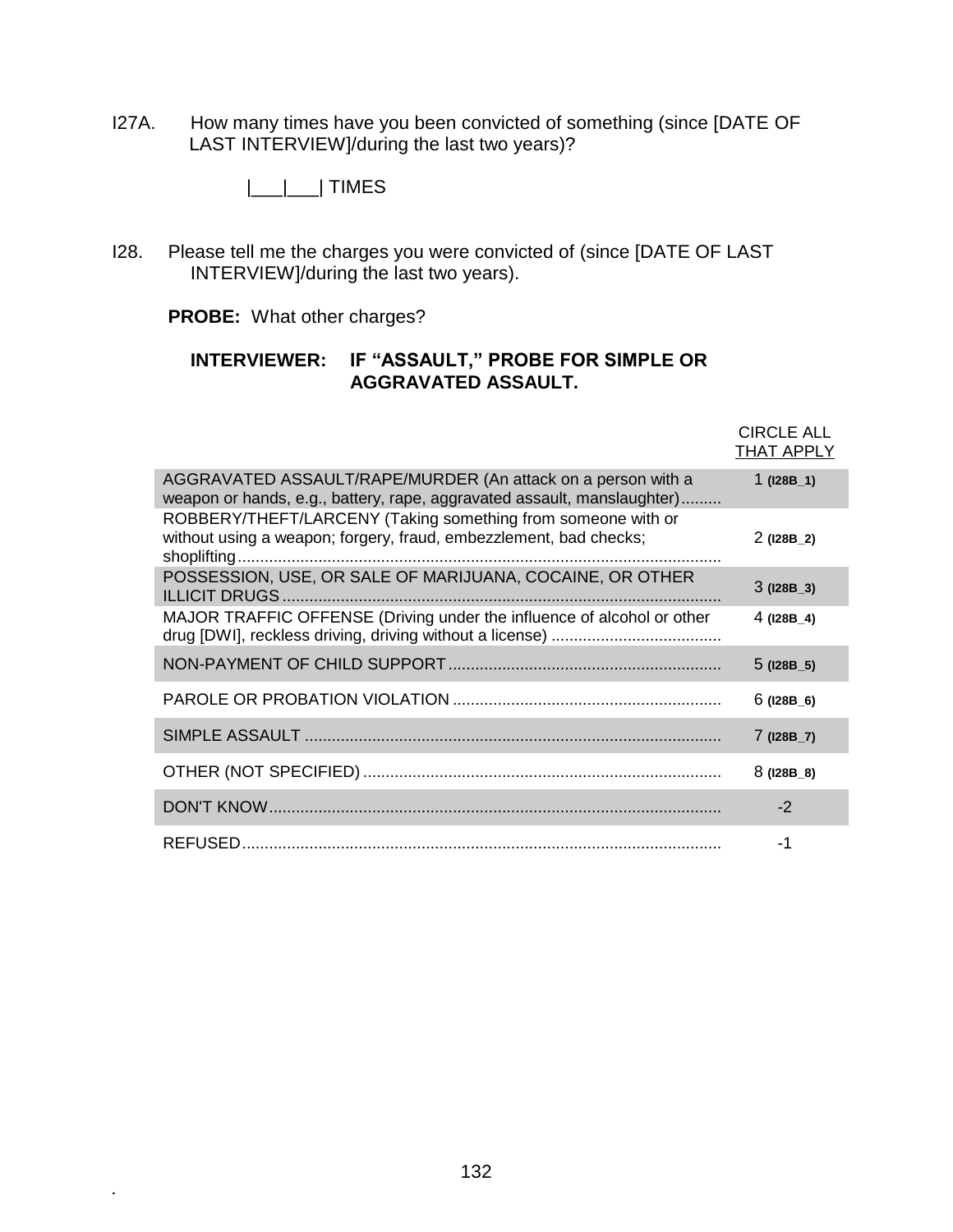I29. Were you ever required to perform community service or have you been on probation?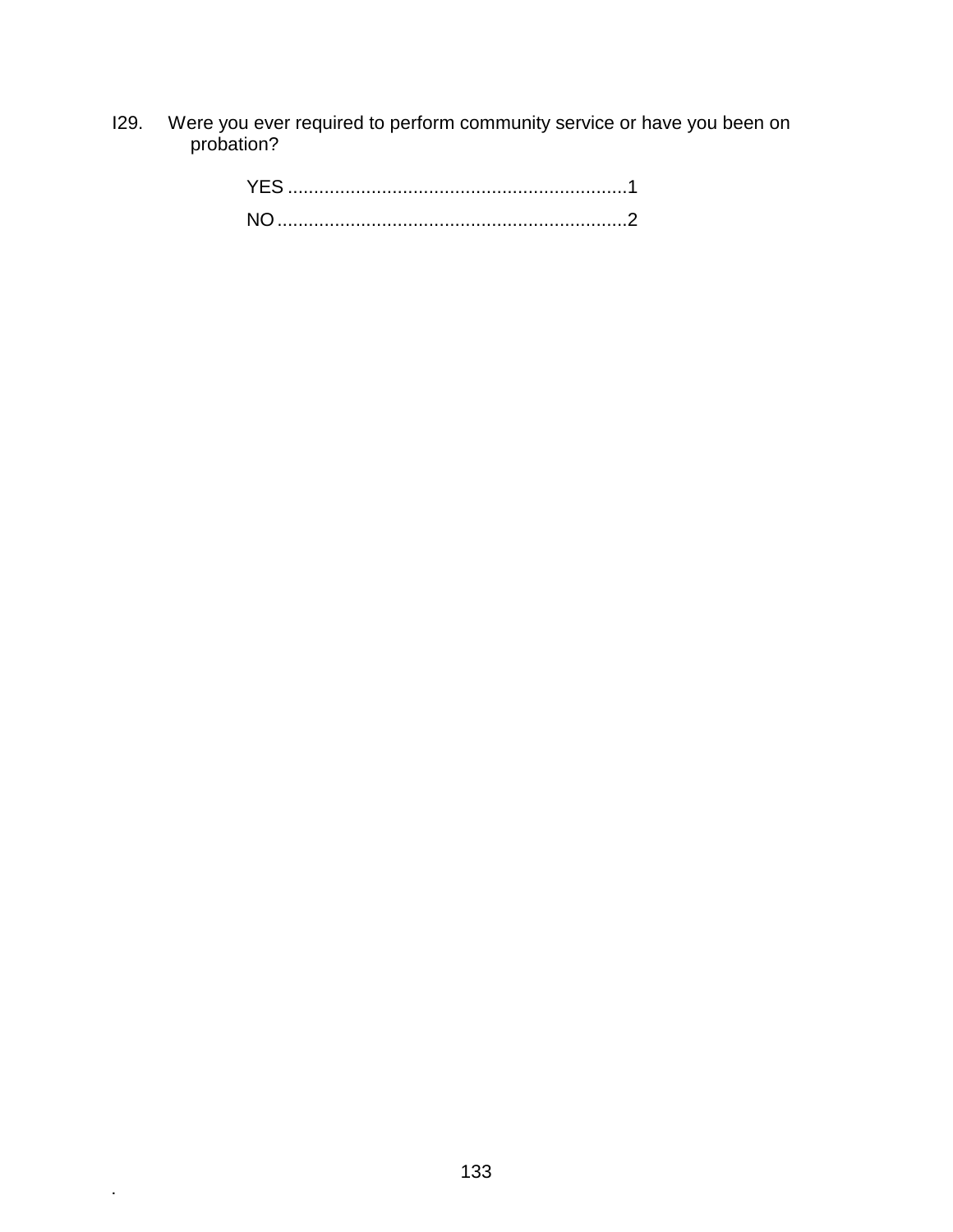#### **SECTION J: HEALTH AND HEALTH BEHAVIOR**

J0. My next question is about how satisfied you are with your life overall. In general, would you say you are . . .

| Somewhat dissatisfied, or3 |  |
|----------------------------|--|
|                            |  |

J1. Now I'd like to ask you some questions about your health and how you've been feeling in the past twelve months.

In general, how is your health? Would you say it is . . .

J2. Do you have a serious health problem that limits the amount or kind of work you can do?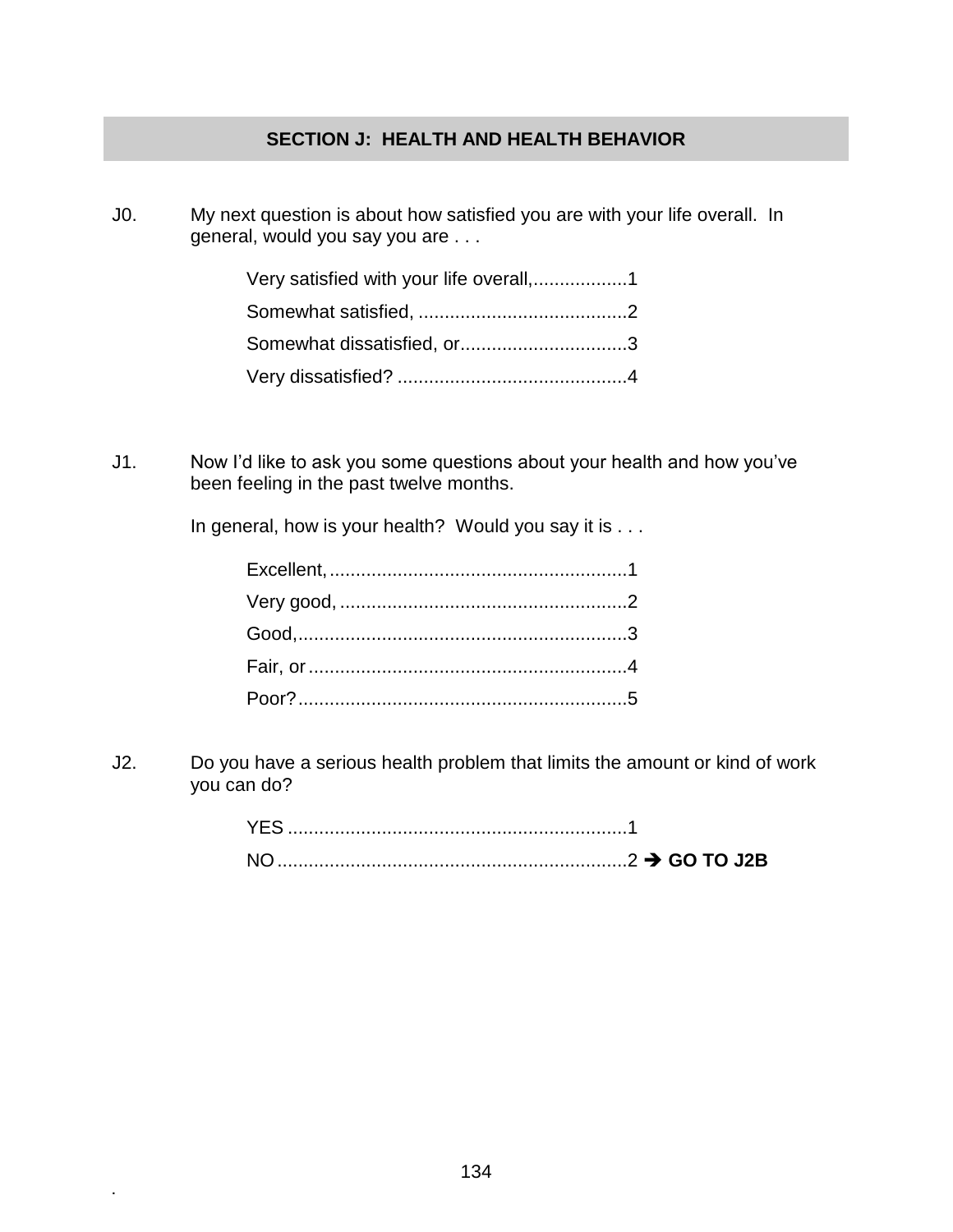J2A. What is this health problem?

| J2A 1        |                        |  |
|--------------|------------------------|--|
| <b>J2A 2</b> |                        |  |
| $J2A$ 3      | HIGH BLOOD PRESSURE 3  |  |
| <b>J2A 4</b> |                        |  |
| <b>J2A 5</b> |                        |  |
| J2A 6        |                        |  |
| <b>J2A 7</b> |                        |  |
| $J2A_8$      | OTHER (NOT SPECIFIED)8 |  |
|              |                        |  |

Do you regularly take any prescribed medication for physical or mental health problems?  $J2B.$ 

 $\hat{\mathbf{r}}$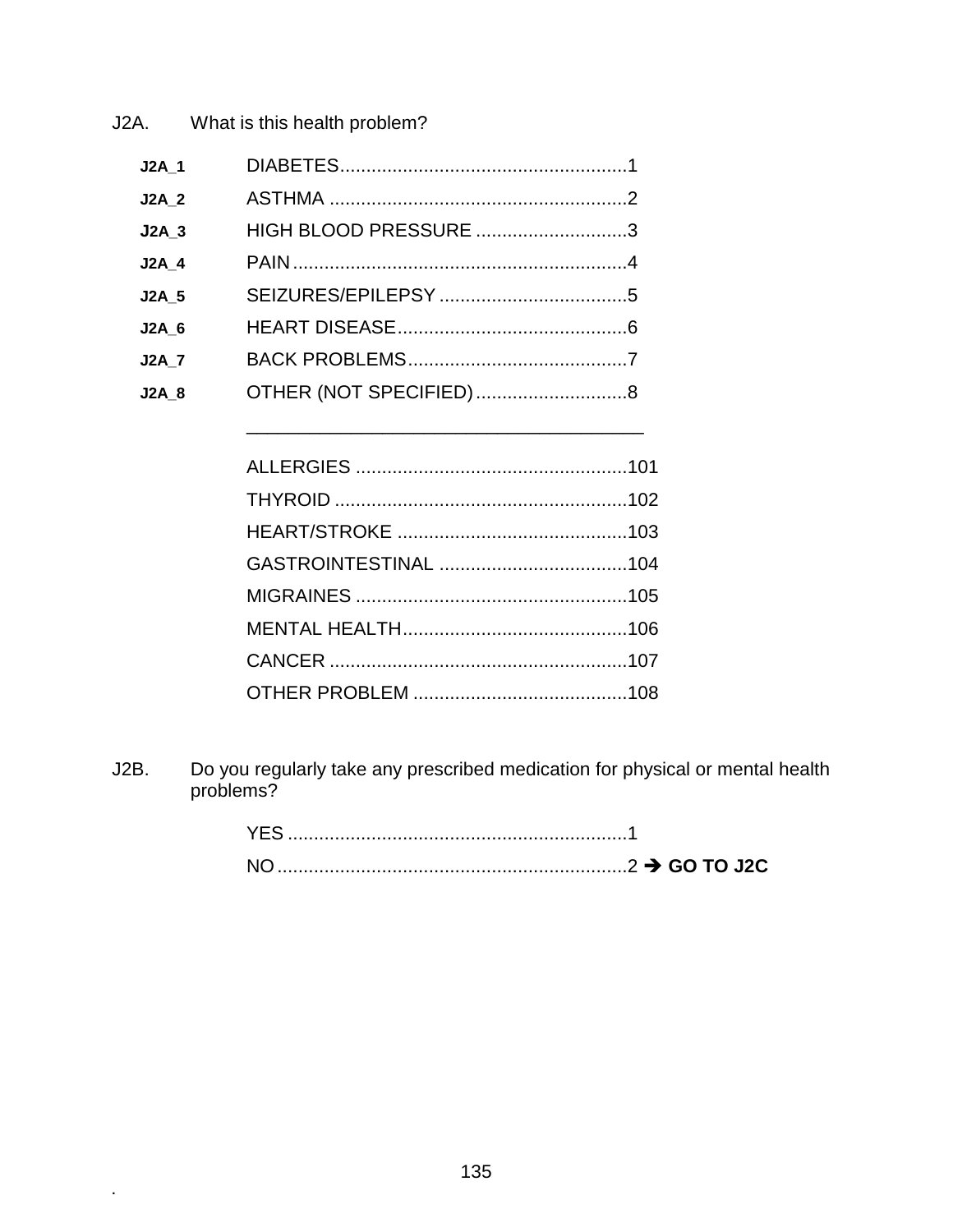J2B1. For which of the following conditions do you take prescribed medication? Do you take them for . . .

|          |                                  | <b>YES</b> | <u>NO</u>      |
|----------|----------------------------------|------------|----------------|
| J2B1 1   |                                  |            | $\overline{2}$ |
| J2B1 2   |                                  |            | $\overline{2}$ |
| J2B1 3   |                                  |            | 2              |
| J2B1 4   |                                  |            | 2              |
| J2B1 5   |                                  |            | 2              |
| J2B1 6   |                                  |            | 2              |
| J2B1 7   |                                  |            | 2              |
| $J2B1_8$ |                                  |            | 2              |
| $J2B1_9$ | Anything else? (NOT SPECIFIED) 1 |            | 2              |
|          |                                  |            |                |
|          |                                  |            |                |
|          |                                  |            |                |
|          |                                  |            |                |
|          |                                  |            |                |
|          |                                  |            |                |
|          |                                  |            |                |
|          |                                  |            |                |
|          |                                  |            |                |
|          |                                  |            |                |
|          |                                  |            |                |

#### CIRCLE YES OR NO F0R EACH

J2C. In the past twelve months, have you stayed overnight in a hospital or gone to the emergency room? (Please do not include hospital stays related to giving birth.)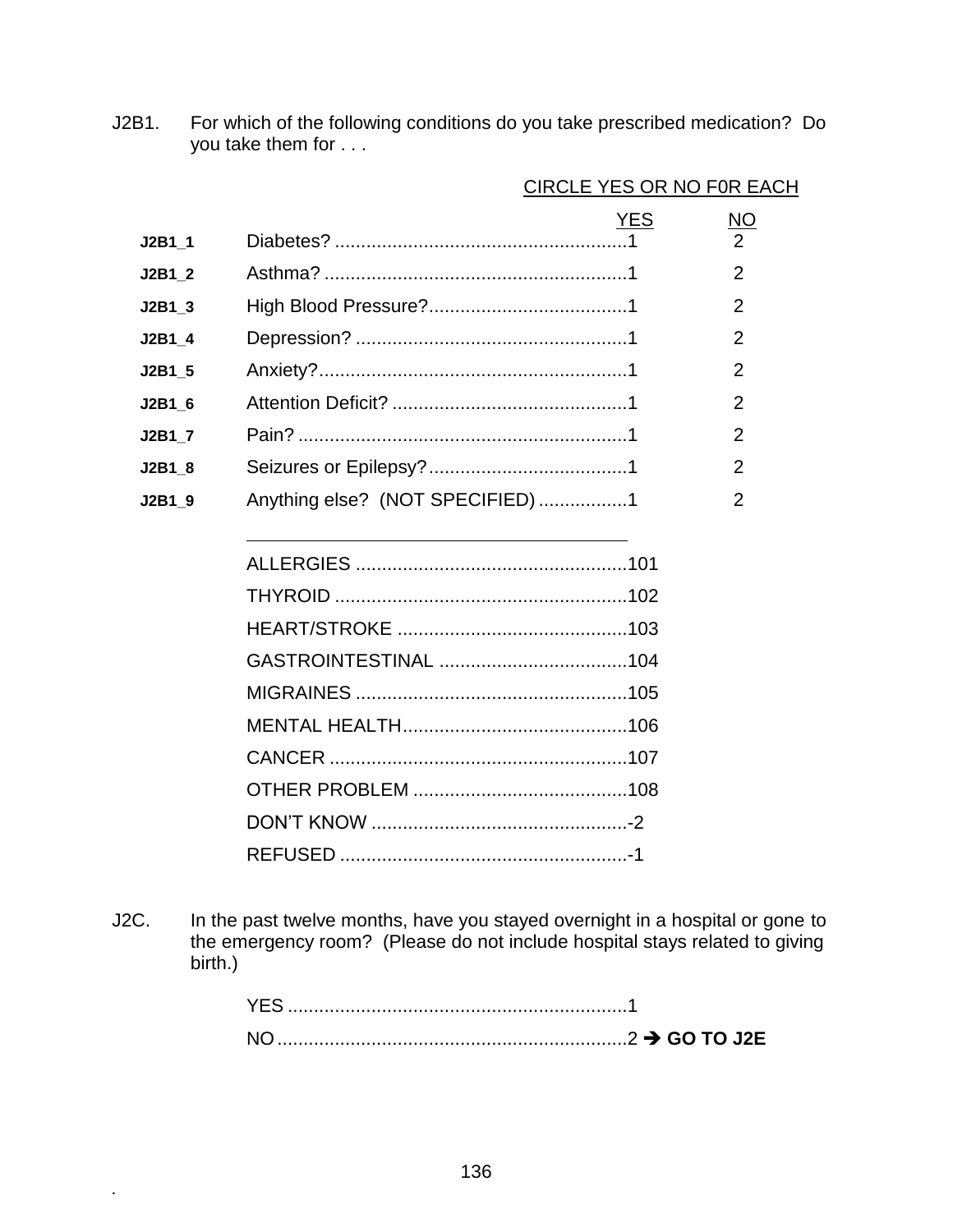- J2D. How many times have you stayed overnight in a hospital in the past twelve months?
	- **PROBE:** Count each stay—even if it lasted more than one overnight—as just one stay.

|\_\_\_|\_\_\_| TIMES

NONE..............................................................0

J2D1. How many times have you gone to the emergency room because of your own injury or illness in the past twelve months?

|\_\_\_|\_\_\_| TIMES

NONE..............................................................0

J2E. How much do you weigh?

**PROBE:** Your best guess is fine.

|\_\_\_|\_\_\_|\_\_\_| POUNDS

DON'T KNOW .................................................-2 REFUSED .......................................................-1

J2F. How much does (FATHER) weigh?

**.**

**PROBE:** Your best guess is fine.

|\_\_\_|\_\_\_|\_\_\_| POUNDS

J3. Are you or your child(ren) (who live with you) currently covered by Medicaid (CA: Medi-Cal) or by another public, federal or state assistance program which pays for medical care, or do you belong to a Medicaid HMO?

| NO <sub>1</sub> |  |
|-----------------|--|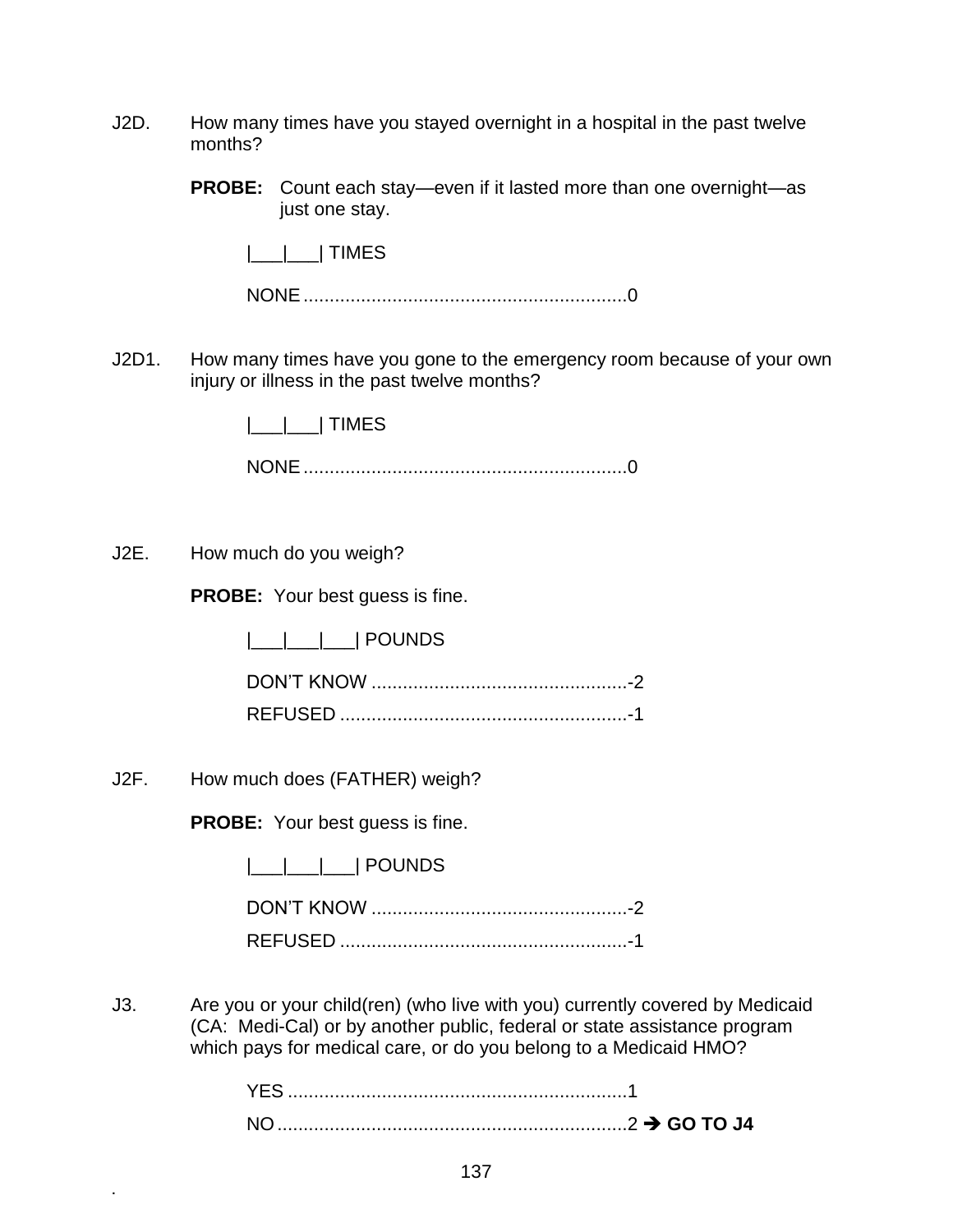J3A. Who is covered by this program? Is it . . .

|      | <b>CIRCLE ONE</b>                                                                                           |
|------|-------------------------------------------------------------------------------------------------------------|
|      |                                                                                                             |
|      |                                                                                                             |
|      | Both you and your child(ren)? 3 > GO TO J5                                                                  |
| J4.  | Are you or your child(ren) currently covered by a private health insurance<br>plan?                         |
|      |                                                                                                             |
|      |                                                                                                             |
| J4A. | Who is covered by private insurance? Is it                                                                  |
|      | <b>CIRCLE ONE</b>                                                                                           |
|      |                                                                                                             |
|      |                                                                                                             |
|      | Both you and your child(ren)? 3                                                                             |
| J4B. | Did you purchase the plan yourself, did someone else purchase it, or did you<br>get it through an employer? |
|      | <b>PROBE:</b> Any others?                                                                                   |
|      | <b>CIRCLE ALL THAT APPLY</b>                                                                                |
|      |                                                                                                             |

| J4B 1        | PURCHASED BY SELF                      |
|--------------|----------------------------------------|
| <b>J4B 2</b> | PURCHASED BY OTHER                     |
| J4B 3        | <b>THROUGH RESPONDENT'S EMPLOYER 3</b> |
| J4B 4        | <b>THROUGH CHILD'S</b>                 |
| <b>J4B 5</b> | THROUGH PARTNER'S EMPLOYER5            |
| J4B 6        |                                        |
|              |                                        |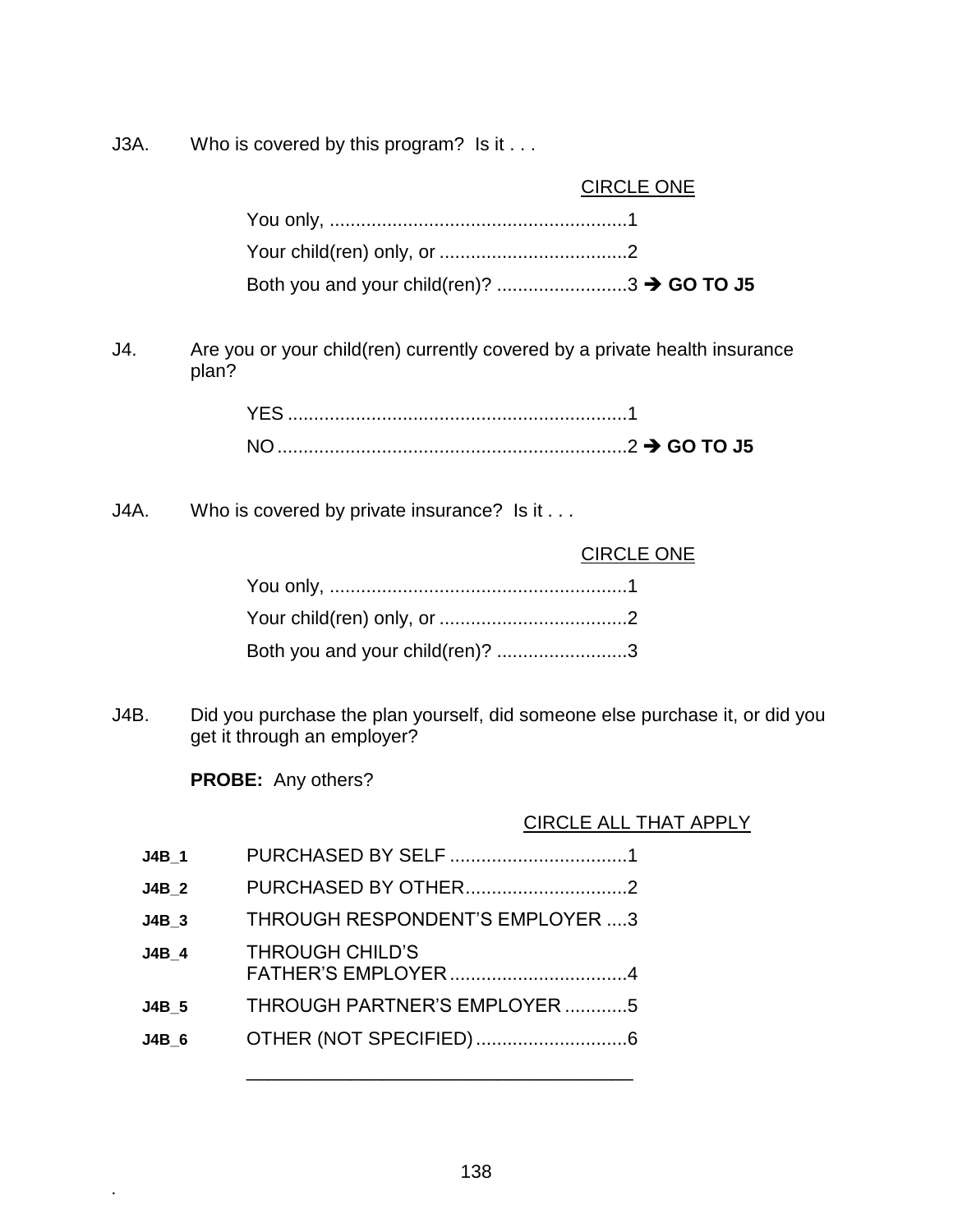J5. During the past twelve months, has there ever been a time when you felt sad, blue, or depressed for two or more weeks in a row?

| NO, ON MEDICATION/<br>NO, ON MEDICATION/<br>ANTI-DEPRESSANTS (VOLUNTEERED) -14 | $\rightarrow$ GO TO J9 |
|--------------------------------------------------------------------------------|------------------------|
|                                                                                |                        |

J6. For the next two questions, please think of the two-week period during the past twelve months when these feelings were worst. During that time, did the feelings of being sad, blue, or depressed usually last . . .

J7. During those two weeks, did you feel this way . . .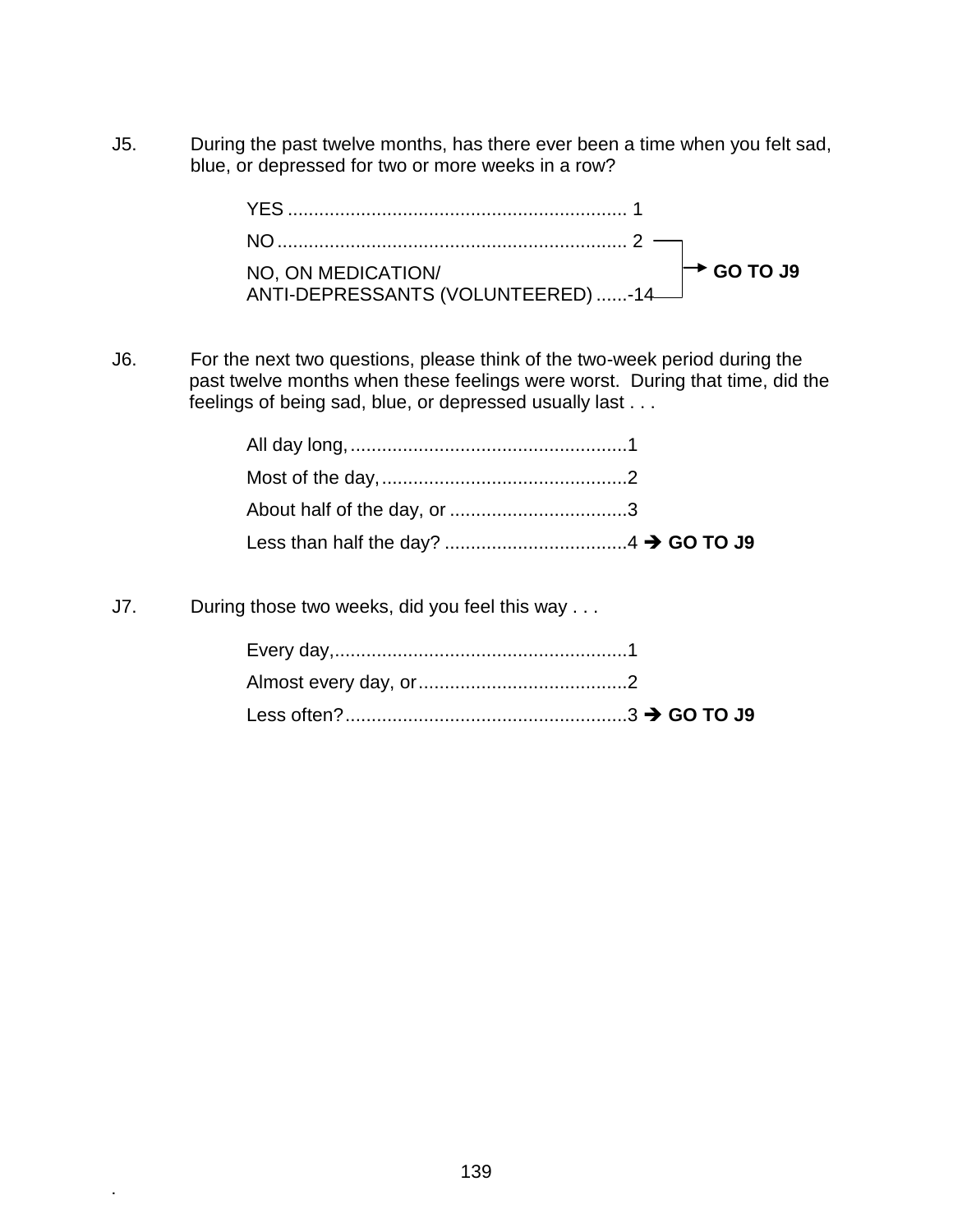J8. During those two weeks did you lose interest in most things like hobbies, work, or activities that usually give you pleasure?

| <b>GO TO J12</b> |  |
|------------------|--|
|                  |  |

J9. During the past twelve months, has there ever been a time lasting two weeks or more when you lost interest in most things like hobbies, work, or activities that usually give you pleasure?

| WIT-DEPRESSANTS (VOLUNTEERFD) 14 |  |
|----------------------------------|--|
|                                  |  |

J10. For the next few questions, please think of the two-week period during the past twelve months when you had the most complete loss of interest in things. During that two-week period, did the loss of interest usually last . . .

J11. Did you feel this way every day, almost every day, or less often during the two weeks?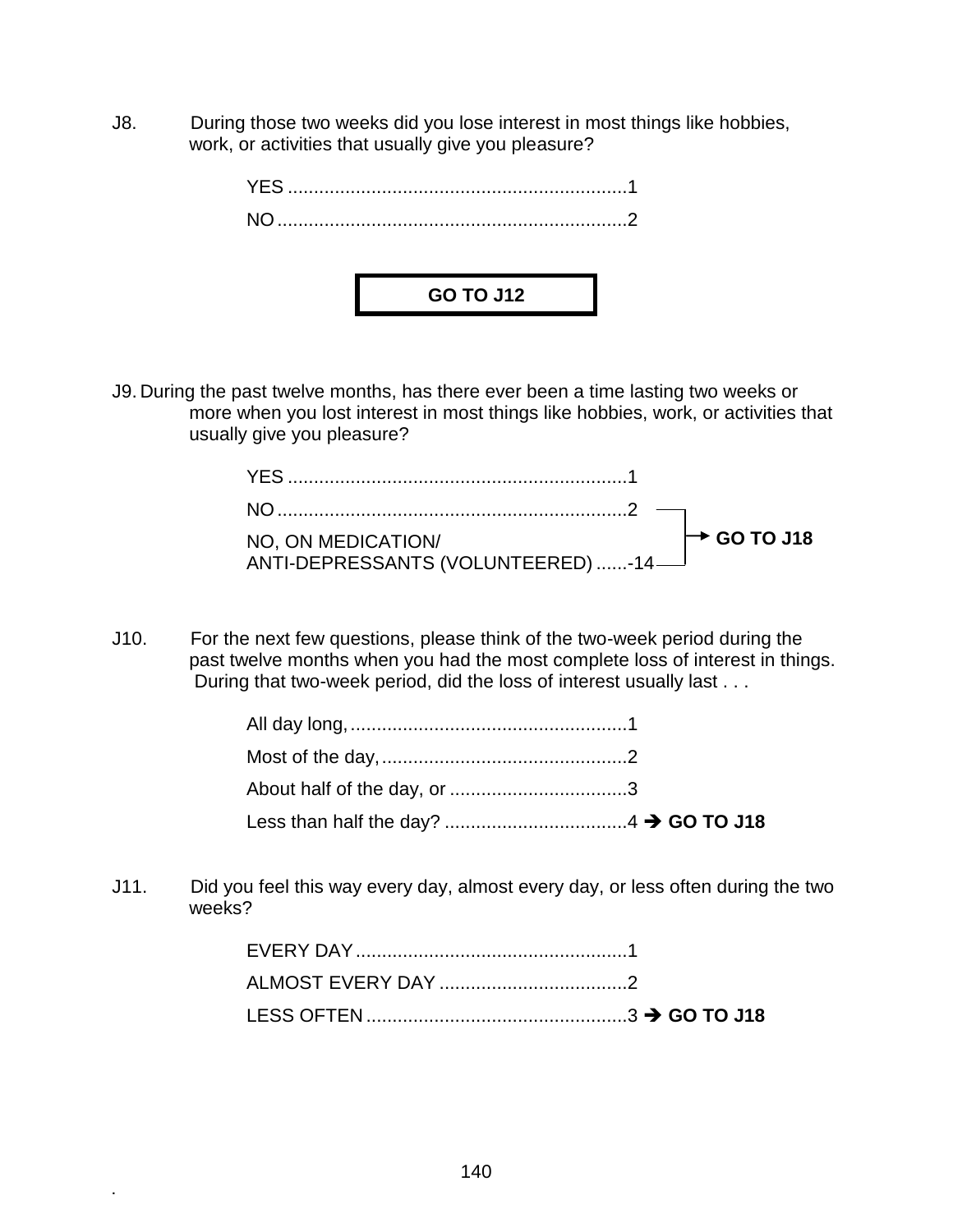J12. Thinking about those same two weeks, did you feel more tired out or low on energy than is usual for you?

J13. During these two weeks, did you gain or lose weight without trying, or did you stay about the same?

**PROBE:** We are still talking about the same two weeks.

| IF VOLUNTEERED: BOTH<br>GAINED AND LOST WEIGHT3                            |  |
|----------------------------------------------------------------------------|--|
| STAYED ABOUT THE SAME $\begin{array}{c} 4 \\ \hline \end{array}$ GO TO J15 |  |
|                                                                            |  |

J13A. About how much did (you gain/you lose/your weight change) during these two weeks?

#### **INTERVIEWER: IF RESPONDENT OFFERS A RANGE, TAKE THE NUMBER AT THE LOWER END.**

|\_\_\_|\_\_\_| POUNDS

**.**

J14. Did you have more trouble falling asleep than you usually do during those two weeks?

| <b>YFS</b> |  |
|------------|--|
|            |  |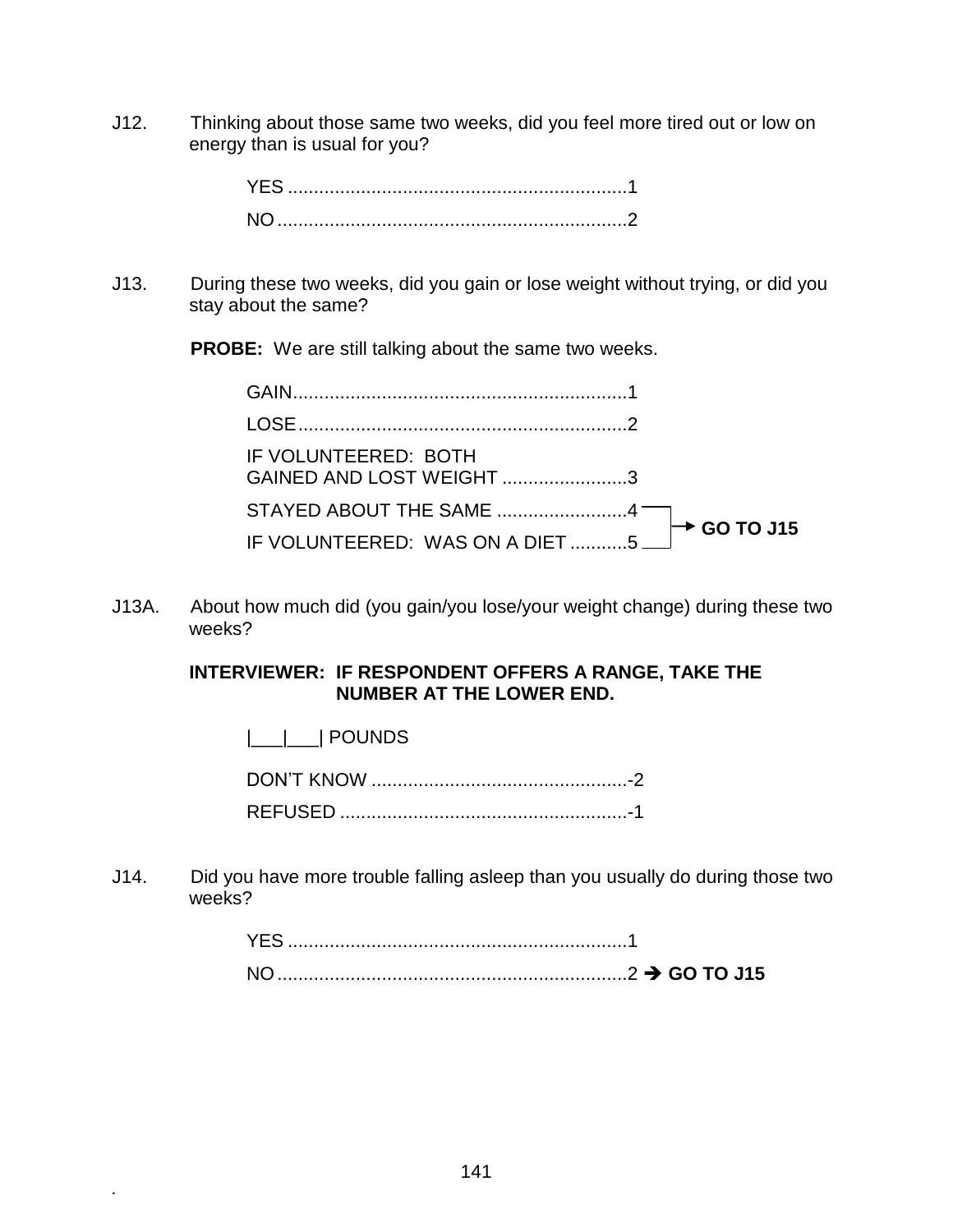J14A. Did that happen every night, nearly every night, or less often during those two weeks?

J15. During those two weeks, did you have a lot more trouble concentrating than usual?

J16. People sometimes feel down on themselves, no good, or worthless. During that two week period, did you feel this way?

J17. Did you think a lot about death--either your own, someone else's, or death in general during those two weeks?

J18. In the past month, did you smoke cigarettes? YES .................................................................1

NO...................................................................2 **GO TO J20**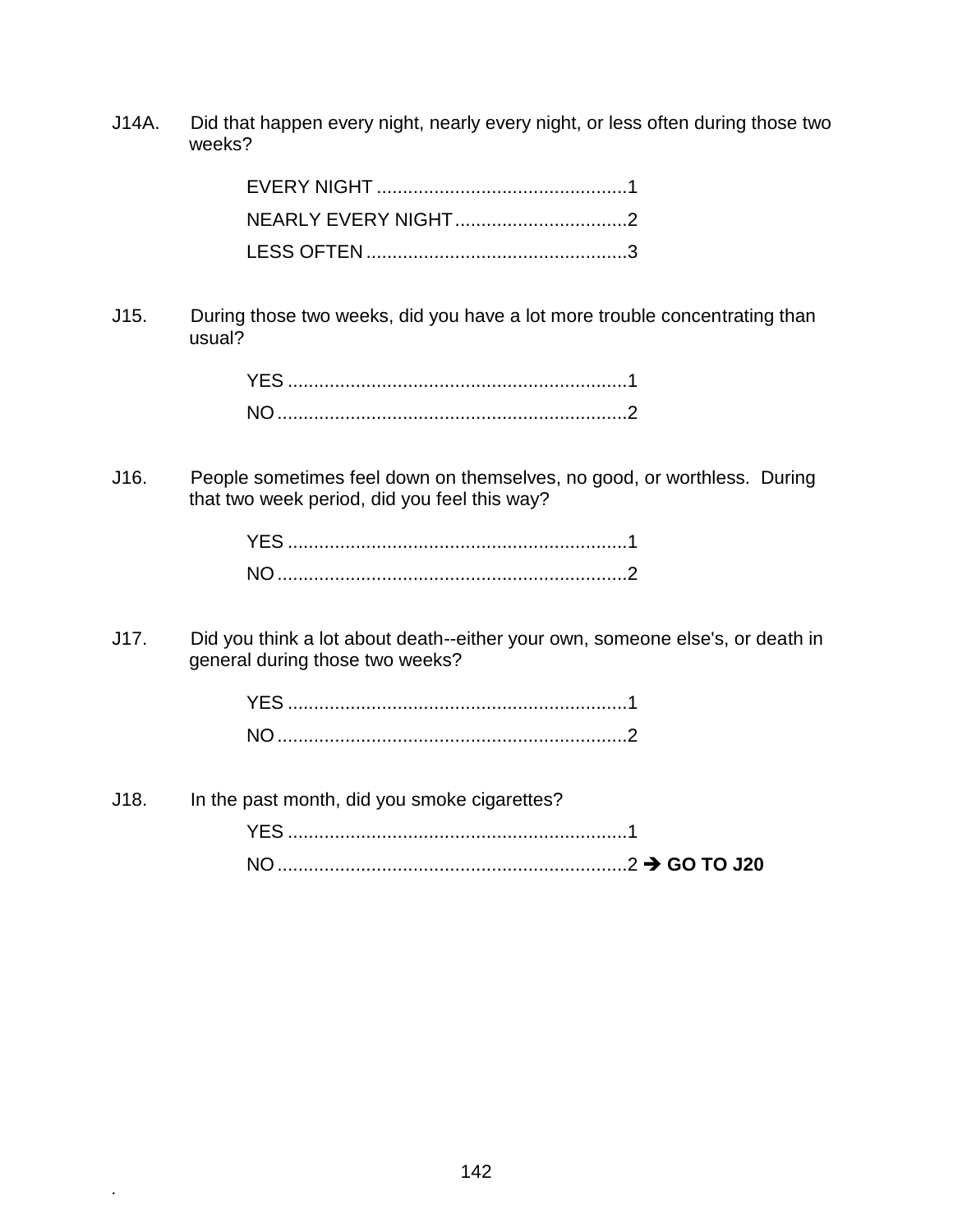J19. How many packs per day do you usually smoke?

| LESS THAN HALF A PACK A DAY 1 |  |
|-------------------------------|--|
|                               |  |
|                               |  |
|                               |  |
|                               |  |

J20. The next questions are about how frequently you drink alcoholic beverages. By a "drink" we mean either a bottle of beer, a wine cooler, a glass of wine, a shot of liquor, or a mixed drink. With these definitions in mind, what is the largest number of drinks you had in any single day during the past twelve months—none, between one and three, four to ten, eleven to twenty, or more than twenty drinks in a single day?

| VOLUNTEERS "I never drink," ACCEPT THE ANSWER AND CODE |  |
|--------------------------------------------------------|--|
| AS "NONE."                                             |  |

#### **IF NEEDED:**

**.**

# **ALCOHOL EQUIVALENTS Beer Hard Liquor**

| 1 12 or 16 oz bottle    | $= 1$ drink   | 1 highball                   | $= 1$ drink   |
|-------------------------|---------------|------------------------------|---------------|
| 1 case of beer          | $= 24$ drinks | 1 shot glass                 | $= 1$ drink   |
|                         |               | $\frac{1}{2}$ pint of liquor | $= 6$ drinks  |
| Wine                    |               | 1 pint of liquor             | $= 12$ drinks |
| 1 4 oz. glass of wine   | $= 1$ drink   | 1 fifth of liquor            | $= 20$ drinks |
| 1 liter or quart bottle | $= 6$ drinks  | 1 quart of liquor            | $= 24$ drinks |
| 1 wine cooler           | $= 1$ drink   |                              |               |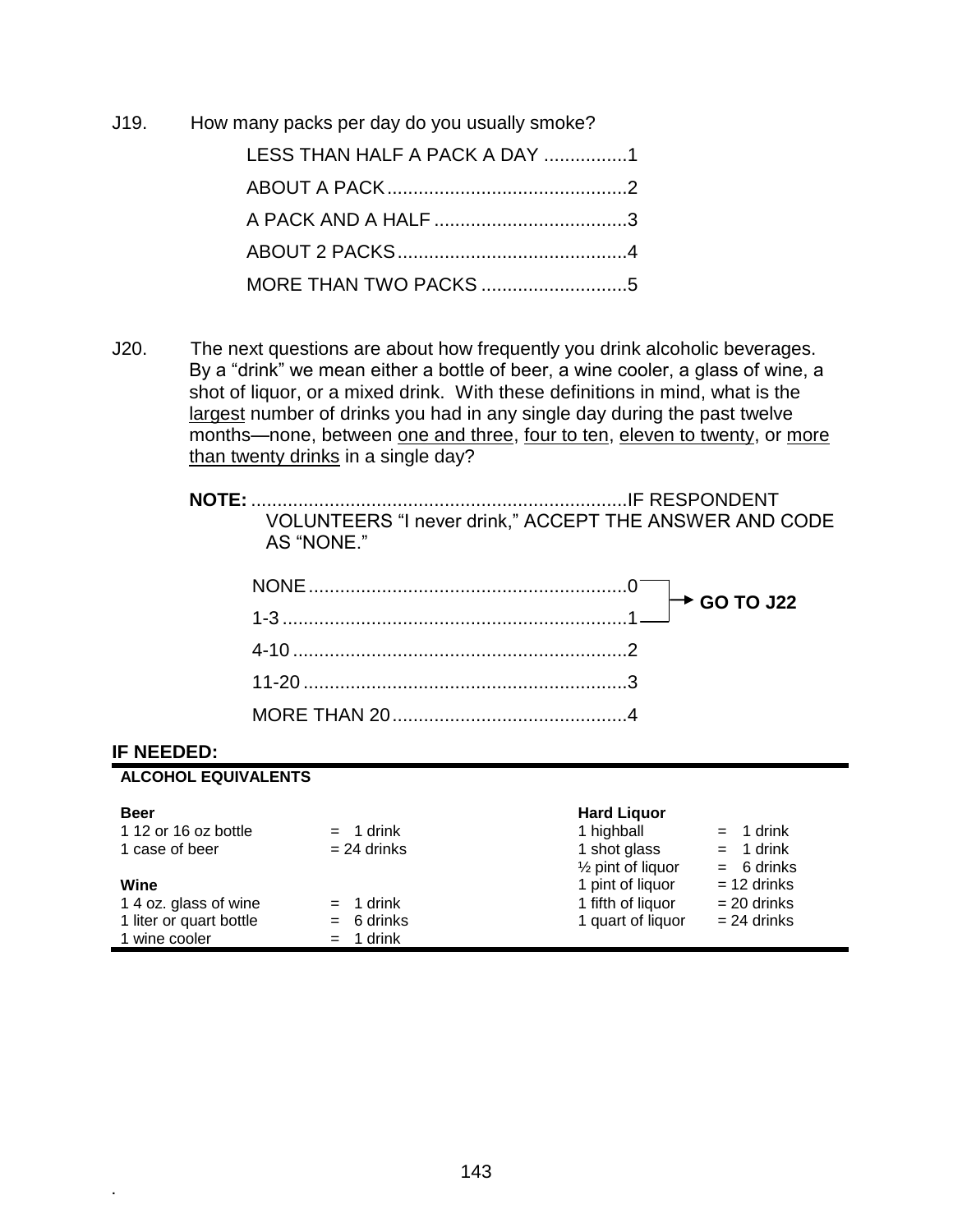J20A. In the past twelve months, how often did you have four or more drinks in one day? Was it . . .

J21. In the past twelve months, was there ever a time when your drinking or being hung over interfered with your work at school, or a job, or at home?

| <b>I AM A CASUAL/SOCIAL</b> |  |
|-----------------------------|--|
| DRINKER (VOLUNTEERED) 3     |  |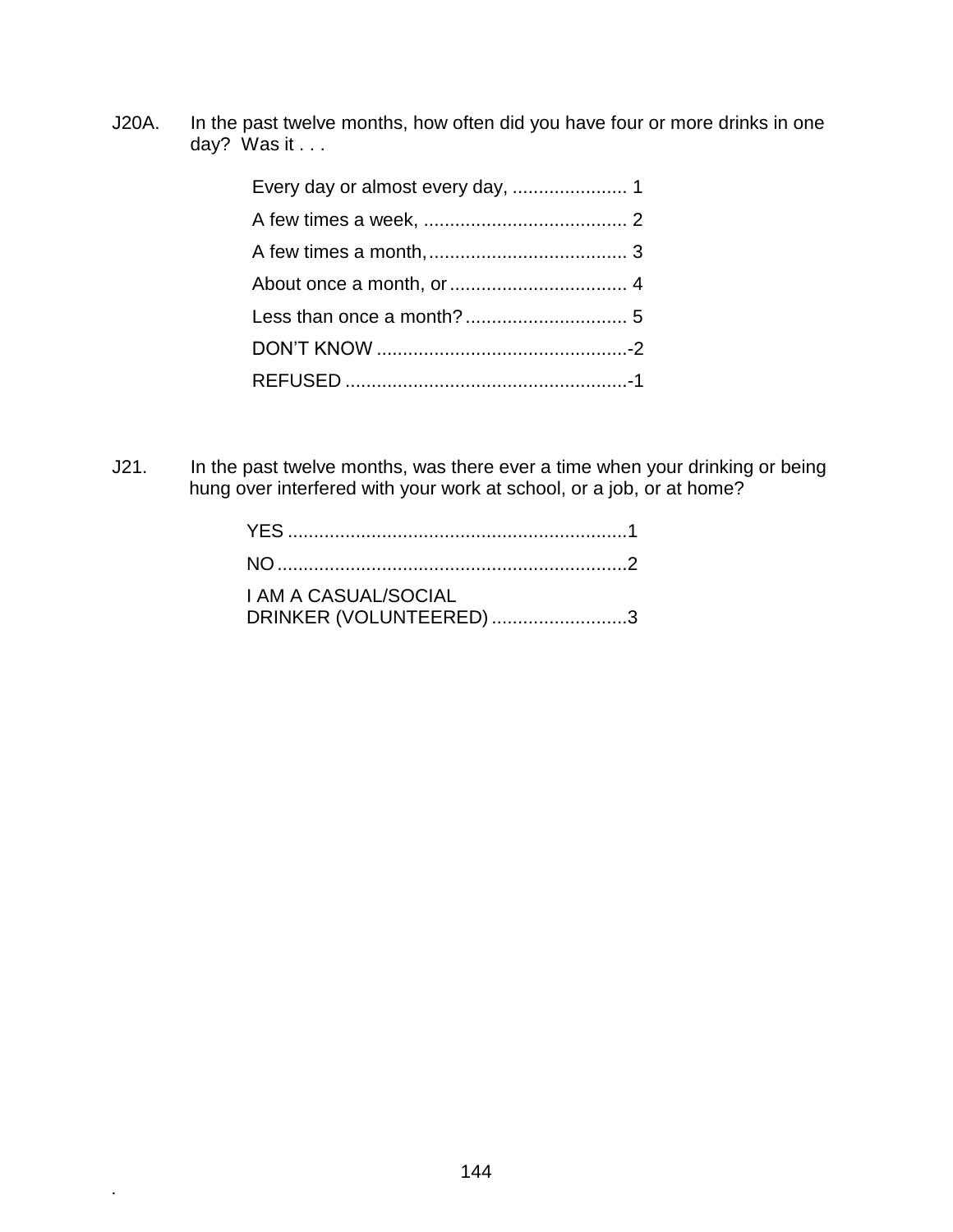J22. The next questions are about your use of drugs on your own. By "on your own," we mean either without a doctor's prescription, in larger amounts than prescribed, or for a longer period than prescribed. With this definition in mind, did you use any of these drugs on your own during the past twelve months?

During the past twelve months did you use . . .

|       |                                                                                                                                                                                                                                                                                                   |             | <b>CIRCLE YES OR</b><br><b>NO FOR EACH</b> |
|-------|---------------------------------------------------------------------------------------------------------------------------------------------------------------------------------------------------------------------------------------------------------------------------------------------------|-------------|--------------------------------------------|
|       |                                                                                                                                                                                                                                                                                                   | <b>YES</b>  | <b>NO</b>                                  |
| J22A. | Sedatives, including either barbiturates<br>or sleeping pills on your own?<br>(e.g., Seconal, Halcion, Methaqualone)                                                                                                                                                                              | $\mathbf 1$ | 2                                          |
| J22B. | Tranquilizers or "nerve pills" on your own?<br>(e.g., Librium, Valium, Ativan, Meprobamate,                                                                                                                                                                                                       |             | 2                                          |
| J22C. | Amphetamines or other stimulants on your own?<br>(e.g., Methamphetamine, Preludin, Dexedrine,                                                                                                                                                                                                     | 1           | $\overline{2}$                             |
| J22D. | Analgesics or other prescription painkillers on you<br>own? (NOTE: This does not include normal use<br>of aspirin, Tylenol without codeine, etc. but does<br>include use of Tylenol with codeine and other Rx<br>painkillers like Demerol, Darvon, Percodan,<br>Codeine, Morphine, and Methadone) | 1           | $\overline{2}$                             |
| J22E. | Inhalants that you sniff or breathe to get high or to<br>feel good? (e.g., Amylnitrate, Freon, Nitrous Oxide<br>("Whippets"), Gasoline, Spray paint)                                                                                                                                              | 1           | $\overline{2}$                             |
| J22F. |                                                                                                                                                                                                                                                                                                   | 1           | $\overline{2}$                             |
| J22G. |                                                                                                                                                                                                                                                                                                   | 1           | $\overline{2}$                             |
| J22H. | LSD or other hallucinogens? (e.g., PCP, angel<br>dust, peyote, ecstasy (MDMA), mescaline)?                                                                                                                                                                                                        | 1           | $\overline{2}$                             |
| J22I. |                                                                                                                                                                                                                                                                                                   | 1           | $\overline{2}$                             |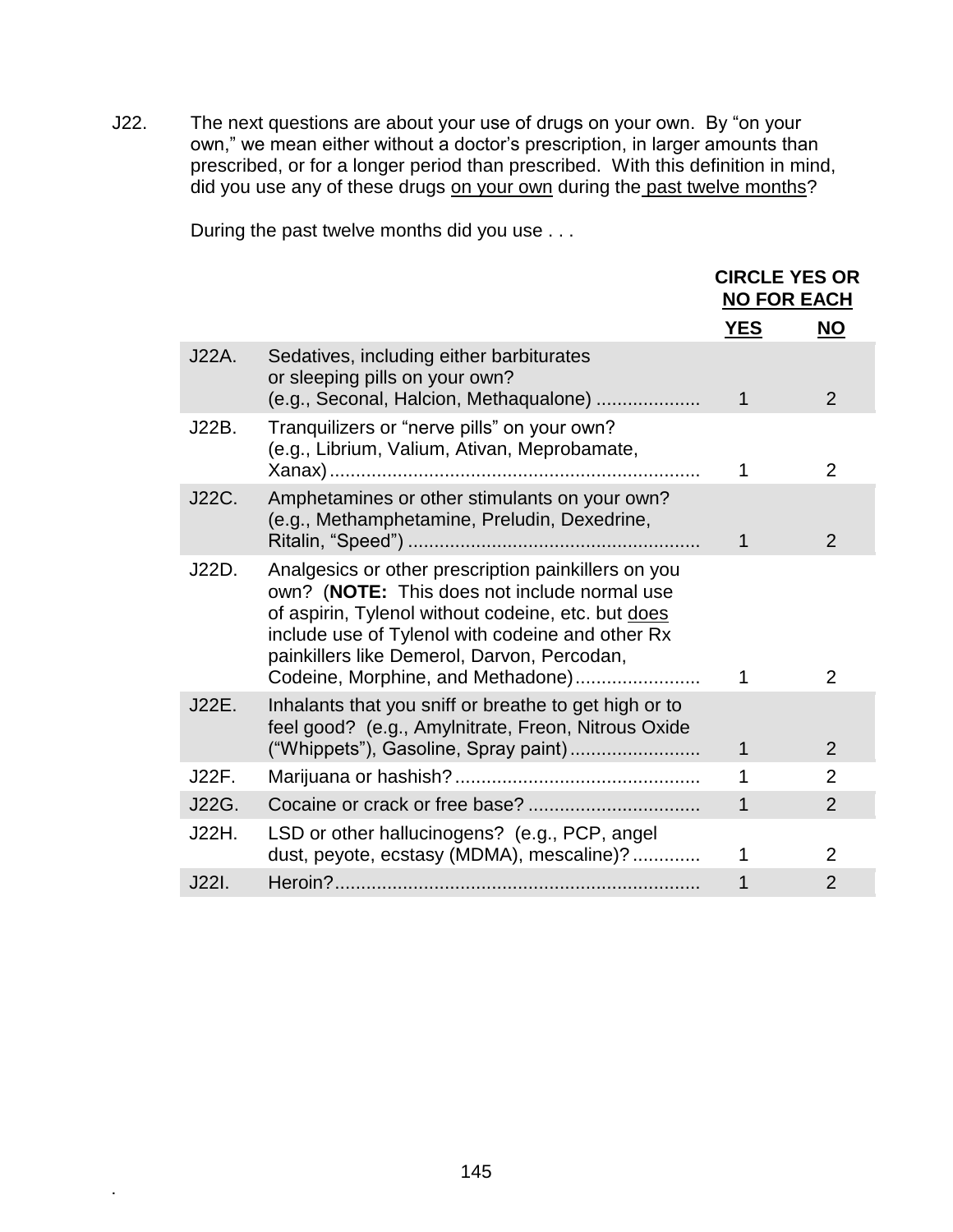| J22J. | DID RESPONDENT USE ONE OR MORE DRUGS?<br>$(J22A-J22I=1)$                                        |
|-------|-------------------------------------------------------------------------------------------------|
|       |                                                                                                 |
| J22K. | In the past twelve months, how often did you use ([DRUG]/any of those<br>drugs)? Was it $\dots$ |
|       |                                                                                                 |
|       |                                                                                                 |
|       |                                                                                                 |
|       |                                                                                                 |
|       |                                                                                                 |
|       |                                                                                                 |
|       |                                                                                                 |
|       | $\frac{1}{2}$ is the post turble operation did us us no of (NIANE OF DDIIO) and the set         |

J23. In the past twelve months, did your use of (NAME OF DRUG/any of these substances) ever interfere with your work at school, or a job, or at home?

J24A. In the past twelve months, have you received counseling, therapy, or other treatment for personal problems, for example, feelings of depression, worry, alcohol, or drug use problems?

| YES. |  |
|------|--|
| NΟ   |  |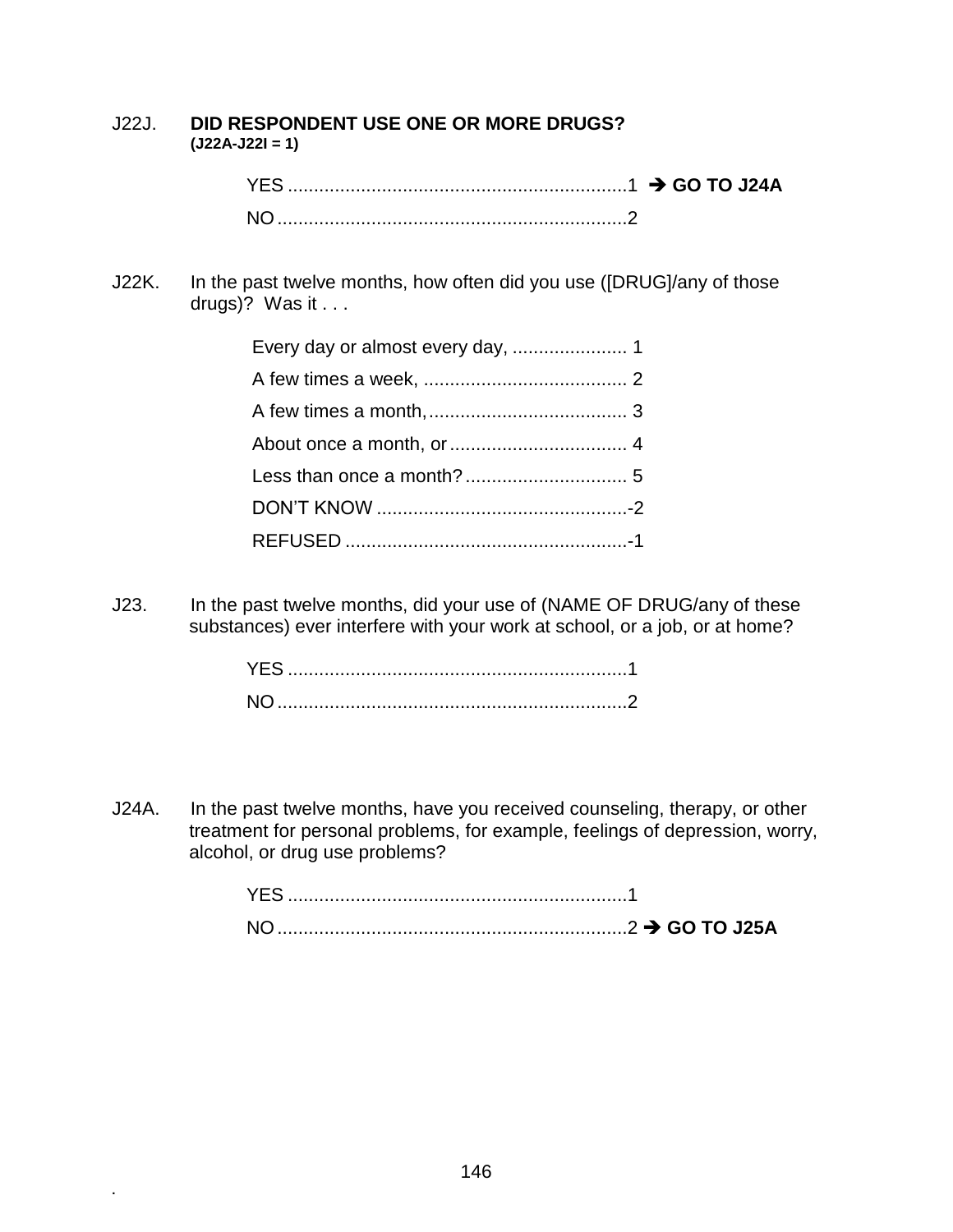J24B. Was this counseling or therapy for . . .

# CIRCLE ALL THAT APPLY

| J24B 1   |                        |
|----------|------------------------|
| J24B 2   |                        |
| $J24B_3$ |                        |
| J24B 4   |                        |
| J24B 5   |                        |
| J24B 6   |                        |
|          |                        |
|          |                        |
|          |                        |
|          | MARRIAGE COUNSELING101 |

J25A. Now I am going to read you some statements that describe how people sometimes behave. Please tell me whether you strongly agree, agree, disagree, or strongly disagree with each statement.

|        |                                    | <b>STRONGLY</b><br><b>AGREE</b> | <b>AGREE</b> | <b>DISAGREE</b> | <b>STRONGLY</b><br><b>DISAGREE</b> |
|--------|------------------------------------|---------------------------------|--------------|-----------------|------------------------------------|
| J25A1. | I often say and do things without  |                                 |              |                 |                                    |
|        | considering the consequences       |                                 |              |                 |                                    |
| J25A2. | I often get into trouble because I |                                 |              |                 |                                    |
|        | don't think before I act           |                                 |              |                 |                                    |

J25B. For the next statements, please tell me whether this is very true, somewhat true, or not true.

|        |                                    | <b>VERY TRUE</b> | <b>SOMEWHAT</b><br><b>TRUE</b> | <b>NOT TRUE</b> |
|--------|------------------------------------|------------------|--------------------------------|-----------------|
| J25B1. | I do things that may cause trouble |                  |                                |                 |
| J25B2. |                                    |                  |                                |                 |
| J25B3. | I frequently get into fights       |                  |                                |                 |
| J25B4. | I don't seem to feel guilty when I |                  |                                |                 |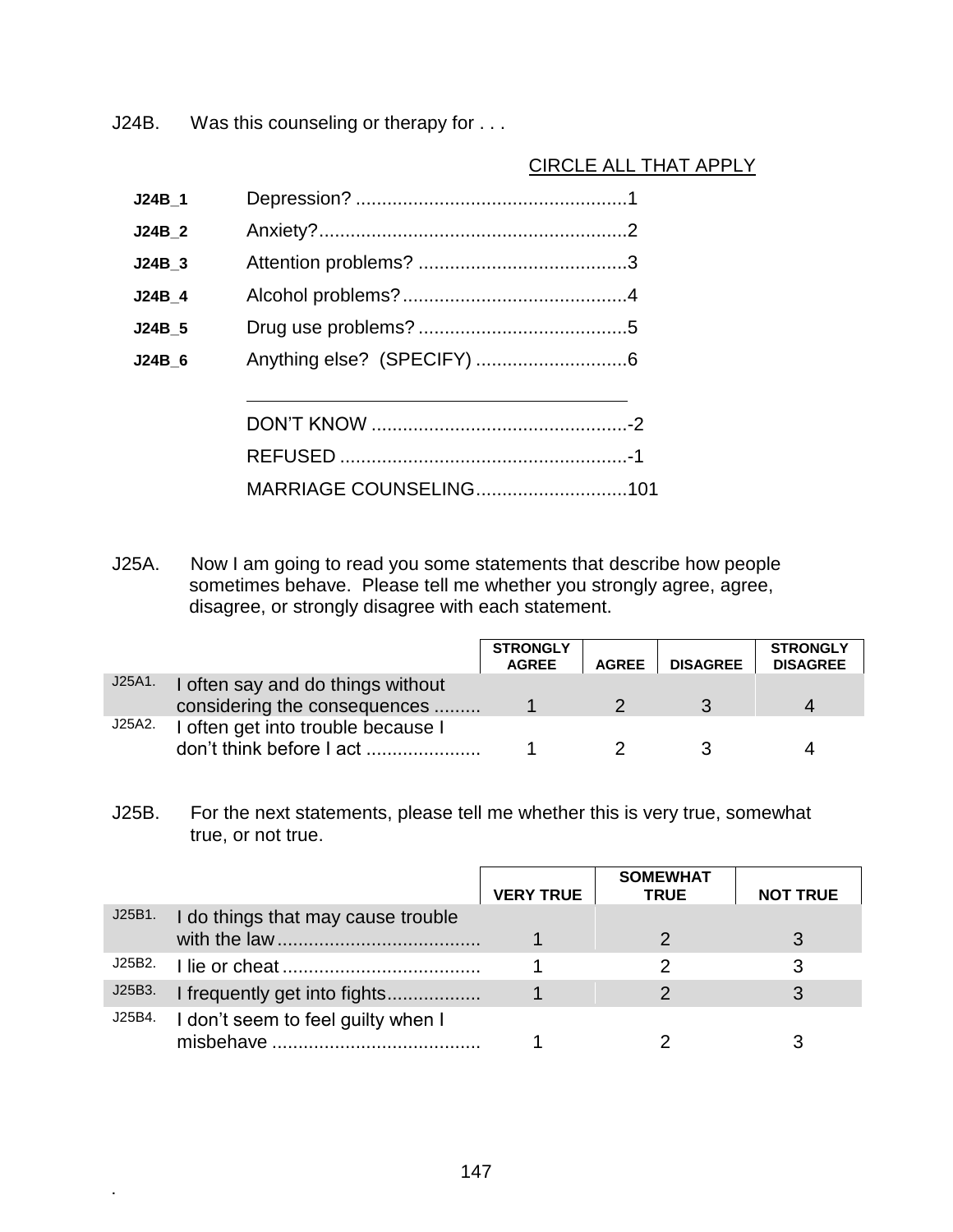# **(CONSTRUCTED FOR 2 CITIES)** J25C. **WAS RESPONDENT INTERVIEWED AT THREE-YEAR?**

YES .................................................................1 **GO TO SECTION R** NO...................................................................2

J26. Now I have some questions about your biological father.

Did your biological father ever have periods lasting two weeks or more when he was depressed, down in the dumps, or blue most of the time?

|       | <b>VOLUNTEERED: NO KNOWLEDGE</b>                                                                                |                         |
|-------|-----------------------------------------------------------------------------------------------------------------|-------------------------|
|       |                                                                                                                 | <b>► GO TO J27</b>      |
|       |                                                                                                                 |                         |
| J26A. | Did he ever get professional treatment for depression?                                                          |                         |
|       |                                                                                                                 |                         |
|       |                                                                                                                 |                         |
|       |                                                                                                                 | $\rightarrow$ GO TO J27 |
|       |                                                                                                                 |                         |
| J26B. | Was he ever hospitalized for depression?                                                                        |                         |
|       |                                                                                                                 |                         |
|       |                                                                                                                 |                         |
|       |                                                                                                                 |                         |
|       |                                                                                                                 |                         |
| J27.  | Did your biological father have periods of a month or more when he was<br>constantly nervous, edgy, or anxious? |                         |
|       |                                                                                                                 |                         |
|       |                                                                                                                 |                         |

 $\rightarrow$  GO TO J28

DON'T KNOW .....................................................-2 REFUSED............................................................-1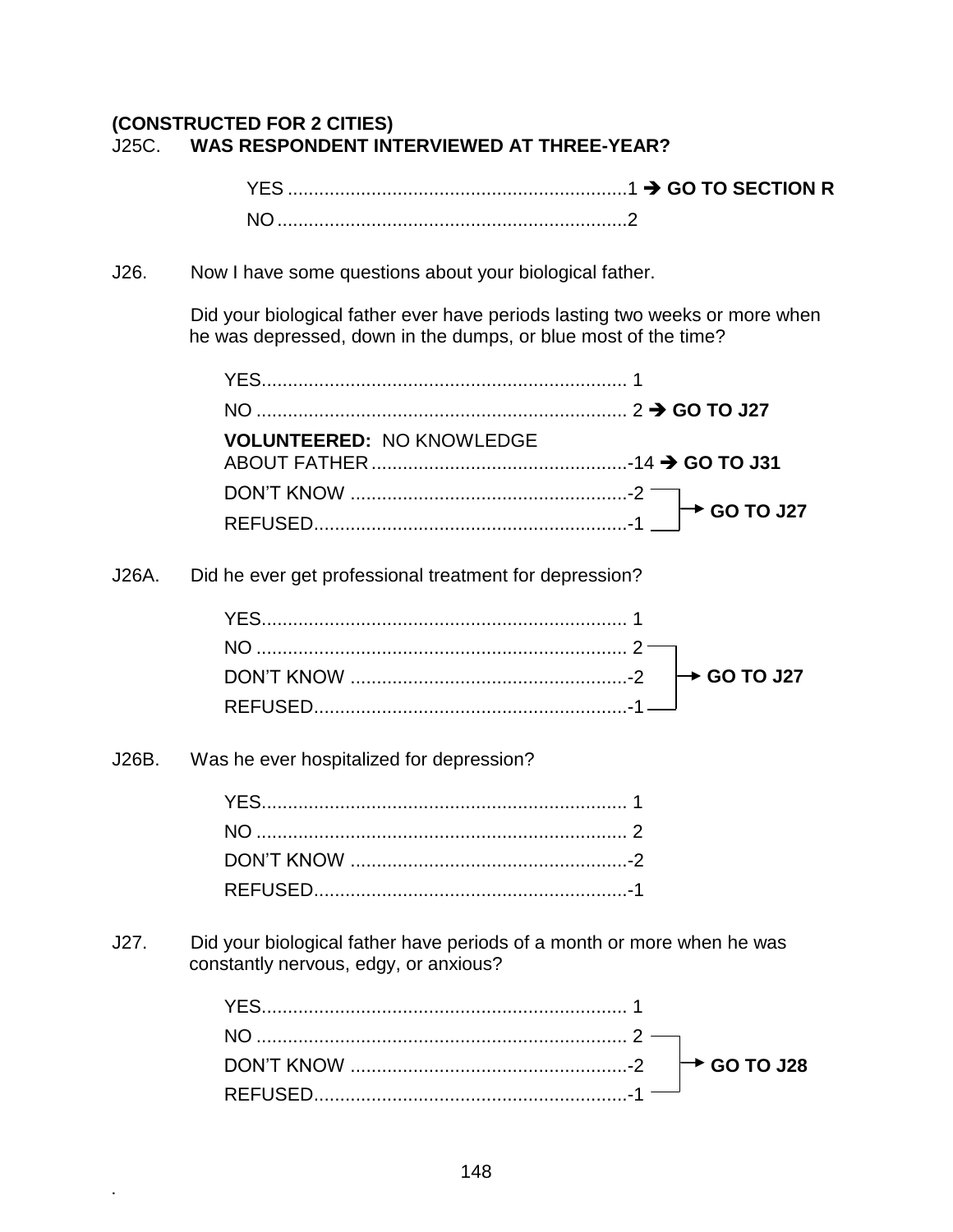**J27A.** Did he ever get professional treatment for his nervousness?

Was he ever hospitalized for his nervousness? J27B.

Did your biological father ever have a problem with drinking?  $J28.$ 

J28A. Did he ever abuse prescription drugs such as valium, sleeping pills, or diet pills?

 $\ddot{\phantom{a}}$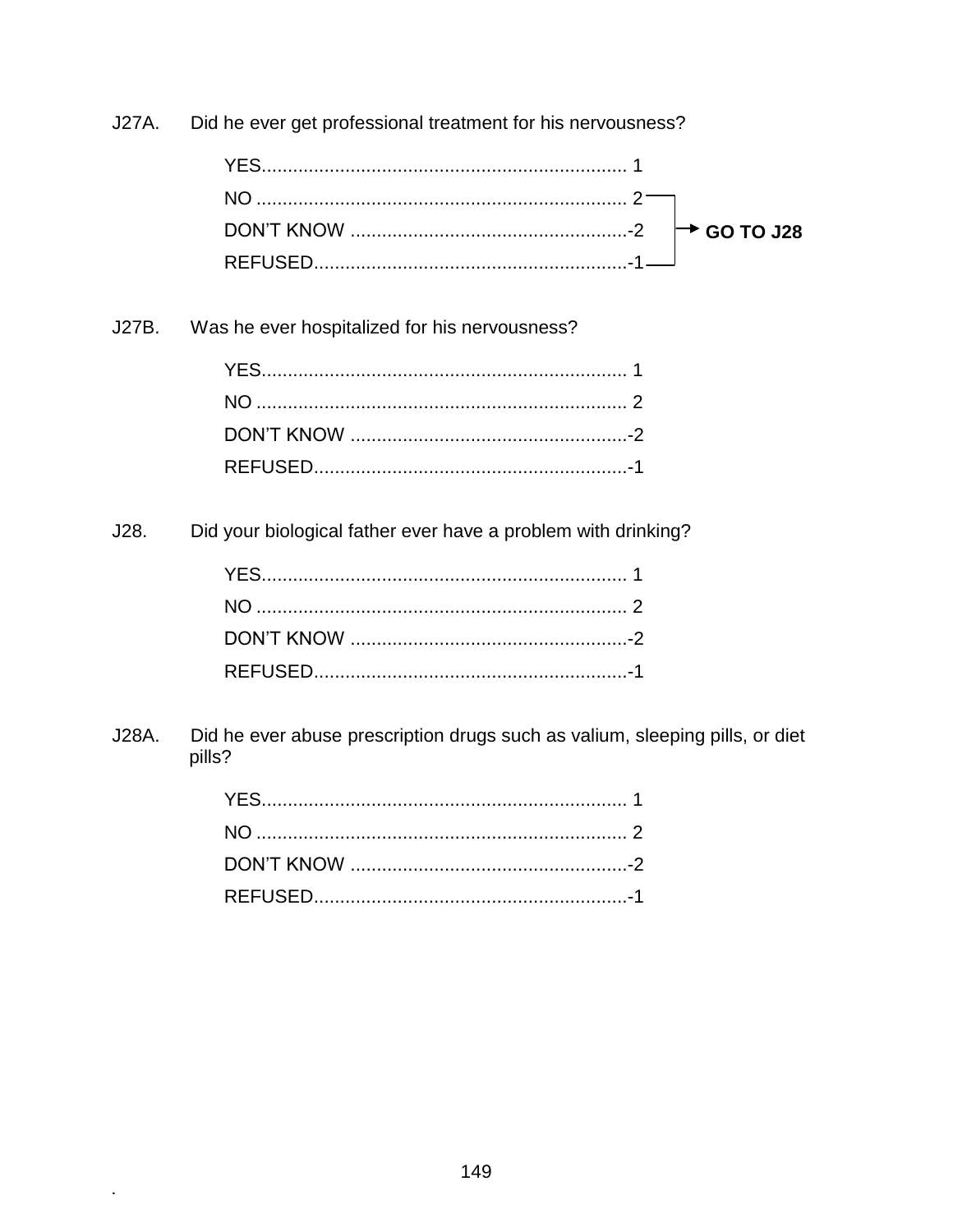Did he ever have a problem with illegal drugs? J28B.

#### DID BIOLOGICAL FATHER HAVE PROBLEMS WITH DRINKING OR  $J29.$ **DRUGS?**  $(J28 \t{OR} \t{J28A} \t{OR} \t{J28B} = 1)$

Did he ever get professional treatment for his (drinking/(or)/drug) problem(s)? J29A.

J29B. Was he ever hospitalized for his (drinking/(or)/drug use)?

 $\blacksquare$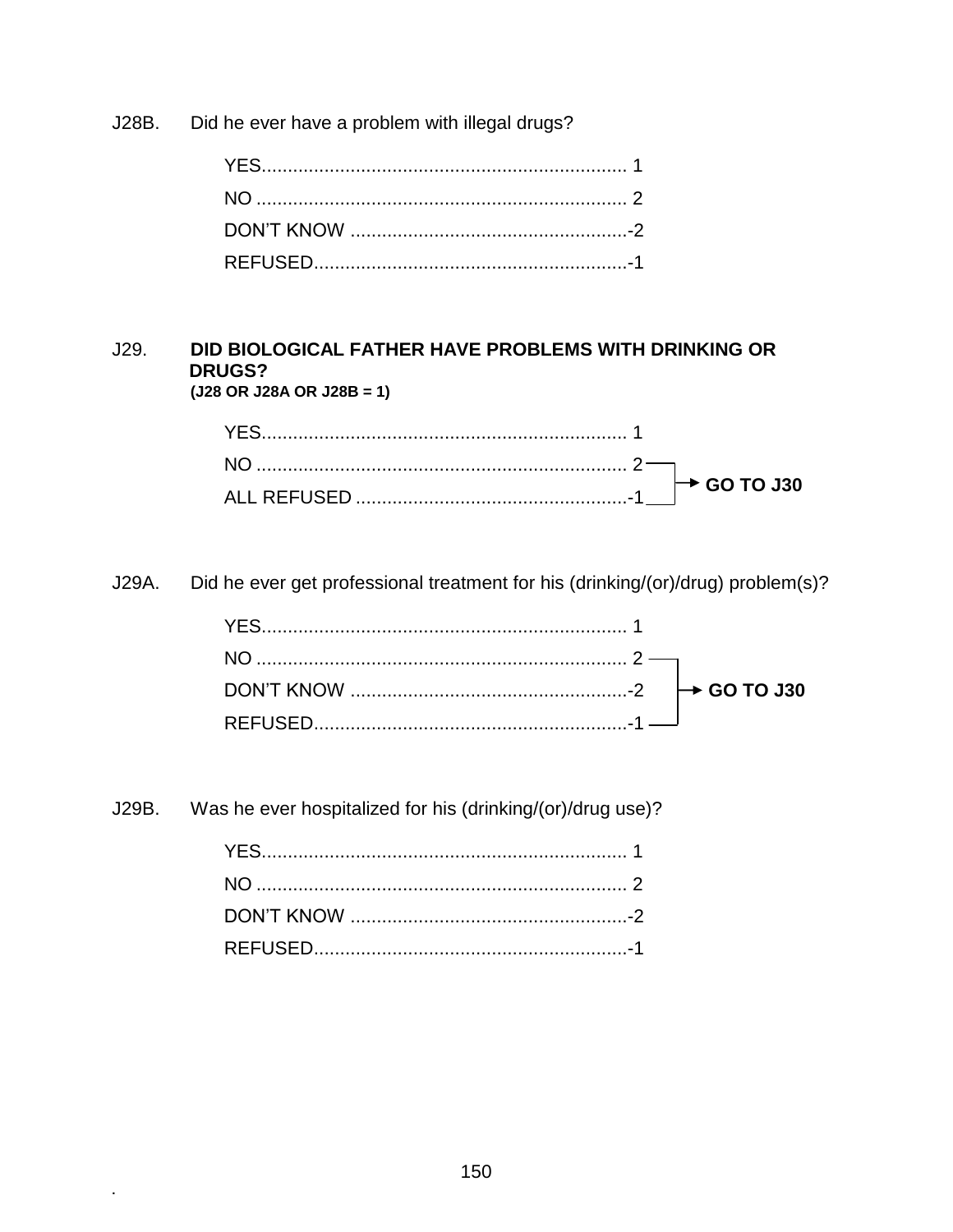# J30. **NOT FOR PUBLIC RELEASE**

## J30A. **NOT FOR PUBLIC RELEASE**

**.**

J31. The next questions are about your biological mother.

Did your biological mother ever have periods lasting two weeks or more when she was depressed, blue, or down in the dumps most of the time?

| <b>VOLUNTEERED: NO KNOWLEDGE</b> |  |
|----------------------------------|--|
|                                  |  |
|                                  |  |

J31A. Did she ever get professional treatment for depression?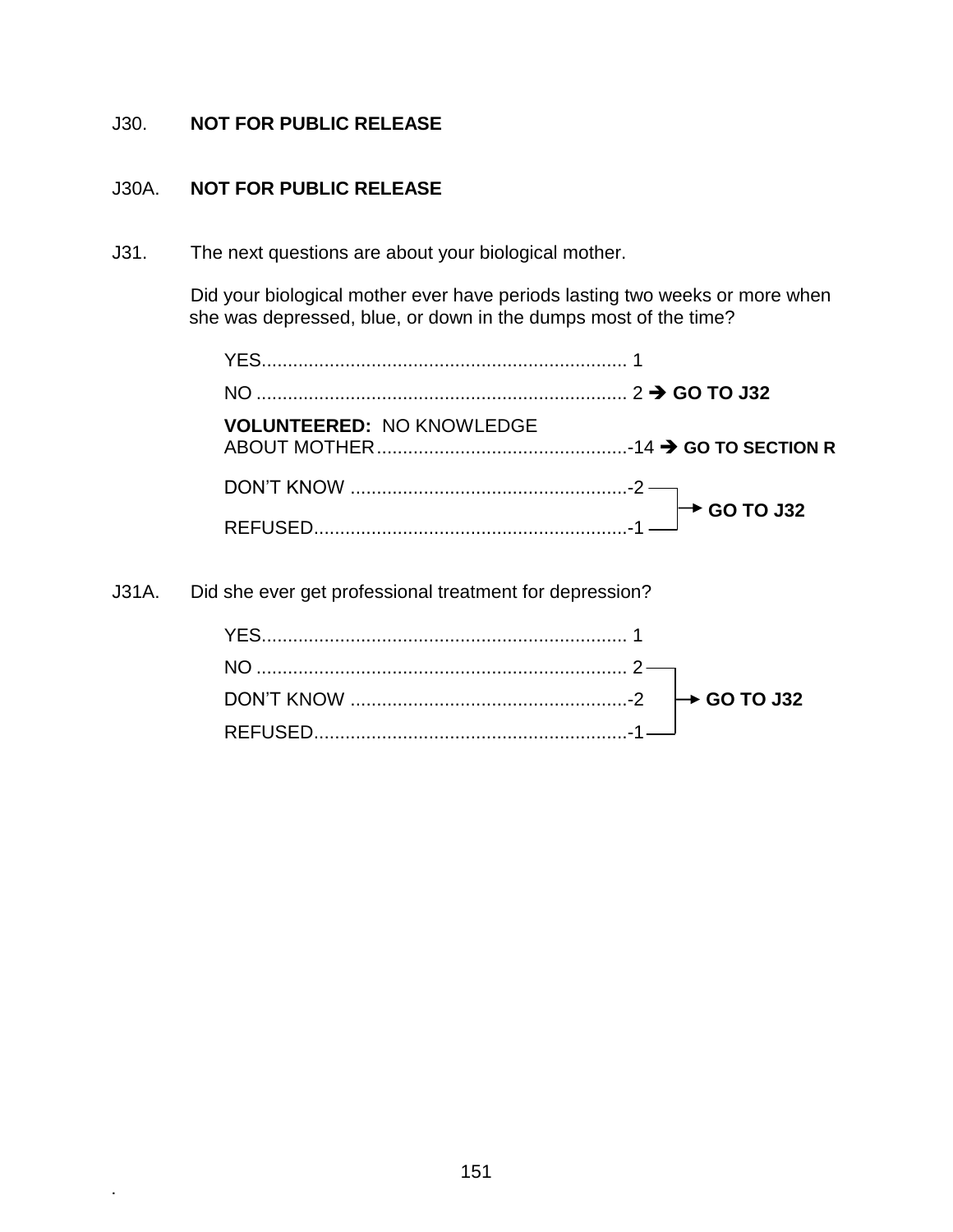Was she ever hospitalized for depression?  $J31B.$ 

Did your biological mother have periods of a month or more when she was  $J32.$ constantly nervous, edgy, or anxious?

Did she ever get professional treatment for her nervousness? J32A.

| DON'T KNOW $\cdots$ 60 TO J33 |  |
|-------------------------------|--|
|                               |  |

Was she ever hospitalized for her nervousness?  $J32B.$ 

 $\bullet$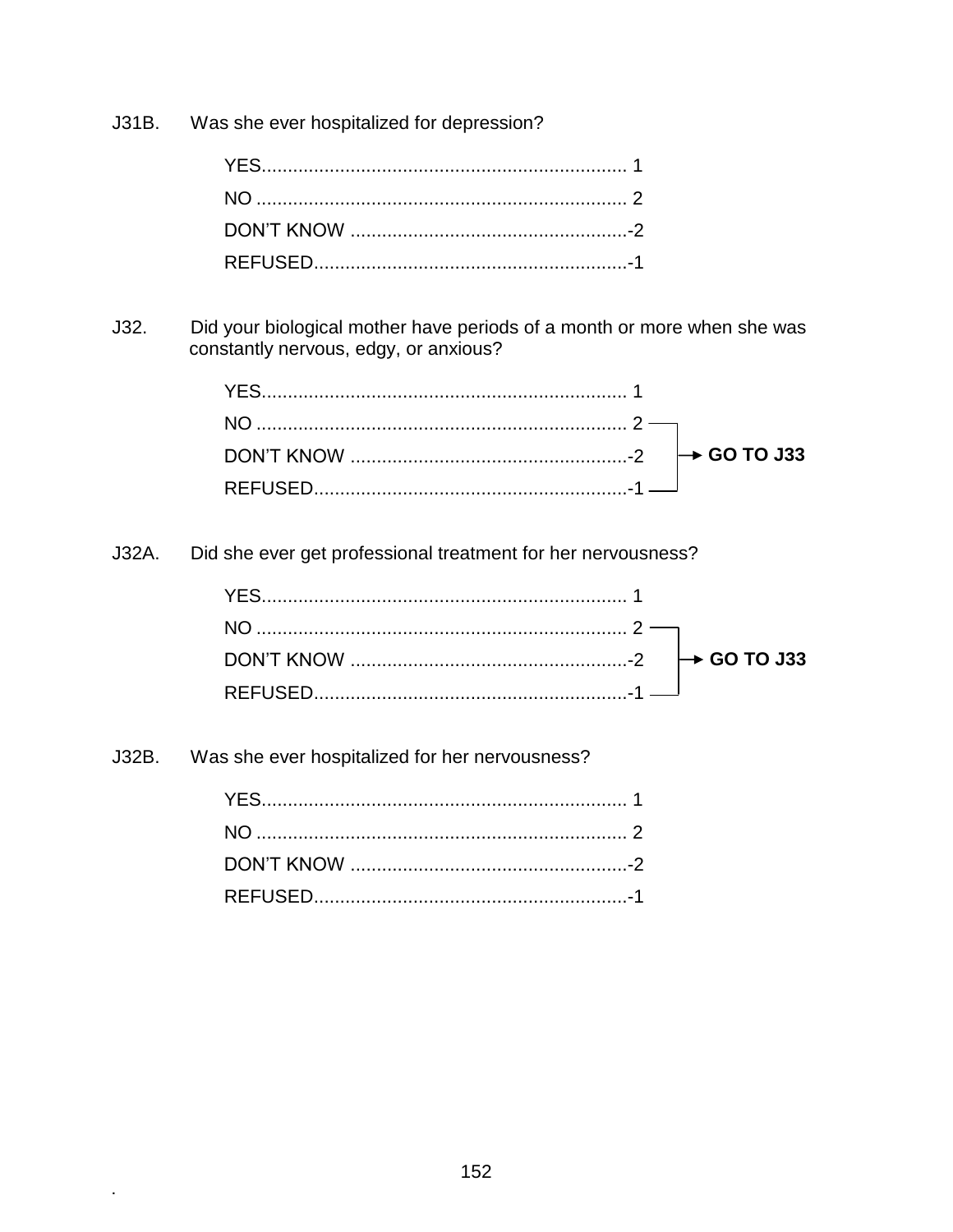$J33.$ Did your biological mother ever have a problem with drinking?

Did she ever abuse prescription drugs such as valium, sleeping pills, or diet J33A. pills?

Did she ever have a problem with illegal drugs?  $J33B.$ 

 $\blacksquare$ 

#### DID BIOLOGICAL MOTHER HAVE PROBLEMS WITH DRINKING OR  $J34.$ **DRUGS?**  $(J33 \t{OR} J33A \t{OR} J33B = 1)$

| $10$ $\rightarrow$ GO TO J35 |                          |
|------------------------------|--------------------------|
|                              | $\overline{\phantom{a}}$ |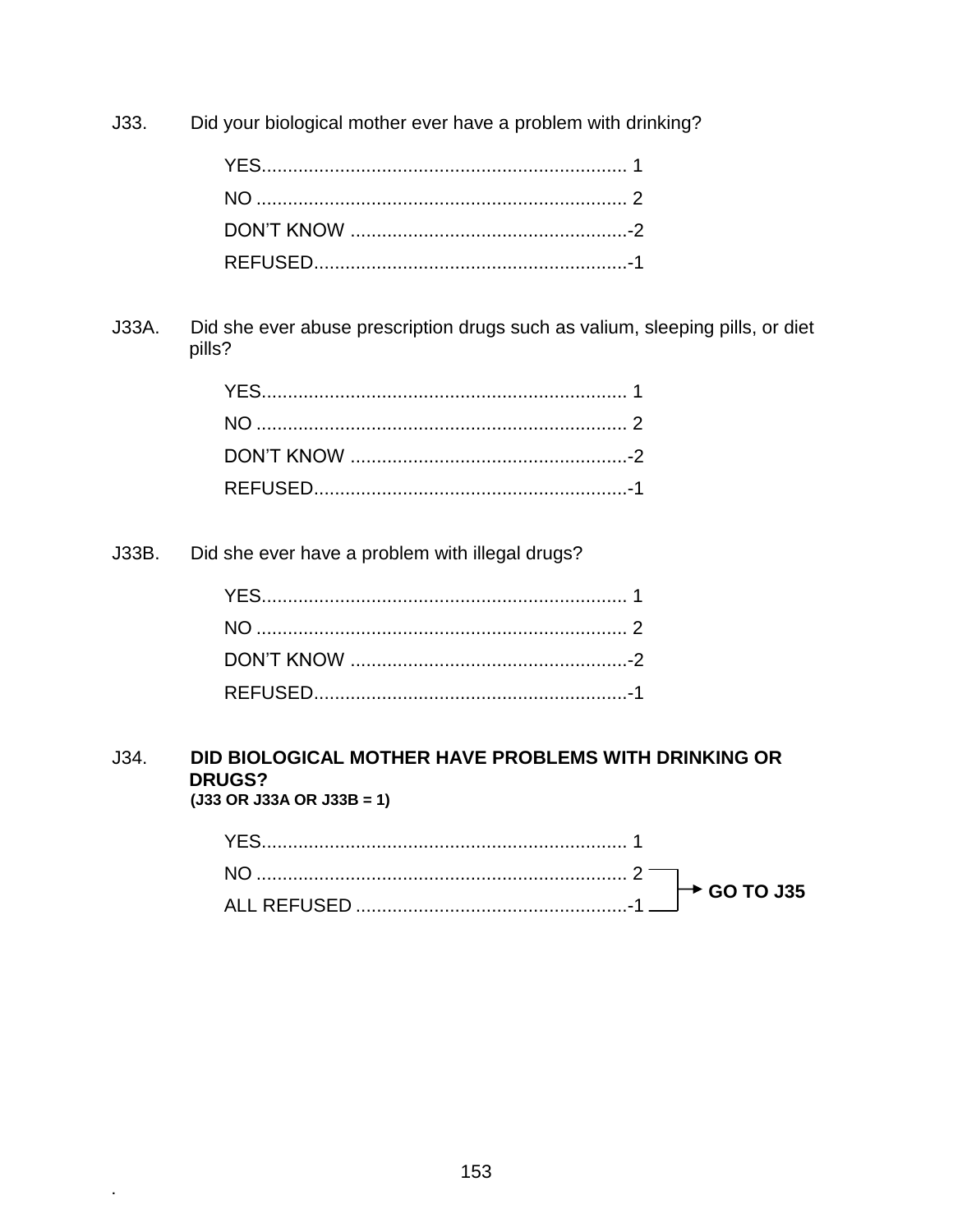J34A. Did she ever get professional treatment for her (drinking/(or)/drug) problem(s)?

| DON'T KNOW $\ldots$ $\rightarrow$ GO TO J35 |  |
|---------------------------------------------|--|
|                                             |  |

J34B. Was she ever hospitalized for her (drinking/(or)/drug use)?

#### $J35.$ **NOT FOR PUBLIC RELEASE**

#### J35A. **NOT FOR PUBLIC RELEASE**

 $\hat{\mathbf{r}}$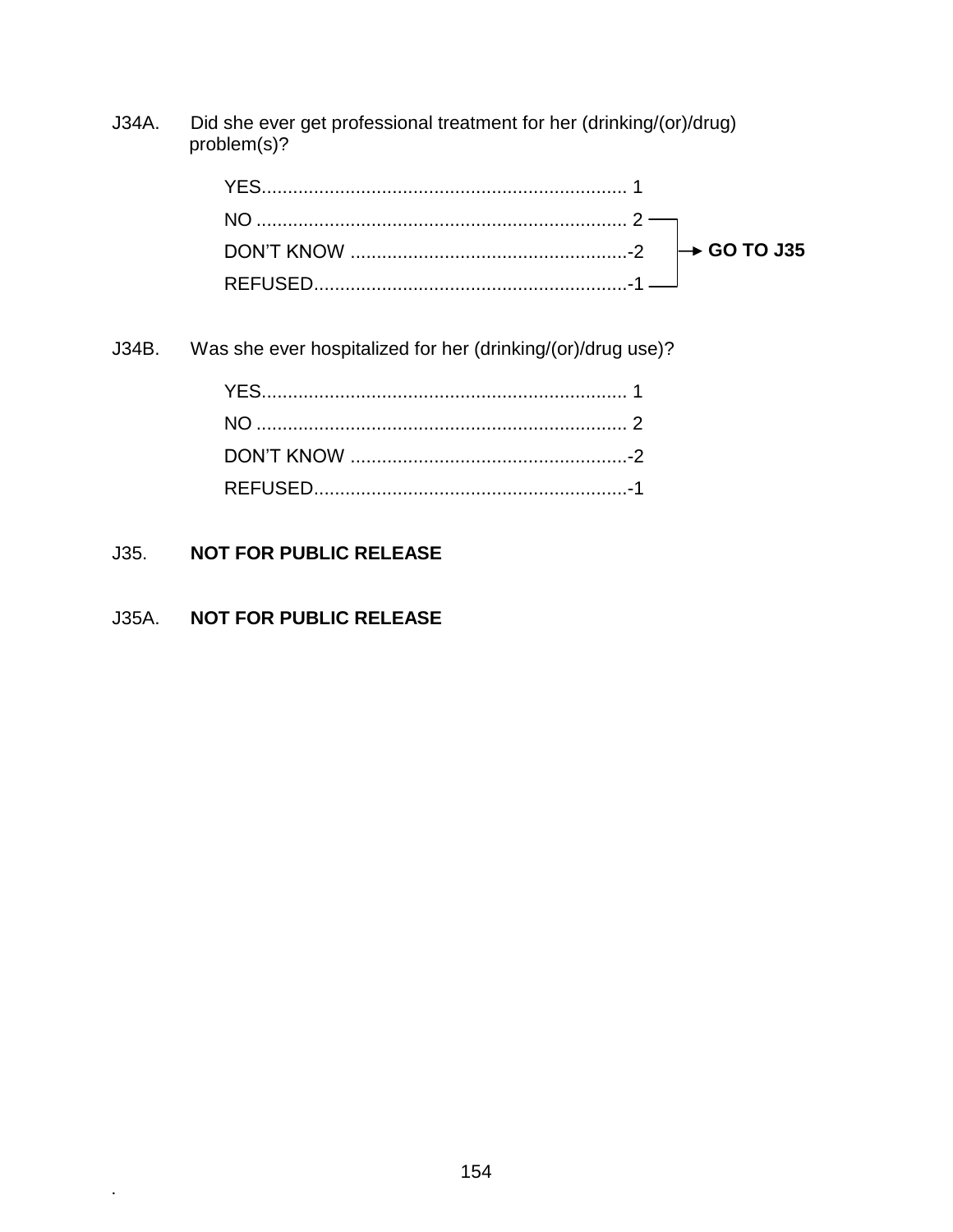# **SECTION R: RELIGION**

Now I'd like to ask you about your religious beliefs and practices.

R1. My religious faith is an important guide for my daily life. Do you . . .

R2. How often do you attend religious services? Do you attend services . . .

R3. (Since [DATE OF LAST INTERVIEW]/During the last two years), have you had any religious experiences that transformed your life?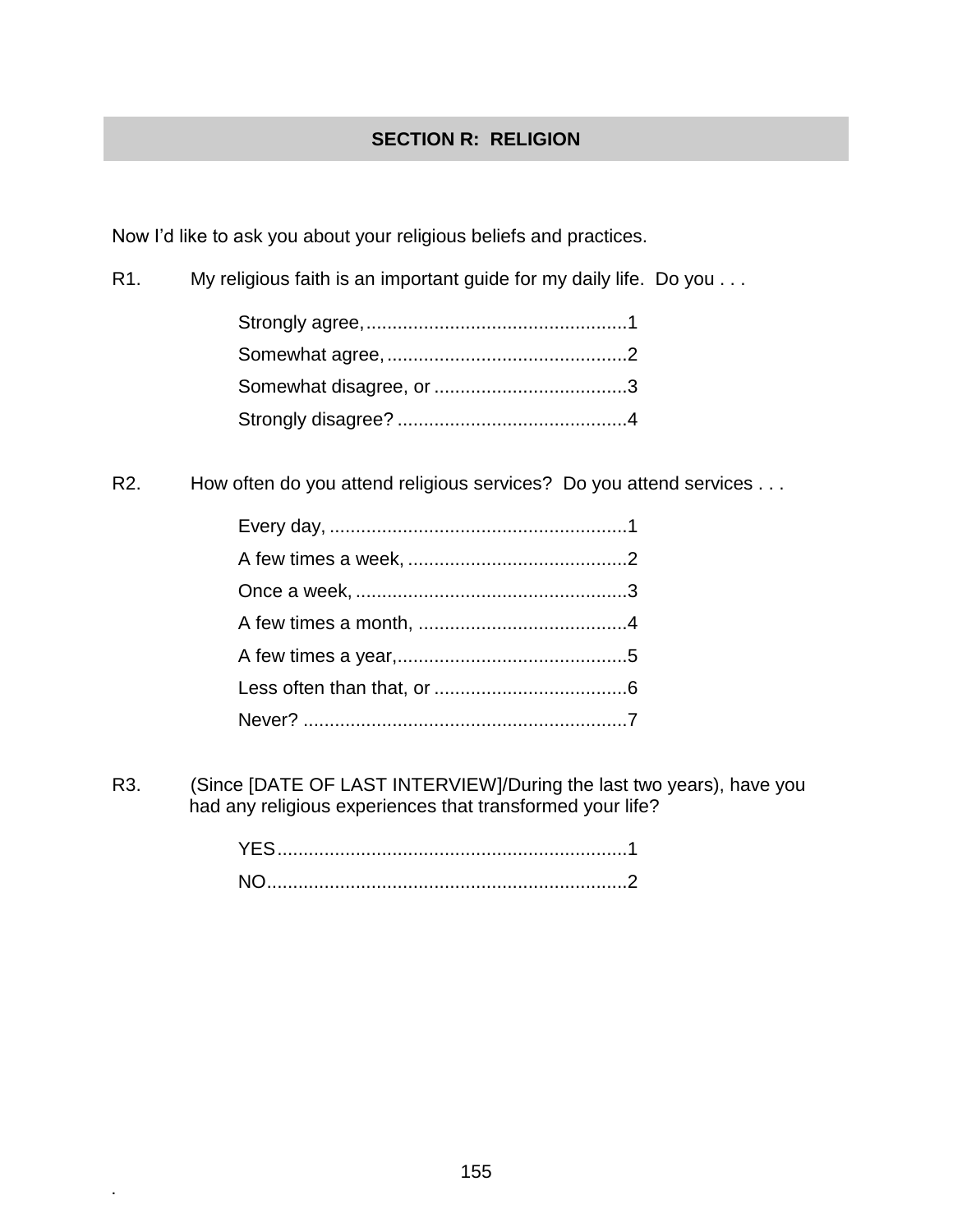### **SECTION K: EDUCATION AND EMPLOYMENT**

K1. Now I'd like to ask you a few questions about your education and employment.

> Are you currently attending any school or participating in any training programs or taking any classes? Please include regular high school, GED classes, vocational or trade school, Job Corps, college or other types of school as well as training programs to learn job skills.

| <b>YES</b> |  |
|------------|--|
| <b>NO</b>  |  |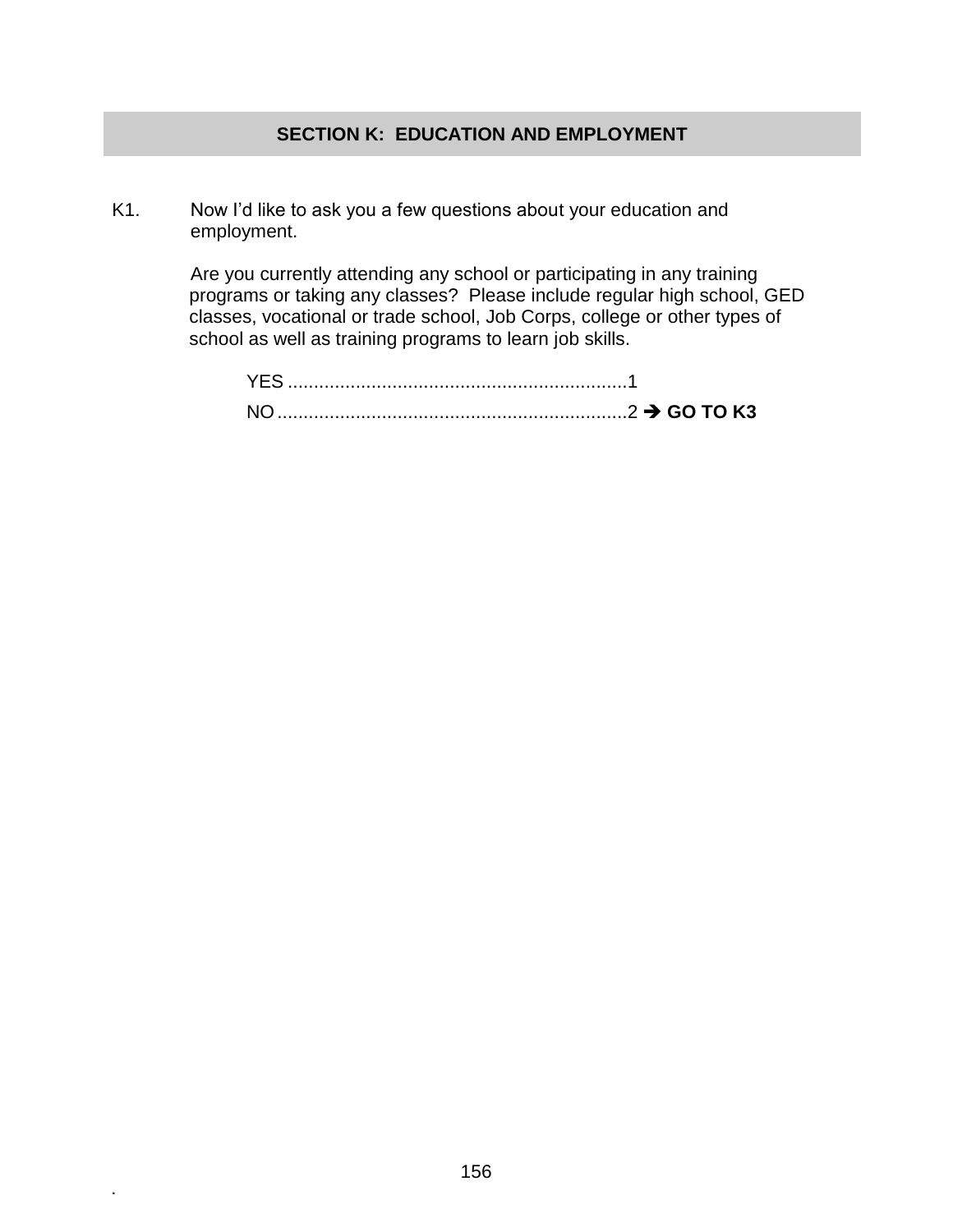K2. What kind of school or program are you attending?

|                  | CIRCLE ALL THAT APPLY                                                                           |  |           |  |  |  |
|------------------|-------------------------------------------------------------------------------------------------|--|-----------|--|--|--|
| K2 1             |                                                                                                 |  |           |  |  |  |
| K <sub>2</sub> 2 | <b>GENERAL EQUIVALENCY DEGREE (GED) OR</b><br>ADULT BASIC EDUCATION (ABE) PROGRAM2 → Which one? |  | $(K2_2A)$ |  |  |  |
| K2 3             |                                                                                                 |  |           |  |  |  |
| K <sub>2</sub> 4 | NURSING SCHOOL (LPN OR RN)4                                                                     |  | GED1      |  |  |  |
| K <sub>2</sub> 5 | <b>BUSINESS OR SECRETARIAL</b>                                                                  |  | ABE 2     |  |  |  |
| K2 6             |                                                                                                 |  |           |  |  |  |
| K2 7             | VOCATIONAL, TECHNICAL, OR                                                                       |  |           |  |  |  |
| K <sub>2</sub> 8 |                                                                                                 |  |           |  |  |  |
| K2 9             | JUNIOR/COMMUNITY COLLEGE (2-YEAR)9                                                              |  |           |  |  |  |
| K2 10            |                                                                                                 |  |           |  |  |  |
| K2 11            | OTHER TYPE OF SCHOOL (NOT SPECIFIED) 11                                                         |  |           |  |  |  |
| K2 12            | OTHER TYPE OF TRAINING (NOT SPECIFIED) 12                                                       |  |           |  |  |  |
| K2 13            | <b>PROGRAM TO LEARN JOB SKILLS13</b>                                                            |  |           |  |  |  |
| K2 14            |                                                                                                 |  |           |  |  |  |
| K2_15            | GRADUATE/PROFESSIONAL SCHOOL 15                                                                 |  |           |  |  |  |
|                  |                                                                                                 |  |           |  |  |  |
|                  |                                                                                                 |  |           |  |  |  |
|                  |                                                                                                 |  |           |  |  |  |
|                  |                                                                                                 |  |           |  |  |  |

K3. Have you completed any training programs or any years of schooling (since [DATE OF LAST INTERVIEW]/during the last two years)?

| <b>Example 2 → GO TO K3B</b> |  |
|------------------------------|--|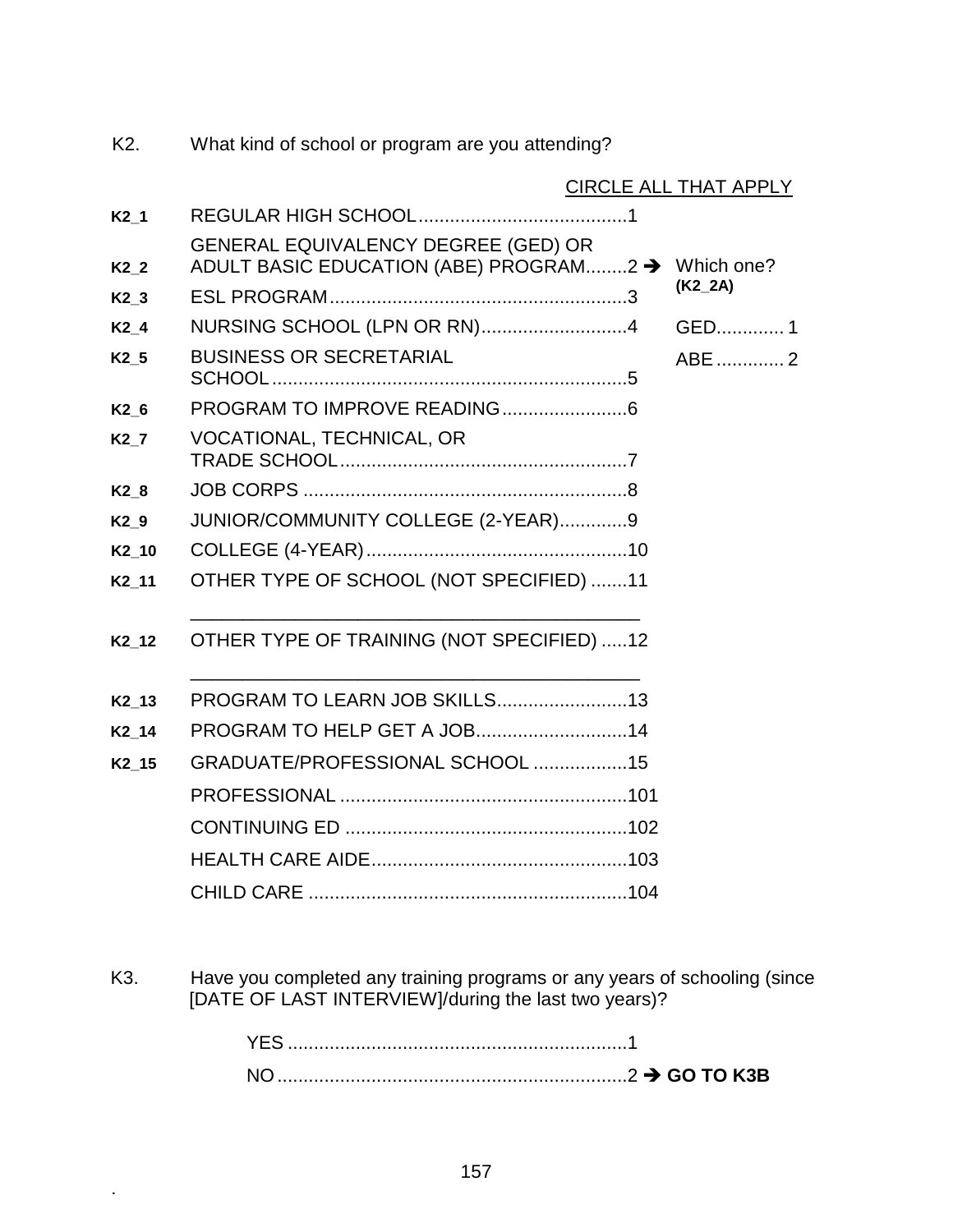|              |                                                                                           | <b>CIRCLE ALL THAT APPLY</b> |
|--------------|-------------------------------------------------------------------------------------------|------------------------------|
| <b>K3A 1</b> | $\sf REGULAR\ HIGH\ SCHOOL. 1 \blacktriangleright \ {\tt Grade\ convleted:} \verb ----- $ |                              |
|              |                                                                                           | (K3A_1A)                     |
| <b>K3A 2</b> | GENERAL EQUIVALENCY DEGREE (GED) OR<br>ADULT BASIC EDUCATION (ABE) PROGRAM2 →             | Which one?                   |
| <b>K3A_3</b> |                                                                                           | (K3A_2A)                     |
| <b>K3A_4</b> | NURSING SCHOOL (LPN OR RN)4                                                               | GED 1                        |
| <b>K3A 5</b> | <b>BUSINESS OR SECRETARIAL</b>                                                            | ABE2                         |
| <b>K3A 6</b> |                                                                                           |                              |
| <b>K3A 7</b> | VOCATIONAL, TECHNICAL, OR                                                                 |                              |
| <b>K3A 8</b> |                                                                                           |                              |
| <b>K3A 9</b> | <b>JUNIOR/COMMUNITY</b>                                                                   |                              |
| K3A 10       |                                                                                           |                              |
| K3A 11       | OTHER TYPE OF SCHOOL                                                                      |                              |
| K3A 12       | OTHER TYPE OF                                                                             |                              |
|              | K3A_13 PROGRAM TO LEARN JOB SKILLS13                                                      |                              |
|              | K3A_14 PROGRAM TO HELP GET A JOB14                                                        |                              |
| K3A 15       |                                                                                           |                              |
| K3A 16       | GRADUATE/PROFESSIONAL SCHOOL 16                                                           |                              |
|              |                                                                                           |                              |
|              |                                                                                           |                              |
|              |                                                                                           |                              |
|              |                                                                                           |                              |

K3A. What program or schooling have you completed?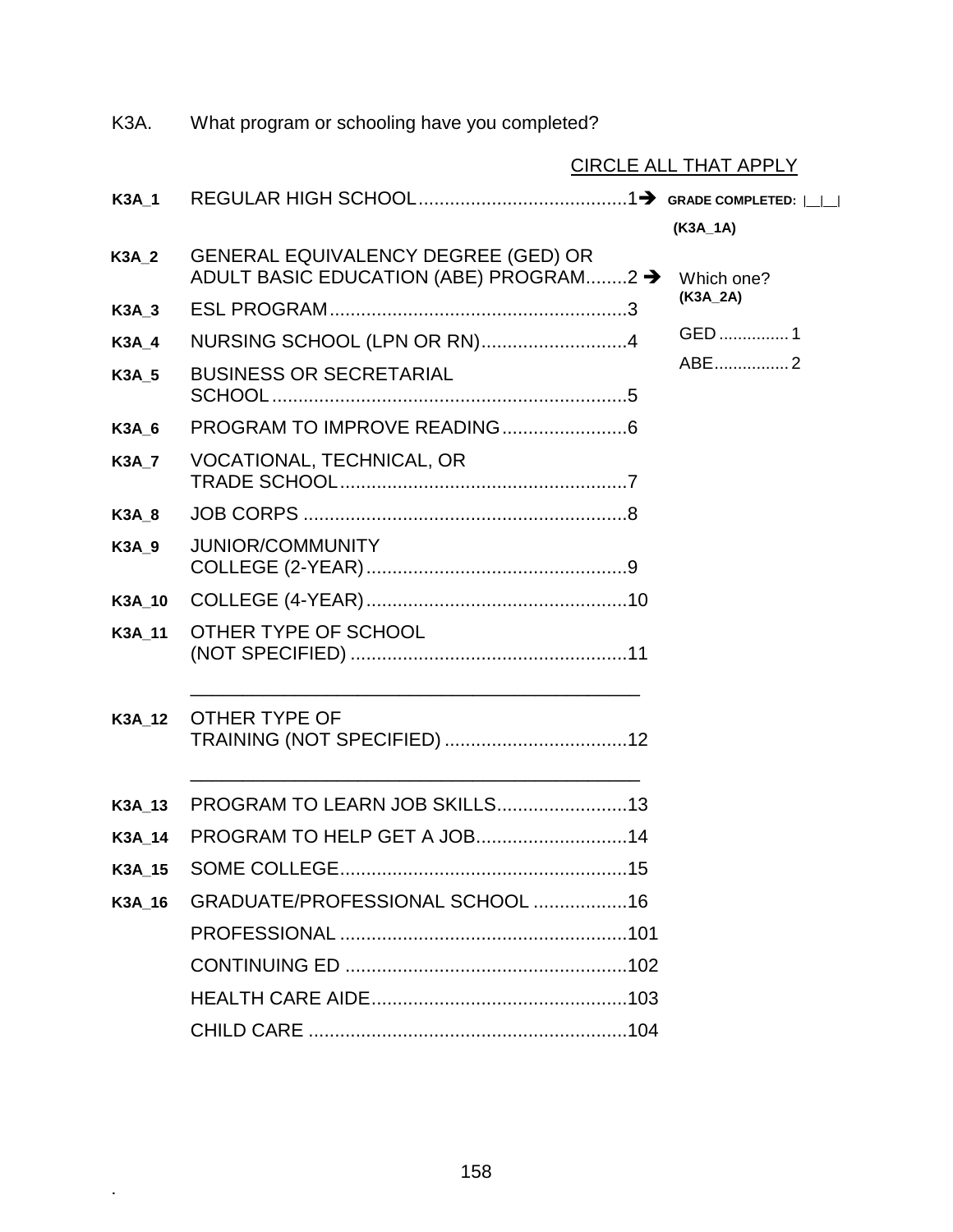K3B. (Since [DATE OF LAST INTERVIEW]/During the last two years), have you taken any classes to improve your job skills, such as computer training or literacy classes?

| <b>YES</b> |  |  |  |  |  |
|------------|--|--|--|--|--|
| NO.        |  |  |  |  |  |

K3C. (Since [DATE OF LAST INTERVIEW]/During the last two years), have you received any kind of employment counseling?

K4. Now I'd like to ask you about your current work status. Last week, did you do any regular work for pay? Include any work you might have done in your own business (or military service) where you got a regular paycheck.

#### **NOTE: IF RESPONDENT WAS ON VACATION IN LAST WEEK, ASK FOR THE WEEK BEFORE VACATION.**

| YES.           |  |
|----------------|--|
| N <sub>O</sub> |  |

K5. Are you currently looking for a regular job?

**.**

K6. How long have you been looking for a regular job? Would you say ...

| More than a week, but less          |  |
|-------------------------------------|--|
| Between a month and six months, 3   |  |
| Between six months and a year, or 4 |  |
|                                     |  |
|                                     |  |

#### **GO TO K8**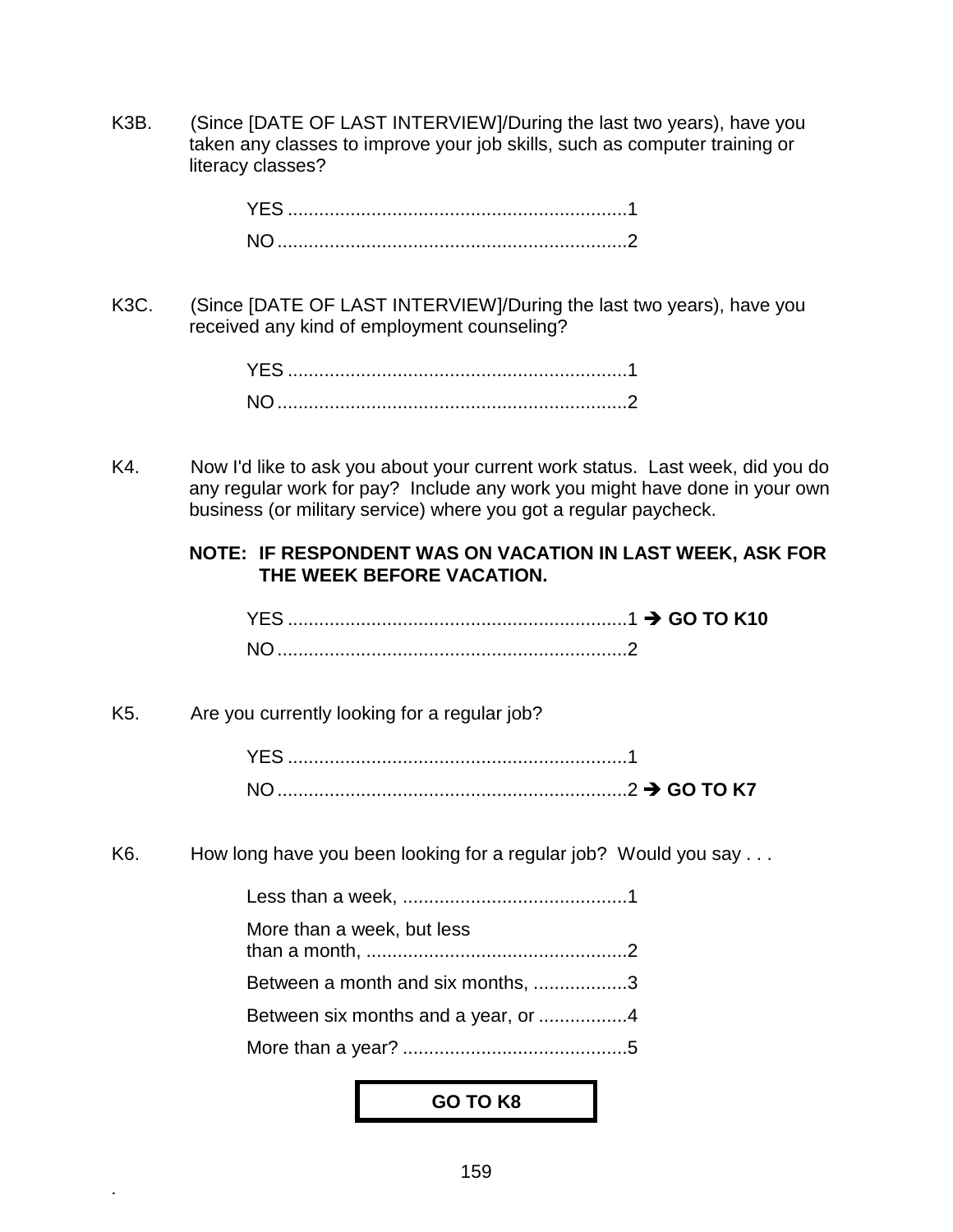K7. Why aren't you looking for a regular job?

| ALREADY HAVE A JOB (ON VACATION,<br><b>► GO TO K9</b><br>ILL OR ON TEMPORARY LAYOFF)2 |
|---------------------------------------------------------------------------------------|
| IN SCHOOL OR TRAINING PROGRAM3                                                        |
|                                                                                       |
|                                                                                       |
|                                                                                       |
|                                                                                       |
|                                                                                       |
|                                                                                       |
| STAY AT HOME PARENT/HOMEMAKER9                                                        |
| GOING BACK TO SCHOOL101                                                               |
|                                                                                       |
|                                                                                       |
|                                                                                       |

K8. What would the hourly wage have to be in order for you to take a job?

\$ |\_\_\_|\_\_\_| **.** |\_\_\_|\_\_\_| PER HOUR

DON'T KNOW .................................................-2

WOULD NOT TAKE A JOB AT ANY WAGE RIGHT NOW .......................................-1

K9. When did you last work at a regular job lasting two weeks in a row or more, for which you received a regular paycheck?

> |\_\_\_|\_\_\_| / |\_\_\_|\_\_\_|\_\_\_|\_\_\_| MONTH YEAR **(K9A) (K9B)**

**.**

NEVER WORKED FOR TWO CONSECUTIVE WEEKS ................................-10 **GO TO K25**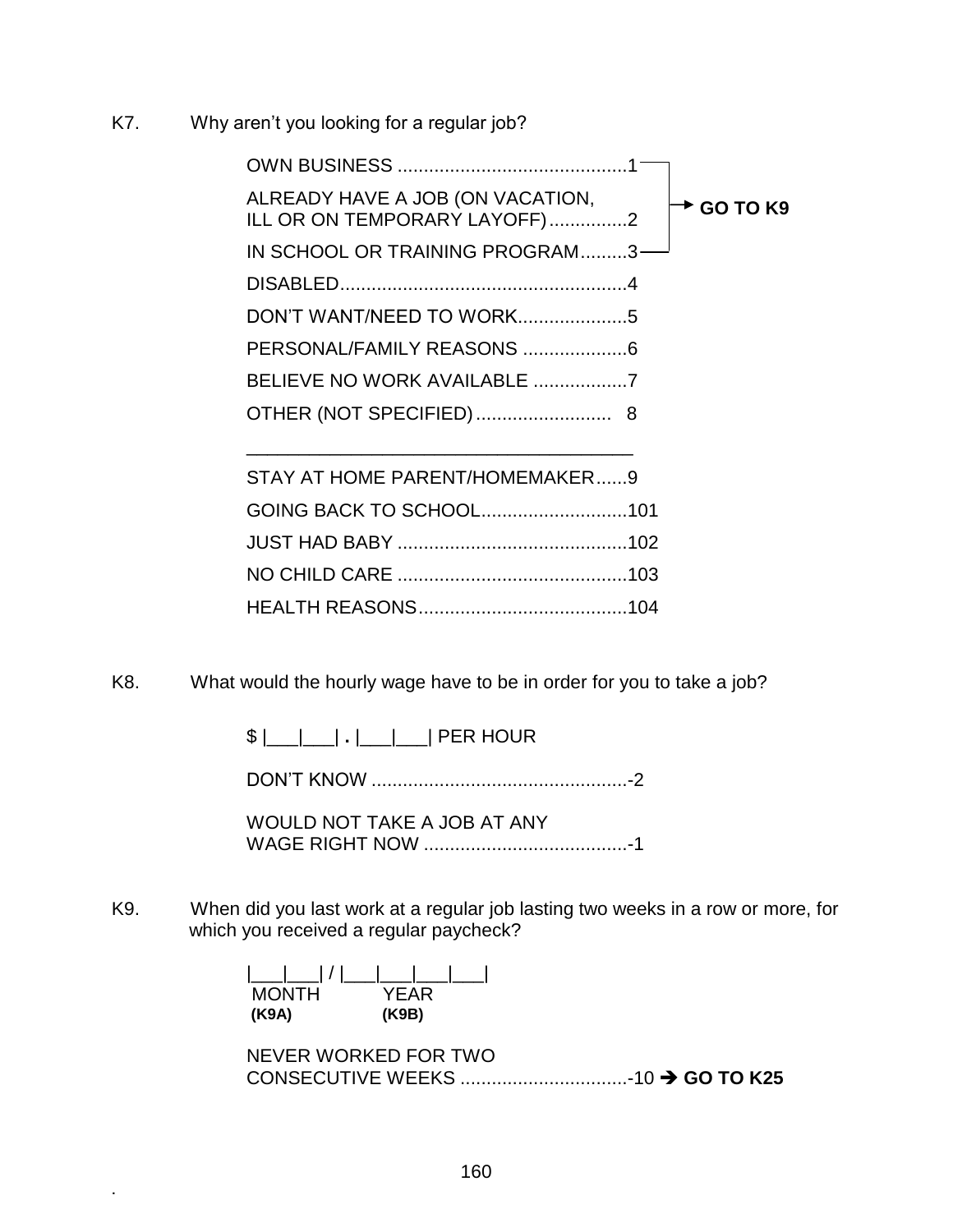K10. My next few questions are about your (current/most recent) job.

How many hours (do/did) you usually work per week at (this/that) job? Include regular overtime hours.

**INTERVIEWER: IF RESPONDENT WORKS/WORKED MORE THAN ONE JOB AT A TIME, ASK ABOUT THE ONE AT WHICH SHE USUALLY WORKS/WORKED THE MOST HOURS.**

|\_\_\_|\_\_\_|\_\_\_| HOURS PER WEEK

K11. (Do/Did) you work for yourself or for someone else in this job?

| SELE. |  |
|-------|--|
|       |  |

## K12. What (do/did) you do at (this/that) job?

| EXECUTIVE/ADMINISTRATIVE/MANAGERIAL 102 |  |
|-----------------------------------------|--|
|                                         |  |
| ADMINISTRATIVE SUPPORT/CLERICAL 104     |  |
|                                         |  |
| MACHINE OPERATORS/ASSEMBLERS106         |  |
|                                         |  |
| HANDLERS/HELPERS/LABORERS 108           |  |
|                                         |  |
|                                         |  |
|                                         |  |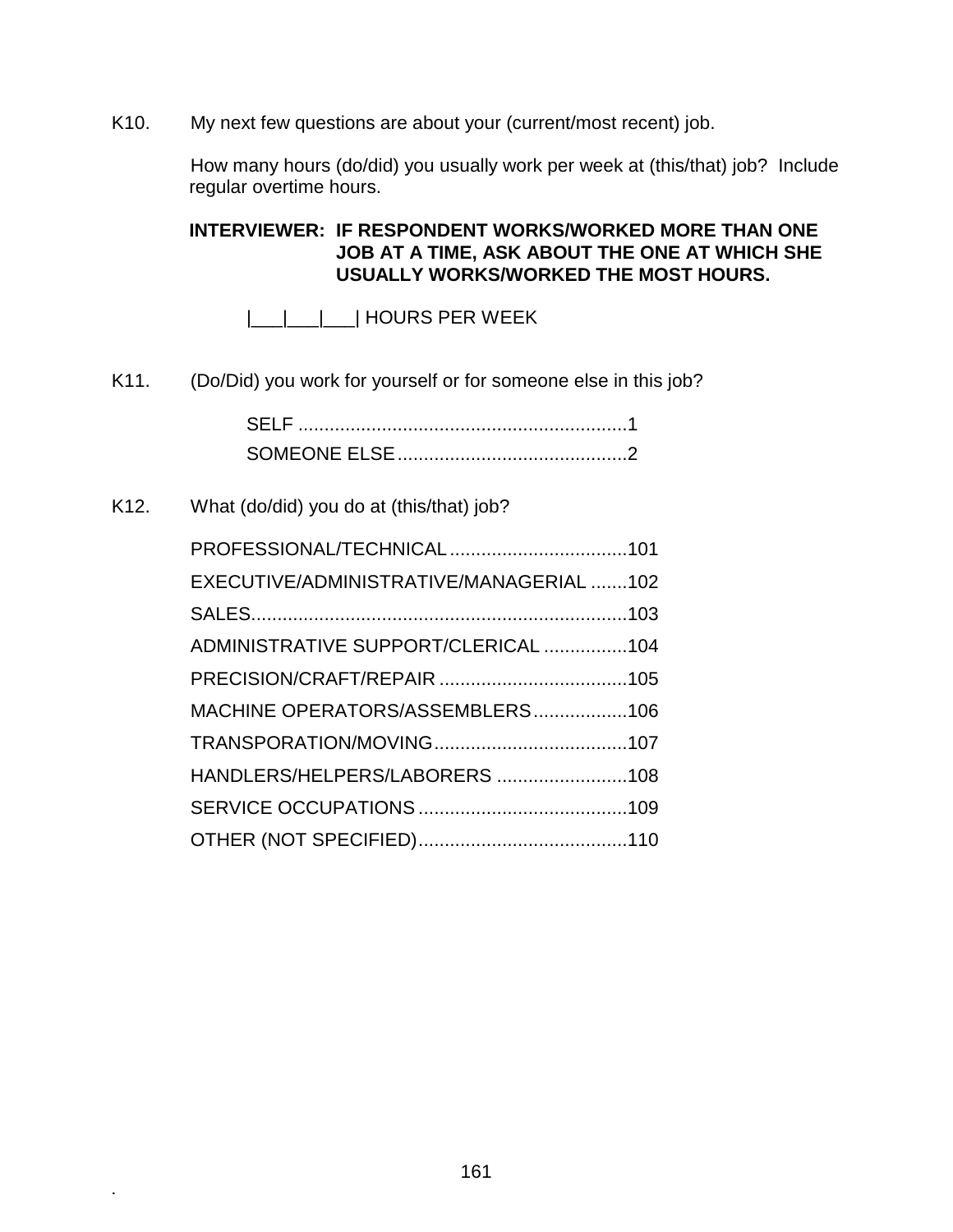K13. About how much (do/did) you usually earn in (this/that) job, before taxes and deductions?

| $\frac{1}{2}$ PER (K13P) |  |
|--------------------------|--|
|                          |  |
|                          |  |
|                          |  |
| <b>EVERY 2 WEEKS</b>     |  |
| <b>TWICE A MONTH</b>     |  |
|                          |  |
|                          |  |
|                          |  |
|                          |  |

(At your primary job,) (Do/Did) you regularly work . . . K14A.

|    | <b>CIRCLE YES OR</b><br><b>NO FOR EACH</b> |  |  |
|----|--------------------------------------------|--|--|
|    | YES.                                       |  |  |
|    |                                            |  |  |
| 2. |                                            |  |  |
| 3. |                                            |  |  |
|    |                                            |  |  |
| 5. |                                            |  |  |

K14B. In addition to your regular working shift, (do/did) you sometimes also work . . .

|    | <b>CIRCLE YES OR</b><br><b>NO FOR EACH</b> |  |  |
|----|--------------------------------------------|--|--|
|    | YES                                        |  |  |
| 47 |                                            |  |  |
| 2. |                                            |  |  |
| 3. |                                            |  |  |
|    |                                            |  |  |

 $\ddot{\phantom{a}}$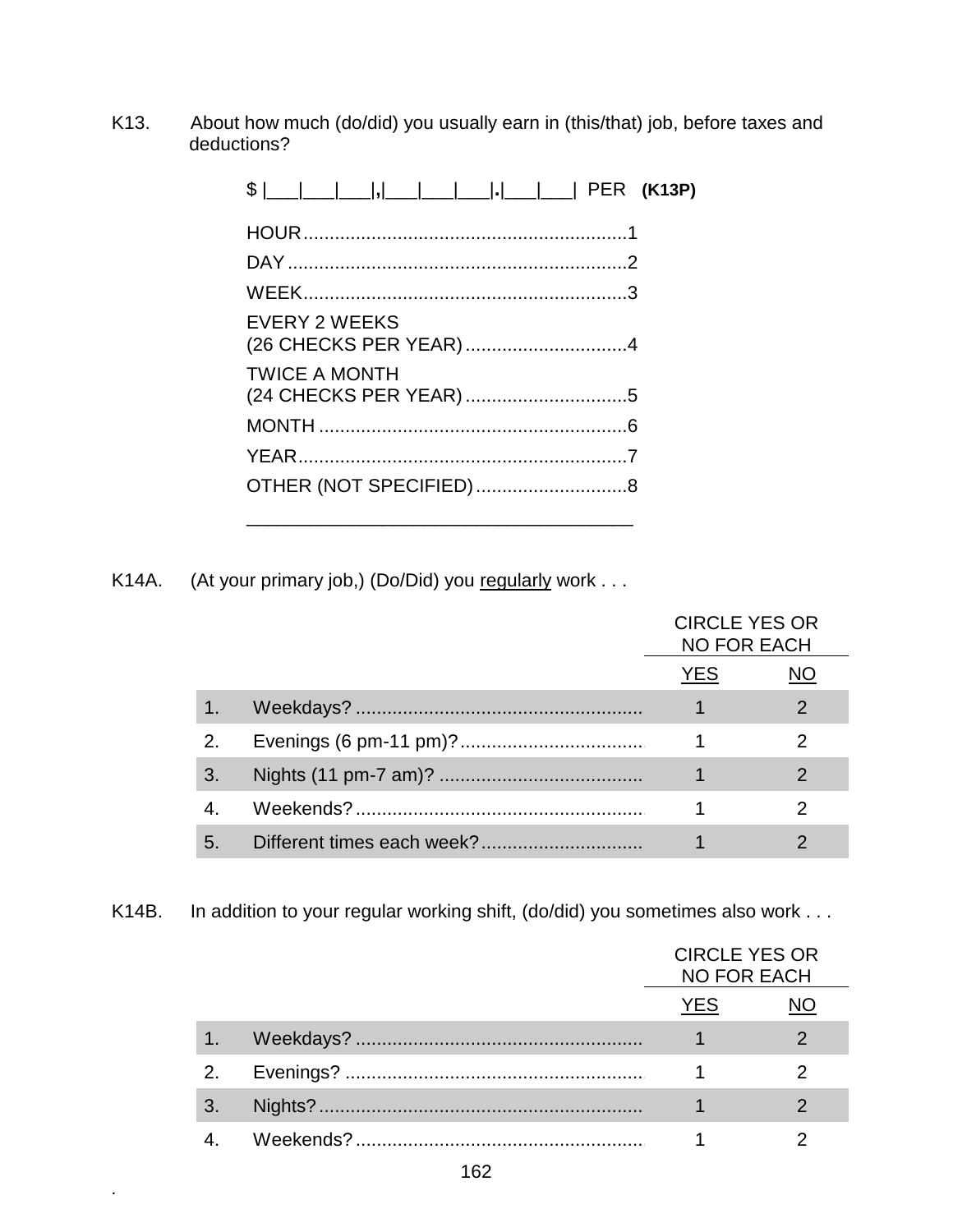#### K15. **HAS MOTHER WORKED SINCE CHILD WAS BORN? (K4=1, OR DATE IN K9 IS MORE RECENT THAN DATE OF CHILD'S BIRTH ON CONTACT SHEET)**

| YES.     |  |
|----------|--|
| $NO_{-}$ |  |

K16. Please tell me how true the following statements are.

(READ ITEM). (Is/Was) this always true, often true, sometimes true, or never true for you?

|    |                                                                                                          | <b>ALWAYS</b> | <b>OFTEN</b> | SOME-<br><b>TIMES</b> | <b>NEVER</b> |
|----|----------------------------------------------------------------------------------------------------------|---------------|--------------|-----------------------|--------------|
| Α. | My shift and work schedule<br>(cause/caused) extra stress for me                                         |               |              | 3                     |              |
| В. | Where I (work/worked), it (is/was)<br>difficult to deal with child care<br>problems during working hours |               |              |                       |              |
| C. | In my work schedule I (have/had)<br>enough flexibility to handle family<br>needs                         |               |              |                       |              |

K17. Some people work more than one regular job. Was there ever a time in the past twelve months that you worked more than one regular job at the same time?

| YES. |  |
|------|--|
|      |  |

K18. When you were working more than one regular job at the same time, about how many hours per week did you usually work altogether?

|\_\_\_|\_\_\_|\_\_\_| HOURS PER WEEK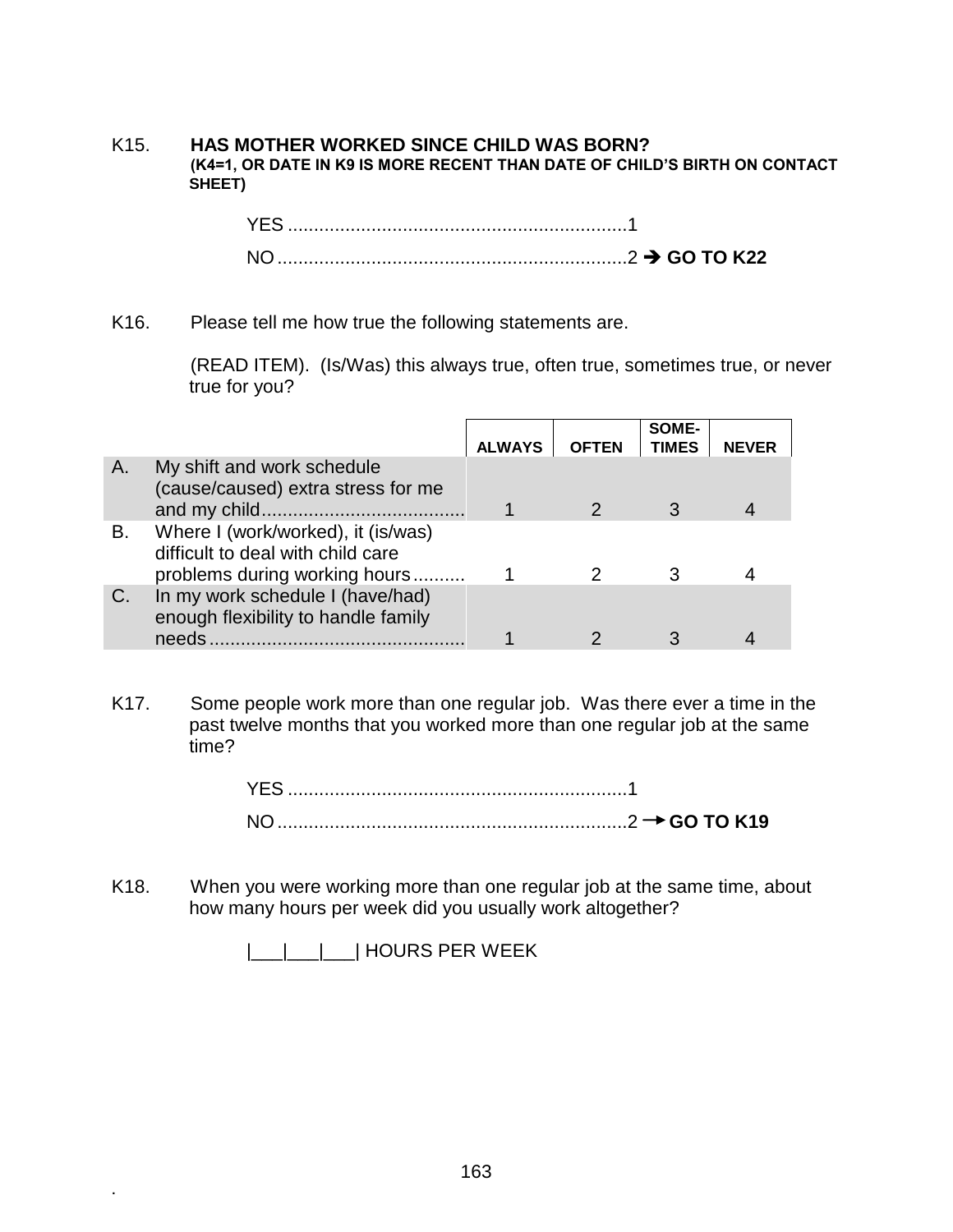K19. About how much did you earn from (all of) your regular job(s) in the past twelve months? Please do not count earnings from any "off-the-books" or "under-the-table" jobs.

> **INTERVIEWER: IF AMOUNT IS LESS THAN \$1,000 OR MORE THAN \$100,000, CONFIRM:** You told me you made (AMOUNT) dollars in the last twelve months. Is that correct? **CORRECT ANSWER IF APPROPRIATE**.

 $\frac{1}{2}$   $\frac{1}{2}$   $\frac{1}{2}$   $\frac{1}{2}$   $\frac{1}{2}$   $\frac{1}{2}$  **GO TO K21** 

| NOTHING/DID NOT WORK |  |
|----------------------|--|
|                      |  |
|                      |  |

K20. I just need to have a range. Can you tell me if it was ...

K21. In the past twelve months, how many weeks did you work (at your job/at all of your regular jobs)? If you worked the entire year, but used paid vacation time or sick time, you worked 52 weeks.

|\_\_\_|\_\_\_| NUMBER OF WEEKS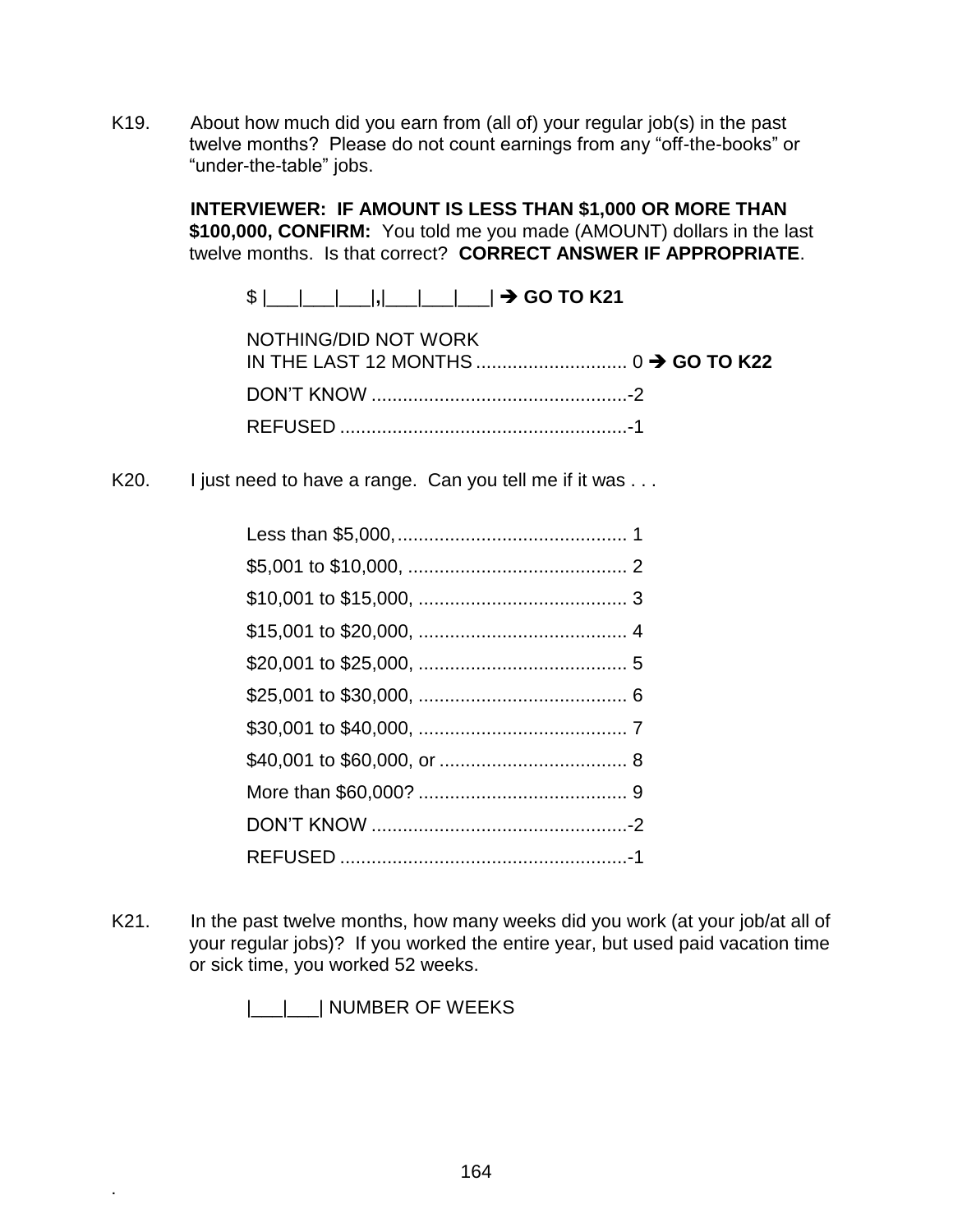K22. In the past twelve months, how many regular jobs have you had that lasted two weeks or more?

|\_\_\_|\_\_\_| JOBS **GO TO K24**

DON'T KNOW .................................................-2

K23. All I need is a range. Would you say it was . . .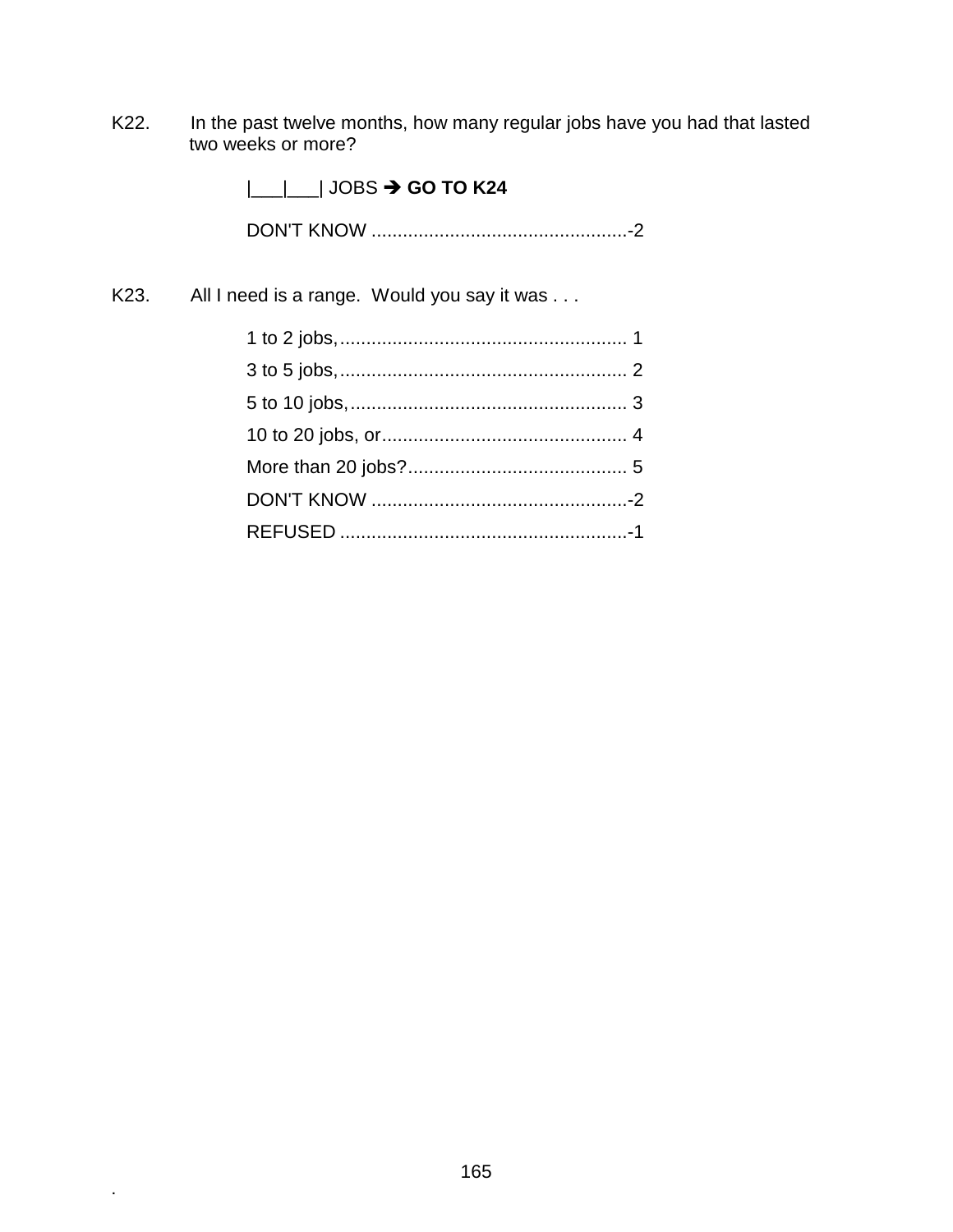K24. We are interested in finding out about some ways, other than regular work, in which people make money. This kind of activity may be paid for in cash, or done in exchange for meals, or clothing, a place to live, or something else.

Please tell me if you have done any of the following in the past twelve months.

# **RECORD "YES" OR "NO" IN ROW A, THEN ASK B TO F FOR EACH ACTIVITY CODED "YES"**

|     | During the past twelve months,<br>did you                                                           | K24<br>Work in your own business? Please<br>do not include work you already told<br>me about.<br><b>PROBE:</b> This could include things<br>such as doing other people's hair,<br>either in your home or theirs.                                                         | K <sub>25</sub><br>Sell or deliver drugs, engage in<br>prostitution, or do other kinds of<br>hustles? Do not include work you<br>already told me about. | K26<br>Do anything else to earn money?                  |
|-----|-----------------------------------------------------------------------------------------------------|--------------------------------------------------------------------------------------------------------------------------------------------------------------------------------------------------------------------------------------------------------------------------|---------------------------------------------------------------------------------------------------------------------------------------------------------|---------------------------------------------------------|
| A.  | <b>DID ACTIVITY?</b>                                                                                | What type of business?<br>SPECIFY: And the state of the state of the state of the state of the state of the state of the state of the state of the state of the state of the state of the state of the state of the state of the state of the state of t<br>NO (ASK K25) |                                                                                                                                                         |                                                         |
|     |                                                                                                     | IF K24A=YES, ASK K24B.<br>IF NO, GO TO K25A                                                                                                                                                                                                                              | IF K25A=YES, ASK K25B.<br><b>IF NO. GO TO K26A</b>                                                                                                      | IF K26A=YES, ASK K26B.<br><b>IF NO, GO TO SECTION L</b> |
| IB. | In the last twelve months, about<br>how many weeks did you<br>$(ACTIVITY) \ldots$                   | <b>WEEKS</b>                                                                                                                                                                                                                                                             | I WEEKS                                                                                                                                                 | <b>WEEKS</b>                                            |
| C.  | And, during those (NUMBER<br>FROM B) weeks, about how<br>many hours per week did<br>you (ACTIVITY). | <b>HOURS PER WEEK</b>                                                                                                                                                                                                                                                    | <b>HOURS PER WEEK</b>                                                                                                                                   | <b>HOURS PER WEEK</b>                                   |
| ID. | When you did this, were you<br>something else such as meals,<br>clothing, or a place to live?       | <b>CASH</b><br>paid in cash, or did you receive RECEIVED  1 - ASK K24E RECEIVED  1 - ASK K25E RECEIVED  1 - ASK K26E                                                                                                                                                     | <b>CASH</b><br>OTHER ………………………2 - ask k24f    OTHER ………………………2 - ask k25f    OTHER…………………………2 - ask k26f                                                | <b>CASH</b>                                             |
|     |                                                                                                     | <b>AND OTHER</b>                                                                                                                                                                                                                                                         | BOTH CASH 3 - аѕк к24Е  BOTH CASH3 - аѕк к25Е  BOTH CASH  3 - аѕк к26Е<br>& K24F AND OTHER                                                              | & K25F AND OTHER<br>& K26F                              |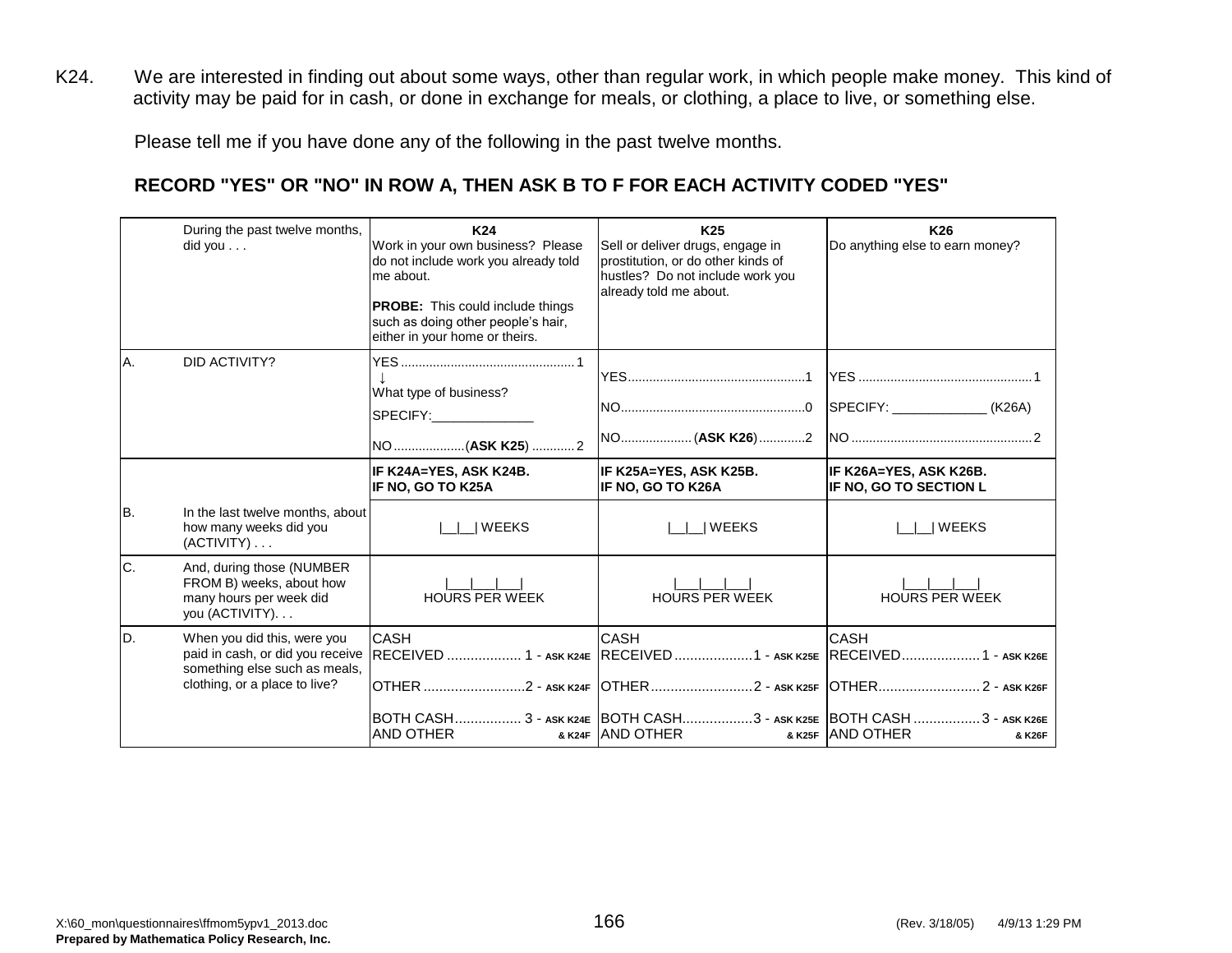|                            |                                                   | K24                      | K <sub>25</sub>          | K26                    |
|----------------------------|---------------------------------------------------|--------------------------|--------------------------|------------------------|
| E.                         | MONEY: How much did                               |                          |                          |                        |
|                            | you receive in the last<br>twelve months for this | $\mathfrak{P}$           | \$                       | \$                     |
| activity?                  |                                                   | $\rightarrow$ GO TO K24F | $\rightarrow$ GO TO K25F | *GO TO K26F            |
|                            |                                                   |                          |                          |                        |
|                            |                                                   |                          |                          |                        |
|                            |                                                   |                          |                          |                        |
| E1.                        | I just need to know a                             |                          |                          |                        |
|                            | range. Please tell me if it                       |                          |                          |                        |
| $was \dots$                |                                                   |                          |                          |                        |
|                            |                                                   |                          |                          |                        |
|                            |                                                   |                          |                          |                        |
|                            |                                                   |                          |                          |                        |
|                            |                                                   |                          |                          |                        |
|                            |                                                   |                          |                          |                        |
|                            |                                                   |                          |                          |                        |
|                            |                                                   |                          |                          |                        |
|                            |                                                   |                          |                          |                        |
|                            |                                                   |                          |                          |                        |
|                            |                                                   |                          |                          |                        |
|                            |                                                   |                          |                          |                        |
|                            |                                                   |                          |                          |                        |
|                            |                                                   |                          |                          |                        |
| lF.                        | <b>WAS OTHER TYPE OF</b>                          |                          |                          |                        |
|                            | <b>PAYMENT RECEIVED?</b>                          | <b>YES</b> 1             | YES1                     |                        |
| $(K24D = 2 \text{ OR } 3)$ |                                                   |                          |                          |                        |
|                            |                                                   |                          |                          | <b>SECTION L</b>       |
|                            |                                                   |                          |                          |                        |
| F 1 -                      | What (else) did you get in                        | <b>CIRCLE ALL</b>        | <b>CIRCLE ALL</b>        | <b>CIRCLE ALL</b>      |
| $F_5$ .                    | exchange for this?                                | <b>THAT APPLY</b>        | <b>THAT APPLY</b>        | <b>THAT APPLY</b>      |
|                            |                                                   | MEALS1                   | MEALS1                   |                        |
|                            |                                                   | <b>CLOTHING</b> 2        | CLOTHING 2               |                        |
|                            |                                                   | <b>PLACE TO LIVE 3</b>   | <b>PLACE TO LIVE 3</b>   | <b>PLACE TO LIVE 3</b> |
|                            |                                                   | OTHER (SPECIFY)4         | OTHER (SPECIFY) 4        | OTHER (SPECIFY) 4      |
|                            |                                                   | CHILD CARE 5             | CHILD CARE 5             |                        |
|                            |                                                   | GO TO K25A               | GO TO K26A               | <b>GO TO SECTION L</b> |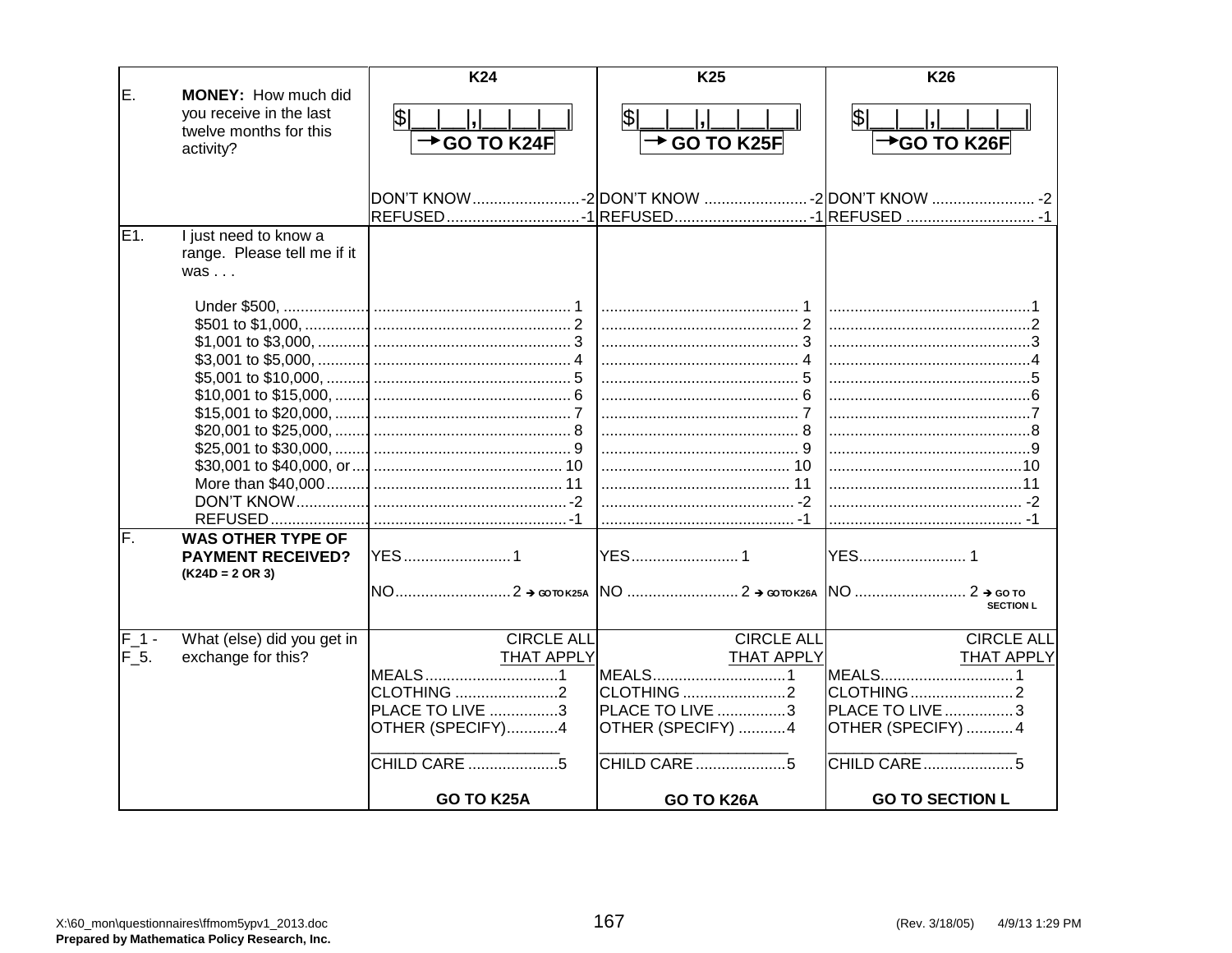L1. In the past twelve months, what was the total income of your household from all sources before taxes and other deductions? Please include your own income and the income of everyone living with you. Please include the money you have told me about from jobs and public assistance programs, as well as any sources we haven't discussed, such as rent, interest, and dividends.

> **INTERVIEWER: IF AMOUNT IS LESS THAN \$1,000 OR MORE THAN \$100,000, CONFIRM:** You say your household income was (AMOUNT) in the last twelve months. Is that correct? **CORRECT ANSWER IF APPROPRIATE.**

\$ |\_\_\_|\_\_\_|\_\_\_|**,**|\_\_\_|\_\_\_|\_\_\_| **GO TO L2**

L1A. I just need to know a range. Can you tell me if it was ...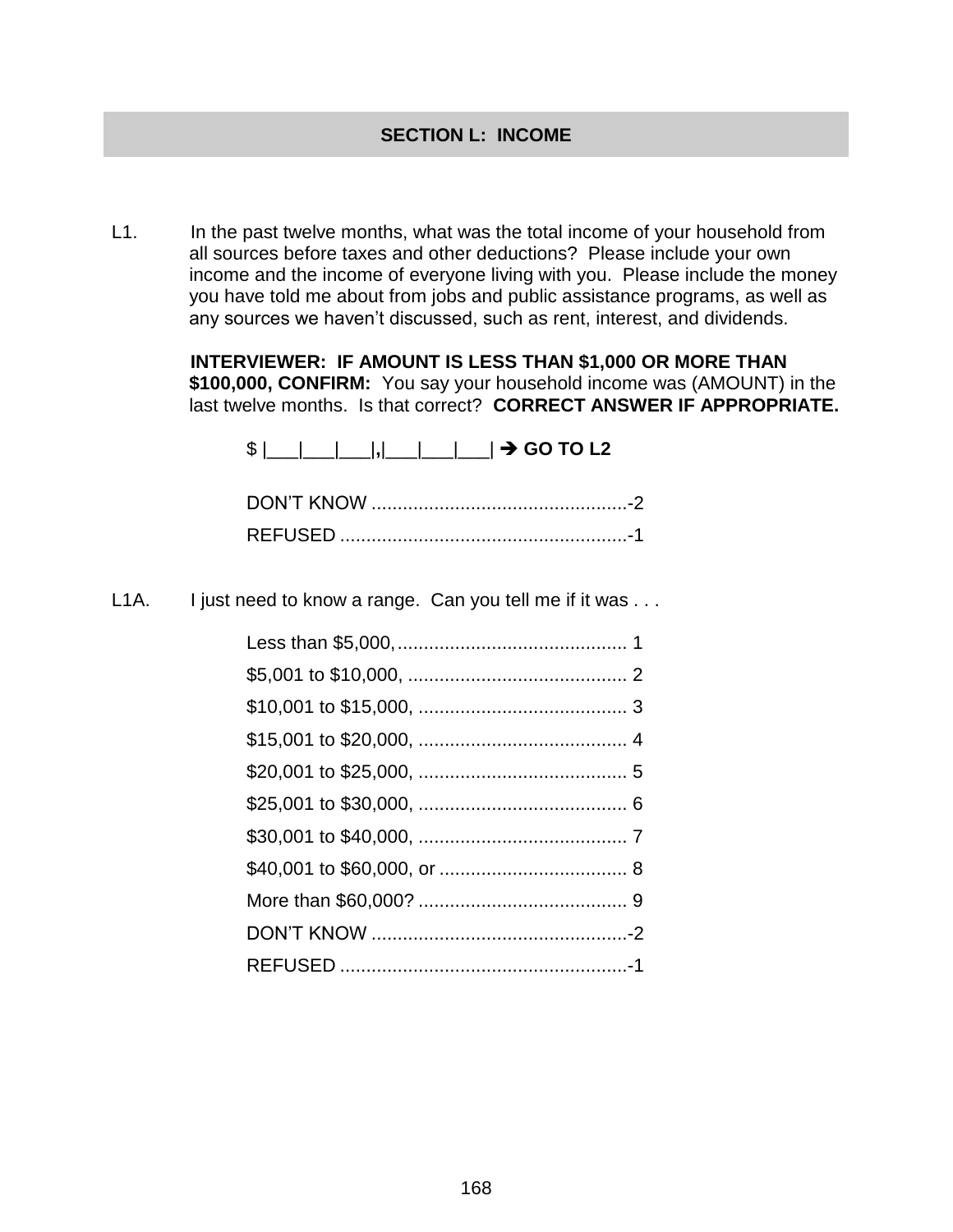L2. In the past twelve months, have you given or loaned any money to friends or relatives?

| YES. |  |
|------|--|
|      |  |

L2A. All together, during the past twelve months, how much money did you give or loan to friends or relatives?

#### L3. **IS MOTHER LIVING WITH FATHER OR LIVING WITH A CURRENT PARTNER? (A4A1=1 OR 2 OR E2D=1)**

L4. Do you or your (husband/partner) have a bank account?

| MULTIPLE ACCOUNTS3 |  |
|--------------------|--|

L4A. (Is the account/Are the accounts) in your name, (his/her) name, or both?

## CIRCLE ONE

| BOTH NAMES (JOINT ACCOUNT)  3  |
|--------------------------------|
| <b>BOTH JOINT AND SEPARATE</b> |
|                                |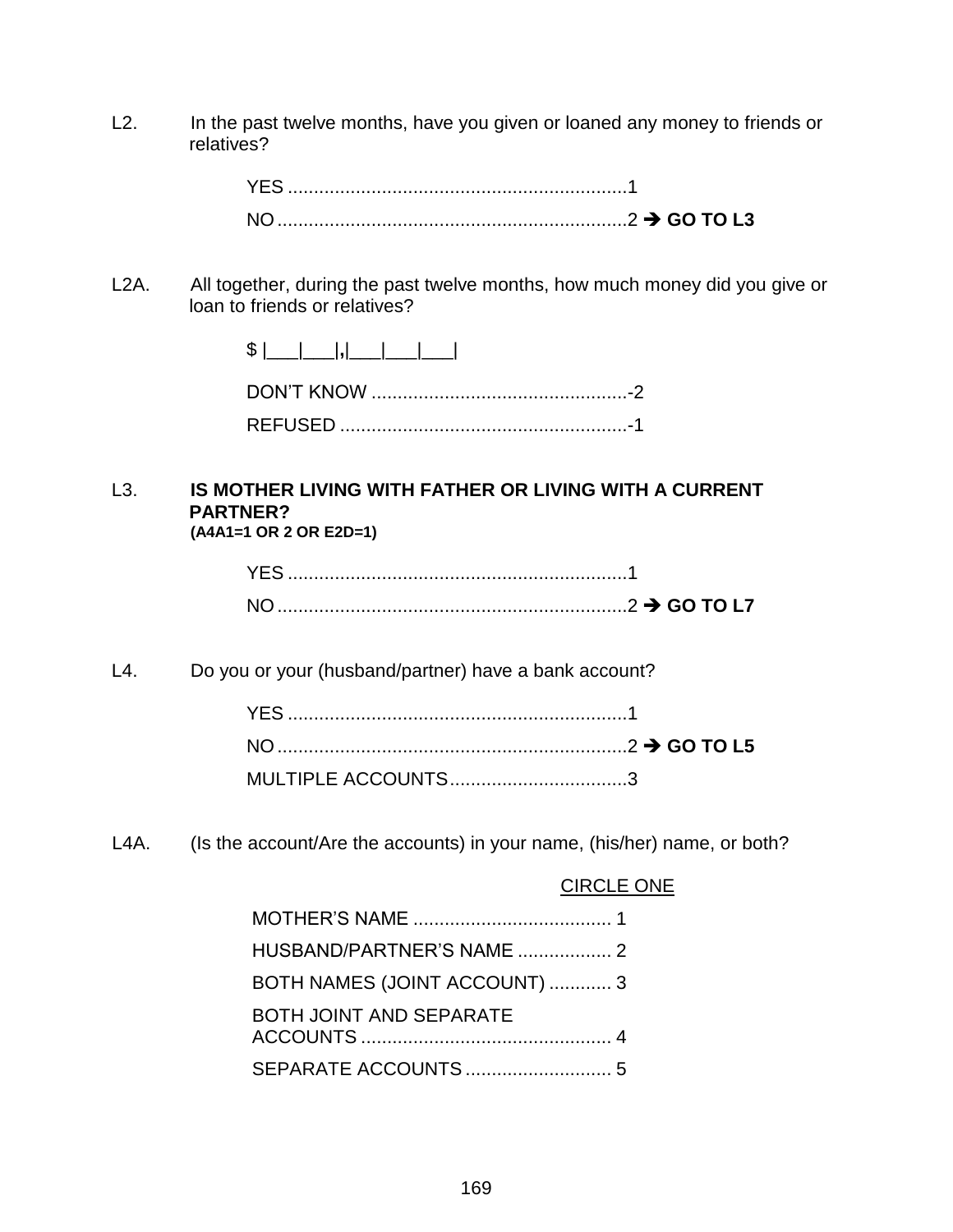L5. Do you or your (husband/partner) have a credit card? Include major credit cards and department store credit cards, but not gas credit cards.

L5A. Is the card in your name, (his/her) name, or both?

### CIRCLE ONE

| HUSBAND/PARTNER'S NAME  2      |  |
|--------------------------------|--|
| BOTH NAMES (JOINT CARD) 3      |  |
| <b>BOTH JOINT AND SEPARATE</b> |  |
|                                |  |

L5B. Couples handle money differently. Which of the following do you do? Do you . . .

|                                     | <b>CIRCLE ONE</b> |
|-------------------------------------|-------------------|
|                                     |                   |
| Put some of your money together but |                   |
|                                     |                   |
|                                     |                   |
|                                     |                   |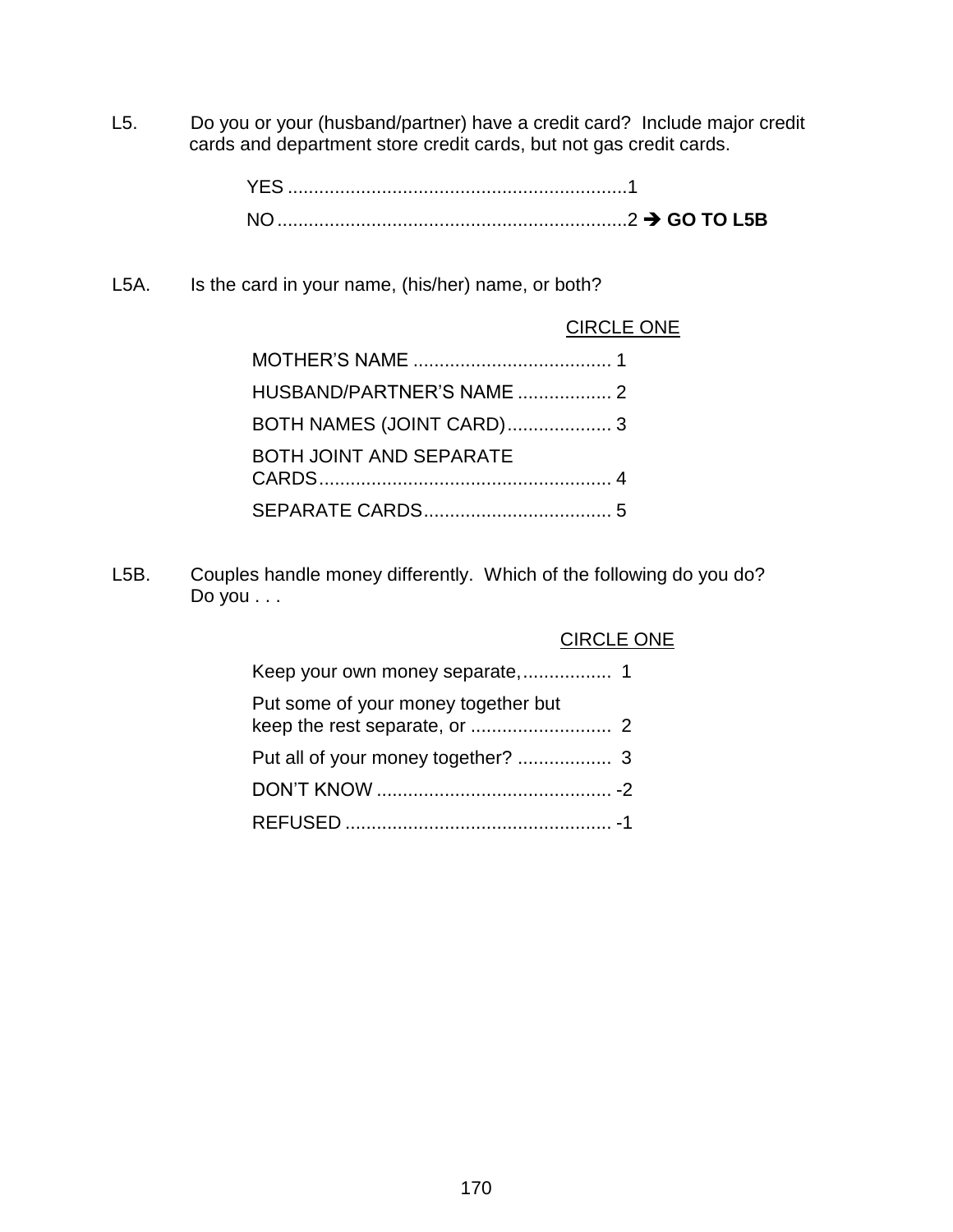L5C. Couples also make different arrangements for handling financial responsibilities, such as paying the rent, mortgage, or other household bills. In your household, who is usually responsible for making sure the bills get paid?

CIRCLE ONE

MOTHER USUALLY PAYS THE BILLS...... 1 HUSBAND OR PARTNER USUALLY PAYS THE BILLS....................... 2 MOTHER AND HUSBAND OR PARTNER PAY BILLS TOGETHER OR TAKE TURNS/ALTERNATE MONTHS ................. 3 MOTHER AND HUSBAND OR PARTNER HAVE SPECIFIC BILLS EACH IS RESPONSIBLE FOR PAYING EACH MONTH ....................................................... 4 OTHER (E.G., SOMEONE ELSE IN THE HOUSEHOLD IS RESPONSIBLE

FOR PAYING THE BILLS) .......................... 5

L5D. Who would you say controls the money in this household?

#### CIRCLE ONE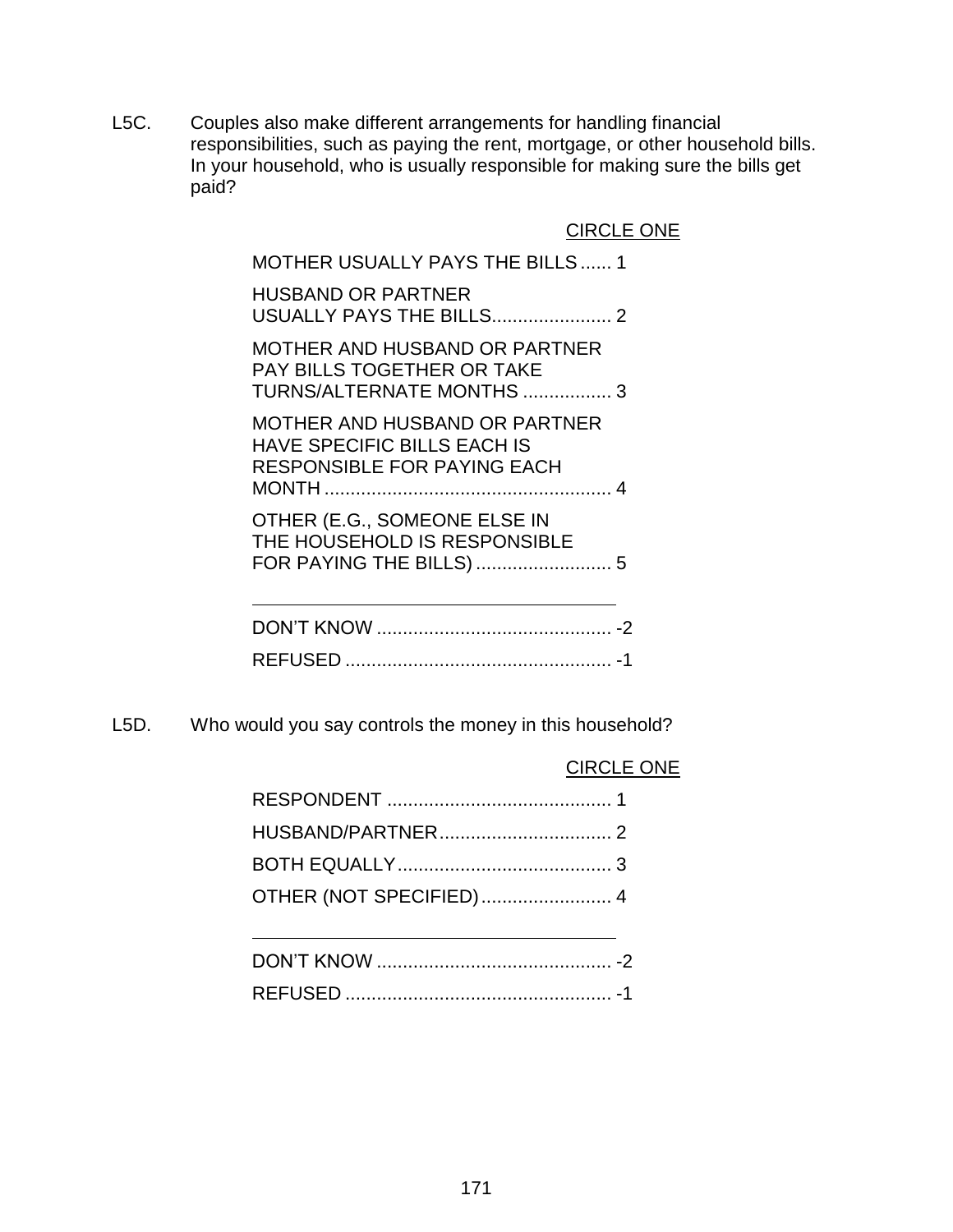L6. Do you or your (husband/partner) own a car, truck or van?

L6A. Can you rely on the (car/truck/van) to get you to school or work, or other places?

#### **IF MORE THAN ONE CAR/TRUCK/VAN, ASK ABOUT THE ONE THAT WORKS THE BEST.**

# L6B. How much do you owe on your (car/truck/van)?

| ጡ<br>Φ<br>—— I ———— I 7 I ———— '<br>___ |  |  |
|-----------------------------------------|--|--|
|-----------------------------------------|--|--|

L6C. About how much could you get if you sold your (car/truck/van) now?

NOTHING........................................................ 0

DON'T KNOW .................................................-2

**END INTERVIEW**

L7. Do you have a bank account?